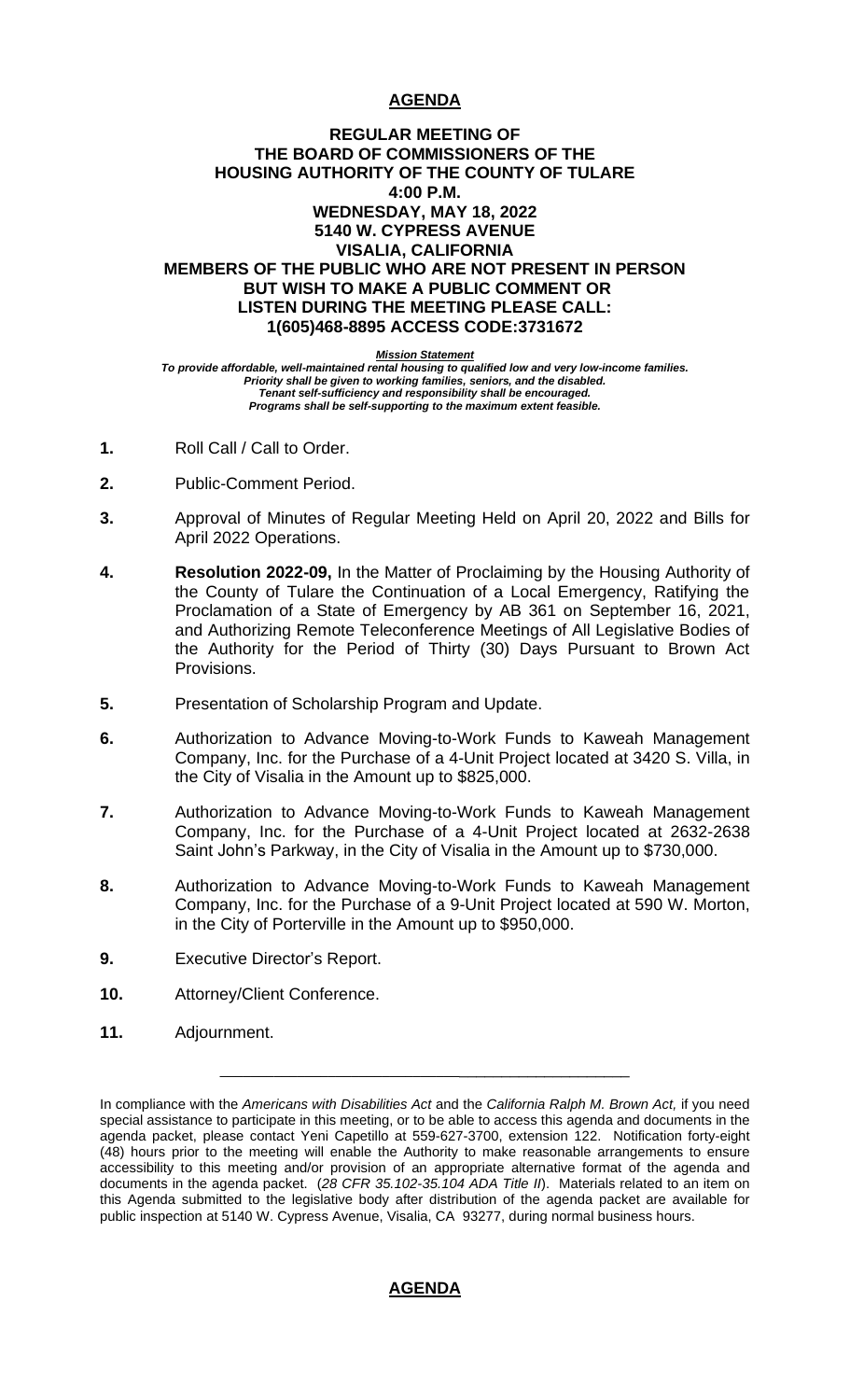## **REUNIÓN REGULAR DE LA MESA DE COMISIONADOS DE LA AUTORIDAD DE VIVIENDAS DEL CONDADO DE TULARE 4:00 P.M. MIÉRCOLES, 18 DE MAYO DEL 2022 5140 W. CYPRESS AVENUE VISALIA, CALIFORNIA MIEMBROS DEL PUBLICO QUE NO ESTEN PRESENTES EN PERSONA PERO QUE DESEEN HACER UN COMENTARIO PUBLICO O ESCUCHAR LA REUNION POR FAVOR DE LLAMAR AL: 1(605)468-8895 CODIGO DE ACCESSO:3731672**

*Nuestra Misión*

*Proveer viviendas habitables y de renta aceptable para familias de bajos o muy bajos ingresos que califiquen. La prioridad es para familias que trabajen, personas de edad avanzada y personas incapacitadas. La responsabilidad y autosuficiencia del inquilino debe ser fomentada. Los programas deben mantener por si solos su máxima extensión factible.*

- **1.** Pase de Lista / Llamada en Orden.
- **2.** Periodo de Comentario Público.
- **3.** Aprobación de los Minutos de la Reunión Regular del 20 de Abril del 2022 y las Facturas de las Operaciones de Abril del 2022.
- **4. Resolución 2022-09,** En la Materia de la Autoridad de Viviendas del Condado de Tulare Proclamando la Continuación de una Emergencia Local, Ratificando la Proclamación de un Estado de Emergencia por AB 361 el 16 de Septiembre del 2021, y Autorizando Reuniones de Teleconferencia Remota de Todos los Cuerpos Legislativos de la Autoridad por un Periodo de Treinta (30) Días Conforme a las Provisiones del Acta Brown.
- **5.** Presentación y Actualización sobre el Programa de Becas.
- **6.** Petición para Avanzar Fondos de Moviéndose-a-Trabajar a Kaweah Management Company, Inc., para la Compra de un Proyector de 4 Unidades Localizado en el 3420 S. Villa Street, en la Ciudad de Visalia, en la Cantidad de hasta \$825,000.
- **7.** Petición para Avanzar Fondos de Moviéndose-a-Trabajar a Kaweah Management Company, Inc., para la Compra de un Proyector de 4 Unidades Localizado en el 2632-2638, en la Ciudad de Visalia, en la Cantidad de hasta \$730,000.
- **8.** Petición para Avanzar Fondos de Moviéndose-a-Trabajar a Kaweah Management Company, Inc., para la Compra de un Proyector de 9 Unidades Localizado en el 590 W. Morton, en la Ciudad de Porterville, en la Cantidad de hasta \$950,000.
- **9.** Reporte del Director Ejecutivo.
- **10.** Conferencia Abogado/Cliente.
- **11.** Clausura.

\_\_\_\_\_\_\_\_\_\_\_\_\_\_\_\_\_\_\_\_\_\_\_\_\_\_\_\_\_\_\_\_\_\_\_\_\_\_\_\_\_\_\_\_\_

En cumplimento con el *Acto de Incapacidad de Americanos* y el *Acto de California Ralph M. Brown*, si Ud. Necesita asistencia especial en participar en esta junta o poder acceder a esta agenda y documentos en el paquete de la agenda, por favor de comunicase con Yeni Capetillo, teléfono 559-627- 3700, extensión 122. Notificación de 48 horas antes de la junta podrá de que la Autoridad pueda hacer arreglos razonables para asegurarse de accesibilidad a esta junta y / o provisión de un formato alternativo apropiado de la agenda y documentos en el paquete de la agenda. (*28 CFR 35.102-35. 104 Titulo de ADA II*) Materiales Relacionados con los objetos en esta Agenda sometidos al cuerpo legislativo después de la distribución de este paquete de Agenda estarán disponibles para inspección del público en el 5140 W. Cypress Ave, Visalia, CA 93277 durante las horas normales de trabajo.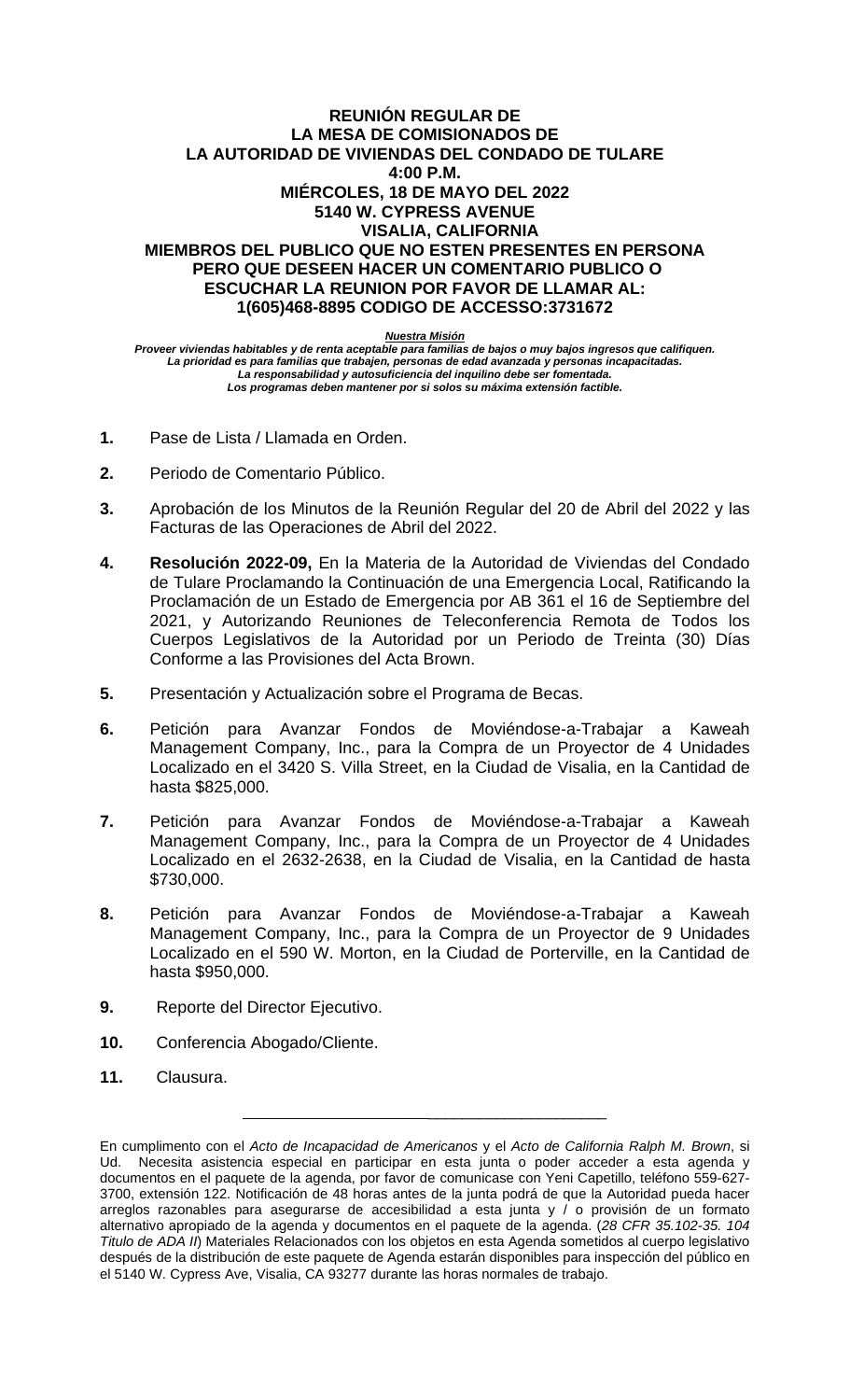# **MINUTES OF THE REGULAR MEETING OF THE HOUSING AUTHORITY OF THE COUNTY OF TULARE**

# **WEDNESDAY, APRIL 20, 2022**

**1. ROLL CALL/CALL TO ORDER:** Chairperson Hess called the meeting to

order at 4:00 P.M., and a roll call showed the following members in attendance:

## COMMISSIONERS PRESENT:

John Hess, Chairperson Judy Silicato, Vice Chairperson Sharon Chavarria, Commissioner Joanne Walters, Commissioner Tomas Velasquez, Commissioner

COMMISSIONERS ABSENT: None

STAFF MEMBERS PRESENT:

Ken Kugler, Executive Director Yeni Capetillo, Executive Assistant Ana Fuerte, Office Clerk-Receptionist Amy Powell, Human Resources Manager Cynthia Lopez, Programs/MTW Coordinator Julia M. Lew, Attorney

STAFF MEMBERS ABSENT: None

There being a quorum present, Chairperson Hess declared the meeting ready to transact business.

**2. PUBLIC-COMMENT PERIOD:** Chairperson Hess declared the public-

comment period open. There was no one present in person or via teleconference from the public to comment.

# **3. APPROVAL OF MINUTES OF REGULAR MEETING HELD MARCH 16,**

**2022 AND BILLS FOR MARCH 2022 OPERATIONS:** Commissioner Velasquez presented a motion to approve as a consent item the minutes of the regular meeting held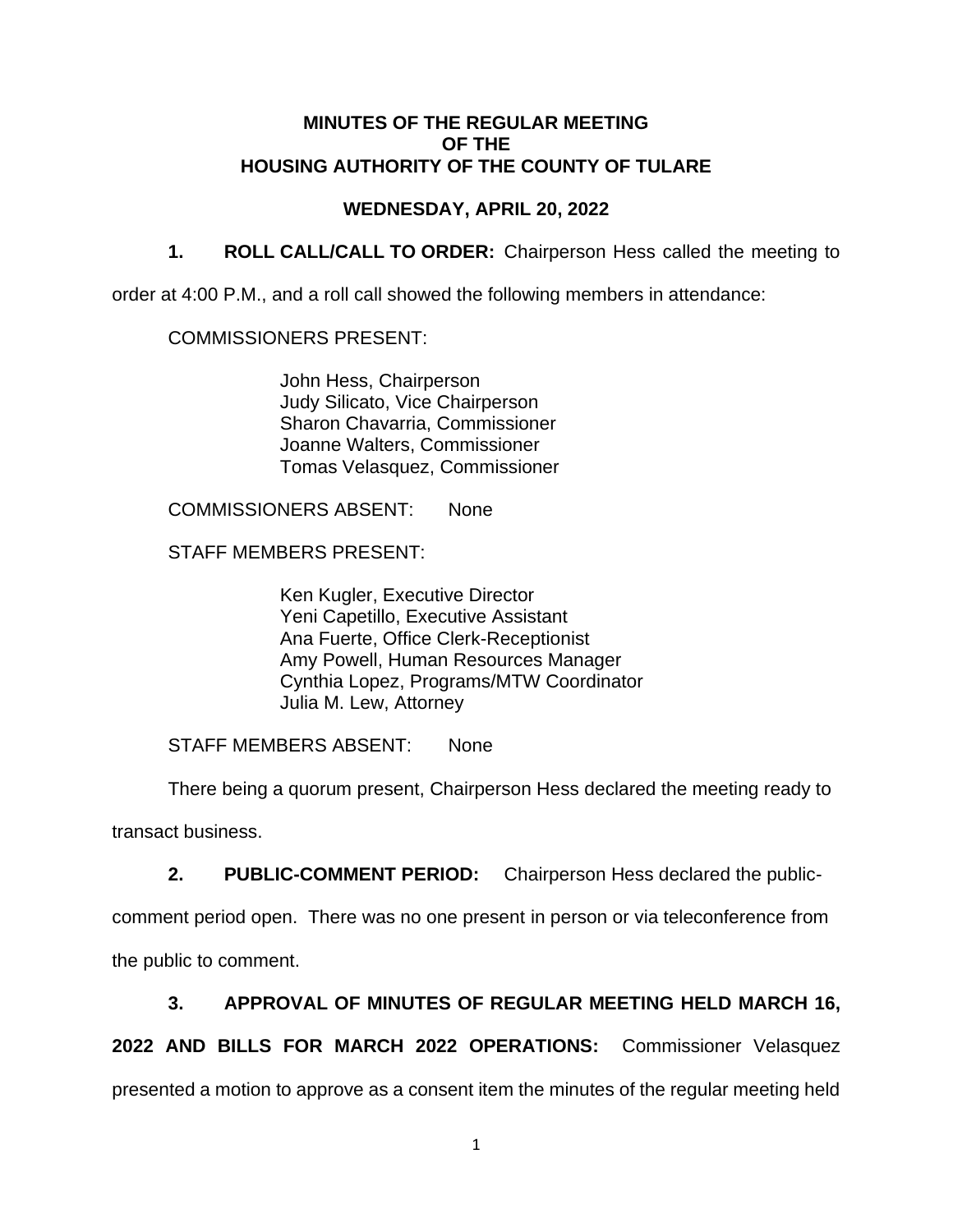March 16, 2022, and the bills for March 2022 as presented. Commissioner Chavarria seconded the motion, which passed by the following vote:

> AYES: Hess, Silicato, Chavarria, Walters, Velasquez NAYES: None ABSTAIN: None ABSENT: None

**4. PRESENTATION OF FIRST WRITTEN OFFER PACKET FROM THE CALIFORNIA DEPARTMENT OF TRANSPORTATION FOR THE RIGHT-OF-WAY AT GOSHEN & LOVERS LANE PROPERTY:** Mr. Kugler notified the Board of the receipt of the written offer of \$500 for the land needed for the right-of-way at Goshen and Lovers Lane. Mr. Kugler notified the Board he was informed by Vanessa Nario Right-of-Way Agent for the State, that the State would pay up to \$5,000 for the Housing Authority to appraise the property if we were not in agreement with their valuation. Mr. Kugler asked the Board for two actions at this time. First action is to reject the first offer from the State of California Department of Transportation in the amount of \$500. The second action is for authorization to contract an appraiser to conduct an assessment of the land to determine the value. Commissioner Velasquez asked what project is this regarding, and how is the project going to be affected by the right-of-way. Mr. Kugler answered that the project is for Goshen and Lovers Lane in Visalia where plans are with the City to construct a 40-unit apartment tax credit complex. The right-of-way will not affect the project in any way because the land in question is within the easement that the architect drew up in the plans for the project that was submitted for approval to the City.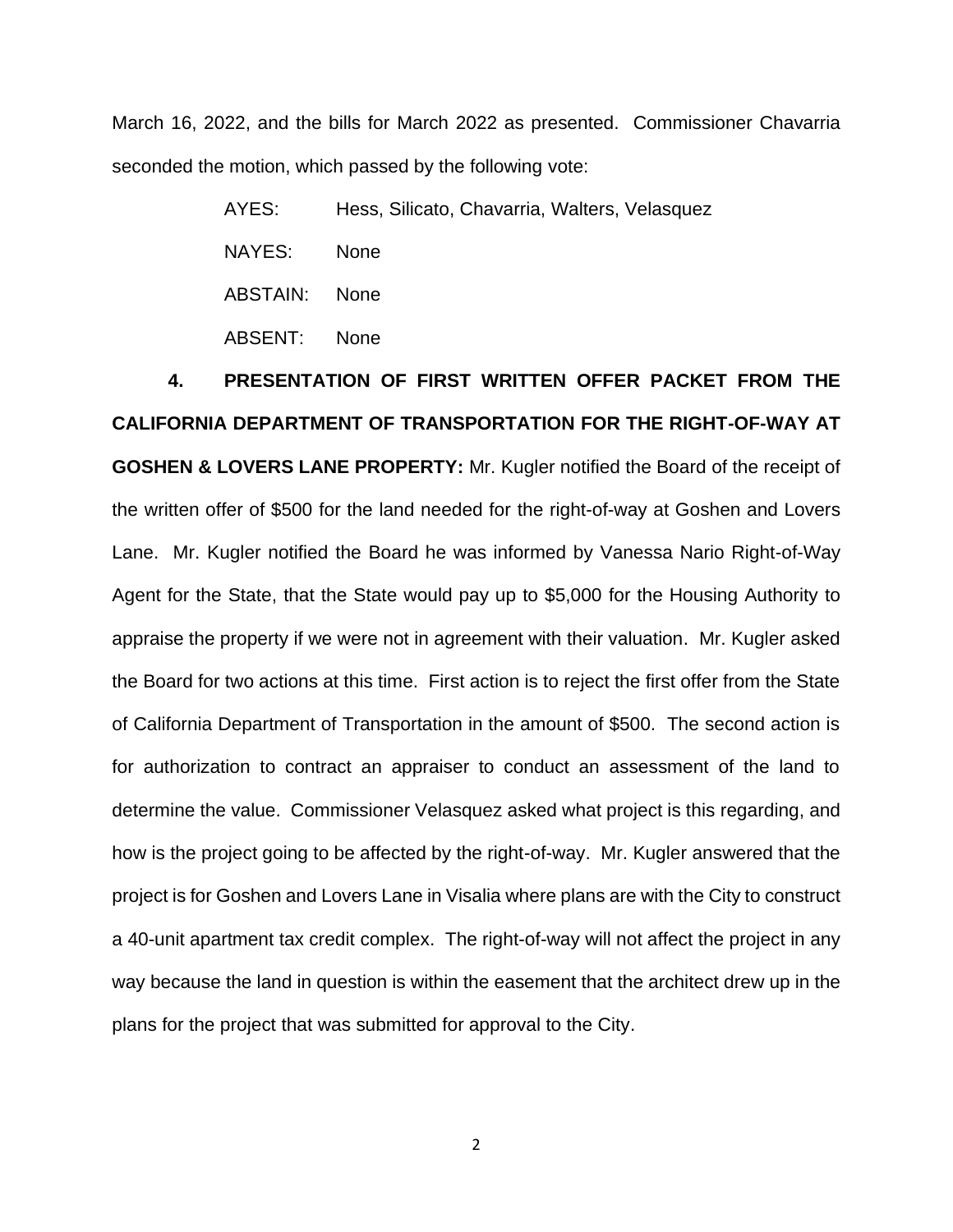Commissioner Silicato presented a motion to approve both actions as presented. Commissioner Chavarria seconded the motion, which passed by the following vote:

> AYES: Hess, Silicato, Chavarria, Walters, Velasquez NAYES: None ABSTAIN: None ABSENT: None

**5. RESOLUTION 2022-08, THE MATTER OF PROCLAIMING BY THE HOUSING AUTHORITY OF THE COUNTY OF TULARE THE CONTINUATION OF A LOCAL EMERGENCY, RATIFYING THE PROCLAMATION OF A STATE OF EMERGENCY BY AB 361 ON SEPTEMBER 16, 2021, AND AUTHORIZING REMOTE TELECONFERENCE MEETINGS OF ALL LEGISLATIVE BODIES OF THE AUTHORITY FOR THE PERIOD OF THIRTY (30) DAYS PURSUANT TO BROWN ACT PROVISIONS:** Julia Lew explained that ratifying the proclamation allows us the flexibility to hold teleconference that otherwise we wouldn't have if we didn't ratify it. The Board can decide to continue and reevaluate on a monthly basis whether continuing is conducive for the Agency.

Commissioner Silicato presented a motion to approve Resolution 2022-08 as presented. Commissioner Walters seconded the motion, which passed by the following vote:

| AYES:         | Hess, Silicato, Chavarria, Walters, Velasquez |
|---------------|-----------------------------------------------|
| NAYES:        | <b>None</b>                                   |
| ABSTAIN: None |                                               |
| ABSENT: None  |                                               |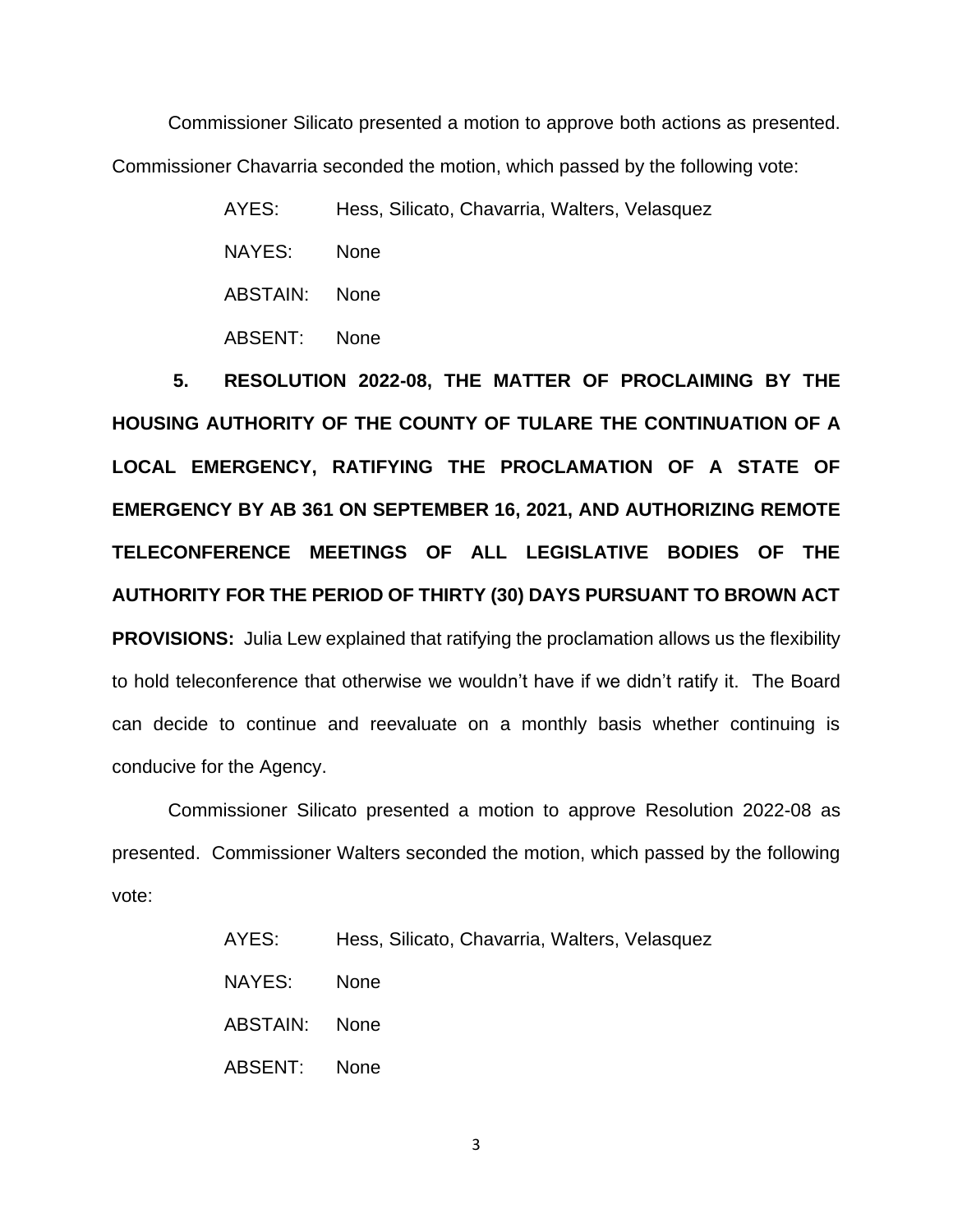**6. AUTHORIZATION TO ADVANCE MOVING-TO-WORK FUNDS TO KAWEAH MANAGEMENT FOR THE PURCHASE OF AN 11-UNIT PROJECT LOCATED AT 700-736 S. LINWOOD AND 4430-4445 W. MYRTLE, IN THE CITY OF VISALIA IN THE AMOUNT UP TO \$2,300,000:** Mr. Kugler presented the opportunity to purchase a 11-unit complex down the street from our main office. These units were built in 1985 and are in good condition. The units consist of one 3 bedroom/2 bath, two units that are 2 bedroom/2 bath, and 8 units that are 2 bedroom/1bath. All the units have 2 car garages attached. Units are currently leased under fair rental market for the area.

Commissioner Velasquez presented a motion authorizing to advance Moving-To-Work funds to Kaweah Management for the purchase of the 11-unit project located at 700-736 S. Linwood and 4430-4445 W. Myrtle in the city of Visalia as presented. Commissioner Walters seconded the motion, which passed by the following vote:

| AYES:    | Hess, Silicato, Chavarria, Walters, Velasquez |
|----------|-----------------------------------------------|
| NAYES:   | <b>None</b>                                   |
| ABSTAIN: | <b>None</b>                                   |
| ABSENT:  | <b>None</b>                                   |

**7. AUTHORIZATION TO ADVANCE MOVING-TO-WORK FUNDS TO KAWEAH MANAGEMENT FOR THE PURCHASE OF A 36-UNIT PROJECT LOCATED AT 1093 N. CHERRY STREET, IN THE CITY OF TULARE IN THE AMOUNT UP TO \$5,500,000:** Mr. Kugler presented the opportunity to purchase a 36-unit complex. These units were built in 1993 and are in excellent condition. The units consist of 12 units that are 2 bedroom/1 bath, 12 units that are 1 bedroom/1 bath, 11 townhome units that are 2 bedroom/1.5 bath with attached 1-car garage, and a manager's unit that is 2 bedroom/2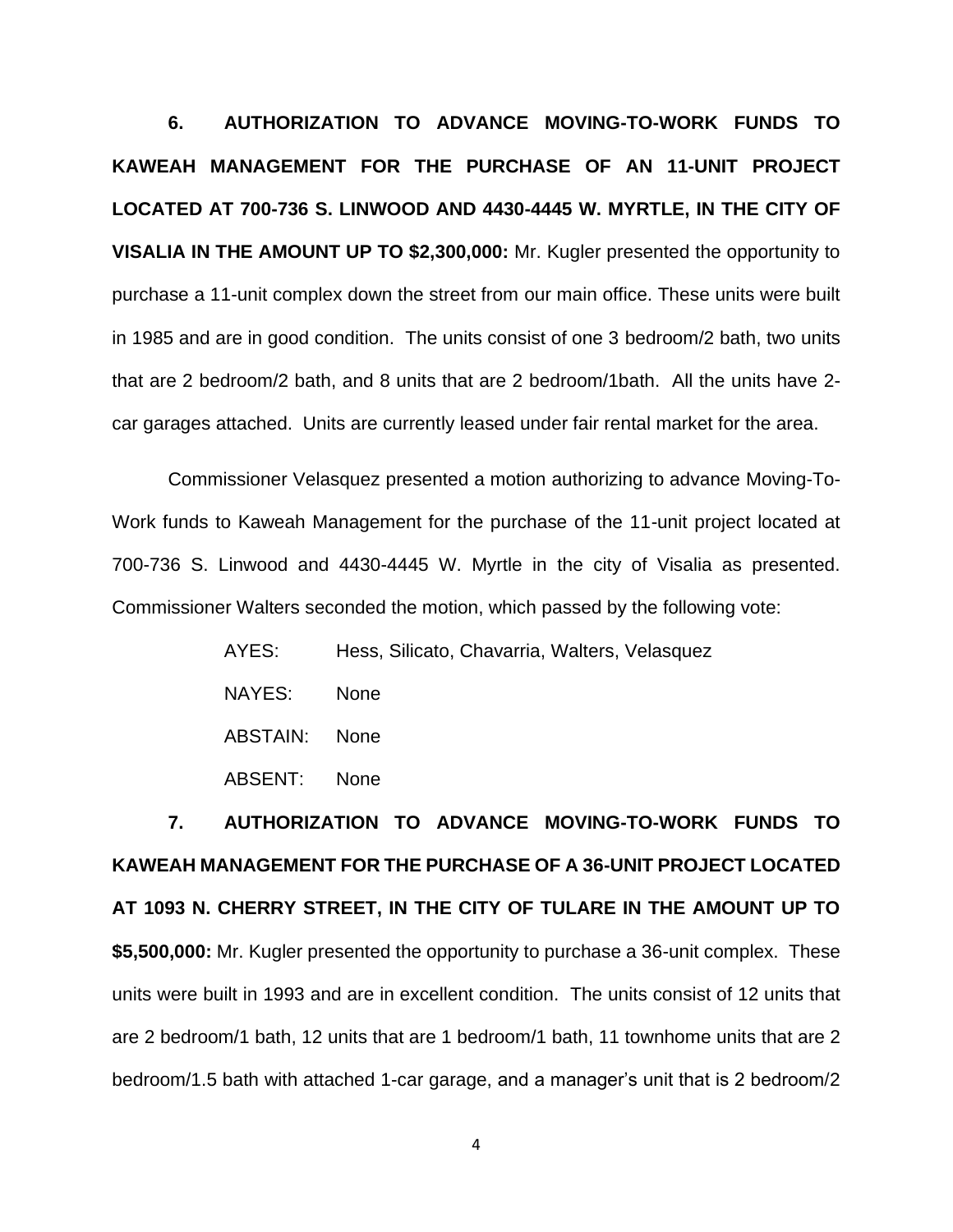bath with attached 2-car garage. The sale of this property includes an additional parcel listed, which is currently being used as a restaurant making gross rent of \$2,200. Mr. Kugler explained to the Board that our offer is second best for the seller at this point because we are only interested in the apartment complex and the owner would have to take care of selling the restaurant parcel separately. Mr. Kugler asked the Board for the authorization to advance funds in the event that the other offer does not go through.

Commissioner Silicato presented a motion authorizing to advance Moving-To-Work funds to Kaweah Management for the purchase of the 36-unit projected located at 1093 N. Cherry Street in the city of Tulare as presented. Commissioner Chavarria seconded the motion, which passed by the following vote:

| AYES:    | Hess, Silicato, Chavarria, Walters, Velasquez |
|----------|-----------------------------------------------|
| NAYES:   | <b>None</b>                                   |
| ABSTAIN: | <b>None</b>                                   |
| ABSENT:  | <b>None</b>                                   |

**8. PRESENTATION OF THE INVESTMENT REPORT FOR QUARTER ENDED MARCH 31, 2022:** Mr. Kugler presented a summation of the Housing Authority investment accounts for the quarter-ended March 31, 2022. He reported where all the cash funds were invested at the end of the year, broken down by funds. Mr. Kugler specified which banking institutions were being used and types of accounts. The cash and investment balances for the accounts as of March 31, 2022 were as follows: Bank of the West \$39,012,029; Stifel Nicolaus Bonds \$48,044,933; Stifel Nicolaus Cash \$68,790; Prudential Huntoon Paige \$1,035021; Local Agency Investment Fund \$157,449; Rabo Bank \$390,825; California Bank and Trust \$1,074,768; Mortgage Holder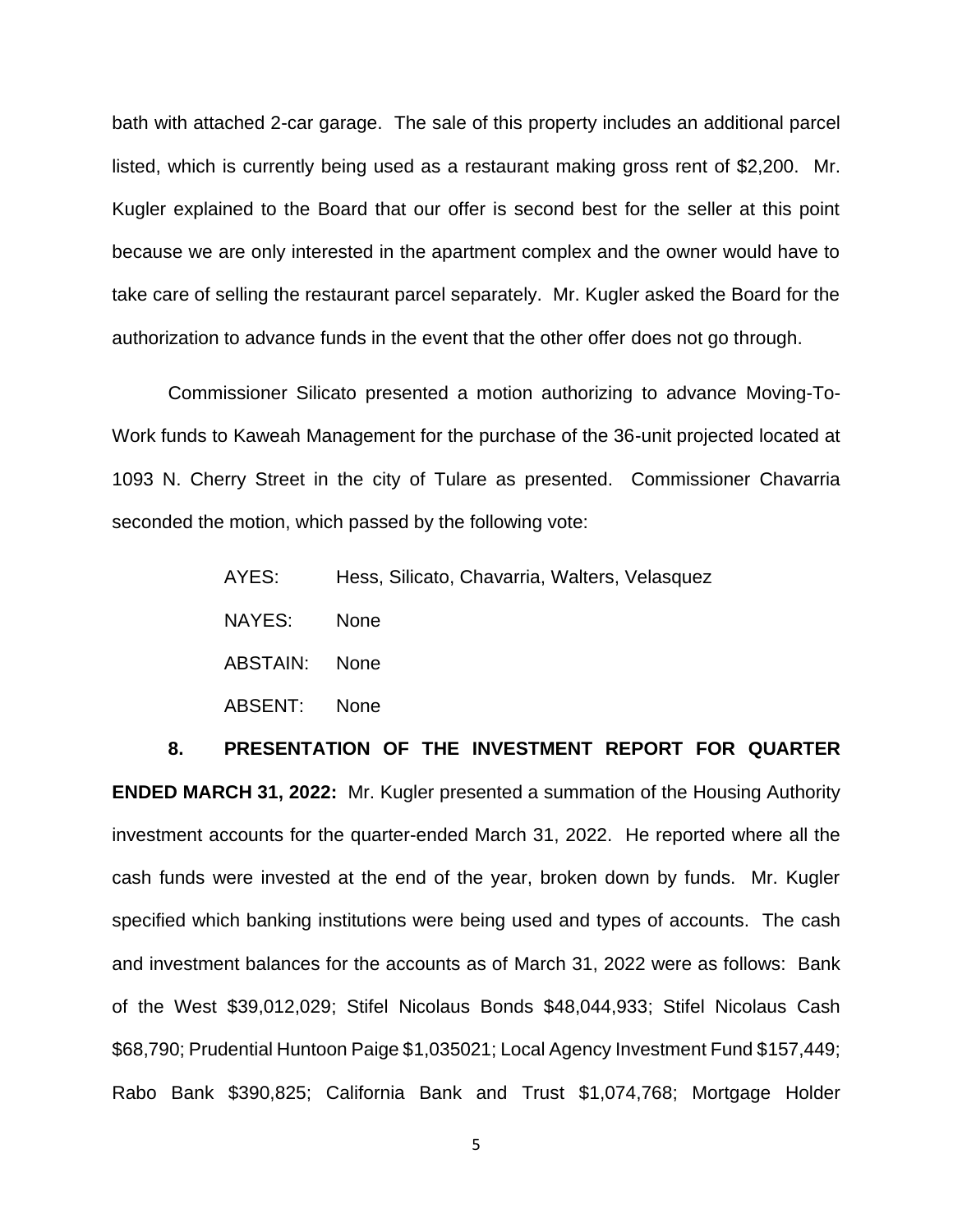Replacement Reserve \$2,087,155; and Developer/Ownership/Others \$962,906. The total fund balance for all accounts was \$93,123,755. Mr. Kugler notified the Board that there is a new summary for investments held at Stiffel Nicolaus accounts. The presentation will make it more clear

Commissioner Velasquez presented a motion to approve the Investment Report as presented. Commissioner Silicato seconded the motion, which passed by the following vote:

| AYES:         | Hess, Silicato, Chavarria, Walters, Velasquez |
|---------------|-----------------------------------------------|
| NAYES:        | <b>None</b>                                   |
| ABSTAIN: None |                                               |
| ABSENT: None  |                                               |

## **10. EXECUTIVE DIRECTOR'S REPORT:**

Mr. Kugler announced the retirement of Abel Galicia after almost 42 years of service with the Housing Authority. Commissioner Velasquez asked if in the future the long-term employees retiring or leaving the Housing Authority can be honored at the Board Meeting of the month when they are retiring. Mr. Kugler answered we can certainly extend the invitation to future employees retiring.

Mr. Kugler informed the Board that we continue to be in contact with RH Builders for the sale of 99 Palms. They are working on obtaining soil samples for the rehab. RH Builders notified us that the close of escrow will more likely be some time in the middle of June.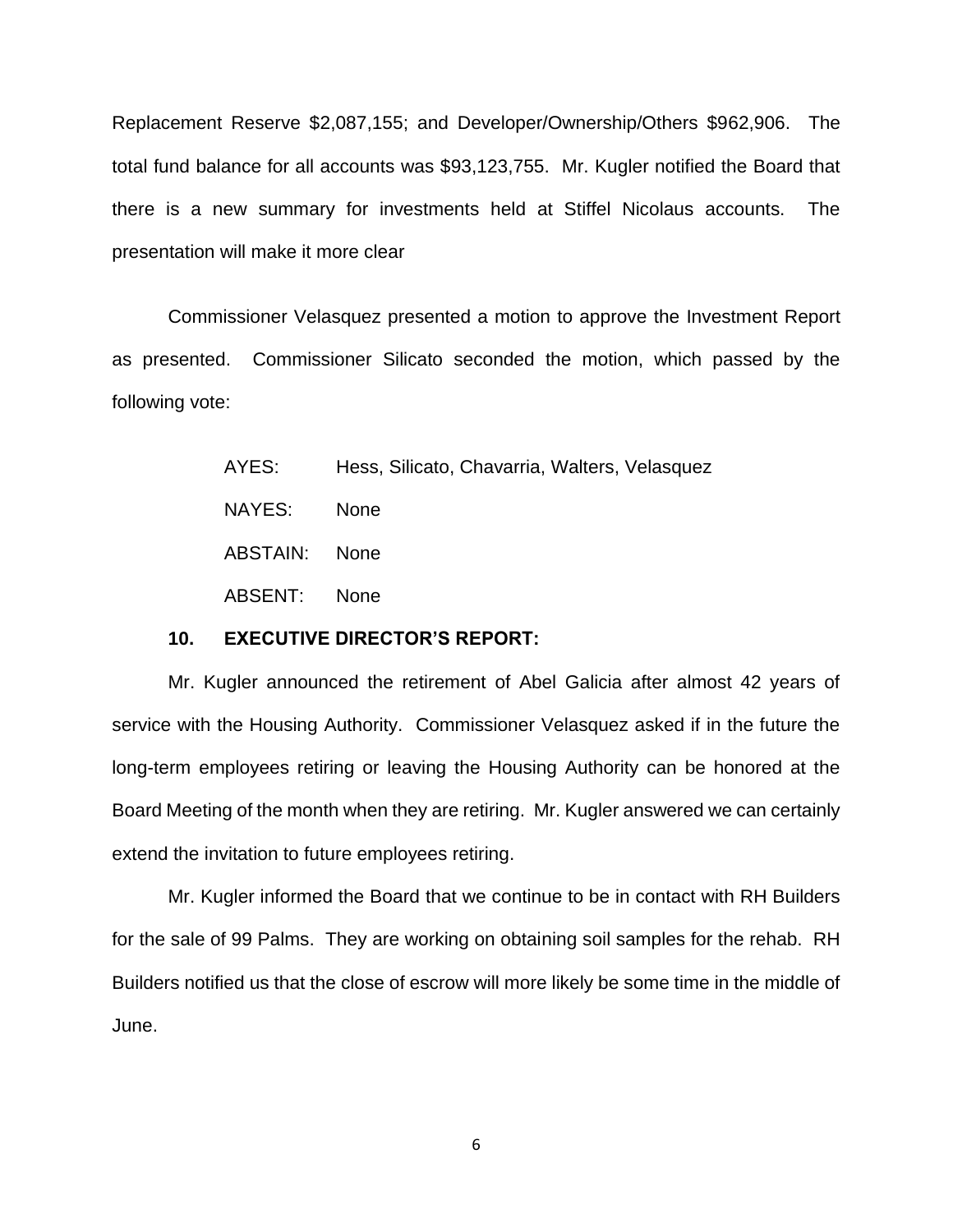Mr. Kugler informed the Board that the Myrtle Senior Project is off to a slow start with some staking and grading happening and some underground piping. Trees being cut and the site cleaned. It is nice to see that there is progress even if it is slow. In the near future, we hope to be able to bring pictures to the Board of the progress.

Mr. Kugler informed the Board that the Goshen and Lovers Lane project is in the second draft of plans with Scott Vincent because the City has requested that we plan for the future development of a street that can run from Goshen and Lovers Lane South end of the project all the way through to Houston Avenue. Scott Vincent is currently drafting the site to be a 48 multi-family complex and 60 single-family lots. We would set the lots up with utilities and set them up to be sold. Lots will range in size, with no lots smaller than 7500 square feet. Our complex would sit off the road, almost in the center of the property.

Mr. Kugler informed the Board that the demolition of the second home on the Santa Fe and Paradise property should be taking place sometime next month, pending approval This site is at the corner across the way from our complex of Court and Paradise we want to build a multifamily complex where we want to build a two to three story multi-family complex.

Mr. Kugler informed the Board that we are still pending the clarification on the kiosk accessibility brought to the Board a few months back. The sales-person is advising us that they are tough enough to withstand the weather, but the engineers are saying that they are not capable of withstanding the weather in the way the sales person is stating. Mr. Kugler informed the Board that he is on the lookout for a new product that can meet our needs.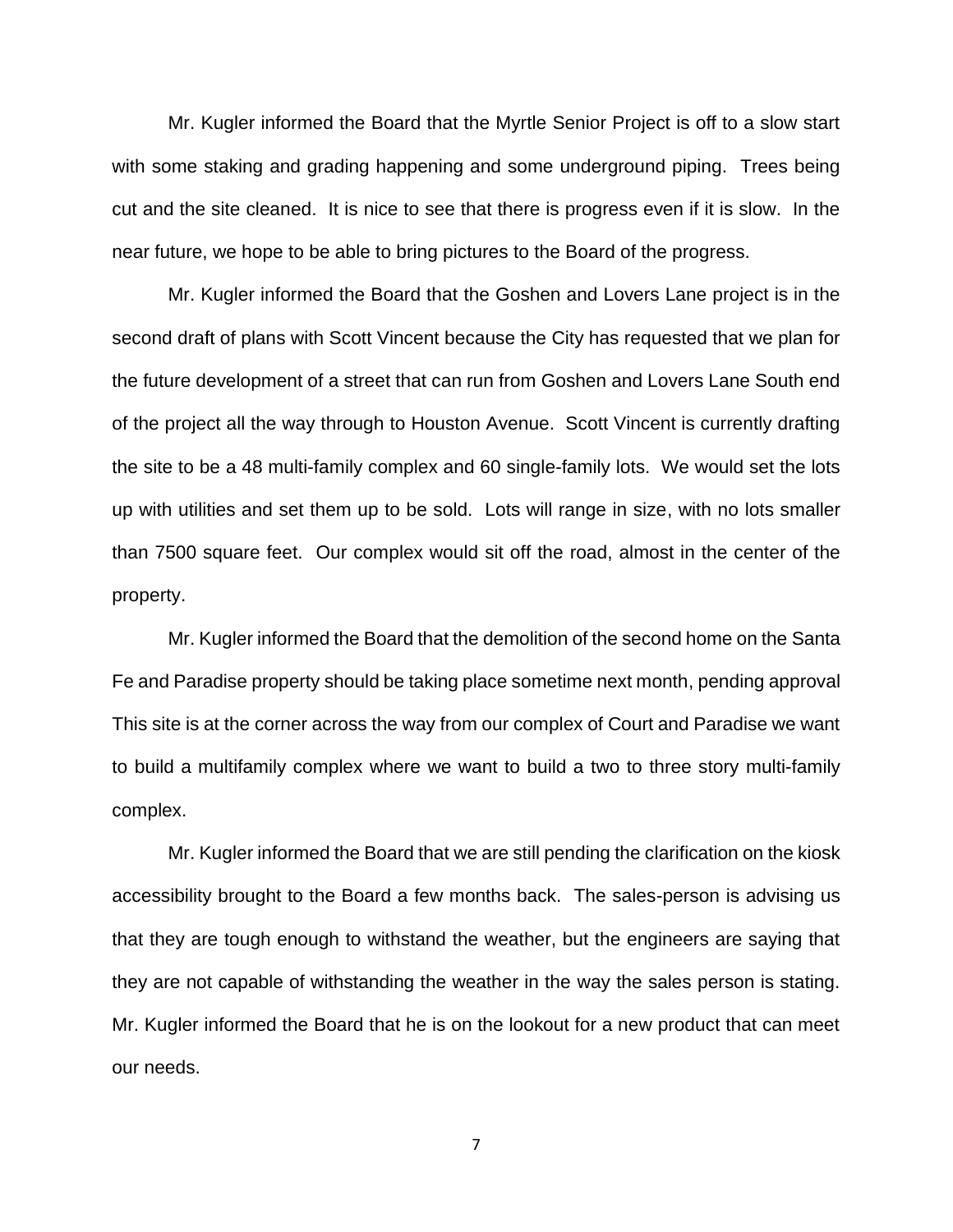Mr. Kugler informed the Board that we are still maintaining our specialty programs, but we are still struggling with landlords willing to accept them. We have offered many incentives to participate in the programs.

Mr. Kugler updated the Board on the California COVID-19 Rent Relief Program. There are \$645,000 in outstanding rents. The necessary paperwork has been submitted and is pending final approval. Out of the \$645,000, we have received over \$222,000; over \$23,000 has been approved. With all that said, we are still finding tenants unwilling to participate in the program.

## **9. CLOSED SESSION:**

**A) CONFERENCES WITH LEGAL COUNSEL REGARDING SIGNIFICANT EXPOSURE TO LITIGATION PURSUANT TO GOVERNMENT CODE 54956.9 (d)(2)):** One case Letter Dated 4/5/2022 from Attorney Khalil Ahmad: No reportable action was taken.

**12. ATTORNEY/CLIENT CONFERENCE:** There was nothing to report.

**13. ADJOURMENT:** There being no further business to come before the Board, Chairperson Hess declared the meeting adjourned at 5:01 P.M.

Respectfully Submitted,

By \_\_\_\_\_\_\_\_\_\_\_\_\_\_\_\_\_\_\_\_\_\_\_\_\_\_\_\_

KEN KUGLER, Secretary

MW/Minutes/April2022.doc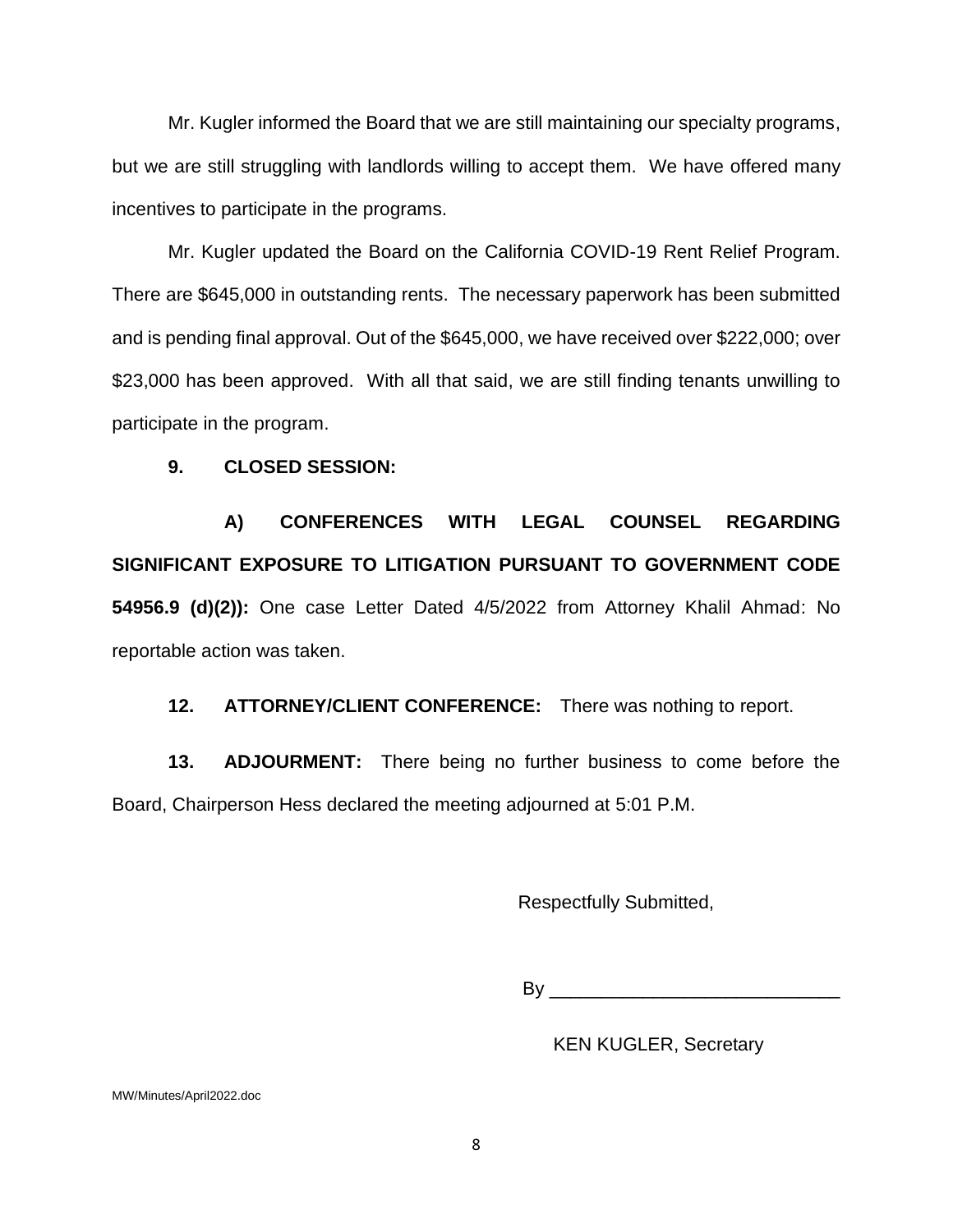| Vendor Name                   | CheckTotal | $\overline{1}$      | <b>LR</b>       | <b>FLC</b>      | <b>TFLC</b>     | <b>ELMWD</b>  | SBRIDGE       | <b>KBURGLD</b> | PDISELAND     | CC               | 830E RVLT      | SFP            | LS            | <b>ADMIN</b>  |  |
|-------------------------------|------------|---------------------|-----------------|-----------------|-----------------|---------------|---------------|----------------|---------------|------------------|----------------|----------------|---------------|---------------|--|
|                               |            | $\overline{c}$      | <b>RETIRE</b>   | <b>KAWO</b>     | <b>VICKIE</b>   | VGV           | <b>LINMAR</b> | <b>MILLCR</b>  | <b>ROBIN</b>  | ZACRY            | <b>JACOB</b>   | SHADY          | <b>CYPGRD</b> | <b>DOUGLS</b> |  |
|                               |            | $\mathbf{3}$        | WPV             | <b>POPLAR</b>   | <b>CRNSHW</b>   | <b>PARKSD</b> | <b>EUCLID</b> | GW1            | <b>VILGRV</b> | CT&PDS           | <b>GROVES</b>  | <b>ENCINA</b>  | <b>TULEV</b>  | <b>WTRL</b>   |  |
|                               |            | -4                  | SALLEE          | <b>VCHR</b>     | ALLOC           | <b>GW II</b>  | <b>SULTAN</b> | <b>MYRTLE</b>  | 1634 S GRDN   | OAKWD            | PALOMR         | <b>TRCYCT</b>  | <b>NSP</b>    | MANZTA        |  |
|                               |            | 5                   | <b>EKAW</b>     | <b>CYPCVE</b>   | <b>FAIRVW</b>   | ASHLAN        | <b>ASPEN</b>  | LOTAS          | <b>SEQVIL</b> | <b>TMHSA</b>     | <b>WILLOW</b>  | <b>NLYNORA</b> | <b>NEWCOM</b> | ORIOLE        |  |
|                               |            | 6                   | <b>LVRSLN</b>   | <b>CTYMNR</b>   | <b>VISGAR</b>   | <b>BRDMRS</b> | <b>BELMNT</b> | AVENAL         | KPC           | <b>SCNTRL</b>    | <b>SCROWE</b>  | LESLIE         | <b>VICWD</b>  | ORNGWD        |  |
|                               |            | $\overline{7}$      | S GRDN          | <b>KMCSCTRL</b> | <b>PACCOURT</b> | SSFETPLX      | VASSAR        | <b>BATES</b>   | QUINCE        | 1844SGRD         | <b>FULGHAM</b> | <b>KIMBAL</b>  | S1STDIBA      | LARK          |  |
|                               |            | 8                   | <b>ROOSEVLT</b> | <b>LYRA TPX</b> | LAKEVIW         | 99PALM        | <b>TBRA</b>   | W TUL          | CDBG          | <b>MYRTLESNR</b> | EHV            | S COURT        | CONYER        |               |  |
| 36 NORTH OIL<br>CHANGERS, LLC | 438.70     | $\overline{1}$      |                 |                 |                 |               |               |                |               |                  |                |                |               | 373.04        |  |
|                               |            | $\overline{c}$<br>3 |                 |                 |                 |               |               |                |               |                  |                |                |               |               |  |
|                               |            |                     |                 |                 |                 |               | 65.66         |                |               |                  |                |                |               |               |  |
|                               |            |                     |                 |                 |                 |               |               |                |               |                  |                |                |               |               |  |
|                               |            |                     |                 |                 |                 |               |               |                |               |                  |                |                |               |               |  |
|                               |            |                     |                 |                 |                 |               |               |                |               |                  |                |                |               |               |  |
|                               |            | 8                   |                 |                 |                 |               |               |                |               |                  |                |                |               |               |  |
| AAA QUALITY                   | 96.98      | $\overline{1}$      |                 |                 |                 |               |               |                |               |                  |                |                |               |               |  |
| SERVICES, INC                 |            | $\overline{c}$      |                 |                 |                 |               |               |                |               |                  |                |                |               |               |  |
|                               |            | 3                   |                 |                 |                 |               |               |                |               |                  |                |                |               |               |  |
|                               |            |                     |                 |                 |                 |               |               |                |               |                  |                |                |               |               |  |
|                               |            |                     |                 |                 |                 |               |               |                |               |                  |                |                |               |               |  |
|                               |            | -6                  |                 |                 |                 |               |               |                |               |                  |                |                |               |               |  |
|                               |            |                     |                 |                 |                 |               |               |                |               |                  |                |                |               |               |  |
|                               |            | 8                   |                 |                 |                 | 96.98         |               |                |               |                  |                |                |               |               |  |
| <b>ADMIN LOAN</b>             | 214,645.61 | $\overline{1}$      |                 |                 |                 |               |               |                |               | 3,030.15         |                |                |               |               |  |
|                               |            | $\overline{2}$      |                 | 163,849.10      |                 | 9,542.54      |               |                |               |                  |                |                |               |               |  |
|                               |            | 3                   |                 |                 |                 |               |               |                |               | 4,768.05         |                |                |               |               |  |
|                               |            |                     |                 |                 | 1,301.52        | 4,130.52      |               |                | 2,925.57      |                  | 1,139.02       | 954.26         | 9,084.62      |               |  |
|                               |            |                     |                 |                 |                 |               | 2,410.98      |                |               |                  | 2,513.06       | 2,489.55       |               |               |  |
|                               |            |                     |                 |                 |                 |               |               |                |               |                  |                | 6,506.67       |               |               |  |
|                               |            | 8                   |                 |                 |                 |               |               |                |               |                  |                |                |               |               |  |
| ADT COMMERCIAL                | 4,395.45   | $\overline{1}$      | 688.79          | 652.79          | 13.26           |               |               |                |               |                  |                |                |               |               |  |
| <b>LLC</b>                    |            | $\overline{2}$      |                 |                 |                 |               |               |                |               |                  |                |                |               |               |  |
|                               |            | 3                   |                 |                 |                 | 2,130.67      |               |                |               |                  |                |                |               |               |  |
|                               |            |                     |                 | 480.07          |                 |               |               |                |               |                  |                |                |               |               |  |
|                               |            |                     |                 |                 |                 |               |               |                |               |                  |                |                |               |               |  |
|                               |            | 6                   |                 |                 |                 | 255.95        | 107.11        |                |               |                  |                |                |               |               |  |

 7 7 8 assessment to the contract of  $66.81$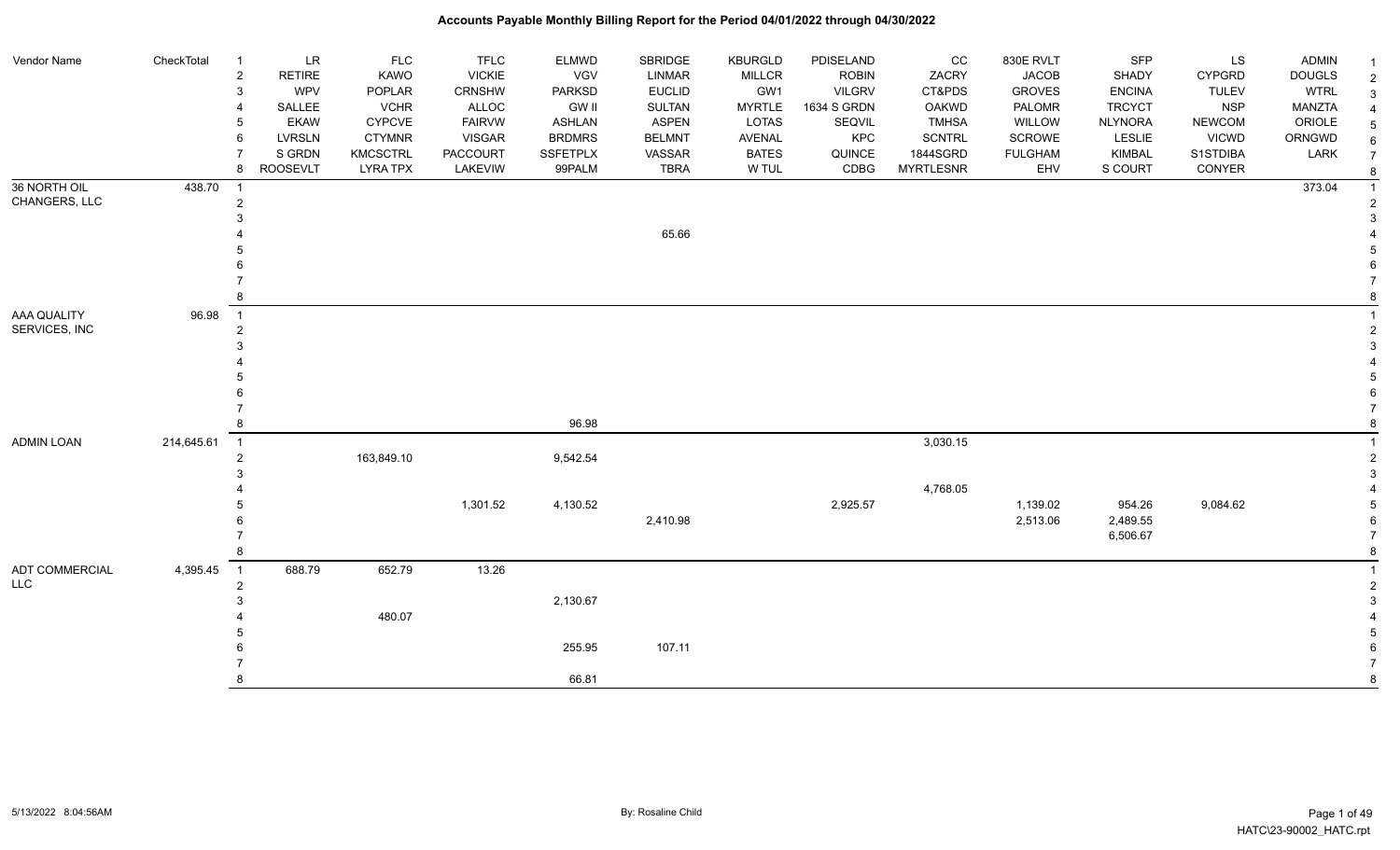| Vendor Name         | CheckTotal | $\overline{1}$           | <b>LR</b>       | <b>FLC</b>      | <b>TFLC</b>     | <b>ELMWD</b>    | SBRIDGE       | KBURGLD       | PDISELAND     | CC               | 830E RVLT      | <b>SFP</b>     | LS            | <b>ADMIN</b>  | -1             |
|---------------------|------------|--------------------------|-----------------|-----------------|-----------------|-----------------|---------------|---------------|---------------|------------------|----------------|----------------|---------------|---------------|----------------|
|                     |            | $\overline{2}$           | <b>RETIRE</b>   | KAWO            | <b>VICKIE</b>   | VGV             | LINMAR        | <b>MILLCR</b> | <b>ROBIN</b>  | ZACRY            | <b>JACOB</b>   | SHADY          | <b>CYPGRD</b> | <b>DOUGLS</b> | $\overline{2}$ |
|                     |            | 3                        | <b>WPV</b>      | POPLAR          | <b>CRNSHW</b>   | PARKSD          | <b>EUCLID</b> | GW1           | <b>VILGRV</b> | CT&PDS           | <b>GROVES</b>  | <b>ENCINA</b>  | <b>TULEV</b>  | <b>WTRL</b>   | 3              |
|                     |            | $\boldsymbol{\Delta}$    | SALLEE          | <b>VCHR</b>     | ALLOC           | <b>GW II</b>    | SULTAN        | <b>MYRTLE</b> | 1634 S GRDN   | OAKWD            | PALOMR         | <b>TRCYCT</b>  | <b>NSP</b>    | MANZTA        |                |
|                     |            | 5                        | <b>EKAW</b>     | <b>CYPCVE</b>   | <b>FAIRVW</b>   | <b>ASHLAN</b>   | <b>ASPEN</b>  | LOTAS         | SEQVIL        | <b>TMHSA</b>     | WILLOW         | <b>NLYNORA</b> | <b>NEWCOM</b> | ORIOLE        |                |
|                     |            | 6                        | <b>LVRSLN</b>   | <b>CTYMNR</b>   | <b>VISGAR</b>   | <b>BRDMRS</b>   | <b>BELMNT</b> | AVENAL        | KPC           | <b>SCNTRL</b>    | SCROWE         | LESLIE         | <b>VICWD</b>  | ORNGWD        |                |
|                     |            |                          | S GRDN          | <b>KMCSCTRL</b> | <b>PACCOURT</b> | <b>SSFETPLX</b> | VASSAR        | <b>BATES</b>  | QUINCE        | 1844SGRD         | <b>FULGHAM</b> | <b>KIMBAL</b>  | S1STDIBA      | LARK          |                |
|                     |            | 8                        | <b>ROOSEVLT</b> | <b>LYRA TPX</b> | <b>LAKEVIW</b>  | 99PALM          | <b>TBRA</b>   | W TUL         | CDBG          | <b>MYRTLESNR</b> | EHV            | S COURT        | CONYER        |               | 8              |
| ADVANCED AUTO       | 144.32     | $\overline{1}$           | 134.07          | 10.25           |                 |                 |               |               |               |                  |                |                |               |               |                |
| & SMOG              |            | $\overline{2}$           |                 |                 |                 |                 |               |               |               |                  |                |                |               |               |                |
|                     |            |                          |                 |                 |                 |                 |               |               |               |                  |                |                |               |               |                |
|                     |            |                          |                 |                 |                 |                 |               |               |               |                  |                |                |               |               |                |
|                     |            |                          |                 |                 |                 |                 |               |               |               |                  |                |                |               |               |                |
|                     |            |                          |                 |                 |                 |                 |               |               |               |                  |                |                |               |               |                |
|                     |            |                          |                 |                 |                 |                 |               |               |               |                  |                |                |               |               |                |
|                     |            |                          |                 |                 |                 |                 |               |               |               |                  |                |                |               |               |                |
| AFFORDABLE          | 1,289.00   | $\overline{1}$           |                 |                 |                 |                 |               |               |               |                  |                |                |               |               |                |
| <b>HOUSING RISK</b> |            | $\overline{2}$           |                 |                 |                 |                 |               |               |               |                  |                |                |               |               |                |
|                     |            |                          |                 |                 |                 |                 |               |               |               |                  |                |                |               |               |                |
|                     |            |                          |                 |                 |                 |                 |               |               |               |                  |                |                |               |               |                |
|                     |            |                          |                 |                 |                 |                 |               |               |               |                  |                | 1,289.00       |               |               |                |
|                     |            |                          |                 |                 |                 |                 |               |               |               |                  |                |                |               |               |                |
|                     |            |                          |                 |                 |                 |                 |               |               |               |                  |                |                |               |               |                |
|                     |            |                          |                 |                 |                 |                 |               |               |               |                  |                |                |               |               |                |
| <b>AMERICAN</b>     | 546.25     | $\overline{1}$           |                 |                 |                 |                 |               |               |               |                  |                |                |               | 546.25        |                |
| <b>INCORPORTED</b>  |            | 2                        |                 |                 |                 |                 |               |               |               |                  |                |                |               |               |                |
|                     |            |                          |                 |                 |                 |                 |               |               |               |                  |                |                |               |               |                |
|                     |            |                          |                 |                 |                 |                 |               |               |               |                  |                |                |               |               |                |
|                     |            |                          |                 |                 |                 |                 |               |               |               |                  |                |                |               |               |                |
|                     |            |                          |                 |                 |                 |                 |               |               |               |                  |                |                |               |               |                |
|                     |            |                          |                 |                 |                 |                 |               |               |               |                  |                |                |               |               |                |
|                     |            | 8                        |                 |                 |                 |                 |               |               |               |                  |                |                |               |               | 8              |
| AMERITAS GROUP      | 6,590.72   | $\overline{\phantom{1}}$ |                 |                 |                 |                 |               |               |               |                  |                |                |               | 6,590.72      | $\overline{1}$ |
|                     |            | $\overline{2}$           |                 |                 |                 |                 |               |               |               |                  |                |                |               |               | 2              |
|                     |            |                          |                 |                 |                 |                 |               |               |               |                  |                |                |               |               |                |
|                     |            |                          |                 |                 |                 |                 |               |               |               |                  |                |                |               |               |                |
|                     |            |                          |                 |                 |                 |                 |               |               |               |                  |                |                |               |               |                |
|                     |            |                          |                 |                 |                 |                 |               |               |               |                  |                |                |               |               |                |
|                     |            |                          |                 |                 |                 |                 |               |               |               |                  |                |                |               |               |                |
|                     |            |                          |                 |                 |                 |                 |               |               |               |                  |                |                |               |               | 8              |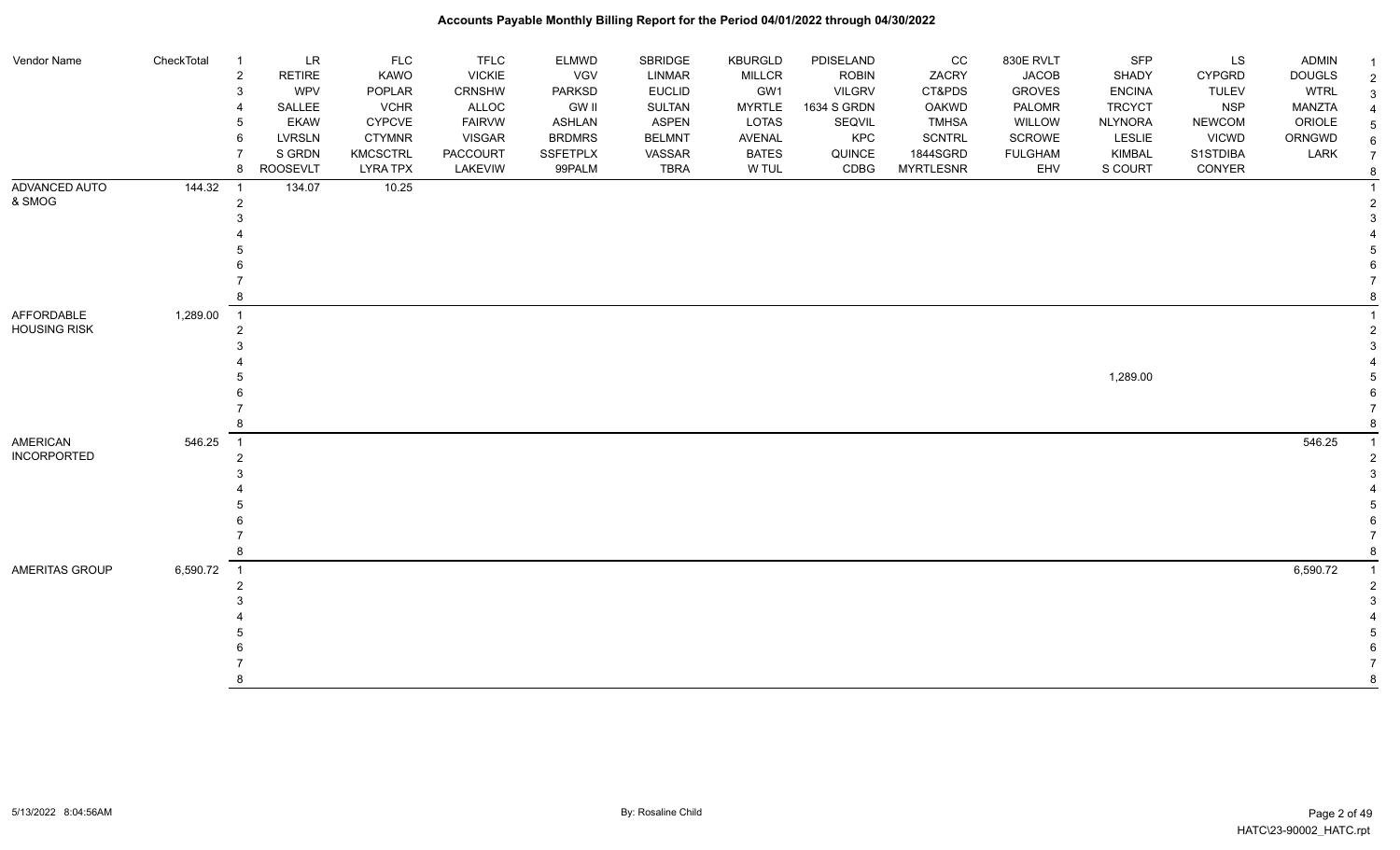#### Vendor Name CheckTotal 1 LR FLC FLC ELMWD SBRIDGE KBURGLD PDISELAND CC 830E RVLT SFP LS ADMIN <sub>1</sub> 2 RETIRE KAWO VICKIE VGV LINMAR MILLCR ROBIN ZACRY JACOB SHADY CYPGRD DOUGLS 2 3 WPV POPLAR CRNSHW PARKSD EUCLID GW1 VILGRV CT&PDS GROVES ENCINA TULEV WTRL 3 4 SALLEE VCHR ALLOC GW II SULTAN MYRTLE 1634 S GRDN OAKWD PALOMR TRCYCT NSP MANZTA 4 5 EKAW CYPCVE FAIRVW ASHLAN ASPEN LOTAS SEQVIL TMHSA WILLOW NLYNORA NEWCOM ORIOLE 5 6 LVRSLN CTYMNR VISGAR BRDMRS BELMNT AVENAL KPC SCNTRL SCROWE LESLIE VICWD ORNGWD  $_{6}$ 7 SIGRDN KMCSCTRL PACCOURT SSFETPLX VASSAR BATES QUINCE 1844SGRD FULGHAM KIMBAL S1STDIBA LARK 7 8 ROOSEVLT LYRA TPX LAKEVIW 99PALM TBRA W TUL CDBG MYRTLESNR EHV S COURT CONYER <sub>8</sub> ANGELINA BARRAGAM 2,262.00 1 185.00 1 2 645.00 2 3 471.00 3 4 336.00 336.00 336.00 3212.00 34 5 93.00 5  $6$  7 220.00 7 8 8 APPLEONE ACCOUNTING & 2,053.14 1 112.94 82.12 92.39 1 2 20.53  $3^{20.53}$   $3^{21.13}$  $3$  20.53 20.53 20.53 20.53 20.53 3 3 3 3 41.06 20.53 5 41.06 20.53 61.59 6 3 3 3 41.04  $\,$ 4 708.33 708.33 20.53 20.53 20.53 20.53 30.80 5 61.59 20.53 287.44 10.27 61.59 246.38 5  $6$  7 41.06 7 8 8 Art Serna DBA True Value Hardware 144.08 1 1 2 2  $3<sup>3</sup>$  4 4 5 5 6 144.08 6 7 7 8 8 AT & T 225.10 50.61 10,811.67 1 2,172.29 418.45 35.15 35.15 36.15 36.15 37.16 225.10 50.61 24.13 1 2 2 3 674.99 275.45 324.01 220.50 3 4 1,874.87 447.23 4 5 7.78 211.76 8.57 14.81 106.33 5 6 3,651.89 6 7 7 8 a contract to the contract of the contract of the contract of the contract of the contract of the contract of the contract of the contract of the contract of the contract of the contract of the contract of the contract o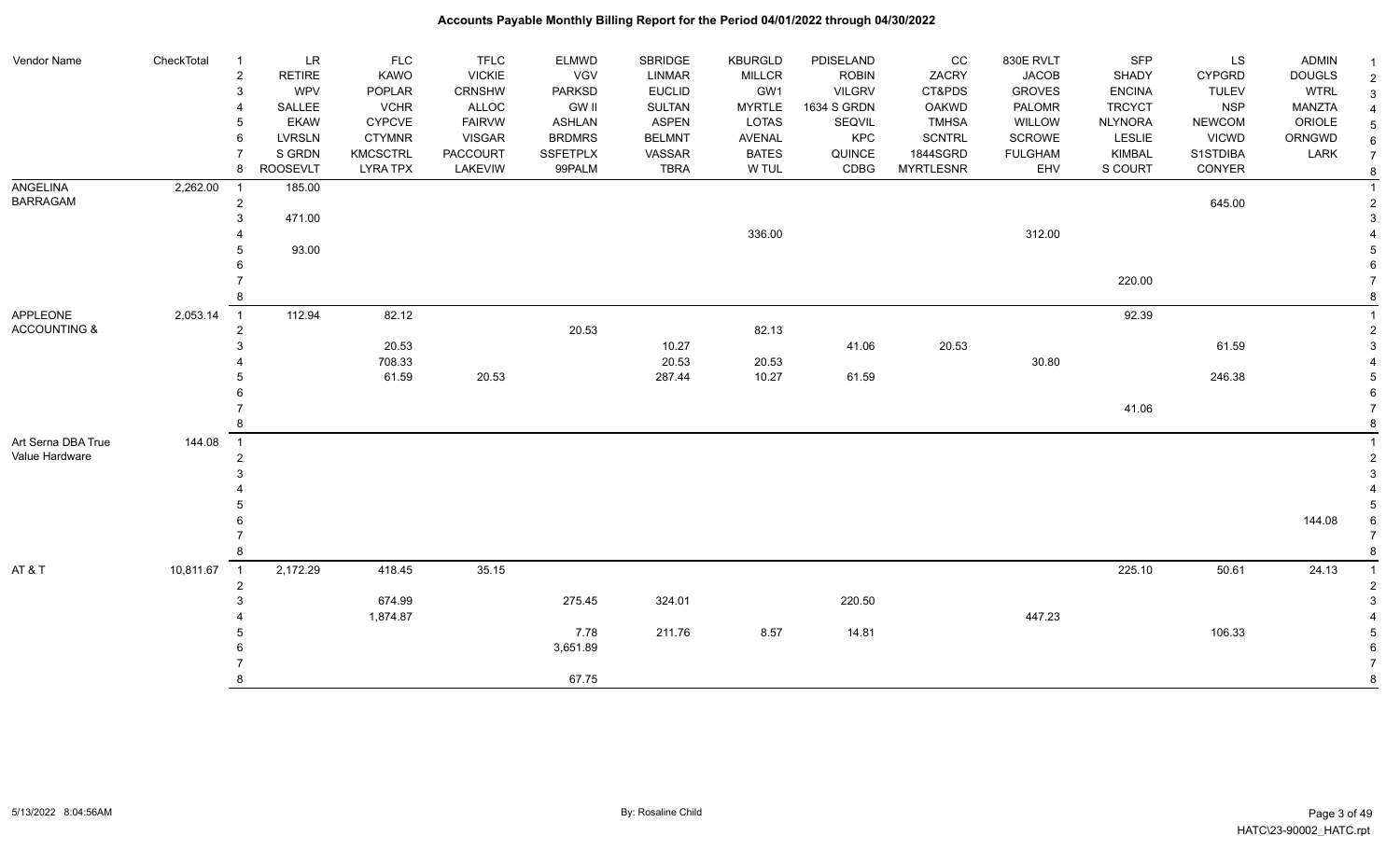| Vendor Name        | CheckTotal | $\overline{1}$             | LR              | <b>FLC</b>      | <b>TFLC</b>   | <b>ELMWD</b>    | SBRIDGE       | <b>KBURGLD</b> | PDISELAND     | CC               | 830E RVLT      | SFP            | <b>LS</b>     | <b>ADMIN</b>  |               |
|--------------------|------------|----------------------------|-----------------|-----------------|---------------|-----------------|---------------|----------------|---------------|------------------|----------------|----------------|---------------|---------------|---------------|
|                    |            | $\overline{c}$             | <b>RETIRE</b>   | KAWO            | <b>VICKIE</b> | VGV             | <b>LINMAR</b> | <b>MILLCR</b>  | <b>ROBIN</b>  | ZACRY            | <b>JACOB</b>   | SHADY          | <b>CYPGRD</b> | <b>DOUGLS</b> | $\mathcal{P}$ |
|                    |            | $\mathbf{3}$               | <b>WPV</b>      | POPLAR          | <b>CRNSHW</b> | <b>PARKSD</b>   | <b>EUCLID</b> | GW1            | <b>VILGRV</b> | CT&PDS           | <b>GROVES</b>  | <b>ENCINA</b>  | <b>TULEV</b>  | <b>WTRL</b>   | 3             |
|                    |            | $\overline{4}$             | SALLEE          | <b>VCHR</b>     | ALLOC         | <b>GW II</b>    | <b>SULTAN</b> | <b>MYRTLE</b>  | 1634 S GRDN   | OAKWD            | PALOMR         | <b>TRCYCT</b>  | <b>NSP</b>    | <b>MANZTA</b> |               |
|                    |            | $5\phantom{.0}$            | <b>EKAW</b>     | <b>CYPCVE</b>   | <b>FAIRVW</b> | ASHLAN          | <b>ASPEN</b>  | <b>LOTAS</b>   | SEQVIL        | <b>TMHSA</b>     | WILLOW         | <b>NLYNORA</b> | <b>NEWCOM</b> | ORIOLE        |               |
|                    |            | 6                          | <b>LVRSLN</b>   | <b>CTYMNR</b>   | VISGAR        | <b>BRDMRS</b>   | <b>BELMNT</b> | AVENAL         | KPC           | SCNTRL           | <b>SCROWE</b>  | <b>LESLIE</b>  | <b>VICWD</b>  | ORNGWD        |               |
|                    |            | $\overline{7}$             | S GRDN          | <b>KMCSCTRL</b> | PACCOURT      | <b>SSFETPLX</b> | VASSAR        | <b>BATES</b>   | QUINCE        | 1844SGRD         | <b>FULGHAM</b> | <b>KIMBAL</b>  | S1STDIBA      | LARK          |               |
|                    |            | 8                          | <b>ROOSEVLT</b> | <b>LYRA TPX</b> | LAKEVIW       | 99PALM          | <b>TBRA</b>   | W TUL          | CDBG          | <b>MYRTLESNR</b> | EHV            | S COURT        | CONYER        |               |               |
| AUTO GLASS         | 348.97     | $\overline{1}$             | 348.97          |                 |               |                 |               |                |               |                  |                |                |               |               |               |
| <b>CENTRAL INC</b> |            | $\overline{c}$             |                 |                 |               |                 |               |                |               |                  |                |                |               |               |               |
|                    |            | 3                          |                 |                 |               |                 |               |                |               |                  |                |                |               |               |               |
|                    |            |                            |                 |                 |               |                 |               |                |               |                  |                |                |               |               |               |
|                    |            |                            |                 |                 |               |                 |               |                |               |                  |                |                |               |               |               |
|                    |            |                            |                 |                 |               |                 |               |                |               |                  |                |                |               |               |               |
|                    |            |                            |                 |                 |               |                 |               |                |               |                  |                |                |               |               |               |
|                    |            | 8                          |                 |                 |               |                 |               |                |               |                  |                |                |               |               |               |
| AUTO ZONE          | 158.69     | $\overline{1}$             | 158.69          |                 |               |                 |               |                |               |                  |                |                |               |               |               |
| <b>COMMERCIAL</b>  |            | $\overline{2}$             |                 |                 |               |                 |               |                |               |                  |                |                |               |               |               |
|                    |            | 3                          |                 |                 |               |                 |               |                |               |                  |                |                |               |               |               |
|                    |            |                            |                 |                 |               |                 |               |                |               |                  |                |                |               |               |               |
|                    |            |                            |                 |                 |               |                 |               |                |               |                  |                |                |               |               |               |
|                    |            |                            |                 |                 |               |                 |               |                |               |                  |                |                |               |               |               |
|                    |            |                            |                 |                 |               |                 |               |                |               |                  |                |                |               |               |               |
|                    |            | 8                          |                 |                 |               |                 |               |                |               |                  |                |                |               |               |               |
| <b>AUTOMATED</b>   | 584.89     | $\overline{1}$             | 208.92          | 68.68           | 9.82          |                 |               |                |               |                  |                | 6.09           |               |               |               |
| OFFICE SYSTEMS     |            | $\overline{c}$             |                 |                 |               |                 |               |                |               |                  |                |                |               |               |               |
|                    |            | 3                          |                 |                 |               | 0.23            | 0.46          |                |               |                  |                |                |               |               |               |
|                    |            |                            |                 | 290.69          |               |                 |               |                |               |                  |                |                |               |               |               |
|                    |            |                            |                 |                 |               |                 |               |                |               |                  |                |                |               |               |               |
|                    |            |                            |                 |                 |               |                 |               |                |               |                  |                |                |               |               |               |
|                    |            |                            |                 |                 |               |                 |               |                |               |                  |                |                |               |               |               |
|                    |            | 8                          |                 |                 |               |                 |               |                |               |                  |                |                |               |               |               |
| AWARDS & SIGNS     | 86.69      | $\overline{\phantom{0}}$ 1 |                 |                 |               |                 |               |                |               |                  |                |                |               | 86.69         |               |
| UNLIMITED INC      |            | $\overline{2}$             |                 |                 |               |                 |               |                |               |                  |                |                |               |               |               |
|                    |            | 3                          |                 |                 |               |                 |               |                |               |                  |                |                |               |               |               |
|                    |            |                            |                 |                 |               |                 |               |                |               |                  |                |                |               |               |               |
|                    |            |                            |                 |                 |               |                 |               |                |               |                  |                |                |               |               |               |
|                    |            |                            |                 |                 |               |                 |               |                |               |                  |                |                |               |               |               |
|                    |            |                            |                 |                 |               |                 |               |                |               |                  |                |                |               |               |               |
|                    |            | 8                          |                 |                 |               |                 |               |                |               |                  |                |                |               |               |               |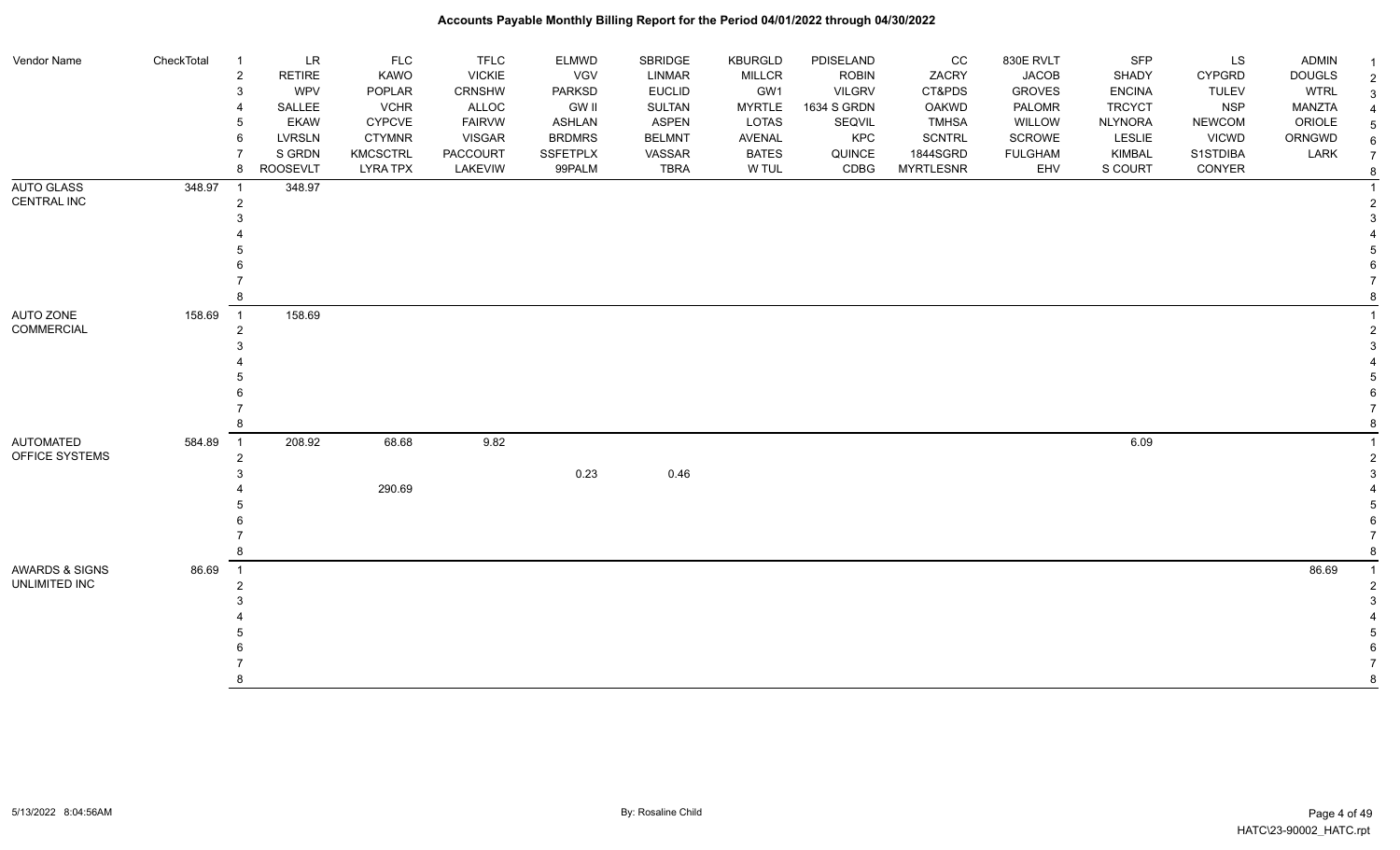#### Vendor Name CheckTotal 1 LR FLC FLC ELMWD SBRIDGE KBURGLD PDISELAND CC 830E RVLT SFP LS ADMIN <sub>1</sub> 2 RETIRE KAWO VICKIE VGV LINMAR MILLCR ROBIN ZACRY JACOB SHADY CYPGRD DOUGLS 2 3 WPV POPLAR CRNSHW PARKSD EUCLID GW1 VILGRV CT&PDS GROVES ENCINA TULEV WTRL 3 4 SALLEE VCHR ALLOC GW II SULTAN MYRTLE 1634 S GRDN OAKWD PALOMR TRCYCT NSP MANZTA 4 5 EKAW CYPCVE FAIRVW ASHLAN ASPEN LOTAS SEQVIL TMHSA WILLOW NLYNORA NEWCOM ORIOLE 5 6 LVRSLN CTYMNR VISGAR BRDMRS BELMNT AVENAL KPC SCNTRL SCROWE LESLIE VICWD ORNGWD  $_{6}$ 7 SIGRDN KMCSCTRL PACCOURT SSFETPLX VASSAR BATES QUINCE 1844SGRD FULGHAM KIMBAL S1STDIBA LARK 7 8 ROOSEVLT LYRA TPX LAKEVIW 99PALM TBRA W TUL CDBG MYRTLESNR EHV S COURT CONYER <sub>8</sub> AZEVEDO ELECTRIC, INC. 915.72 1 2 2  $3<sup>3</sup>$  4 4 5 774.23 141.49 5  $6$  7 7 8 8 B.R. FUNSTEN & CO DBA TOM 4,036.20 1 4,036.20 1 2 2  $3<sup>3</sup>$  4 4 5 5  $6$  7 7 8 8 BATTERY SYSTEMS, LLC 170.32 1 170.32 1 2 2  $3<sup>3</sup>$  4 4 5 5  $6$  7 7 8 8 BAYNE PEST CONTROL, INC 1,920.00 1 495.00 55.00 1 2 600.00 55.00 2  $3 \times 110.00 \times 55.00$  3 4 110.00 **110.00 110.00 165.00** 165.00 **4**  5 110.00 5  $6$  7 55.00 55.00 55.00 7 8 8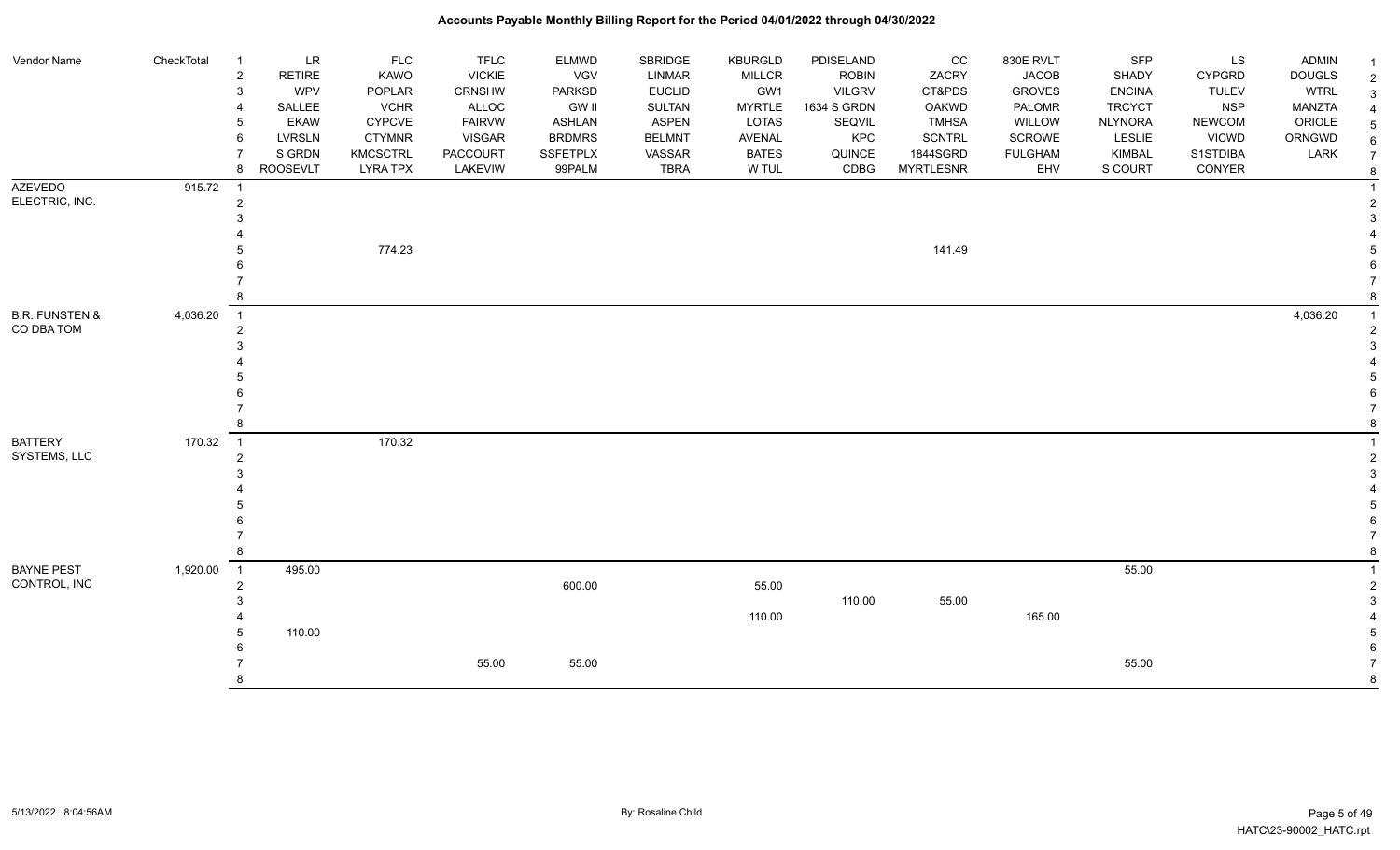#### Vendor Name CheckTotal 1 LR FLC FLC ELMWD SBRIDGE KBURGLD PDISELAND CC 830E RVLT SFP LS ADMIN <sub>1</sub> 2 RETIRE KAWO VICKIE VGV LINMAR MILLCR ROBIN ZACRY JACOB SHADY CYPGRD DOUGLS 2 3 WPV POPLAR CRNSHW PARKSD EUCLID GW1 VILGRV CT&PDS GROVES ENCINA TULEV WTRL 3 4 SALLEE VCHR ALLOC GW II SULTAN MYRTLE 1634 S GRDN OAKWD PALOMR TRCYCT NSP MANZTA 4 5 EKAW CYPCVE FAIRVW ASHLAN ASPEN LOTAS SEQVIL TMHSA WILLOW NLYNORA NEWCOM ORIOLE 5 6 LVRSLN CTYMNR VISGAR BRDMRS BELMNT AVENAL KPC SCNTRL SCROWE LESLIE VICWD ORNGWD  $_{6}$ 7 SIGRDN KMCSCTRL PACCOURT SSFETPLX VASSAR BATES QUINCE 1844SGRD FULGHAM KIMBAL S1STDIBA LARK 7 8 ROOSEVLT LYRA TPX LAKEVIW 99PALM TBRA W TUL CDBG MYRTLESNR EHV S COURT CONYER <sub>8</sub> **BERKADIA** COMMERCIAL 66,735.32 1 1 2 2  $8,481.92$   $8,481.92$   $54,607.59$   $3$  4 4 5 3,645.81 5  $6$  7 7 8 8 BONNEVILLE MULTIFAMILY 16,953.12 1 1 2 2 3 12,700.70 3 4 4,252.42 4 5 5  $6$  7 7 8 8 BOVEE ENVIRONMENTAL 1,400.00 1 850.00 1 2 2  $3<sup>3</sup>$  4 4 5 5  $6$  7 550.00 7 8 8 C C PROCESS SERVICES 115.00 1 1 2 2  $3<sup>3</sup>$  4 4 5 5  $6$  7 65.00 50.00 7 8 8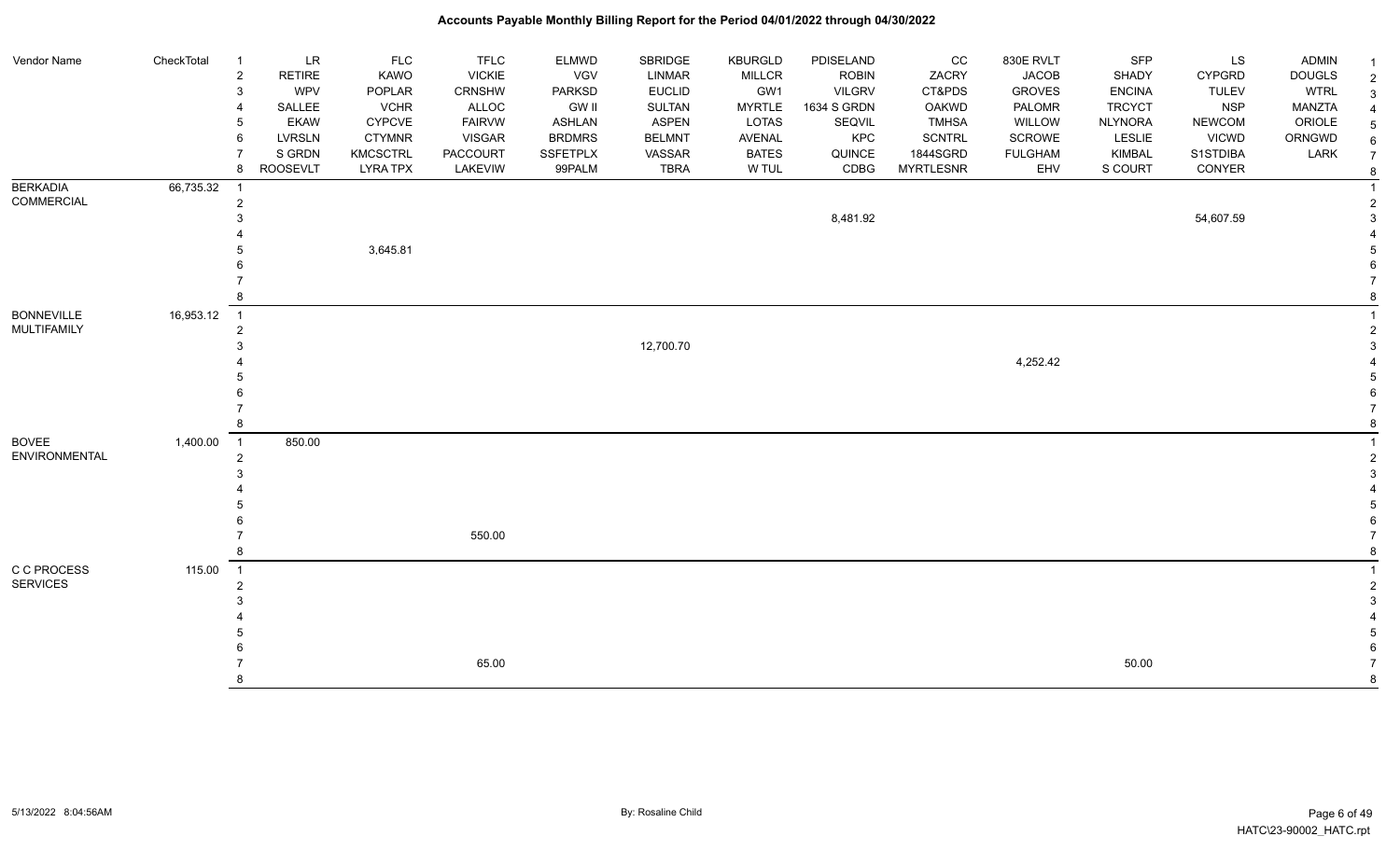| Vendor Name                          | CheckTotal<br>$\overline{1}$ | LR<br>$\overline{\mathbf{c}}$<br><b>RETIRE</b><br><b>WPV</b><br>3<br>SALLEE<br><b>EKAW</b><br><b>LVRSLN</b><br>6<br>S GRDN<br><b>ROOSEVLT</b><br>8 | <b>FLC</b><br>KAWO<br>POPLAR<br><b>VCHR</b><br>CYPCVE<br><b>CTYMNR</b><br><b>KMCSCTRL</b><br><b>LYRA TPX</b> | <b>TFLC</b><br><b>VICKIE</b><br>CRNSHW<br>ALLOC<br><b>FAIRVW</b><br><b>VISGAR</b><br><b>PACCOURT</b><br>LAKEVIW | ELMWD<br>VGV<br><b>PARKSD</b><br><b>GW II</b><br><b>ASHLAN</b><br><b>BRDMRS</b><br>SSFETPLX<br>99PALM | SBRIDGE<br><b>LINMAR</b><br><b>EUCLID</b><br>SULTAN<br><b>ASPEN</b><br><b>BELMNT</b><br>VASSAR<br><b>TBRA</b> | KBURGLD<br><b>MILLCR</b><br>GW1<br><b>MYRTLE</b><br>LOTAS<br>AVENAL<br><b>BATES</b><br>W TUL | PDISELAND<br><b>ROBIN</b><br><b>VILGRV</b><br>1634 S GRDN<br>SEQVIL<br>KPC<br>QUINCE<br>CDBG | CC<br>ZACRY<br>CT&PDS<br><b>OAKWD</b><br><b>TMHSA</b><br><b>SCNTRL</b><br>1844SGRD<br><b>MYRTLESNR</b> | 830E RVLT<br><b>JACOB</b><br><b>GROVES</b><br>PALOMR<br>WILLOW<br>SCROWE<br><b>FULGHAM</b><br>EHV | SFP<br>SHADY<br><b>ENCINA</b><br><b>TRCYCT</b><br><b>NLYNORA</b><br>LESLIE<br>KIMBAL<br>S COURT | LS<br><b>CYPGRD</b><br><b>TULEV</b><br><b>NSP</b><br><b>NEWCOM</b><br><b>VICWD</b><br>S1STDIBA<br>CONYER | ADMIN<br><b>DOUGLS</b><br><b>WTRL</b><br><b>MANZTA</b><br>ORIOLE<br>ORNGWD<br>LARK | $\overline{2}$<br>3<br>5<br>6<br>$\overline{7}$<br>8 |
|--------------------------------------|------------------------------|----------------------------------------------------------------------------------------------------------------------------------------------------|--------------------------------------------------------------------------------------------------------------|-----------------------------------------------------------------------------------------------------------------|-------------------------------------------------------------------------------------------------------|---------------------------------------------------------------------------------------------------------------|----------------------------------------------------------------------------------------------|----------------------------------------------------------------------------------------------|--------------------------------------------------------------------------------------------------------|---------------------------------------------------------------------------------------------------|-------------------------------------------------------------------------------------------------|----------------------------------------------------------------------------------------------------------|------------------------------------------------------------------------------------|------------------------------------------------------|
| CAL STATE<br><b>DISTRIBUTING INC</b> | 182.73<br>$\overline{1}$     | 2                                                                                                                                                  |                                                                                                              |                                                                                                                 |                                                                                                       | 45.25                                                                                                         |                                                                                              |                                                                                              |                                                                                                        | 137.48                                                                                            |                                                                                                 |                                                                                                          |                                                                                    |                                                      |
| CALIFORNIA<br><b>COMPUFORMS</b>      | 711.57<br>$\overline{1}$     | 278.20<br>$\overline{2}$                                                                                                                           | 384.99                                                                                                       | 48.38                                                                                                           |                                                                                                       |                                                                                                               |                                                                                              |                                                                                              |                                                                                                        |                                                                                                   |                                                                                                 |                                                                                                          |                                                                                    |                                                      |
| <b>CALIFORNIA</b><br><b>HOUSING</b>  | 85,833.00<br>$\overline{1}$  | 2                                                                                                                                                  |                                                                                                              |                                                                                                                 |                                                                                                       |                                                                                                               |                                                                                              |                                                                                              |                                                                                                        |                                                                                                   |                                                                                                 |                                                                                                          | 85,833.00                                                                          | $\overline{1}$                                       |
| CALIFORNIA<br><b>STATE</b>           | 27.68<br>$\overline{1}$      |                                                                                                                                                    |                                                                                                              |                                                                                                                 |                                                                                                       |                                                                                                               |                                                                                              |                                                                                              |                                                                                                        |                                                                                                   |                                                                                                 |                                                                                                          | 27.68                                                                              | 8                                                    |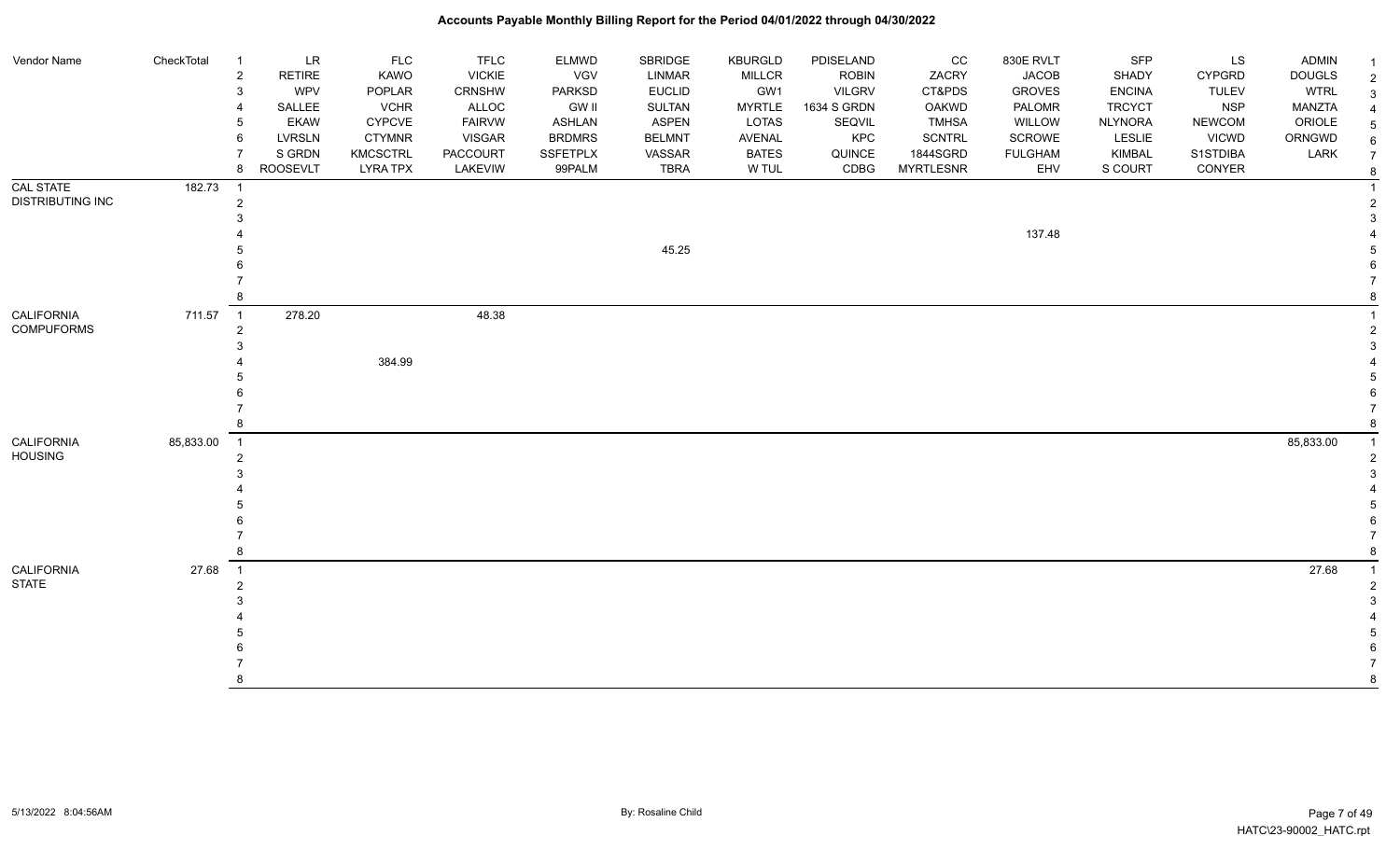| Vendor Name          | CheckTotal | -1               | <b>LR</b>       | FLC             | <b>TFLC</b>     | <b>ELMWD</b>    | SBRIDGE       | <b>KBURGLD</b> | PDISELAND     | CC               | 830E RVLT      | <b>SFP</b>     | LS           | ADMIN         |                |
|----------------------|------------|------------------|-----------------|-----------------|-----------------|-----------------|---------------|----------------|---------------|------------------|----------------|----------------|--------------|---------------|----------------|
|                      |            | $\boldsymbol{2}$ | <b>RETIRE</b>   | <b>KAWO</b>     | <b>VICKIE</b>   | VGV             | LINMAR        | <b>MILLCR</b>  | <b>ROBIN</b>  | ZACRY            | <b>JACOB</b>   | SHADY          | CYPGRD       | <b>DOUGLS</b> | $\overline{2}$ |
|                      |            | 3                | <b>WPV</b>      | POPLAR          | <b>CRNSHW</b>   | <b>PARKSD</b>   | <b>EUCLID</b> | GW1            | <b>VILGRV</b> | CT&PDS           | <b>GROVES</b>  | <b>ENCINA</b>  | <b>TULEV</b> | <b>WTRL</b>   | 3              |
|                      |            |                  | SALLEE          | <b>VCHR</b>     | <b>ALLOC</b>    | <b>GW II</b>    | <b>SULTAN</b> | <b>MYRTLE</b>  | 1634 S GRDN   | <b>OAKWD</b>     | PALOMR         | <b>TRCYCT</b>  | <b>NSP</b>   | MANZTA        |                |
|                      |            |                  | <b>EKAW</b>     | <b>CYPCVE</b>   | <b>FAIRVW</b>   | <b>ASHLAN</b>   | <b>ASPEN</b>  | LOTAS          | SEQVIL        | <b>TMHSA</b>     | WILLOW         | <b>NLYNORA</b> | NEWCOM       | ORIOLE        |                |
|                      |            | 6                | LVRSLN          | <b>CTYMNR</b>   | <b>VISGAR</b>   | <b>BRDMRS</b>   | <b>BELMNT</b> | AVENAL         | <b>KPC</b>    | <b>SCNTRL</b>    | SCROWE         | LESLIE         | <b>VICWD</b> | ORNGWD        |                |
|                      |            |                  | S GRDN          | <b>KMCSCTRL</b> | <b>PACCOURT</b> | <b>SSFETPLX</b> | VASSAR        | <b>BATES</b>   | QUINCE        | 1844SGRD         | <b>FULGHAM</b> | KIMBAL         | S1STDIBA     | LARK          |                |
|                      |            | 8                | <b>ROOSEVLT</b> | <b>LYRA TPX</b> | LAKEVIW         | 99PALM          | <b>TBRA</b>   | W TUL          | CDBG          | <b>MYRTLESNR</b> | EHV            | S COURT        | CONYER       |               |                |
| <b>CALIFORNIA</b>    | 19,491.67  | $\overline{1}$   | 5,687.31        | 463.59          | 2.28            |                 |               |                |               | 313.18           |                |                |              | 694.63        |                |
| <b>WATER SERVICE</b> |            | $\overline{2}$   |                 | 76.89           |                 | 1,522.00        |               | 3,024.10       | 220.71        |                  | 62.56          |                | 119.89       |               |                |
|                      |            | 3                | 403.51          |                 |                 |                 |               |                |               | 708.45           |                | 42.58          |              |               |                |
|                      |            |                  |                 | 126.47          |                 |                 |               | 828.26         |               |                  |                | 52.68          |              |               |                |
|                      |            |                  | 269.46          |                 | 362.33          |                 |               |                |               | 191.82           | 293.95         |                |              |               |                |
|                      |            |                  |                 |                 |                 |                 |               |                |               |                  | 187.35         |                |              |               |                |
|                      |            |                  | 62.56           | 220.36          | 428.66          | 111.47          | 162.23        |                |               | 671.05           |                | 2,181.34       |              |               |                |
|                      |            |                  |                 |                 |                 |                 |               |                |               |                  |                |                |              |               |                |
| CALPERS FISCAL       | 60,383.48  | $\overline{1}$   |                 |                 |                 |                 |               |                |               |                  |                |                |              | 60,383.48     |                |
| <b>SERVICES</b>      |            |                  |                 |                 |                 |                 |               |                |               |                  |                |                |              |               |                |
|                      |            |                  |                 |                 |                 |                 |               |                |               |                  |                |                |              |               |                |
|                      |            |                  |                 |                 |                 |                 |               |                |               |                  |                |                |              |               |                |
|                      |            |                  |                 |                 |                 |                 |               |                |               |                  |                |                |              |               |                |
|                      |            |                  |                 |                 |                 |                 |               |                |               |                  |                |                |              |               |                |
|                      |            |                  |                 |                 |                 |                 |               |                |               |                  |                |                |              |               |                |
|                      |            |                  |                 |                 |                 |                 |               |                |               |                  |                |                |              |               |                |
| CARROLL'S TIRE       | 637.59     | $\overline{1}$   | 592.33          | 45.26           |                 |                 |               |                |               |                  |                |                |              |               |                |
| <b>WAREHOUSE</b>     |            | 2                |                 |                 |                 |                 |               |                |               |                  |                |                |              |               |                |
|                      |            |                  |                 |                 |                 |                 |               |                |               |                  |                |                |              |               |                |
|                      |            |                  |                 |                 |                 |                 |               |                |               |                  |                |                |              |               |                |
|                      |            |                  |                 |                 |                 |                 |               |                |               |                  |                |                |              |               |                |
|                      |            |                  |                 |                 |                 |                 |               |                |               |                  |                |                |              |               |                |
|                      |            |                  |                 |                 |                 |                 |               |                |               |                  |                |                |              |               |                |
|                      |            |                  |                 |                 |                 |                 |               |                |               |                  |                |                |              |               |                |
| CENTRAL VALLEY       | 6,541.65   | $\overline{1}$   |                 |                 |                 |                 |               |                |               |                  |                |                |              |               |                |
| <b>COALITION FOR</b> |            | $\overline{2}$   |                 |                 |                 |                 |               |                |               |                  |                |                |              |               |                |
|                      |            |                  |                 |                 |                 |                 | 833.33        |                | 250.00        | 416.66           |                |                |              |               |                |
|                      |            |                  |                 |                 |                 |                 |               |                |               |                  | 416.66         |                |              |               |                |
|                      |            |                  |                 |                 |                 |                 | 833.33        |                | 625.00        |                  |                |                | 1,250.00     |               |                |
|                      |            |                  |                 |                 |                 | 1,250.00        | 666.67        |                |               |                  |                |                |              |               |                |
|                      |            |                  |                 |                 |                 |                 |               |                |               |                  |                |                |              |               |                |
|                      |            | 8                |                 |                 |                 |                 |               |                |               |                  |                |                |              |               | 8              |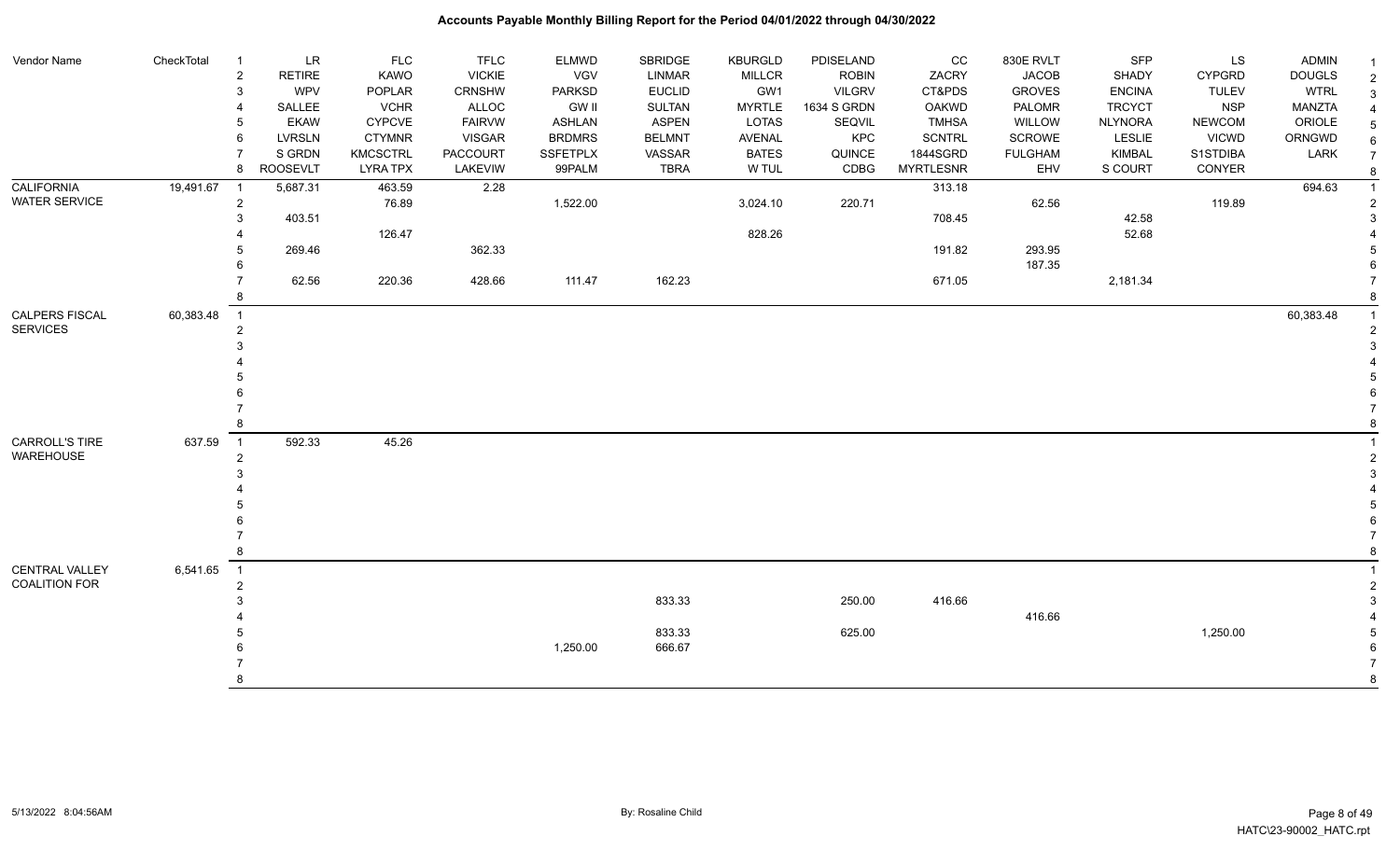| Vendor Name                      | CheckTotal  | $\overline{1}$ | <b>LR</b>       | <b>FLC</b>            | <b>TFLC</b>     | ELMWD                  | <b>SBRIDGE</b>                 | <b>KBURGLD</b>       | PDISELAND                    | CC                     | 830E RVLT               | <b>SFP</b>                     | LS                         | <b>ADMIN</b>          |  |
|----------------------------------|-------------|----------------|-----------------|-----------------------|-----------------|------------------------|--------------------------------|----------------------|------------------------------|------------------------|-------------------------|--------------------------------|----------------------------|-----------------------|--|
|                                  |             | $\overline{c}$ | <b>RETIRE</b>   | KAWO                  | <b>VICKIE</b>   | VGV                    | LINMAR                         | <b>MILLCR</b>        | <b>ROBIN</b>                 | ZACRY                  | <b>JACOB</b>            | SHADY                          | <b>CYPGRD</b>              | <b>DOUGLS</b>         |  |
|                                  |             | 3              | WPV<br>SALLEE   | POPLAR<br><b>VCHR</b> | CRNSHW<br>ALLOC | PARKSD<br><b>GW II</b> | <b>EUCLID</b><br><b>SULTAN</b> | GW1<br><b>MYRTLE</b> | <b>VILGRV</b><br>1634 S GRDN | CT&PDS<br><b>OAKWD</b> | <b>GROVES</b><br>PALOMR | <b>ENCINA</b><br><b>TRCYCT</b> | <b>TULEV</b><br><b>NSP</b> | <b>WTRL</b><br>MANZTA |  |
|                                  |             |                | <b>EKAW</b>     | <b>CYPCVE</b>         | <b>FAIRVW</b>   | ASHLAN                 | <b>ASPEN</b>                   | <b>LOTAS</b>         | SEQVIL                       | <b>TMHSA</b>           | WILLOW                  | <b>NLYNORA</b>                 | <b>NEWCOM</b>              | ORIOLE                |  |
|                                  |             | 6              | <b>LVRSLN</b>   | <b>CTYMNR</b>         | <b>VISGAR</b>   | <b>BRDMRS</b>          | <b>BELMNT</b>                  | AVENAL               | KPC                          | <b>SCNTRL</b>          | SCROWE                  | LESLIE                         | <b>VICWD</b>               | ORNGWD                |  |
|                                  |             |                | S GRDN          | <b>KMCSCTRL</b>       | <b>PACCOURT</b> | <b>SSFETPLX</b>        | VASSAR                         | <b>BATES</b>         | QUINCE                       | 1844SGRD               | <b>FULGHAM</b>          | KIMBAL                         | S1STDIBA                   | LARK                  |  |
|                                  |             | 8              | <b>ROOSEVLT</b> | <b>LYRA TPX</b>       | LAKEVIW         | 99PALM                 | <b>TBRA</b>                    | W TUL                | CDBG                         | <b>MYRTLESNR</b>       | EHV                     | S COURT                        | CONYER                     |                       |  |
| <b>CINTAS</b>                    | 212.71      |                | 44.65           |                       | 7.77            |                        |                                |                      |                              |                        |                         |                                |                            | 98.55                 |  |
| CORPORATION NO                   |             | $\overline{2}$ |                 |                       |                 |                        |                                |                      |                              |                        |                         |                                |                            |                       |  |
|                                  |             |                |                 |                       |                 |                        |                                |                      |                              |                        |                         |                                |                            |                       |  |
|                                  |             |                |                 | 61.74                 |                 |                        |                                |                      |                              |                        |                         |                                |                            |                       |  |
|                                  |             |                |                 |                       |                 |                        |                                |                      |                              |                        |                         |                                |                            |                       |  |
|                                  |             |                |                 |                       |                 |                        |                                |                      |                              |                        |                         |                                |                            |                       |  |
|                                  |             |                |                 |                       |                 |                        |                                |                      |                              |                        |                         |                                |                            |                       |  |
|                                  |             |                |                 |                       |                 |                        |                                |                      |                              |                        |                         |                                |                            |                       |  |
| <b>CINTAS</b>                    | 3,541.50    | $\overline{1}$ | 1,183.95        | 561.54                | 54.85           |                        |                                |                      |                              | 4.13                   |                         | 52.76                          | 36.70                      | 949.66                |  |
| CORPORATION                      |             | $\overline{c}$ |                 | 0.90                  |                 | 8.21                   | 71.27                          | 3.87                 | 2.26                         |                        | 0.37                    |                                |                            |                       |  |
|                                  |             |                | 3.37            | 15.26                 |                 | 35.33                  | 3.44                           |                      | 0.18                         | 4.39                   |                         | 0.56                           | 10.72                      |                       |  |
|                                  |             |                |                 | 345.60                | 18.25           |                        | 55.90                          | 6.30                 |                              | 2.24                   | 4.93                    | 0.57                           | 2.15                       |                       |  |
|                                  |             |                | 1.74            | 1.26                  | 2.05            | 0.43                   | 10.72                          | 5.59                 | 9.62                         | 3.86                   | 2.32                    | 2.86                           | 16.55                      |                       |  |
|                                  |             |                |                 |                       |                 | 4.51                   | 1.89                           |                      |                              |                        |                         |                                |                            |                       |  |
|                                  |             | 8              | 1.50            | 1.80                  | 3.12            | 1.83<br>17.11          |                                |                      | 1.14                         | 4.55                   |                         | 7.29                           | 0.10                       |                       |  |
|                                  |             |                |                 |                       |                 |                        |                                |                      |                              |                        |                         |                                |                            |                       |  |
| CITIZENS<br><b>BUSINESS BANK</b> | 48,865.11 1 | $\mathcal{P}$  |                 |                       |                 |                        |                                |                      |                              |                        |                         |                                |                            |                       |  |
|                                  |             |                |                 | 16,617.06             |                 |                        |                                | 18,624.62            |                              |                        |                         |                                |                            |                       |  |
|                                  |             |                |                 |                       |                 |                        |                                | 9,348.08             |                              |                        |                         |                                |                            |                       |  |
|                                  |             |                |                 |                       |                 |                        |                                |                      |                              |                        |                         |                                |                            | 4,275.35              |  |
|                                  |             |                |                 |                       |                 |                        |                                |                      |                              |                        |                         |                                |                            |                       |  |
|                                  |             |                |                 |                       |                 |                        |                                |                      |                              |                        |                         |                                |                            |                       |  |
|                                  |             |                |                 |                       |                 |                        |                                |                      |                              |                        |                         |                                |                            |                       |  |
| CITY OF DINUBA                   | 11,614.80   | $\overline{1}$ | 7,128.35        |                       |                 |                        |                                |                      |                              |                        |                         |                                |                            |                       |  |
|                                  |             | $\overline{2}$ |                 |                       |                 |                        |                                |                      |                              |                        |                         |                                |                            |                       |  |
|                                  |             |                |                 |                       |                 |                        | 4,486.45                       |                      |                              |                        |                         |                                |                            |                       |  |
|                                  |             |                |                 |                       |                 |                        |                                |                      |                              |                        |                         |                                |                            |                       |  |
|                                  |             |                |                 |                       |                 |                        |                                |                      |                              |                        |                         |                                |                            |                       |  |
|                                  |             |                |                 |                       |                 |                        |                                |                      |                              |                        |                         |                                |                            |                       |  |
|                                  |             |                |                 |                       |                 |                        |                                |                      |                              |                        |                         |                                |                            |                       |  |
|                                  |             |                |                 |                       |                 |                        |                                |                      |                              |                        |                         |                                |                            |                       |  |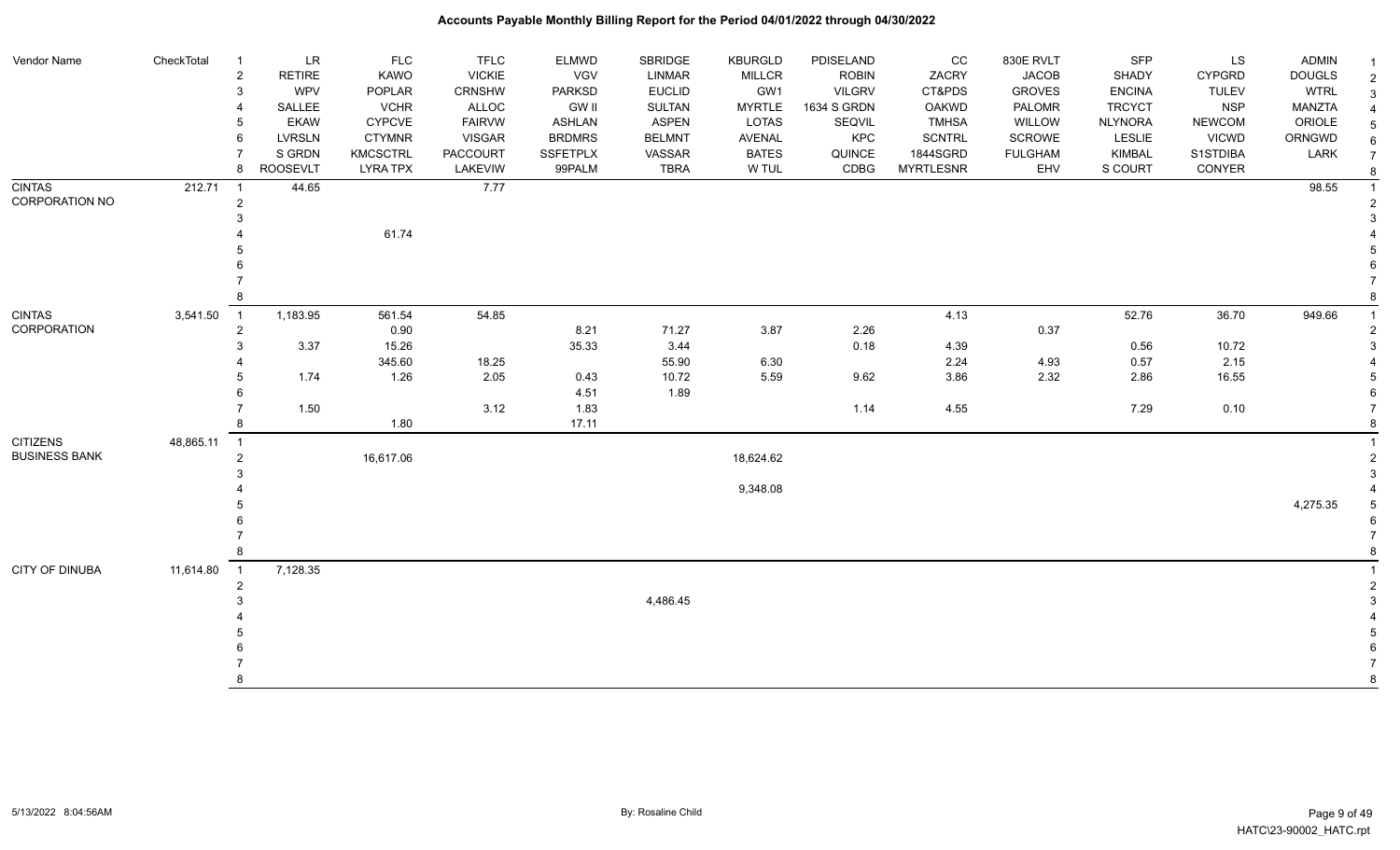#### Vendor Name CheckTotal 1 LR FLC FLC ELMWD SBRIDGE KBURGLD PDISELAND CC 830E RVLT SFP LS ADMIN <sub>1</sub> 2 RETIRE KAWO VICKIE VGV LINMAR MILLCR ROBIN ZACRY JACOB SHADY CYPGRD DOUGLS 2 3 WPV POPLAR CRNSHW PARKSD EUCLID GW1 VILGRV CT&PDS GROVES ENCINA TULEV WTRL 3 4 SALLEE VCHR ALLOC GW II SULTAN MYRTLE 1634 S GRDN OAKWD PALOMR TRCYCT NSP MANZTA 4 5 EKAW CYPCVE FAIRVW ASHLAN ASPEN LOTAS SEQVIL TMHSA WILLOW NLYNORA NEWCOM ORIOLE 5 6 LVRSLN CTYMNR VISGAR BRDMRS BELMNT AVENAL KPC SCNTRL SCROWE LESLIE VICWD ORNGWD  $_{6}$ 7 SIGRDN KMCSCTRL PACCOURT SSFETPLX VASSAR BATES QUINCE 1844SGRD FULGHAM KIMBAL S1STDIBA LARK 7 8 ROOSEVLT LYRA TPX LAKEVIW 99PALM TBRA W TUL CDBG MYRTLESNR EHV S COURT CONYER <sub>8</sub> **Accounts Payable Monthly Billing Report for the Period 04/01/2022 through 04/30/2022** CITY OF EXETER 3,103.91 1 1 2 2  $3<sup>3</sup>$  4 4 5 5 6 2,699.92 6 7 403.99 7 8 8 CITY OF FARMERSVILLE 5,498.88 1 1 2 2  $2,969.01$  3 4 2,529.87 4 5 5  $6$  7 7 8 8 CITY OF KINGSBURG 2,346.20 1 1 2 and a set of the set of the set of the set of the set of the set of the set of the set of the set of the set of the set of the set of the set of the set of the set of the set of the set of the set of the set of the set  $3<sup>3</sup>$  4 4 5 5  $6$  7 7 8 8 CITY OF LINDSAY 1,370.95 1 1 2 2  $3<sup>3</sup>$  4 4 5 602.01 768.94 5  $6$ 7 7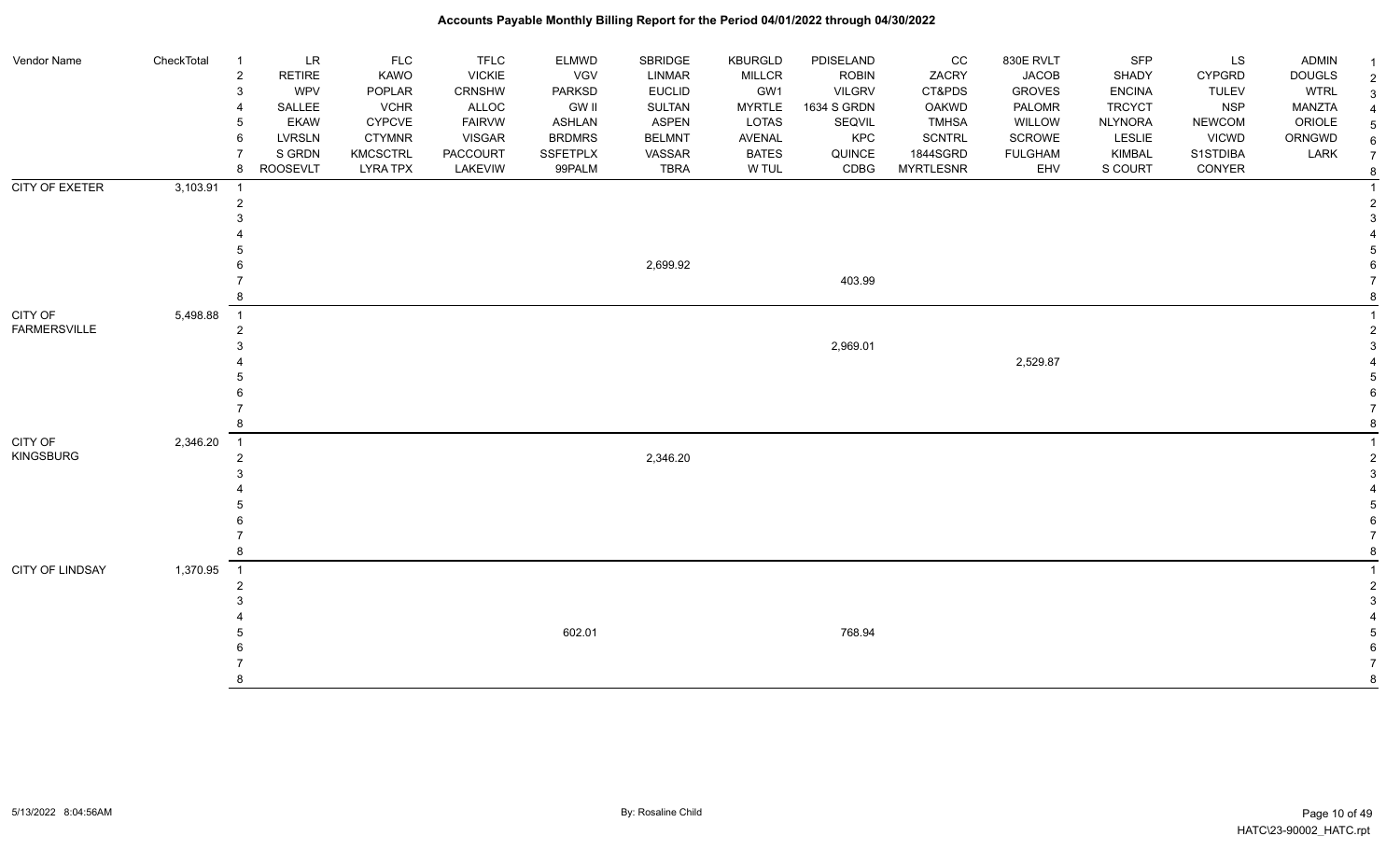| Vendor Name     | CheckTotal | $\overline{1}$      | LR                    | <b>FLC</b>                   | <b>TFLC</b>            | <b>ELMWD</b>                  | SBRIDGE                        | <b>KBURGLD</b>                | PDISELAND                     | cc                           | 830E RVLT                     | SFP                             | LS                          | <b>ADMIN</b>            | -1                  |
|-----------------|------------|---------------------|-----------------------|------------------------------|------------------------|-------------------------------|--------------------------------|-------------------------------|-------------------------------|------------------------------|-------------------------------|---------------------------------|-----------------------------|-------------------------|---------------------|
|                 |            | $\overline{2}$<br>3 | <b>RETIRE</b><br>WPV  | <b>KAWO</b>                  | <b>VICKIE</b>          | <b>VGV</b>                    | <b>LINMAR</b><br><b>EUCLID</b> | <b>MILLCR</b><br>GW1          | <b>ROBIN</b><br><b>VILGRV</b> | ZACRY<br>CT&PDS              | <b>JACOB</b><br><b>GROVES</b> | SHADY                           | <b>CYPGRD</b>               | <b>DOUGLS</b>           | $\overline{2}$      |
|                 |            |                     |                       | POPLAR                       | <b>CRNSHW</b>          | <b>PARKSD</b>                 |                                |                               |                               |                              |                               | <b>ENCINA</b>                   | <b>TULEV</b>                | <b>WTRL</b>             | 3                   |
|                 |            |                     | SALLEE<br><b>EKAW</b> | <b>VCHR</b><br><b>CYPCVE</b> | ALLOC<br><b>FAIRVW</b> | <b>GW II</b><br><b>ASHLAN</b> | SULTAN<br><b>ASPEN</b>         | <b>MYRTLE</b><br><b>LOTAS</b> | 1634 S GRDN<br>SEQVIL         | <b>OAKWD</b><br><b>TMHSA</b> | PALOMR<br>WILLOW              | <b>TRCYCT</b><br><b>NLYNORA</b> | <b>NSP</b><br><b>NEWCOM</b> | <b>MANZTA</b><br>ORIOLE |                     |
|                 |            | 6                   | <b>LVRSLN</b>         | <b>CTYMNR</b>                | <b>VISGAR</b>          | <b>BRDMRS</b>                 | <b>BELMNT</b>                  | <b>AVENAL</b>                 | KPC                           | <b>SCNTRL</b>                | SCROWE                        | LESLIE                          | <b>VICWD</b>                | ORNGWD                  |                     |
|                 |            |                     | S GRDN                | <b>KMCSCTRL</b>              | <b>PACCOURT</b>        | <b>SSFETPLX</b>               | VASSAR                         | <b>BATES</b>                  | QUINCE                        | 1844SGRD                     | <b>FULGHAM</b>                | <b>KIMBAL</b>                   | S1STDIBA                    | LARK                    |                     |
|                 |            | 8                   | <b>ROOSEVLT</b>       | <b>LYRA TPX</b>              | LAKEVIW                | 99PALM                        | <b>TBRA</b>                    | W TUL                         | CDBG                          | <b>MYRTLESNR</b>             | EHV                           | S COURT                         | CONYER                      |                         |                     |
| <b>CITY OF</b>  | 17,315.54  |                     | 5,875.05              |                              |                        |                               |                                |                               |                               |                              |                               | 4,419.78                        | 33.19                       | 174.33                  | 8<br>$\overline{1}$ |
| PORTERVILLE     |            | $\overline{c}$      |                       |                              |                        |                               |                                |                               |                               |                              |                               |                                 |                             |                         |                     |
|                 |            |                     |                       | 12.90                        |                        |                               |                                |                               |                               |                              |                               |                                 |                             |                         |                     |
|                 |            |                     |                       |                              |                        |                               |                                |                               |                               |                              |                               |                                 |                             |                         |                     |
|                 |            |                     |                       |                              |                        |                               |                                | 556.75                        | 9.22                          | 527.39                       |                               |                                 | 5,706.93                    |                         |                     |
|                 |            |                     |                       |                              |                        |                               |                                |                               |                               |                              |                               |                                 |                             |                         |                     |
|                 |            |                     |                       |                              |                        |                               |                                |                               |                               |                              |                               |                                 |                             |                         |                     |
|                 |            |                     |                       |                              |                        |                               |                                |                               |                               |                              |                               |                                 |                             |                         |                     |
| CITY OF TULARE  | 56,369.14  | $\overline{1}$      | 21,876.38             |                              | 4,366.58               |                               |                                |                               |                               |                              |                               |                                 |                             | 1,819.48                |                     |
|                 |            | $\overline{2}$      |                       | 227.48                       |                        |                               |                                |                               |                               |                              |                               |                                 |                             |                         |                     |
|                 |            |                     |                       |                              |                        |                               |                                |                               |                               |                              |                               |                                 | 6,589.06                    |                         |                     |
|                 |            |                     |                       |                              |                        |                               |                                |                               |                               | 1,752.20                     |                               |                                 | 460.17                      | 262.00                  |                     |
|                 |            |                     |                       | 3,808.35                     |                        |                               | 5,545.04                       |                               |                               | 1,413.35                     |                               | 336.59                          |                             |                         |                     |
|                 |            |                     |                       |                              |                        | 6,726.79                      |                                |                               |                               |                              |                               |                                 |                             |                         |                     |
|                 |            |                     |                       |                              |                        |                               |                                |                               |                               |                              |                               |                                 |                             |                         |                     |
|                 |            |                     |                       | 1,185.67                     |                        |                               |                                |                               |                               |                              |                               |                                 |                             |                         |                     |
| CITY OF TULARE  | 138.30     | $\overline{1}$      |                       |                              |                        |                               |                                |                               |                               |                              |                               |                                 |                             |                         |                     |
| <b>FINANCE</b>  |            | $\overline{2}$      |                       |                              |                        |                               |                                |                               |                               |                              |                               |                                 |                             |                         | $\overline{2}$      |
|                 |            |                     |                       |                              |                        |                               |                                |                               |                               |                              |                               |                                 |                             |                         |                     |
|                 |            |                     |                       |                              |                        |                               |                                |                               |                               |                              |                               |                                 | 138.30                      |                         |                     |
|                 |            |                     |                       |                              |                        |                               |                                |                               |                               |                              |                               |                                 |                             |                         |                     |
|                 |            |                     |                       |                              |                        |                               |                                |                               |                               |                              |                               |                                 |                             |                         |                     |
|                 |            |                     |                       |                              |                        |                               |                                |                               |                               |                              |                               |                                 |                             |                         |                     |
|                 |            |                     |                       |                              |                        |                               |                                |                               |                               |                              |                               |                                 |                             |                         | 8                   |
| CITY OF VISALIA | 38,166.85  | $\overline{1}$      | 10,552.16             | 1,006.72                     | 3.80                   |                               |                                |                               |                               | 545.17                       |                               |                                 |                             | 1,413.38                | $\overline{1}$      |
|                 |            | $\overline{2}$      |                       | 111.52                       |                        | 3,469.19                      |                                | 3,604.31                      | 545.97                        |                              | 321.69                        |                                 | 359.48                      |                         | $\overline{2}$      |
|                 |            | 3                   | 1,357.14              |                              |                        |                               |                                |                               |                               | 1,410.13                     |                               | 1,387.93                        |                             |                         |                     |
|                 |            |                     |                       | 300.21                       |                        |                               |                                | 2,205.48                      |                               |                              |                               | 164.35                          |                             |                         |                     |
|                 |            |                     | 418.84                |                              | 444.49                 |                               |                                |                               |                               | 575.08                       | 553.29                        |                                 |                             |                         |                     |
|                 |            |                     | 202.24                | 521.43                       | 1,507.93               | 807.80                        | 216.14                         |                               |                               | 1,080.26                     | 416.40                        | 2,664.32                        |                             |                         |                     |
|                 |            | 8                   |                       |                              |                        |                               |                                |                               |                               |                              |                               |                                 |                             |                         | 8                   |
|                 |            |                     |                       |                              |                        |                               |                                |                               |                               |                              |                               |                                 |                             |                         |                     |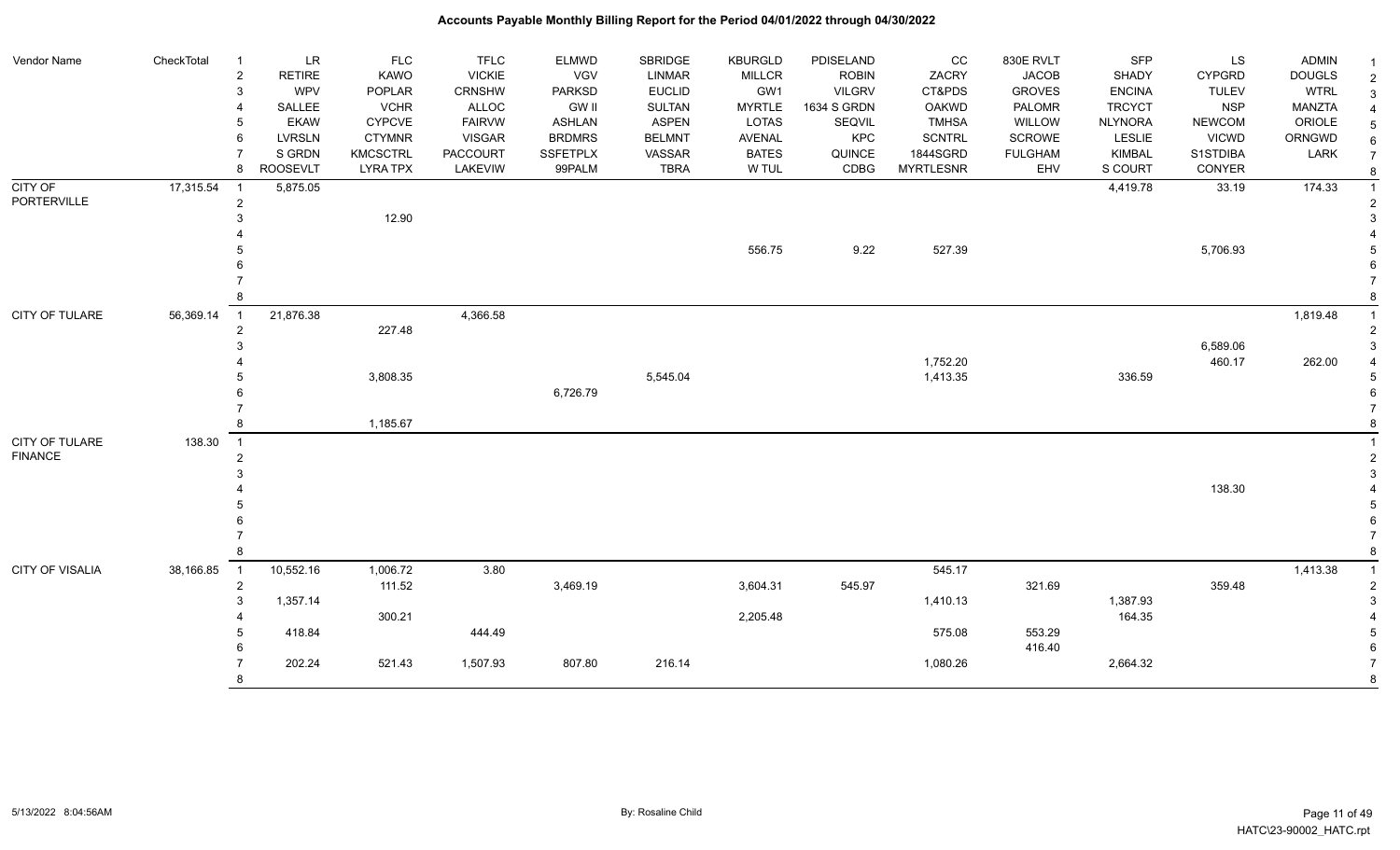| Vendor Name                                     | CheckTotal | $\mathbf{1}$                     | LR              | FLC             | <b>TFLC</b>   | <b>ELMWD</b>    | SBRIDGE       | <b>KBURGLD</b> | PDISELAND     | $_{\rm CC}$      | 830E RVLT      | SFP            | LS            | <b>ADMIN</b>  |  |
|-------------------------------------------------|------------|----------------------------------|-----------------|-----------------|---------------|-----------------|---------------|----------------|---------------|------------------|----------------|----------------|---------------|---------------|--|
|                                                 |            | $\sqrt{2}$                       | RETIRE          | KAWO            | <b>VICKIE</b> | VGV             | <b>LINMAR</b> | <b>MILLCR</b>  | <b>ROBIN</b>  | ZACRY            | <b>JACOB</b>   | SHADY          | <b>CYPGRD</b> | <b>DOUGLS</b> |  |
|                                                 |            | $\mathsf 3$                      | <b>WPV</b>      | POPLAR          | CRNSHW        | <b>PARKSD</b>   | <b>EUCLID</b> | GW1            | <b>VILGRV</b> | CT&PDS           | <b>GROVES</b>  | <b>ENCINA</b>  | <b>TULEV</b>  | <b>WTRL</b>   |  |
|                                                 |            | $\overline{4}$                   | SALLEE          | <b>VCHR</b>     | ALLOC         | <b>GW II</b>    | <b>SULTAN</b> | <b>MYRTLE</b>  | 1634 S GRDN   | OAKWD            | PALOMR         | <b>TRCYCT</b>  | <b>NSP</b>    | <b>MANZTA</b> |  |
|                                                 |            | 5                                | <b>EKAW</b>     | <b>CYPCVE</b>   | <b>FAIRVW</b> | <b>ASHLAN</b>   | <b>ASPEN</b>  | <b>LOTAS</b>   | SEQVIL        | <b>TMHSA</b>     | WILLOW         | <b>NLYNORA</b> | <b>NEWCOM</b> | ORIOLE        |  |
|                                                 |            | 6                                | <b>LVRSLN</b>   | <b>CTYMNR</b>   | <b>VISGAR</b> | <b>BRDMRS</b>   | <b>BELMNT</b> | AVENAL         | KPC           | <b>SCNTRL</b>    | SCROWE         | <b>LESLIE</b>  | <b>VICWD</b>  | ORNGWD        |  |
|                                                 |            | $\overline{7}$                   | S GRDN          | <b>KMCSCTRL</b> | PACCOURT      | <b>SSFETPLX</b> | VASSAR        | <b>BATES</b>   | QUINCE        | 1844SGRD         | <b>FULGHAM</b> | <b>KIMBAL</b>  | S1STDIBA      | LARK          |  |
|                                                 |            | 8                                | <b>ROOSEVLT</b> | <b>LYRA TPX</b> | LAKEVIW       | 99PALM          | <b>TBRA</b>   | W TUL          | CDBG          | <b>MYRTLESNR</b> | EHV            | S COURT        | CONYER        |               |  |
| CITY OF                                         | 6,659.99   | $\overline{1}$                   | 3,629.99        |                 |               |                 |               |                |               |                  |                |                |               |               |  |
| WOODLAKE                                        |            | $\overline{2}$                   |                 |                 |               |                 |               |                |               |                  |                |                |               |               |  |
|                                                 |            | 3                                |                 |                 |               | 3,030.00        |               |                |               |                  |                |                |               |               |  |
|                                                 |            |                                  |                 |                 |               |                 |               |                |               |                  |                |                |               |               |  |
|                                                 |            |                                  |                 |                 |               |                 |               |                |               |                  |                |                |               |               |  |
|                                                 |            |                                  |                 |                 |               |                 |               |                |               |                  |                |                |               |               |  |
|                                                 |            |                                  |                 |                 |               |                 |               |                |               |                  |                |                |               |               |  |
|                                                 |            | 8                                |                 |                 |               |                 |               |                |               |                  |                |                |               |               |  |
| <b>CLINE'S BUSINESS</b><br><b>EQUIPMENT INC</b> | 258.95     | $\overline{1}$<br>$\overline{2}$ | 86.71           | 25.90           | 2.59          |                 |               |                |               |                  |                |                |               |               |  |
|                                                 |            | 3                                |                 |                 |               |                 |               |                |               |                  |                |                |               |               |  |
|                                                 |            |                                  |                 | 143.75          |               |                 |               |                |               |                  |                |                |               |               |  |
|                                                 |            |                                  |                 |                 |               |                 |               |                |               |                  |                |                |               |               |  |
|                                                 |            |                                  |                 |                 |               |                 |               |                |               |                  |                |                |               |               |  |
|                                                 |            |                                  |                 |                 |               |                 |               |                |               |                  |                |                |               |               |  |
|                                                 |            | 8                                |                 |                 |               |                 |               |                |               |                  |                |                |               |               |  |
| CNH CAPITAL /                                   | 2,829.47   | $\overline{1}$                   |                 |                 |               |                 |               |                |               |                  |                |                |               | 2,829.47      |  |
| <b>GARTON TRACTOR</b>                           |            | $\overline{2}$                   |                 |                 |               |                 |               |                |               |                  |                |                |               |               |  |
|                                                 |            | 3                                |                 |                 |               |                 |               |                |               |                  |                |                |               |               |  |
|                                                 |            |                                  |                 |                 |               |                 |               |                |               |                  |                |                |               |               |  |
|                                                 |            |                                  |                 |                 |               |                 |               |                |               |                  |                |                |               |               |  |
|                                                 |            |                                  |                 |                 |               |                 |               |                |               |                  |                |                |               |               |  |
|                                                 |            |                                  |                 |                 |               |                 |               |                |               |                  |                |                |               |               |  |
|                                                 |            | 8                                |                 |                 |               |                 |               |                |               |                  |                |                |               |               |  |
| COLONY SQUARE                                   | 612.00     | $\overline{1}$                   |                 |                 |               |                 |               |                |               |                  |                |                |               |               |  |
| <b>HOMEOWNERS</b>                               |            | $\overline{2}$                   |                 |                 |               |                 |               |                |               |                  |                |                |               |               |  |
|                                                 |            | 3                                |                 |                 |               |                 |               |                |               |                  |                |                |               |               |  |
|                                                 |            |                                  |                 |                 |               |                 |               |                |               |                  |                |                |               |               |  |
|                                                 |            |                                  |                 |                 |               |                 |               |                |               |                  |                |                |               |               |  |
|                                                 |            |                                  |                 |                 |               |                 |               |                |               |                  |                |                |               |               |  |
|                                                 |            |                                  |                 |                 |               |                 | 612.00        |                |               |                  |                |                |               |               |  |
|                                                 |            | 8                                |                 |                 |               |                 |               |                |               |                  |                |                |               |               |  |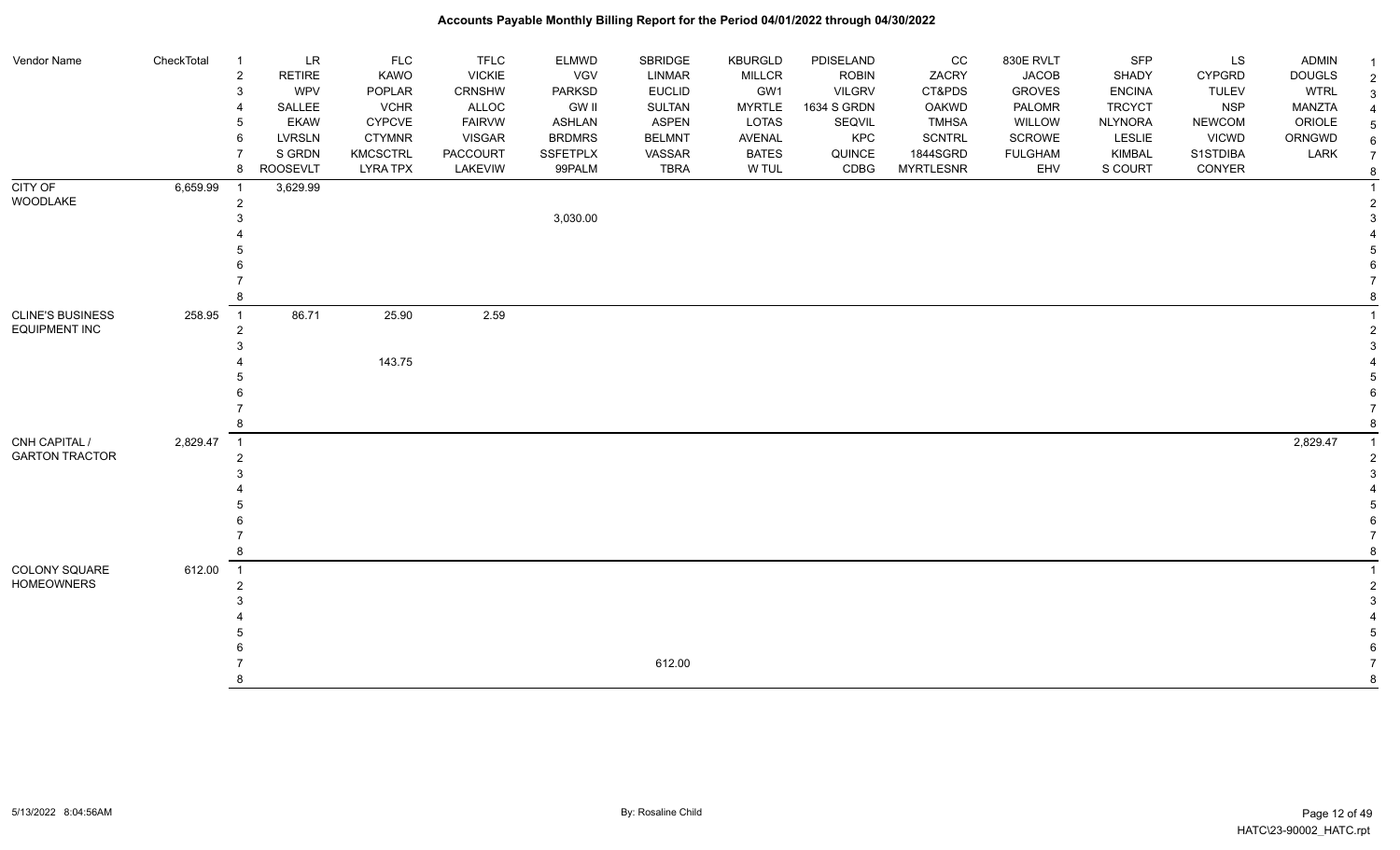| Vendor Name             | CheckTotal | $\overline{1}$             | <b>LR</b>       | <b>FLC</b>      | <b>TFLC</b>   | <b>ELMWD</b>    | SBRIDGE       | <b>KBURGLD</b> | PDISELAND     | cc               | 830E RVLT      | <b>SFP</b>     | LS            | <b>ADMIN</b>  |                |
|-------------------------|------------|----------------------------|-----------------|-----------------|---------------|-----------------|---------------|----------------|---------------|------------------|----------------|----------------|---------------|---------------|----------------|
|                         |            | $\sqrt{2}$                 | <b>RETIRE</b>   | KAWO            | <b>VICKIE</b> | VGV             | LINMAR        | <b>MILLCR</b>  | <b>ROBIN</b>  | ZACRY            | <b>JACOB</b>   | SHADY          | <b>CYPGRD</b> | <b>DOUGLS</b> | $\overline{2}$ |
|                         |            | $\mathsf 3$                | WPV             | POPLAR          | <b>CRNSHW</b> | <b>PARKSD</b>   | <b>EUCLID</b> | GW1            | <b>VILGRV</b> | CT&PDS           | <b>GROVES</b>  | <b>ENCINA</b>  | <b>TULEV</b>  | <b>WTRL</b>   |                |
|                         |            | $\overline{4}$             | SALLEE          | <b>VCHR</b>     | ALLOC         | <b>GW II</b>    | SULTAN        | <b>MYRTLE</b>  | 1634 S GRDN   | <b>OAKWD</b>     | PALOMR         | <b>TRCYCT</b>  | <b>NSP</b>    | MANZTA        |                |
|                         |            | 5                          | <b>EKAW</b>     | <b>CYPCVE</b>   | <b>FAIRVW</b> | <b>ASHLAN</b>   | <b>ASPEN</b>  | <b>LOTAS</b>   | <b>SEQVIL</b> | TMHSA            | WILLOW         | <b>NLYNORA</b> | <b>NEWCOM</b> | ORIOLE        |                |
|                         |            | 6                          | <b>LVRSLN</b>   | <b>CTYMNR</b>   | <b>VISGAR</b> | <b>BRDMRS</b>   | <b>BELMNT</b> | AVENAL         | KPC           | <b>SCNTRL</b>    | SCROWE         | LESLIE         | <b>VICWD</b>  | ORNGWD        |                |
|                         |            |                            | S GRDN          | <b>KMCSCTRL</b> | PACCOURT      | <b>SSFETPLX</b> | VASSAR        | <b>BATES</b>   | QUINCE        | 1844SGRD         | <b>FULGHAM</b> | <b>KIMBAL</b>  | S1STDIBA      | LARK          |                |
|                         |            | 8                          | <b>ROOSEVLT</b> | <b>LYRA TPX</b> | LAKEVIW       | 99PALM          | <b>TBRA</b>   | W TUL          | CDBG          | <b>MYRTLESNR</b> | EHV            | S COURT        | CONYER        |               |                |
| <b>COMCAST</b>          | 450.01     | $\overline{1}$             |                 |                 |               |                 |               |                |               |                  |                |                |               |               |                |
|                         |            | $\overline{2}$             |                 |                 |               |                 |               | 197.20         |               |                  |                |                |               |               |                |
|                         |            | 3                          |                 |                 |               |                 |               |                |               |                  |                |                |               |               |                |
|                         |            |                            |                 |                 |               |                 |               |                |               |                  |                |                |               |               |                |
|                         |            |                            |                 |                 |               |                 |               |                |               |                  |                |                |               |               |                |
|                         |            |                            |                 |                 |               |                 |               |                |               |                  |                |                |               |               |                |
|                         |            |                            |                 |                 |               |                 |               |                |               |                  |                | 252.81         |               |               |                |
|                         |            | 8                          |                 |                 |               |                 |               |                |               |                  |                |                |               |               |                |
| <b>CONTINENTAL</b>      | 44,966.74  | $\overline{1}$             |                 |                 |               |                 |               |                |               |                  |                |                |               | 44,966.74     |                |
| <b>FLOORING</b>         |            | $\overline{2}$             |                 |                 |               |                 |               |                |               |                  |                |                |               |               |                |
|                         |            | 3                          |                 |                 |               |                 |               |                |               |                  |                |                |               |               |                |
|                         |            |                            |                 |                 |               |                 |               |                |               |                  |                |                |               |               |                |
|                         |            |                            |                 |                 |               |                 |               |                |               |                  |                |                |               |               |                |
|                         |            |                            |                 |                 |               |                 |               |                |               |                  |                |                |               |               |                |
|                         |            |                            |                 |                 |               |                 |               |                |               |                  |                |                |               |               |                |
|                         |            | 8                          |                 |                 |               |                 |               |                |               |                  |                |                |               |               |                |
| <b>COUNTER TOPS</b>     | 9,635.00   | $\overline{\phantom{0}}$ 1 | 5,645.00        |                 |               |                 |               |                |               |                  |                |                |               |               |                |
| BY CHET RICHARD         |            | $\overline{c}$             |                 |                 |               | 630.00          |               |                |               |                  | 630.00         |                |               |               |                |
|                         |            | 3                          |                 |                 |               |                 |               |                | 810.00        |                  |                |                |               |               |                |
|                         |            |                            |                 |                 |               |                 |               |                |               |                  |                |                |               |               |                |
|                         |            | 5                          |                 | 1,800.00        |               |                 |               |                |               |                  |                |                |               |               |                |
|                         |            |                            |                 |                 | 120.00        |                 |               |                |               |                  |                |                |               |               |                |
|                         |            | $\overline{7}$             |                 |                 |               |                 |               |                |               |                  |                |                |               |               |                |
|                         |            | 8                          |                 |                 |               |                 |               |                |               |                  |                |                |               |               |                |
| COUNTY OF               | 145.00     | $\overline{1}$             |                 |                 |               |                 |               |                |               |                  |                |                |               |               |                |
| <b>TULARE SHERIFF'S</b> |            | $\overline{2}$             |                 |                 |               |                 |               |                |               |                  |                |                |               |               |                |
|                         |            | 3                          |                 |                 |               |                 |               |                |               |                  |                |                |               |               |                |
|                         |            |                            |                 |                 |               |                 |               | 145.00         |               |                  |                |                |               |               |                |
|                         |            |                            |                 |                 |               |                 |               |                |               |                  |                |                |               |               |                |
|                         |            |                            |                 |                 |               |                 |               |                |               |                  |                |                |               |               |                |
|                         |            | 8                          |                 |                 |               |                 |               |                |               |                  |                |                |               |               |                |
|                         |            |                            |                 |                 |               |                 |               |                |               |                  |                |                |               |               |                |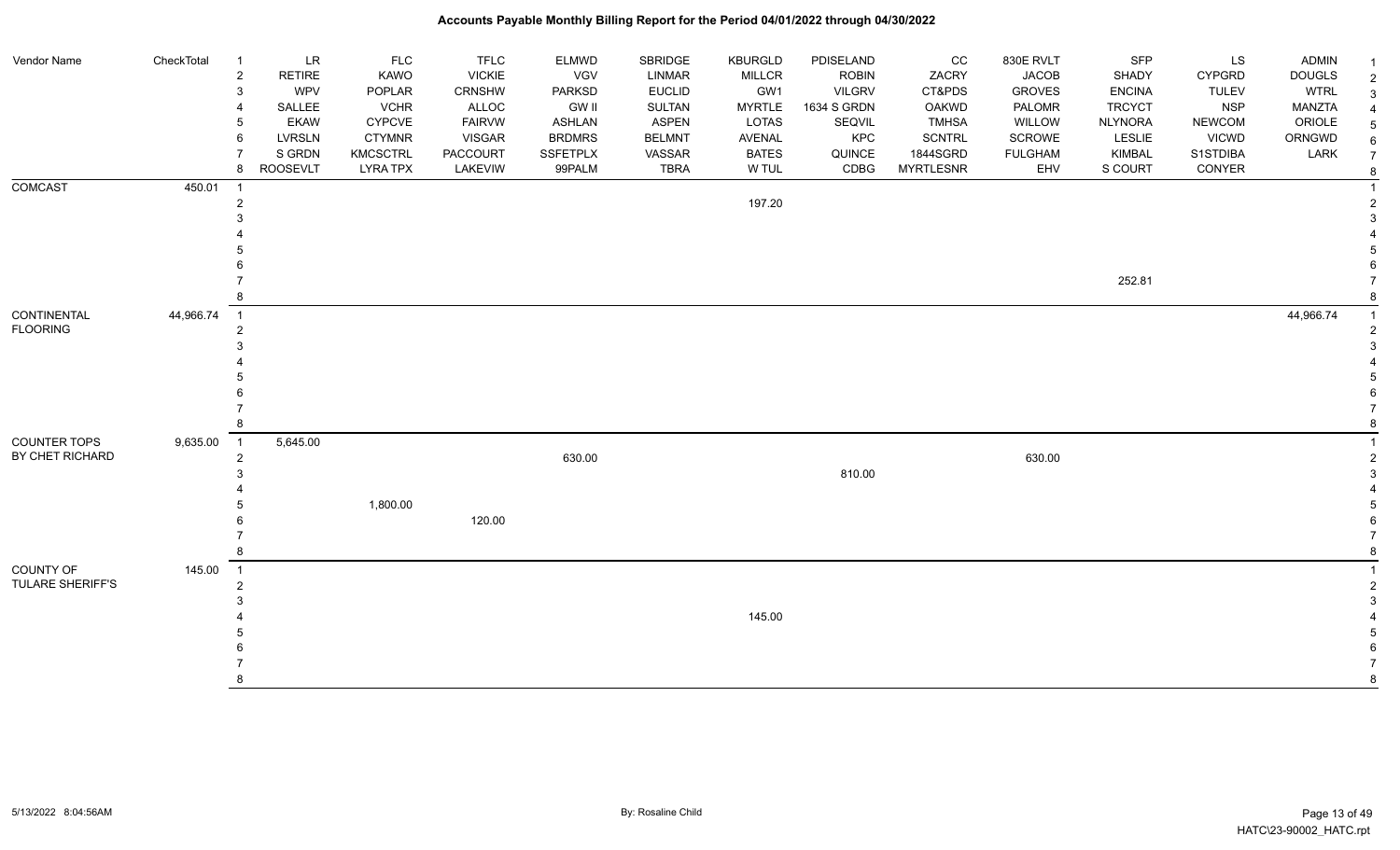| Vendor Name          | CheckTotal  | $\overline{1}$             | <b>LR</b>     | <b>FLC</b>      | <b>TFLC</b>   | <b>ELMWD</b>    | <b>SBRIDGE</b> | <b>KBURGLD</b> | PDISELAND     | $_{\rm CC}$      | 830E RVLT      | SFP            | <b>LS</b>     | <b>ADMIN</b>  |                |
|----------------------|-------------|----------------------------|---------------|-----------------|---------------|-----------------|----------------|----------------|---------------|------------------|----------------|----------------|---------------|---------------|----------------|
|                      |             | $\overline{c}$             | <b>RETIRE</b> | KAWO            | <b>VICKIE</b> | VGV             | <b>LINMAR</b>  | <b>MILLCR</b>  | <b>ROBIN</b>  | ZACRY            | <b>JACOB</b>   | SHADY          | <b>CYPGRD</b> | <b>DOUGLS</b> | 2              |
|                      |             | 3                          | <b>WPV</b>    | POPLAR          | CRNSHW        | PARKSD          | <b>EUCLID</b>  | GW1            | <b>VILGRV</b> | CT&PDS           | <b>GROVES</b>  | <b>ENCINA</b>  | <b>TULEV</b>  | <b>WTRL</b>   | 3              |
|                      |             | $\boldsymbol{\Delta}$      | SALLEE        | <b>VCHR</b>     | ALLOC         | <b>GW II</b>    | SULTAN         | <b>MYRTLE</b>  | 1634 S GRDN   | OAKWD            | PALOMR         | <b>TRCYCT</b>  | <b>NSP</b>    | <b>MANZTA</b> |                |
|                      |             | 5                          | <b>EKAW</b>   | <b>CYPCVE</b>   | <b>FAIRVW</b> | <b>ASHLAN</b>   | <b>ASPEN</b>   | <b>LOTAS</b>   | SEQVIL        | <b>TMHSA</b>     | WILLOW         | <b>NLYNORA</b> | <b>NEWCOM</b> | ORIOLE        |                |
|                      |             | 6                          | <b>LVRSLN</b> | <b>CTYMNR</b>   | <b>VISGAR</b> | <b>BRDMRS</b>   | <b>BELMNT</b>  | AVENAL         | KPC           | <b>SCNTRL</b>    | <b>SCROWE</b>  | LESLIE         | <b>VICWD</b>  | ORNGWD        |                |
|                      |             |                            | S GRDN        | <b>KMCSCTRL</b> | PACCOURT      | <b>SSFETPLX</b> | VASSAR         | <b>BATES</b>   | QUINCE        | 1844SGRD         | <b>FULGHAM</b> | KIMBAL         | S1STDIBA      | LARK          |                |
|                      |             | 8                          | ROOSEVLT      | <b>LYRA TPX</b> | LAKEVIW       | 99PALM          | <b>TBRA</b>    | W TUL          | CDBG          | <b>MYRTLESNR</b> | EHV            | S COURT        | CONYER        |               | 8              |
| <b>CUTLER PUBLIC</b> | 3,410.00    | $\overline{1}$             | 3,410.00      |                 |               |                 |                |                |               |                  |                |                |               |               |                |
| UTILITY DISTRICT     |             | $\overline{2}$             |               |                 |               |                 |                |                |               |                  |                |                |               |               |                |
|                      |             | 3                          |               |                 |               |                 |                |                |               |                  |                |                |               |               |                |
|                      |             |                            |               |                 |               |                 |                |                |               |                  |                |                |               |               |                |
|                      |             |                            |               |                 |               |                 |                |                |               |                  |                |                |               |               |                |
|                      |             |                            |               |                 |               |                 |                |                |               |                  |                |                |               |               |                |
|                      |             |                            |               |                 |               |                 |                |                |               |                  |                |                |               |               |                |
| <b>CYPRESS</b>       |             | 8                          |               |                 |               |                 |                |                |               |                  |                |                |               |               |                |
| <b>GARDENS OF</b>    | 1,524.00    | $\overline{1}$             |               |                 |               |                 |                |                |               |                  |                |                |               |               |                |
|                      |             | $\overline{2}$             |               |                 |               |                 |                |                |               |                  |                |                | 1,524.00      |               | $\overline{2}$ |
|                      |             |                            |               |                 |               |                 |                |                |               |                  |                |                |               |               |                |
|                      |             |                            |               |                 |               |                 |                |                |               |                  |                |                |               |               |                |
|                      |             |                            |               |                 |               |                 |                |                |               |                  |                |                |               |               |                |
|                      |             |                            |               |                 |               |                 |                |                |               |                  |                |                |               |               |                |
|                      |             | 8                          |               |                 |               |                 |                |                |               |                  |                |                |               |               |                |
| DAN MUSTIN DBA       | 21,437.17 1 |                            | 4,337.68      |                 |               |                 |                |                |               |                  |                |                |               |               |                |
| CAL-AIR COOLING      |             | $\overline{2}$             |               |                 |               | 1,675.59        |                |                |               |                  |                |                |               |               |                |
|                      |             | 3                          | 4,800.00      |                 |               |                 | 5,374.83       |                | 213.79        |                  |                |                |               |               |                |
|                      |             |                            |               |                 |               |                 |                | 4,391.78       |               |                  |                |                |               |               |                |
|                      |             |                            |               |                 |               |                 | 273.00         |                |               |                  |                |                |               |               |                |
|                      |             | 6                          | 156.00        |                 |               |                 |                |                |               |                  |                |                |               |               |                |
|                      |             |                            |               |                 |               |                 |                |                |               |                  |                | 214.50         |               |               |                |
|                      |             | 8                          |               |                 |               |                 |                |                |               |                  |                |                |               |               |                |
| DAN TRONG            | 865.33      | $\overline{\phantom{0}}$ 1 | 865.33        |                 |               |                 |                |                |               |                  |                |                |               |               |                |
| NGUYEN / TLD         |             | $\overline{2}$             |               |                 |               |                 |                |                |               |                  |                |                |               |               |                |
|                      |             |                            |               |                 |               |                 |                |                |               |                  |                |                |               |               |                |
|                      |             |                            |               |                 |               |                 |                |                |               |                  |                |                |               |               |                |
|                      |             |                            |               |                 |               |                 |                |                |               |                  |                |                |               |               |                |
|                      |             |                            |               |                 |               |                 |                |                |               |                  |                |                |               |               |                |
|                      |             |                            |               |                 |               |                 |                |                |               |                  |                |                |               |               |                |
|                      |             | я                          |               |                 |               |                 |                |                |               |                  |                |                |               |               |                |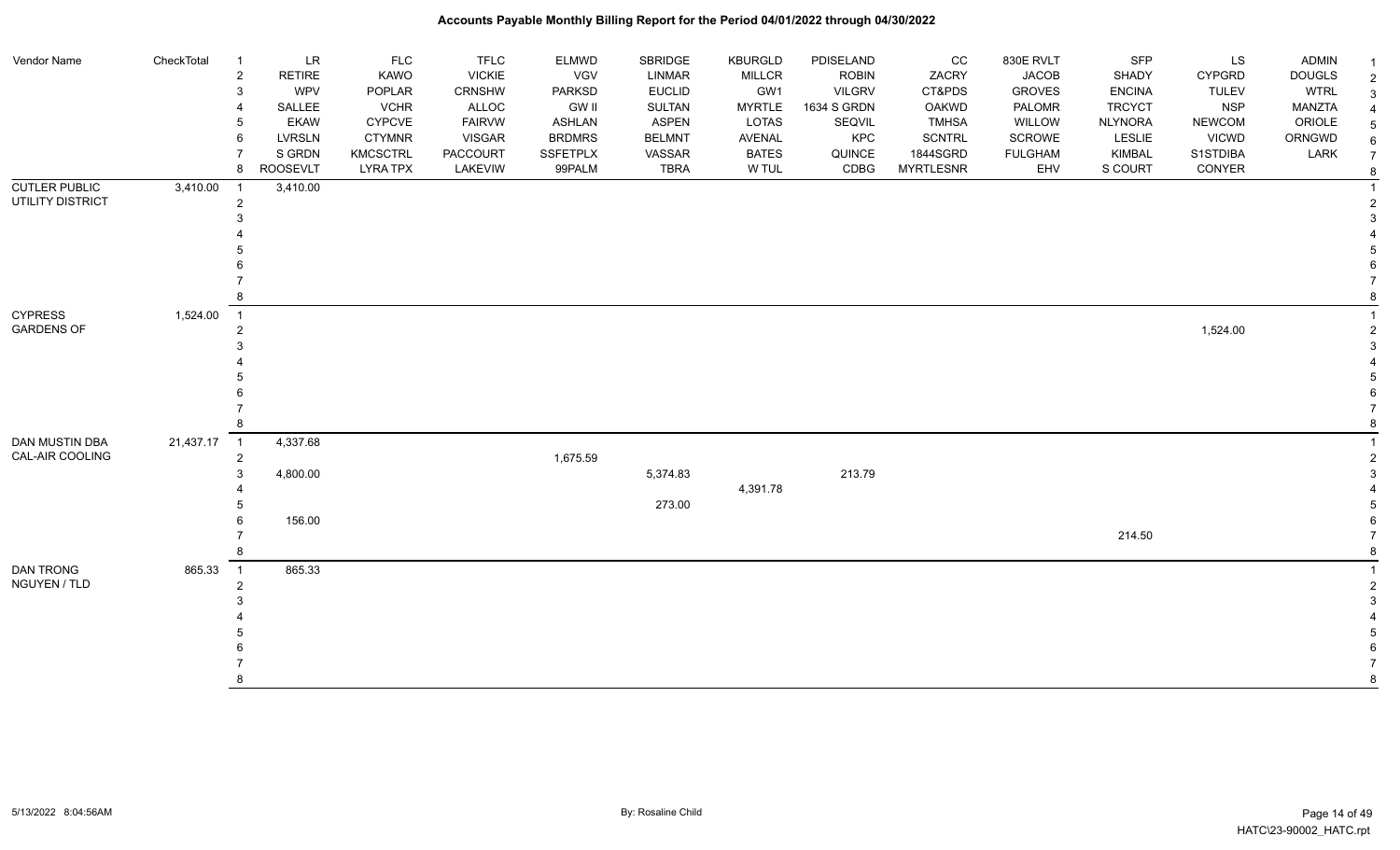| Vendor Name           | CheckTotal | $\overline{\mathbf{1}}$ | LR              | <b>FLC</b>      | <b>TFLC</b>     | <b>ELMWD</b>    | SBRIDGE       | <b>KBURGLD</b> | PDISELAND     | CC               | 830E RVLT      | SFP            | LS            | <b>ADMIN</b>  | $\overline{1}$ |
|-----------------------|------------|-------------------------|-----------------|-----------------|-----------------|-----------------|---------------|----------------|---------------|------------------|----------------|----------------|---------------|---------------|----------------|
|                       |            | $\overline{2}$          | <b>RETIRE</b>   | KAWO            | <b>VICKIE</b>   | <b>VGV</b>      | <b>LINMAR</b> | <b>MILLCR</b>  | <b>ROBIN</b>  | ZACRY            | <b>JACOB</b>   | <b>SHADY</b>   | <b>CYPGRD</b> | <b>DOUGLS</b> | $\overline{2}$ |
|                       |            | 3                       | WPV             | <b>POPLAR</b>   | <b>CRNSHW</b>   | <b>PARKSD</b>   | <b>EUCLID</b> | GW1            | <b>VILGRV</b> | CT&PDS           | <b>GROVES</b>  | <b>ENCINA</b>  | <b>TULEV</b>  | <b>WTRL</b>   | 3              |
|                       |            |                         | SALLEE          | <b>VCHR</b>     | ALLOC           | <b>GW II</b>    | <b>SULTAN</b> | <b>MYRTLE</b>  | 1634 S GRDN   | OAKWD            | PALOMR         | <b>TRCYCT</b>  | <b>NSP</b>    | MANZTA        | $\overline{4}$ |
|                       |            | 5                       | <b>EKAW</b>     | <b>CYPCVE</b>   | <b>FAIRVW</b>   | <b>ASHLAN</b>   | <b>ASPEN</b>  | LOTAS          | SEQVIL        | <b>TMHSA</b>     | <b>WILLOW</b>  | <b>NLYNORA</b> | <b>NEWCOM</b> | ORIOLE        | 5              |
|                       |            | 6                       | <b>LVRSLN</b>   | <b>CTYMNR</b>   | <b>VISGAR</b>   | <b>BRDMRS</b>   | <b>BELMNT</b> | <b>AVENAL</b>  | KPC           | <b>SCNTRL</b>    | <b>SCROWE</b>  | LESLIE         | <b>VICWD</b>  | ORNGWD        | 6              |
|                       |            |                         | S GRDN          | <b>KMCSCTRL</b> | <b>PACCOURT</b> | <b>SSFETPLX</b> | VASSAR        | <b>BATES</b>   | QUINCE        | 1844SGRD         | <b>FULGHAM</b> | <b>KIMBAL</b>  | S1STDIBA      | LARK          | $\overline{7}$ |
|                       |            | 8                       | <b>ROOSEVLT</b> | <b>LYRA TPX</b> | LAKEVIW         | 99PALM          | <b>TBRA</b>   | W TUL          | CDBG          | <b>MYRTLESNR</b> | EHV            | S COURT        | CONYER        |               | 8              |
| <b>DANIEL DALE</b>    | 27.00      | $\overline{1}$          |                 | 27.00           |                 |                 |               |                |               |                  |                |                |               |               | $\overline{1}$ |
| <b>HELZER DBA</b>     |            | $\overline{2}$          |                 |                 |                 |                 |               |                |               |                  |                |                |               |               | $\overline{2}$ |
|                       |            | 3                       |                 |                 |                 |                 |               |                |               |                  |                |                |               |               | 3              |
|                       |            |                         |                 |                 |                 |                 |               |                |               |                  |                |                |               |               |                |
|                       |            |                         |                 |                 |                 |                 |               |                |               |                  |                |                |               |               |                |
|                       |            |                         |                 |                 |                 |                 |               |                |               |                  |                |                |               |               | 6              |
|                       |            |                         |                 |                 |                 |                 |               |                |               |                  |                |                |               |               |                |
|                       |            |                         |                 |                 |                 |                 |               |                |               |                  |                |                |               |               | 8              |
| DAVE SCOTT DBA        | 890.00     | $\overline{1}$          | 765.00          |                 |                 |                 |               |                |               |                  |                |                |               |               |                |
| DAVES TUB &           |            | $\boldsymbol{2}$        |                 |                 |                 |                 |               |                |               |                  |                |                |               |               | $\overline{2}$ |
|                       |            |                         |                 |                 |                 |                 |               |                | 125.00        |                  |                |                |               |               | 3              |
|                       |            |                         |                 |                 |                 |                 |               |                |               |                  |                |                |               |               |                |
|                       |            |                         |                 |                 |                 |                 |               |                |               |                  |                |                |               |               |                |
|                       |            |                         |                 |                 |                 |                 |               |                |               |                  |                |                |               |               |                |
|                       |            | 8                       |                 |                 |                 |                 |               |                |               |                  |                |                |               |               | 8              |
| DAVID J. ADAMS,       | 32,380.00  | $\overline{1}$          | 9,974.58        | 406.38          |                 |                 |               |                |               |                  |                | 2,060.52       | 2,202.44      | 1,994.16      |                |
| <b>DBA TWIN PALMS</b> |            | $\overline{2}$          |                 | 100.00          |                 | 2,100.00        |               | 2,035.00       | 760.00        |                  | 135.00         |                |               |               | $\overline{2}$ |
|                       |            | 3                       |                 | 1,528.83        |                 |                 | 1,000.00      |                | 1,000.00      | 750.00           |                | 200.00         |               |               | 3              |
|                       |            |                         |                 | 63.96           |                 |                 |               | 600.00         |               |                  |                | 425.00         |               |               |                |
|                       |            | 5                       | 150.00          |                 |                 | 5.75            |               | 6.34           | 10.95         | 375.00           |                |                | 1,046.09      |               | 5              |
|                       |            |                         |                 |                 |                 |                 | 225.00        |                |               |                  |                |                |               |               | 6              |
|                       |            |                         | 100.00          |                 | 345.00          | 360.00          |               |                | 320.00        | 525.00           |                | 1,575.00       |               |               | $\overline{7}$ |
|                       |            | 8                       |                 |                 |                 |                 |               |                |               |                  |                |                |               |               | 8              |
| DAVID JUAREZ          | 500.00     | $\overline{1}$          |                 |                 |                 |                 |               |                |               |                  |                |                |               |               | $\overline{1}$ |
| <b>PLASTERING</b>     |            | $\overline{2}$          |                 |                 |                 |                 |               |                |               |                  |                |                |               |               | $\overline{2}$ |
|                       |            |                         |                 |                 |                 |                 |               |                |               |                  |                |                |               |               | 3              |
|                       |            |                         |                 |                 |                 |                 |               |                |               |                  |                |                |               |               |                |
|                       |            |                         |                 |                 |                 |                 |               |                |               |                  |                |                |               |               | .5             |
|                       |            |                         |                 |                 |                 |                 |               |                |               |                  |                | 500.00         |               |               | 6              |
|                       |            |                         |                 |                 |                 |                 |               |                |               |                  |                |                |               |               | $\overline{7}$ |
|                       |            |                         |                 |                 |                 |                 |               |                |               |                  |                |                |               |               | 8              |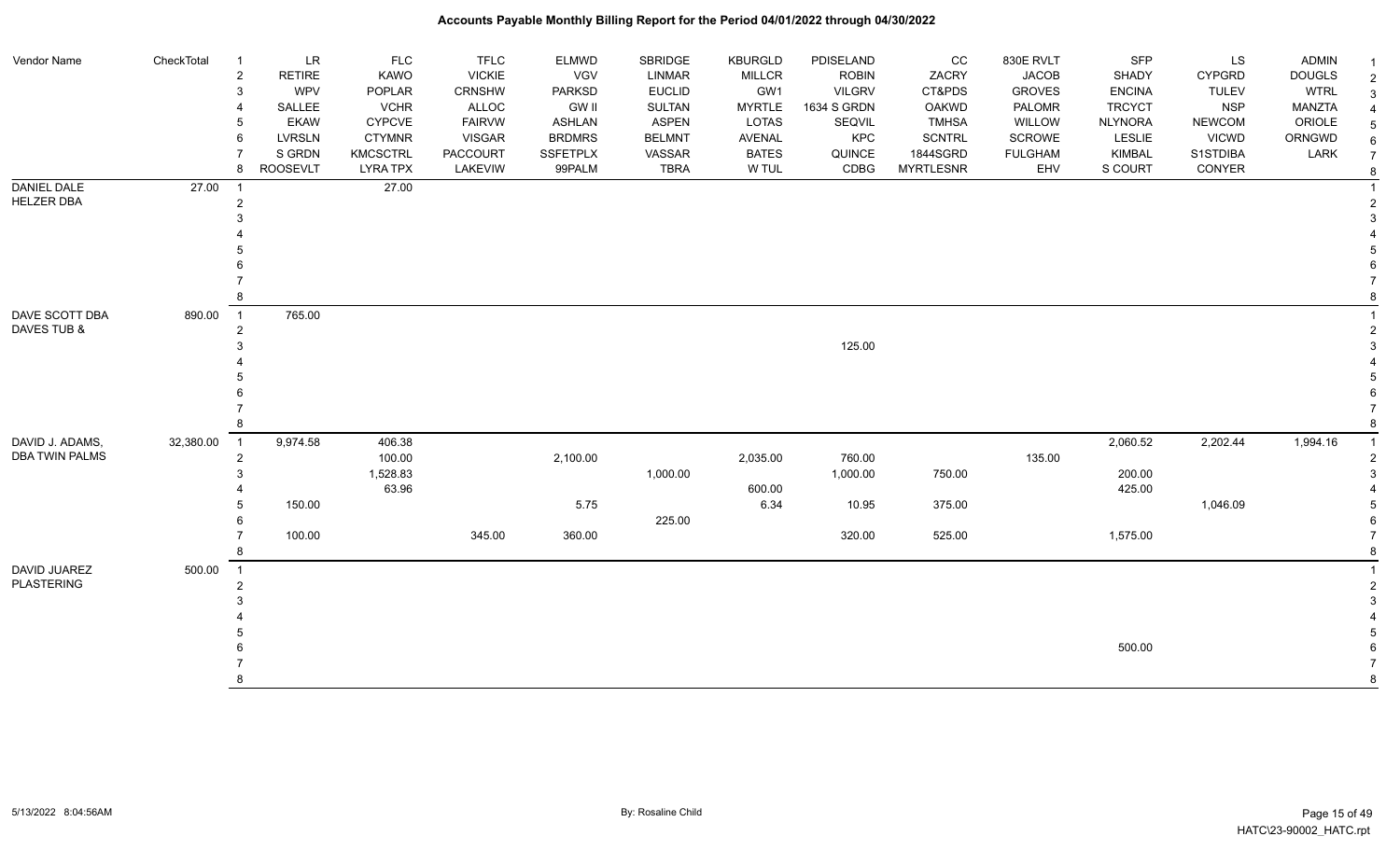| Vendor Name                               | CheckTotal | $\overline{1}$<br>$\sqrt{2}$<br>$\mathsf 3$<br>$\overline{4}$<br>5<br>6 | <b>LR</b><br><b>RETIRE</b><br>WPV<br>SALLEE<br><b>EKAW</b><br>LVRSLN<br>S GRDN | <b>FLC</b><br>KAWO<br>POPLAR<br><b>VCHR</b><br><b>CYPCVE</b><br><b>CTYMNR</b><br><b>KMCSCTRL</b> | <b>TFLC</b><br><b>VICKIE</b><br><b>CRNSHW</b><br>ALLOC<br><b>FAIRVW</b><br><b>VISGAR</b><br>PACCOURT | <b>ELMWD</b><br>VGV<br>PARKSD<br><b>GW II</b><br><b>ASHLAN</b><br><b>BRDMRS</b><br><b>SSFETPLX</b> | SBRIDGE<br>LINMAR<br><b>EUCLID</b><br>SULTAN<br><b>ASPEN</b><br><b>BELMNT</b><br>VASSAR | KBURGLD<br><b>MILLCR</b><br>GW1<br><b>MYRTLE</b><br>LOTAS<br>AVENAL<br><b>BATES</b> | PDISELAND<br><b>ROBIN</b><br><b>VILGRV</b><br>1634 S GRDN<br>SEQVIL<br>KPC<br>QUINCE | cc<br>ZACRY<br>CT&PDS<br><b>OAKWD</b><br><b>TMHSA</b><br><b>SCNTRL</b><br>1844SGRD | 830E RVLT<br><b>JACOB</b><br><b>GROVES</b><br>PALOMR<br>WILLOW<br>SCROWE<br><b>FULGHAM</b> | SFP<br>SHADY<br><b>ENCINA</b><br><b>TRCYCT</b><br><b>NLYNORA</b><br>LESLIE<br><b>KIMBAL</b> | <b>LS</b><br>CYPGRD<br><b>TULEV</b><br><b>NSP</b><br><b>NEWCOM</b><br><b>VICWD</b><br>S1STDIBA | <b>ADMIN</b><br><b>DOUGLS</b><br><b>WTRL</b><br>MANZTA<br>ORIOLE<br>ORNGWD<br>LARK | 2 |
|-------------------------------------------|------------|-------------------------------------------------------------------------|--------------------------------------------------------------------------------|--------------------------------------------------------------------------------------------------|------------------------------------------------------------------------------------------------------|----------------------------------------------------------------------------------------------------|-----------------------------------------------------------------------------------------|-------------------------------------------------------------------------------------|--------------------------------------------------------------------------------------|------------------------------------------------------------------------------------|--------------------------------------------------------------------------------------------|---------------------------------------------------------------------------------------------|------------------------------------------------------------------------------------------------|------------------------------------------------------------------------------------|---|
|                                           |            | 8                                                                       | <b>ROOSEVLT</b>                                                                | <b>LYRA TPX</b>                                                                                  | LAKEVIW                                                                                              | 99PALM                                                                                             | <b>TBRA</b>                                                                             | W TUL                                                                               | CDBG                                                                                 | <b>MYRTLESNR</b>                                                                   | EHV                                                                                        | S COURT                                                                                     | CONYER                                                                                         |                                                                                    |   |
| <b>DEL ORO WATER</b><br>COMPANY           | 1,649.25   | $\overline{1}$<br>$\overline{2}$<br>3                                   | 1,649.25                                                                       |                                                                                                  |                                                                                                      |                                                                                                    |                                                                                         |                                                                                     |                                                                                      |                                                                                    |                                                                                            |                                                                                             |                                                                                                |                                                                                    |   |
|                                           |            | 8                                                                       |                                                                                |                                                                                                  |                                                                                                      |                                                                                                    |                                                                                         |                                                                                     |                                                                                      |                                                                                    |                                                                                            |                                                                                             |                                                                                                |                                                                                    |   |
| <b>DENNIS DUKE</b><br><b>CONSTRUCTION</b> | 12,079.33  | $\overline{1}$<br>$\overline{2}$<br>3                                   |                                                                                |                                                                                                  |                                                                                                      |                                                                                                    |                                                                                         | 12,079.33                                                                           |                                                                                      |                                                                                    |                                                                                            |                                                                                             |                                                                                                |                                                                                    |   |
|                                           |            |                                                                         |                                                                                |                                                                                                  |                                                                                                      |                                                                                                    |                                                                                         |                                                                                     |                                                                                      |                                                                                    |                                                                                            |                                                                                             |                                                                                                |                                                                                    |   |
|                                           |            |                                                                         |                                                                                |                                                                                                  |                                                                                                      |                                                                                                    |                                                                                         |                                                                                     |                                                                                      |                                                                                    |                                                                                            |                                                                                             |                                                                                                |                                                                                    |   |
|                                           |            |                                                                         |                                                                                |                                                                                                  |                                                                                                      |                                                                                                    |                                                                                         |                                                                                     |                                                                                      |                                                                                    |                                                                                            |                                                                                             |                                                                                                |                                                                                    |   |
|                                           |            | 8                                                                       |                                                                                |                                                                                                  |                                                                                                      |                                                                                                    |                                                                                         |                                                                                     |                                                                                      |                                                                                    |                                                                                            |                                                                                             |                                                                                                |                                                                                    |   |
| DEPARTMENT OF                             | 675.00     | $\overline{\phantom{1}}$                                                |                                                                                |                                                                                                  |                                                                                                      |                                                                                                    |                                                                                         |                                                                                     |                                                                                      |                                                                                    |                                                                                            | 675.00                                                                                      |                                                                                                |                                                                                    |   |
| <b>INDUSTRIAL</b>                         |            | $\overline{2}$                                                          |                                                                                |                                                                                                  |                                                                                                      |                                                                                                    |                                                                                         |                                                                                     |                                                                                      |                                                                                    |                                                                                            |                                                                                             |                                                                                                |                                                                                    |   |
|                                           |            | 3                                                                       |                                                                                |                                                                                                  |                                                                                                      |                                                                                                    |                                                                                         |                                                                                     |                                                                                      |                                                                                    |                                                                                            |                                                                                             |                                                                                                |                                                                                    |   |
|                                           |            |                                                                         |                                                                                |                                                                                                  |                                                                                                      |                                                                                                    |                                                                                         |                                                                                     |                                                                                      |                                                                                    |                                                                                            |                                                                                             |                                                                                                |                                                                                    |   |
|                                           |            |                                                                         |                                                                                |                                                                                                  |                                                                                                      |                                                                                                    |                                                                                         |                                                                                     |                                                                                      |                                                                                    |                                                                                            |                                                                                             |                                                                                                |                                                                                    |   |
|                                           |            |                                                                         |                                                                                |                                                                                                  |                                                                                                      |                                                                                                    |                                                                                         |                                                                                     |                                                                                      |                                                                                    |                                                                                            |                                                                                             |                                                                                                |                                                                                    |   |
|                                           |            | 8                                                                       |                                                                                |                                                                                                  |                                                                                                      |                                                                                                    |                                                                                         |                                                                                     |                                                                                      |                                                                                    |                                                                                            |                                                                                             |                                                                                                |                                                                                    |   |
| <b>DINUBA GLASS</b>                       | 279.22     | $\overline{1}$                                                          | 279.22                                                                         |                                                                                                  |                                                                                                      |                                                                                                    |                                                                                         |                                                                                     |                                                                                      |                                                                                    |                                                                                            |                                                                                             |                                                                                                |                                                                                    |   |
| COMPANY                                   |            | $\overline{2}$                                                          |                                                                                |                                                                                                  |                                                                                                      |                                                                                                    |                                                                                         |                                                                                     |                                                                                      |                                                                                    |                                                                                            |                                                                                             |                                                                                                |                                                                                    |   |
|                                           |            | 3                                                                       |                                                                                |                                                                                                  |                                                                                                      |                                                                                                    |                                                                                         |                                                                                     |                                                                                      |                                                                                    |                                                                                            |                                                                                             |                                                                                                |                                                                                    |   |
|                                           |            |                                                                         |                                                                                |                                                                                                  |                                                                                                      |                                                                                                    |                                                                                         |                                                                                     |                                                                                      |                                                                                    |                                                                                            |                                                                                             |                                                                                                |                                                                                    |   |
|                                           |            |                                                                         |                                                                                |                                                                                                  |                                                                                                      |                                                                                                    |                                                                                         |                                                                                     |                                                                                      |                                                                                    |                                                                                            |                                                                                             |                                                                                                |                                                                                    |   |
|                                           |            |                                                                         |                                                                                |                                                                                                  |                                                                                                      |                                                                                                    |                                                                                         |                                                                                     |                                                                                      |                                                                                    |                                                                                            |                                                                                             |                                                                                                |                                                                                    |   |
|                                           |            | 8                                                                       |                                                                                |                                                                                                  |                                                                                                      |                                                                                                    |                                                                                         |                                                                                     |                                                                                      |                                                                                    |                                                                                            |                                                                                             |                                                                                                |                                                                                    |   |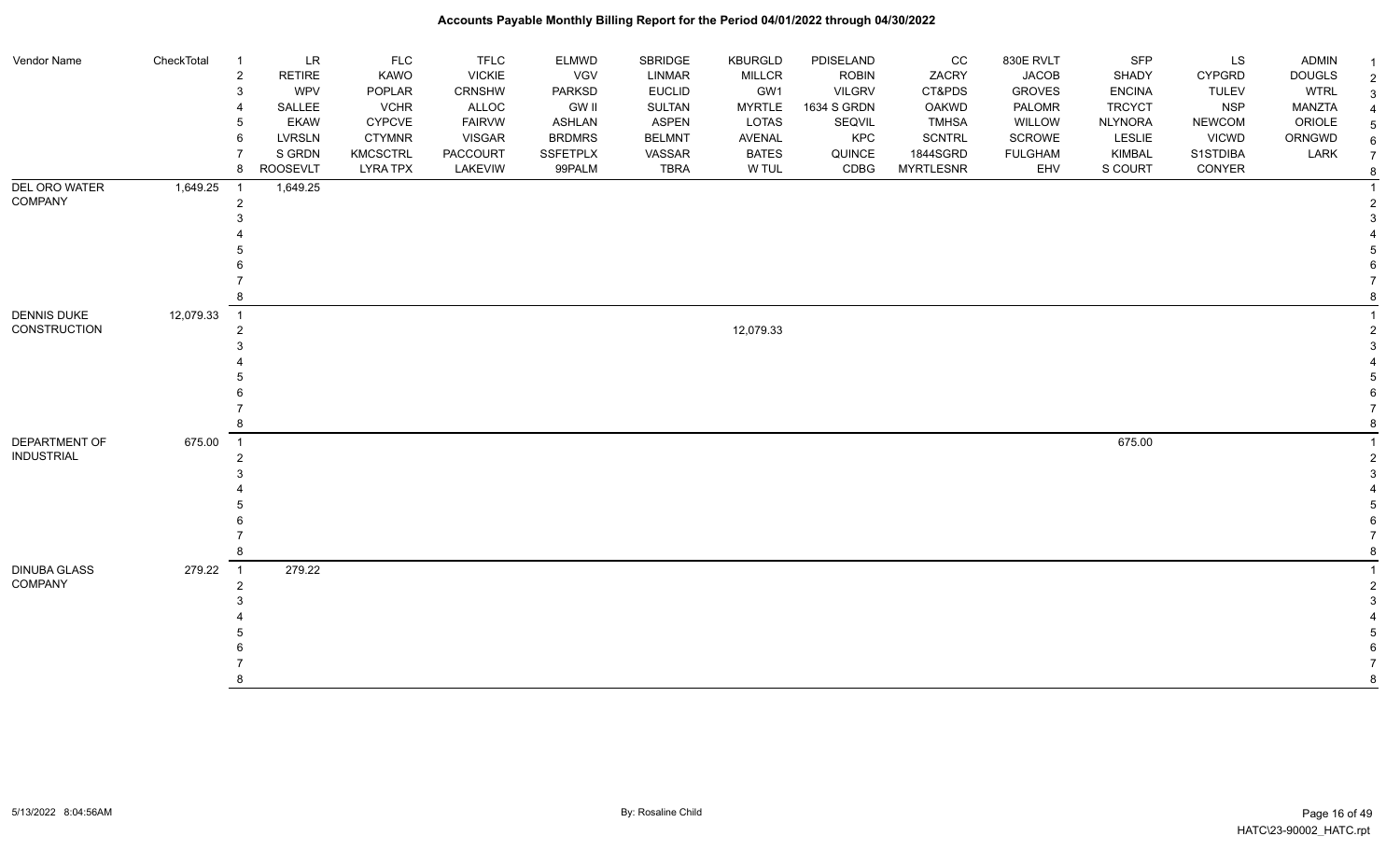| Vendor Name           | CheckTotal | $\overline{1}$           | $\ensuremath{\mathsf{LR}}\xspace$ | <b>FLC</b>      | <b>TFLC</b>     | ELMWD           | SBRIDGE       | <b>KBURGLD</b> | PDISELAND     | $_{\rm CC}$      | 830E RVLT      | SFP            | LS            | <b>ADMIN</b>  |  |
|-----------------------|------------|--------------------------|-----------------------------------|-----------------|-----------------|-----------------|---------------|----------------|---------------|------------------|----------------|----------------|---------------|---------------|--|
|                       |            | $\overline{2}$           | <b>RETIRE</b>                     | KAWO            | <b>VICKIE</b>   | VGV             | <b>LINMAR</b> | <b>MILLCR</b>  | <b>ROBIN</b>  | ZACRY            | <b>JACOB</b>   | SHADY          | <b>CYPGRD</b> | <b>DOUGLS</b> |  |
|                       |            | 3                        | WPV                               | POPLAR          | <b>CRNSHW</b>   | <b>PARKSD</b>   | <b>EUCLID</b> | GW1            | <b>VILGRV</b> | CT&PDS           | <b>GROVES</b>  | <b>ENCINA</b>  | <b>TULEV</b>  | <b>WTRL</b>   |  |
|                       |            | $\overline{\mathcal{A}}$ | SALLEE                            | <b>VCHR</b>     | ALLOC           | <b>GW II</b>    | SULTAN        | <b>MYRTLE</b>  | 1634 S GRDN   | OAKWD            | PALOMR         | <b>TRCYCT</b>  | <b>NSP</b>    | <b>MANZTA</b> |  |
|                       |            | 5                        | <b>EKAW</b>                       | <b>CYPCVE</b>   | <b>FAIRVW</b>   | ASHLAN          | <b>ASPEN</b>  | LOTAS          | SEQVIL        | <b>TMHSA</b>     | WILLOW         | <b>NLYNORA</b> | <b>NEWCOM</b> | ORIOLE        |  |
|                       |            | 6                        | <b>LVRSLN</b>                     | <b>CTYMNR</b>   | <b>VISGAR</b>   | <b>BRDMRS</b>   | <b>BELMNT</b> | AVENAL         | KPC           | <b>SCNTRL</b>    | SCROWE         | <b>LESLIE</b>  | <b>VICWD</b>  | ORNGWD        |  |
|                       |            | $\overline{7}$           | S GRDN                            | <b>KMCSCTRL</b> | <b>PACCOURT</b> | <b>SSFETPLX</b> | VASSAR        | <b>BATES</b>   | QUINCE        | 1844SGRD         | <b>FULGHAM</b> | <b>KIMBAL</b>  | S1STDIBA      | LARK          |  |
|                       |            | 8                        | <b>ROOSEVLT</b>                   | <b>LYRA TPX</b> | LAKEVIW         | 99PALM          | <b>TBRA</b>   | W TUL          | CDBG          | <b>MYRTLESNR</b> | EHV            | S COURT        | CONYER        |               |  |
| DINUBA LUMBER         | 1,037.53   | $\overline{1}$           | 643.60                            |                 |                 |                 |               |                |               |                  |                |                |               |               |  |
| <b>COMPANY INC</b>    |            | $\overline{2}$           |                                   |                 |                 |                 |               |                |               |                  |                |                |               |               |  |
|                       |            | 3                        |                                   |                 |                 |                 | 344.28        |                |               |                  |                |                |               |               |  |
|                       |            |                          |                                   |                 |                 |                 | 49.65         |                |               |                  |                |                |               |               |  |
|                       |            |                          |                                   |                 |                 |                 |               |                |               |                  |                |                |               |               |  |
|                       |            |                          |                                   |                 |                 |                 |               |                |               |                  |                |                |               |               |  |
|                       |            |                          |                                   |                 |                 |                 |               |                |               |                  |                |                |               |               |  |
|                       |            | 8                        |                                   |                 |                 |                 |               |                |               |                  |                |                |               |               |  |
| <b>DON ERICKSON</b>   | 3,641.25   | $\overline{1}$           | 3,597.42                          |                 |                 |                 |               |                |               |                  |                |                |               |               |  |
| INC DBA COAST         |            | $\overline{2}$           |                                   |                 |                 |                 |               |                |               |                  |                |                |               |               |  |
|                       |            | 3                        |                                   |                 |                 |                 |               |                |               |                  |                |                |               |               |  |
|                       |            |                          |                                   |                 |                 |                 |               | 43.83          |               |                  |                |                |               |               |  |
|                       |            |                          |                                   |                 |                 |                 |               |                |               |                  |                |                |               |               |  |
|                       |            |                          |                                   |                 |                 |                 |               |                |               |                  |                |                |               |               |  |
|                       |            |                          |                                   |                 |                 |                 |               |                |               |                  |                |                |               |               |  |
|                       |            | 8                        |                                   |                 |                 |                 |               |                |               |                  |                |                |               |               |  |
| <b>EMPIRE SUPPLY</b>  | 33,175.93  | $\overline{1}$           |                                   | 3,846.91        |                 |                 |               |                |               |                  |                |                |               | 13,175.96     |  |
| COMPANY, INC          |            | $\overline{2}$           |                                   |                 |                 |                 |               |                |               |                  | 8,838.69       |                |               |               |  |
|                       |            | 3                        |                                   |                 |                 |                 | 403.60        |                |               |                  |                |                |               |               |  |
|                       |            |                          |                                   |                 |                 |                 |               |                |               |                  |                |                |               |               |  |
|                       |            |                          |                                   |                 |                 |                 |               |                |               |                  |                |                |               |               |  |
|                       |            |                          |                                   |                 |                 |                 |               |                |               |                  |                |                |               | 6,807.34      |  |
|                       |            |                          |                                   |                 | 103.43          |                 |               |                |               |                  |                |                |               |               |  |
|                       |            | 8                        |                                   |                 |                 |                 |               |                |               |                  |                |                |               |               |  |
| <b>EVANS PROPERTY</b> | 2,250.00   | $\overline{1}$           |                                   |                 |                 |                 |               |                |               |                  |                |                |               |               |  |
| <b>MANAGEMENT</b>     |            | $\overline{2}$           |                                   |                 |                 |                 |               |                |               |                  |                |                |               |               |  |
|                       |            | 3                        | 2,250.00                          |                 |                 |                 |               |                |               |                  |                |                |               |               |  |
|                       |            |                          |                                   |                 |                 |                 |               |                |               |                  |                |                |               |               |  |
|                       |            |                          |                                   |                 |                 |                 |               |                |               |                  |                |                |               |               |  |
|                       |            |                          |                                   |                 |                 |                 |               |                |               |                  |                |                |               |               |  |
|                       |            |                          |                                   |                 |                 |                 |               |                |               |                  |                |                |               |               |  |
|                       |            | 8                        |                                   |                 |                 |                 |               |                |               |                  |                |                |               |               |  |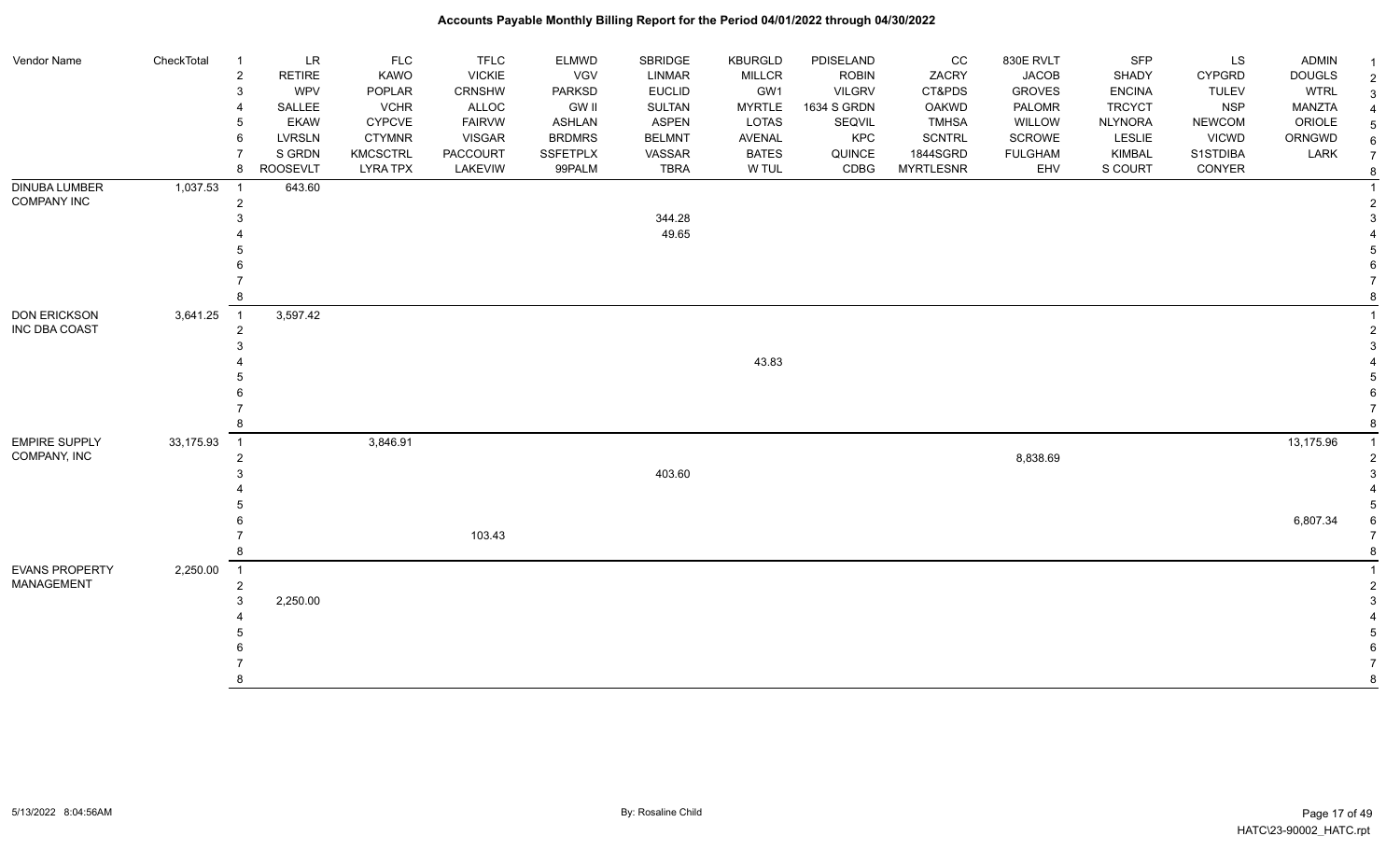|                                     |            |                                  | $\ensuremath{\mathsf{LR}}\xspace$ | <b>FLC</b>      | <b>TFLC</b>     |                            | SBRIDGE       |                                 |                           | CC               |                           | <b>SFP</b>     |                     | <b>ADMIN</b>  |   |
|-------------------------------------|------------|----------------------------------|-----------------------------------|-----------------|-----------------|----------------------------|---------------|---------------------------------|---------------------------|------------------|---------------------------|----------------|---------------------|---------------|---|
| Vendor Name                         | CheckTotal | $\overline{1}$<br>$\overline{2}$ | <b>RETIRE</b>                     | KAWO            | <b>VICKIE</b>   | <b>ELMWD</b><br><b>VGV</b> | LINMAR        | <b>KBURGLD</b><br><b>MILLCR</b> | PDISELAND<br><b>ROBIN</b> | ZACRY            | 830E RVLT<br><b>JACOB</b> | SHADY          | LS<br><b>CYPGRD</b> | <b>DOUGLS</b> |   |
|                                     |            | 3                                | <b>WPV</b>                        | POPLAR          | CRNSHW          | PARKSD                     | <b>EUCLID</b> | GW1                             | <b>VILGRV</b>             | CT&PDS           | <b>GROVES</b>             | <b>ENCINA</b>  | <b>TULEV</b>        | <b>WTRL</b>   |   |
|                                     |            | 4                                | SALLEE                            | <b>VCHR</b>     | ALLOC           | <b>GW II</b>               | <b>SULTAN</b> | <b>MYRTLE</b>                   | 1634 S GRDN               | <b>OAKWD</b>     | PALOMR                    | <b>TRCYCT</b>  | <b>NSP</b>          | <b>MANZTA</b> | 3 |
|                                     |            | 5                                | <b>EKAW</b>                       | <b>CYPCVE</b>   | <b>FAIRVW</b>   | <b>ASHLAN</b>              | <b>ASPEN</b>  | LOTAS                           | SEQVIL                    | <b>TMHSA</b>     | WILLOW                    | <b>NLYNORA</b> | <b>NEWCOM</b>       | ORIOLE        |   |
|                                     |            | 6                                | <b>LVRSLN</b>                     | <b>CTYMNR</b>   | <b>VISGAR</b>   | <b>BRDMRS</b>              | <b>BELMNT</b> | <b>AVENAL</b>                   | KPC                       | <b>SCNTRL</b>    | SCROWE                    | LESLIE         | <b>VICWD</b>        | ORNGWD        |   |
|                                     |            |                                  | S GRDN                            | <b>KMCSCTRL</b> | <b>PACCOURT</b> | <b>SSFETPLX</b>            | VASSAR        | <b>BATES</b>                    | QUINCE                    | 1844SGRD         | <b>FULGHAM</b>            | KIMBAL         | S1STDIBA            | LARK          |   |
|                                     |            | 8                                | ROOSEVLT                          | <b>LYRA TPX</b> | LAKEVIW         | 99PALM                     | TBRA          | W TUL                           | CDBG                      | <b>MYRTLESNR</b> | EHV                       | S COURT        | CONYER              |               |   |
| <b>EVERGREEN</b>                    | 15,025.00  | $\overline{\phantom{0}}$         | 14,075.00                         |                 |                 |                            |               |                                 |                           |                  |                           |                |                     | 425.00        |   |
| LANDSCAPE INC                       |            | $\overline{2}$                   |                                   |                 |                 |                            |               |                                 |                           |                  |                           |                |                     |               |   |
|                                     |            | 3                                |                                   |                 |                 |                            |               |                                 |                           |                  |                           |                |                     |               |   |
|                                     |            |                                  |                                   |                 |                 |                            |               |                                 |                           |                  |                           | 525.00         |                     |               |   |
|                                     |            |                                  |                                   |                 |                 |                            |               |                                 |                           |                  |                           |                |                     |               |   |
|                                     |            |                                  |                                   |                 |                 |                            |               |                                 |                           |                  |                           |                |                     |               |   |
|                                     |            |                                  |                                   |                 |                 |                            |               |                                 |                           |                  |                           |                |                     |               |   |
|                                     |            | 8                                |                                   |                 |                 |                            |               |                                 |                           |                  |                           |                |                     |               |   |
| <b>EXPRESS</b>                      | 12,450.35  | $\overline{1}$                   | 122.44                            |                 |                 |                            |               |                                 |                           |                  |                           |                |                     | 6,687.72      |   |
| SERVICES, INC                       |            | $\mathbf{2}$                     |                                   |                 |                 |                            |               |                                 |                           |                  |                           |                |                     |               |   |
|                                     |            | 3                                |                                   |                 |                 |                            |               |                                 |                           |                  |                           |                |                     |               |   |
|                                     |            |                                  |                                   | 5,640.19        |                 |                            |               |                                 |                           |                  |                           |                |                     |               |   |
|                                     |            |                                  |                                   |                 |                 |                            |               |                                 |                           |                  |                           |                |                     |               |   |
|                                     |            |                                  |                                   |                 |                 |                            |               |                                 |                           |                  |                           |                |                     |               |   |
|                                     |            |                                  |                                   |                 |                 |                            |               |                                 |                           |                  |                           |                |                     |               |   |
|                                     |            | 8                                |                                   |                 |                 |                            |               |                                 |                           |                  |                           |                |                     |               |   |
| <b>FERGUSON</b>                     | 10,140.78  | $\overline{\phantom{0}}$ 1       | 24.50                             |                 |                 |                            |               |                                 |                           |                  |                           |                |                     | 7,645.13      |   |
| <b>ENTERPRISES INC</b>              |            | $\overline{2}$                   |                                   |                 |                 |                            |               |                                 |                           |                  |                           |                |                     |               |   |
|                                     |            |                                  |                                   |                 |                 |                            |               |                                 |                           | 360.27           |                           |                |                     |               |   |
|                                     |            |                                  |                                   |                 |                 |                            |               |                                 |                           |                  |                           |                |                     |               |   |
|                                     |            |                                  |                                   |                 |                 |                            | 2,110.88      |                                 |                           |                  |                           |                |                     |               |   |
|                                     |            |                                  |                                   |                 |                 |                            |               |                                 |                           |                  |                           |                |                     |               |   |
|                                     |            | 8                                |                                   |                 |                 |                            |               |                                 |                           |                  |                           |                |                     |               |   |
|                                     |            |                                  |                                   |                 |                 |                            |               |                                 |                           |                  |                           |                |                     |               |   |
| <b>FLOORING</b><br>LIQUIDATORS INC. | 2,017.89   | $\overline{1}$                   |                                   |                 |                 |                            |               |                                 |                           |                  |                           |                |                     |               |   |
|                                     |            | $\overline{c}$<br>3              |                                   |                 |                 |                            |               |                                 |                           |                  |                           |                |                     |               |   |
|                                     |            |                                  |                                   |                 |                 |                            |               |                                 |                           |                  |                           |                |                     |               |   |
|                                     |            |                                  |                                   | 2,017.89        |                 |                            |               |                                 |                           |                  |                           |                |                     |               |   |
|                                     |            |                                  |                                   |                 |                 |                            |               |                                 |                           |                  |                           |                |                     |               |   |
|                                     |            |                                  |                                   |                 |                 |                            |               |                                 |                           |                  |                           |                |                     |               |   |
|                                     |            | 8                                |                                   |                 |                 |                            |               |                                 |                           |                  |                           |                |                     |               |   |
|                                     |            |                                  |                                   |                 |                 |                            |               |                                 |                           |                  |                           |                |                     |               |   |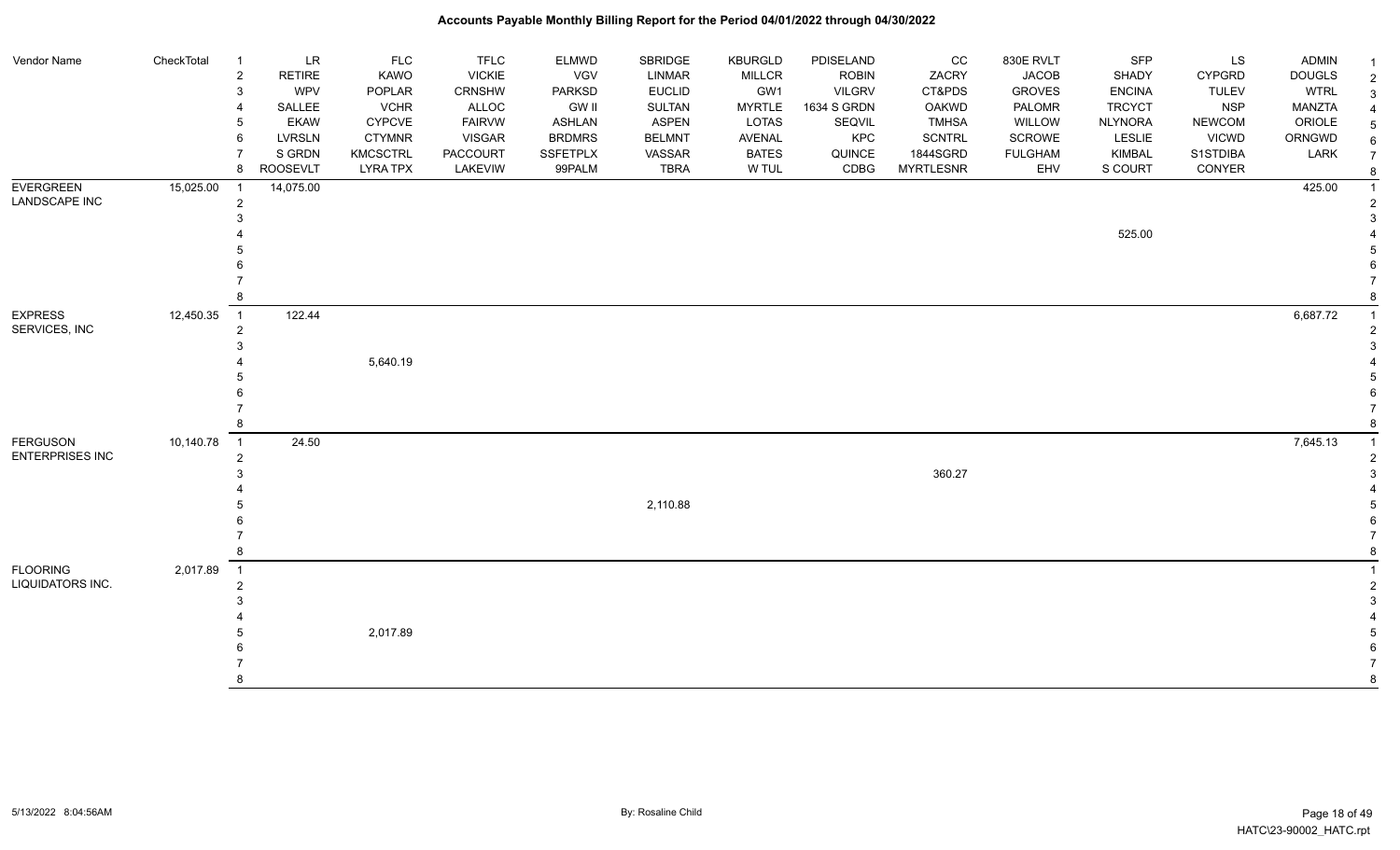| Vendor Name                        | CheckTotal | $\overline{1}$             | <b>LR</b>     | <b>FLC</b>      | <b>TFLC</b>   | <b>ELMWD</b>    | SBRIDGE       | <b>KBURGLD</b> | PDISELAND     | $_{\rm CC}$      | 830E RVLT      | SFP            | LS            | <b>ADMIN</b>  |   |
|------------------------------------|------------|----------------------------|---------------|-----------------|---------------|-----------------|---------------|----------------|---------------|------------------|----------------|----------------|---------------|---------------|---|
|                                    |            | $\overline{2}$             | <b>RETIRE</b> | KAWO            | <b>VICKIE</b> | VGV             | LINMAR        | <b>MILLCR</b>  | <b>ROBIN</b>  | ZACRY            | <b>JACOB</b>   | SHADY          | <b>CYPGRD</b> | <b>DOUGLS</b> |   |
|                                    |            | 3                          | WPV           | POPLAR          | <b>CRNSHW</b> | <b>PARKSD</b>   | <b>EUCLID</b> | GW1            | <b>VILGRV</b> | CT&PDS           | <b>GROVES</b>  | <b>ENCINA</b>  | <b>TULEV</b>  | <b>WTRL</b>   | 3 |
|                                    |            | $\overline{4}$             | SALLEE        | <b>VCHR</b>     | ALLOC         | <b>GW II</b>    | SULTAN        | <b>MYRTLE</b>  | 1634 S GRDN   | OAKWD            | PALOMR         | <b>TRCYCT</b>  | <b>NSP</b>    | MANZTA        |   |
|                                    |            | 5                          | <b>EKAW</b>   | <b>CYPCVE</b>   | <b>FAIRVW</b> | <b>ASHLAN</b>   | <b>ASPEN</b>  | <b>LOTAS</b>   | SEQVIL        | <b>TMHSA</b>     | WILLOW         | <b>NLYNORA</b> | <b>NEWCOM</b> | ORIOLE        |   |
|                                    |            | 6                          | <b>LVRSLN</b> | <b>CTYMNR</b>   | <b>VISGAR</b> | <b>BRDMRS</b>   | <b>BELMNT</b> | <b>AVENAL</b>  | KPC           | <b>SCNTRL</b>    | SCROWE         | LESLIE         | <b>VICWD</b>  | ORNGWD        |   |
|                                    |            | $\overline{7}$             | S GRDN        | <b>KMCSCTRL</b> | PACCOURT      | <b>SSFETPLX</b> | VASSAR        | <b>BATES</b>   | QUINCE        | 1844SGRD         | <b>FULGHAM</b> | <b>KIMBAL</b>  | S1STDIBA      | LARK          |   |
|                                    |            | 8                          | ROOSEVLT      | <b>LYRA TPX</b> | LAKEVIW       | 99PALM          | <b>TBRA</b>   | W TUL          | CDBG          | <b>MYRTLESNR</b> | EHV            | S COURT        | CONYER        |               |   |
| <b>FRANK'S</b>                     | 6,527.64   | $\overline{1}$             | 2,909.16      |                 |               |                 |               |                |               |                  |                |                |               | 3,618.48      |   |
| APPLIANCE, INC                     |            | $\overline{2}$             |               |                 |               |                 |               |                |               |                  |                |                |               |               |   |
|                                    |            | 3                          |               |                 |               |                 |               |                |               |                  |                |                |               |               |   |
|                                    |            |                            |               |                 |               |                 |               |                |               |                  |                |                |               |               |   |
|                                    |            |                            |               |                 |               |                 |               |                |               |                  |                |                |               |               |   |
|                                    |            |                            |               |                 |               |                 |               |                |               |                  |                |                |               |               |   |
|                                    |            |                            |               |                 |               |                 |               |                |               |                  |                |                |               |               |   |
|                                    |            | 8                          |               |                 |               |                 |               |                |               |                  |                |                |               |               |   |
| <b>FRONTIER</b><br>CALIFORNIA INC. | 226.96     | $\overline{1}$             |               |                 |               |                 |               |                |               |                  |                |                |               |               |   |
|                                    |            | $\overline{2}$             |               |                 |               |                 |               |                |               |                  |                |                |               |               |   |
|                                    |            |                            |               |                 |               |                 |               |                |               |                  |                |                |               |               |   |
|                                    |            |                            |               |                 |               |                 |               |                |               |                  |                |                |               |               |   |
|                                    |            |                            |               |                 |               |                 |               |                |               |                  |                |                |               |               |   |
|                                    |            |                            |               |                 |               |                 | 226.96        |                |               |                  |                |                |               |               |   |
|                                    |            | 8                          |               |                 |               |                 |               |                |               |                  |                |                |               |               |   |
|                                    |            |                            |               |                 |               |                 |               |                |               |                  |                |                |               |               |   |
| FRUIT GROWERS<br>LABORATORY INC /  | 128.00     | $\overline{1}$             |               |                 |               |                 |               |                |               |                  |                |                |               |               |   |
|                                    |            | $\overline{2}$<br>3        |               |                 |               |                 |               |                |               |                  |                |                |               |               |   |
|                                    |            |                            |               |                 |               |                 |               |                |               |                  |                |                |               |               |   |
|                                    |            |                            |               |                 |               |                 |               |                |               |                  |                |                |               |               |   |
|                                    |            |                            |               |                 |               |                 |               |                |               |                  |                |                |               |               |   |
|                                    |            |                            |               |                 |               |                 |               |                |               |                  |                |                |               |               |   |
|                                    |            | 8                          |               |                 |               | 128.00          |               |                |               |                  |                |                |               |               |   |
| <b>G &amp; M CULVER</b>            | 101.24     | $\overline{\phantom{0}}$ 1 |               |                 |               |                 |               |                |               |                  |                | 101.24         |               |               |   |
| PARTNERSHIP DBA                    |            | $\overline{2}$             |               |                 |               |                 |               |                |               |                  |                |                |               |               |   |
|                                    |            |                            |               |                 |               |                 |               |                |               |                  |                |                |               |               |   |
|                                    |            |                            |               |                 |               |                 |               |                |               |                  |                |                |               |               |   |
|                                    |            |                            |               |                 |               |                 |               |                |               |                  |                |                |               |               |   |
|                                    |            |                            |               |                 |               |                 |               |                |               |                  |                |                |               |               |   |
|                                    |            |                            |               |                 |               |                 |               |                |               |                  |                |                |               |               |   |
|                                    |            | 8                          |               |                 |               |                 |               |                |               |                  |                |                |               |               |   |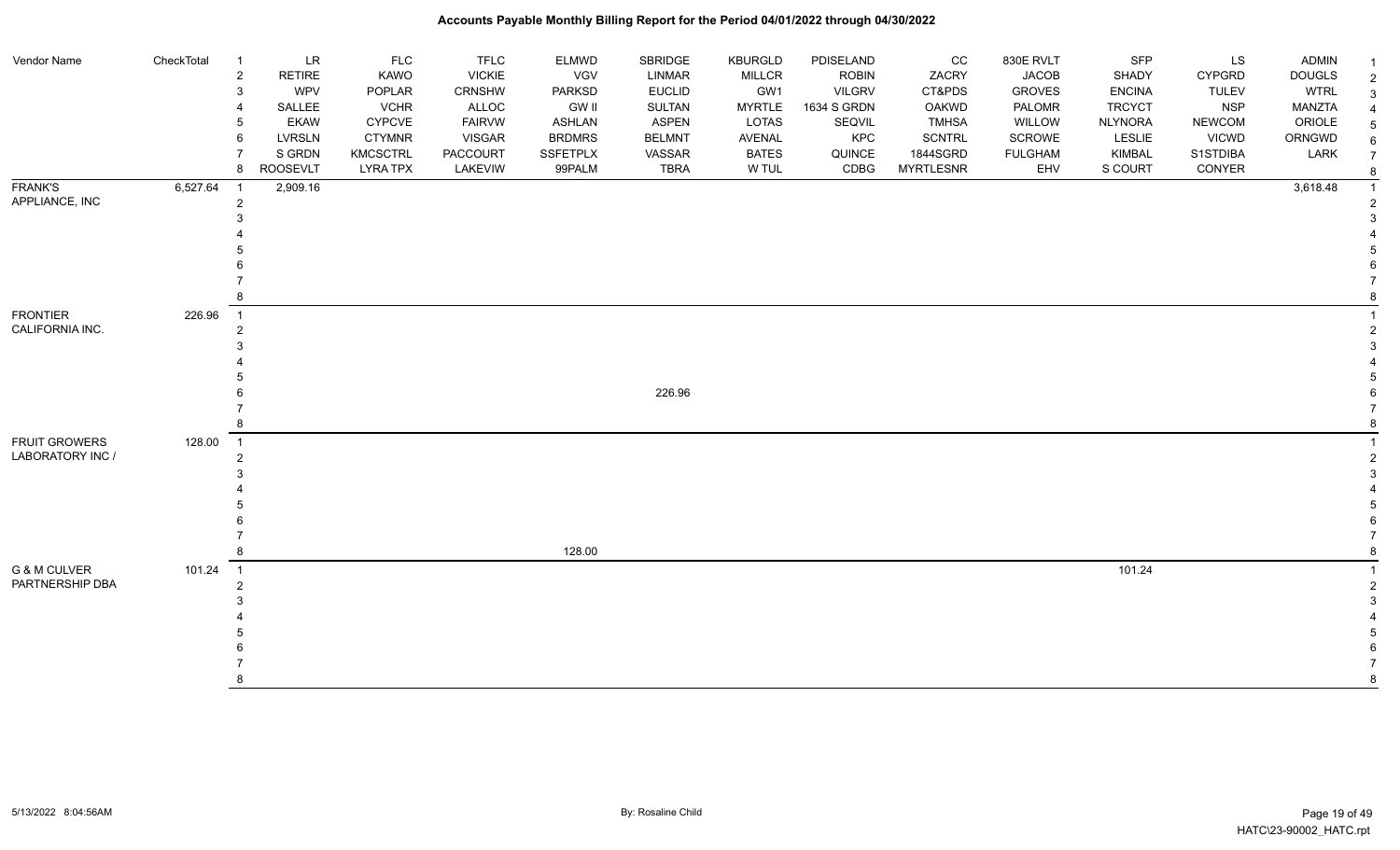| Vendor Name                        | CheckTotal | LR<br>$\overline{1}$                    | <b>FLC</b>                         | <b>TFLC</b>         | <b>ELMWD</b>              | SBRIDGE               | <b>KBURGLD</b>        | PDISELAND      | cc                 | 830E RVLT             | <b>SFP</b>        | LS                       | <b>ADMIN</b>  |  |
|------------------------------------|------------|-----------------------------------------|------------------------------------|---------------------|---------------------------|-----------------------|-----------------------|----------------|--------------------|-----------------------|-------------------|--------------------------|---------------|--|
|                                    |            | $\overline{2}$<br>RETIRE                | KAWO                               | <b>VICKIE</b>       | VGV                       | <b>LINMAR</b>         | <b>MILLCR</b>         | <b>ROBIN</b>   | ZACRY              | <b>JACOB</b>          | SHADY             | <b>CYPGRD</b>            | <b>DOUGLS</b> |  |
|                                    |            | WPV<br>3                                | POPLAR                             | CRNSHW              | PARKSD                    | <b>EUCLID</b>         | GW1                   | <b>VILGRV</b>  | CT&PDS             | <b>GROVES</b>         | <b>ENCINA</b>     | <b>TULEV</b>             | <b>WTRL</b>   |  |
|                                    |            | SALLEE                                  | <b>VCHR</b>                        | ALLOC               | <b>GW II</b>              | SULTAN                | <b>MYRTLE</b>         | 1634 S GRDN    | OAKWD              | PALOMR                | <b>TRCYCT</b>     | <b>NSP</b>               | MANZTA        |  |
|                                    |            | <b>EKAW</b><br>5                        | <b>CYPCVE</b>                      | <b>FAIRVW</b>       | <b>ASHLAN</b>             | <b>ASPEN</b>          | LOTAS                 | SEQVIL         | <b>TMHSA</b>       | WILLOW                | <b>NLYNORA</b>    | <b>NEWCOM</b>            | ORIOLE        |  |
|                                    |            | 6<br><b>LVRSLN</b><br>S GRDN            | <b>CTYMNR</b>                      | <b>VISGAR</b>       | <b>BRDMRS</b>             | <b>BELMNT</b>         | AVENAL                | KPC            | SCNTRL<br>1844SGRD | SCROWE                | LESLIE            | <b>VICWD</b><br>S1STDIBA | ORNGWD        |  |
|                                    |            | <b>ROOSEVLT</b><br>8                    | <b>KMCSCTRL</b><br><b>LYRA TPX</b> | PACCOURT<br>LAKEVIW | <b>SSFETPLX</b><br>99PALM | VASSAR<br><b>TBRA</b> | <b>BATES</b><br>W TUL | QUINCE<br>CDBG | <b>MYRTLESNR</b>   | <b>FULGHAM</b><br>EHV | KIMBAL<br>S COURT | CONYER                   | LARK          |  |
|                                    |            |                                         |                                    |                     |                           |                       |                       |                |                    |                       |                   |                          |               |  |
| <b>GAGNOS</b><br><b>AUTOMOTIVE</b> | 504.49     | $\overline{1}$                          |                                    |                     |                           |                       |                       |                |                    |                       |                   |                          | 504.49        |  |
|                                    |            | $\overline{2}$                          |                                    |                     |                           |                       |                       |                |                    |                       |                   |                          |               |  |
|                                    |            |                                         |                                    |                     |                           |                       |                       |                |                    |                       |                   |                          |               |  |
|                                    |            |                                         |                                    |                     |                           |                       |                       |                |                    |                       |                   |                          |               |  |
|                                    |            |                                         |                                    |                     |                           |                       |                       |                |                    |                       |                   |                          |               |  |
|                                    |            |                                         |                                    |                     |                           |                       |                       |                |                    |                       |                   |                          |               |  |
|                                    |            |                                         |                                    |                     |                           |                       |                       |                |                    |                       |                   |                          |               |  |
|                                    |            |                                         |                                    |                     |                           |                       |                       |                |                    |                       |                   |                          |               |  |
| <b>GENERAL</b><br>ELECTRIC CO      | 5,153.75   | $\overline{\phantom{0}}$ 1              |                                    |                     |                           |                       |                       |                |                    |                       |                   |                          | 2,061.50      |  |
|                                    |            | 2                                       |                                    |                     |                           |                       |                       |                |                    |                       |                   |                          |               |  |
|                                    |            |                                         |                                    |                     |                           | 3,092.25              |                       |                |                    |                       |                   |                          |               |  |
|                                    |            |                                         |                                    |                     |                           |                       |                       |                |                    |                       |                   |                          |               |  |
|                                    |            |                                         |                                    |                     |                           |                       |                       |                |                    |                       |                   |                          |               |  |
|                                    |            |                                         |                                    |                     |                           |                       |                       |                |                    |                       |                   |                          |               |  |
|                                    |            |                                         |                                    |                     |                           |                       |                       |                |                    |                       |                   |                          |               |  |
| <b>GEORGE YBARRA</b>               | 32,860.00  | 32,860.00<br>$\overline{\phantom{0}}$ 1 |                                    |                     |                           |                       |                       |                |                    |                       |                   |                          |               |  |
|                                    |            | $\overline{2}$                          |                                    |                     |                           |                       |                       |                |                    |                       |                   |                          |               |  |
|                                    |            |                                         |                                    |                     |                           |                       |                       |                |                    |                       |                   |                          |               |  |
|                                    |            |                                         |                                    |                     |                           |                       |                       |                |                    |                       |                   |                          |               |  |
|                                    |            |                                         |                                    |                     |                           |                       |                       |                |                    |                       |                   |                          |               |  |
|                                    |            |                                         |                                    |                     |                           |                       |                       |                |                    |                       |                   |                          |               |  |
|                                    |            |                                         |                                    |                     |                           |                       |                       |                |                    |                       |                   |                          |               |  |
|                                    |            | 8                                       |                                    |                     |                           |                       |                       |                |                    |                       |                   |                          |               |  |
| GOMEZ POOL                         | 250.00     | $\overline{\phantom{0}}$ 1              |                                    |                     |                           |                       |                       |                |                    |                       |                   |                          |               |  |
| <b>SERVICE</b>                     |            | 2                                       |                                    |                     |                           |                       | 250.00                |                |                    |                       |                   |                          |               |  |
|                                    |            |                                         |                                    |                     |                           |                       |                       |                |                    |                       |                   |                          |               |  |
|                                    |            |                                         |                                    |                     |                           |                       |                       |                |                    |                       |                   |                          |               |  |
|                                    |            |                                         |                                    |                     |                           |                       |                       |                |                    |                       |                   |                          |               |  |
|                                    |            |                                         |                                    |                     |                           |                       |                       |                |                    |                       |                   |                          |               |  |
|                                    |            |                                         |                                    |                     |                           |                       |                       |                |                    |                       |                   |                          |               |  |
|                                    |            | 8                                       |                                    |                     |                           |                       |                       |                |                    |                       |                   |                          |               |  |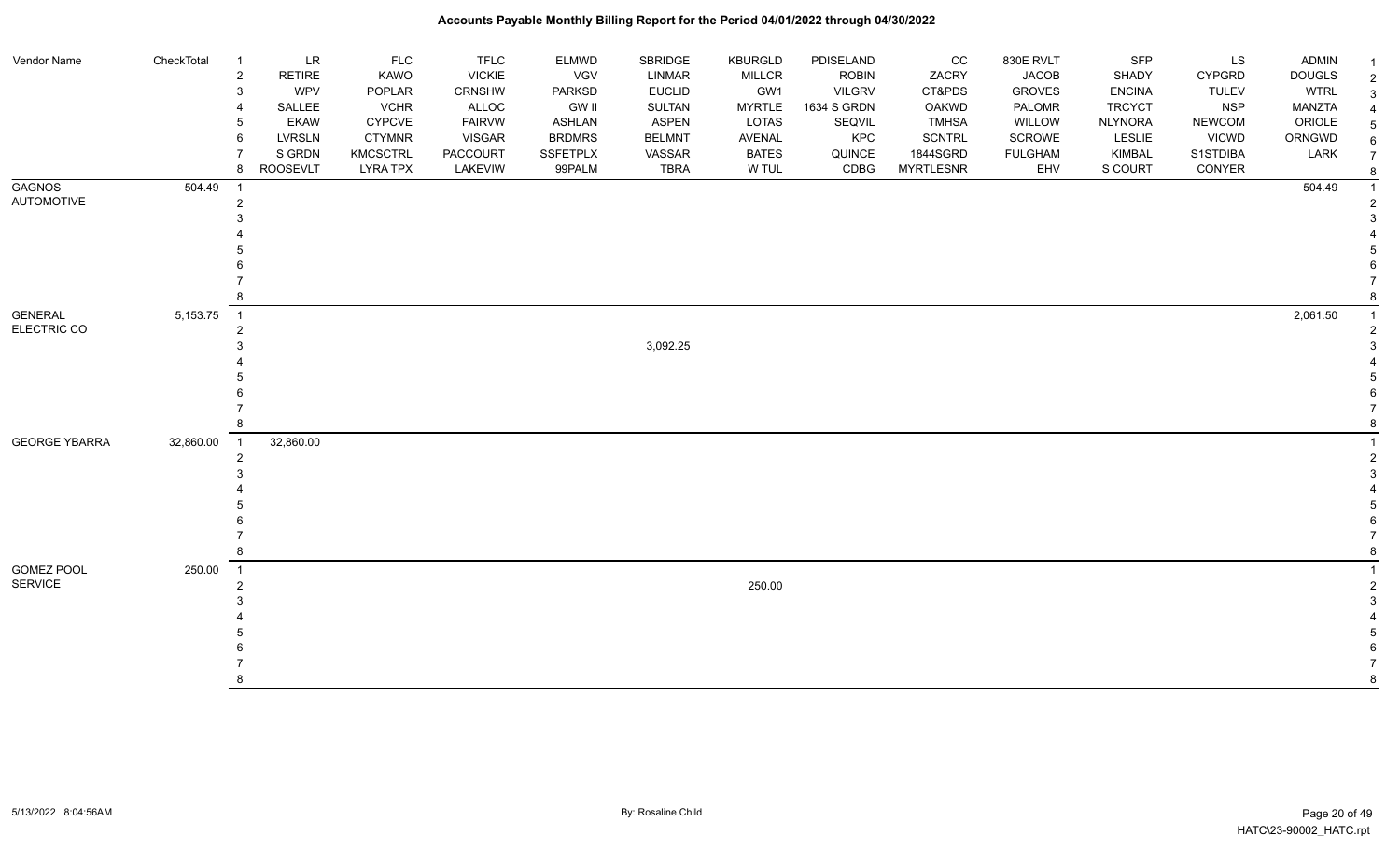| Vendor Name                            | CheckTotal | $\overline{1}$             | <b>LR</b>       | FLC             | <b>TFLC</b>   | <b>ELMWD</b>    | SBRIDGE       | KBURGLD       | PDISELAND     | CC               | 830E RVLT      | <b>SFP</b>     | LS            | <b>ADMIN</b>  |  |
|----------------------------------------|------------|----------------------------|-----------------|-----------------|---------------|-----------------|---------------|---------------|---------------|------------------|----------------|----------------|---------------|---------------|--|
|                                        |            | $\overline{c}$             | <b>RETIRE</b>   | KAWO            | <b>VICKIE</b> | <b>VGV</b>      | LINMAR        | <b>MILLCR</b> | <b>ROBIN</b>  | ZACRY            | <b>JACOB</b>   | SHADY          | <b>CYPGRD</b> | <b>DOUGLS</b> |  |
|                                        |            | 3                          | WPV             | POPLAR          | <b>CRNSHW</b> | <b>PARKSD</b>   | <b>EUCLID</b> | GW1           | <b>VILGRV</b> | CT&PDS           | <b>GROVES</b>  | <b>ENCINA</b>  | <b>TULEV</b>  | <b>WTRL</b>   |  |
|                                        |            | 4                          | SALLEE          | <b>VCHR</b>     | ALLOC         | GW II           | SULTAN        | <b>MYRTLE</b> | 1634 S GRDN   | <b>OAKWD</b>     | PALOMR         | <b>TRCYCT</b>  | <b>NSP</b>    | MANZTA        |  |
|                                        |            | 5                          | <b>EKAW</b>     | <b>CYPCVE</b>   | <b>FAIRVW</b> | <b>ASHLAN</b>   | <b>ASPEN</b>  | <b>LOTAS</b>  | SEQVIL        | <b>TMHSA</b>     | WILLOW         | <b>NLYNORA</b> | <b>NEWCOM</b> | ORIOLE        |  |
|                                        |            | 6                          | <b>LVRSLN</b>   | <b>CTYMNR</b>   | <b>VISGAR</b> | <b>BRDMRS</b>   | <b>BELMNT</b> | AVENAL        | KPC           | <b>SCNTRL</b>    | SCROWE         | <b>LESLIE</b>  | <b>VICWD</b>  | ORNGWD        |  |
|                                        |            | $\overline{7}$             | S GRDN          | <b>KMCSCTRL</b> | PACCOURT      | <b>SSFETPLX</b> | VASSAR        | <b>BATES</b>  | QUINCE        | 1844SGRD         | <b>FULGHAM</b> | KIMBAL         | S1STDIBA      | LARK          |  |
|                                        |            | 8                          | <b>ROOSEVLT</b> | <b>LYRA TPX</b> | LAKEVIW       | 99PALM          | <b>TBRA</b>   | W TUL         | CDBG          | <b>MYRTLESNR</b> | EHV            | S COURT        | CONYER        |               |  |
| <b>GOSHEN</b>                          | 840.00     | $\overline{1}$             | 840.00          |                 |               |                 |               |               |               |                  |                |                |               |               |  |
| <b>COMMUNITY</b>                       |            | $\overline{2}$             |                 |                 |               |                 |               |               |               |                  |                |                |               |               |  |
|                                        |            | 3                          |                 |                 |               |                 |               |               |               |                  |                |                |               |               |  |
|                                        |            |                            |                 |                 |               |                 |               |               |               |                  |                |                |               |               |  |
|                                        |            |                            |                 |                 |               |                 |               |               |               |                  |                |                |               |               |  |
|                                        |            |                            |                 |                 |               |                 |               |               |               |                  |                |                |               |               |  |
|                                        |            |                            |                 |                 |               |                 |               |               |               |                  |                |                |               |               |  |
| <b>GRAINGER, INC</b>                   |            |                            |                 |                 |               |                 |               |               |               |                  |                |                |               |               |  |
|                                        | 1,167.58   | $\overline{1}$             |                 |                 |               |                 |               |               |               |                  |                |                |               | 1,167.58      |  |
|                                        |            | $\overline{2}$             |                 |                 |               |                 |               |               |               |                  |                |                |               |               |  |
|                                        |            |                            |                 |                 |               |                 |               |               |               |                  |                |                |               |               |  |
|                                        |            |                            |                 |                 |               |                 |               |               |               |                  |                |                |               |               |  |
|                                        |            |                            |                 |                 |               |                 |               |               |               |                  |                |                |               |               |  |
|                                        |            |                            |                 |                 |               |                 |               |               |               |                  |                |                |               |               |  |
|                                        |            | 8                          |                 |                 |               |                 |               |               |               |                  |                |                |               |               |  |
|                                        |            |                            |                 |                 |               |                 |               |               |               |                  |                |                |               |               |  |
| <b>HALSEY'S TREE</b><br><b>SERVICE</b> | 16,230.00  | $\overline{\phantom{0}}$ 1 | 7,950.00        |                 |               |                 |               |               |               |                  |                |                |               |               |  |
|                                        |            | $\overline{2}$             |                 |                 |               |                 |               |               |               |                  |                |                |               |               |  |
|                                        |            | 3                          |                 | 8,280.00        |               |                 |               |               |               |                  |                |                |               |               |  |
|                                        |            |                            |                 |                 |               |                 |               |               |               |                  |                |                |               |               |  |
|                                        |            |                            |                 |                 |               |                 |               |               |               |                  |                |                |               |               |  |
|                                        |            |                            |                 |                 |               |                 |               |               |               |                  |                |                |               |               |  |
|                                        |            | 8                          |                 |                 |               |                 |               |               |               |                  |                |                |               |               |  |
| <b>HARDWOODS</b>                       | 3,824.21   | $\overline{\phantom{0}}$ 1 |                 |                 |               |                 |               |               |               |                  |                |                |               | 3,824.21      |  |
| SPECIALTY                              |            | $\overline{2}$             |                 |                 |               |                 |               |               |               |                  |                |                |               |               |  |
|                                        |            |                            |                 |                 |               |                 |               |               |               |                  |                |                |               |               |  |
|                                        |            |                            |                 |                 |               |                 |               |               |               |                  |                |                |               |               |  |
|                                        |            |                            |                 |                 |               |                 |               |               |               |                  |                |                |               |               |  |
|                                        |            |                            |                 |                 |               |                 |               |               |               |                  |                |                |               |               |  |
|                                        |            |                            |                 |                 |               |                 |               |               |               |                  |                |                |               |               |  |
|                                        |            | 8                          |                 |                 |               |                 |               |               |               |                  |                |                |               |               |  |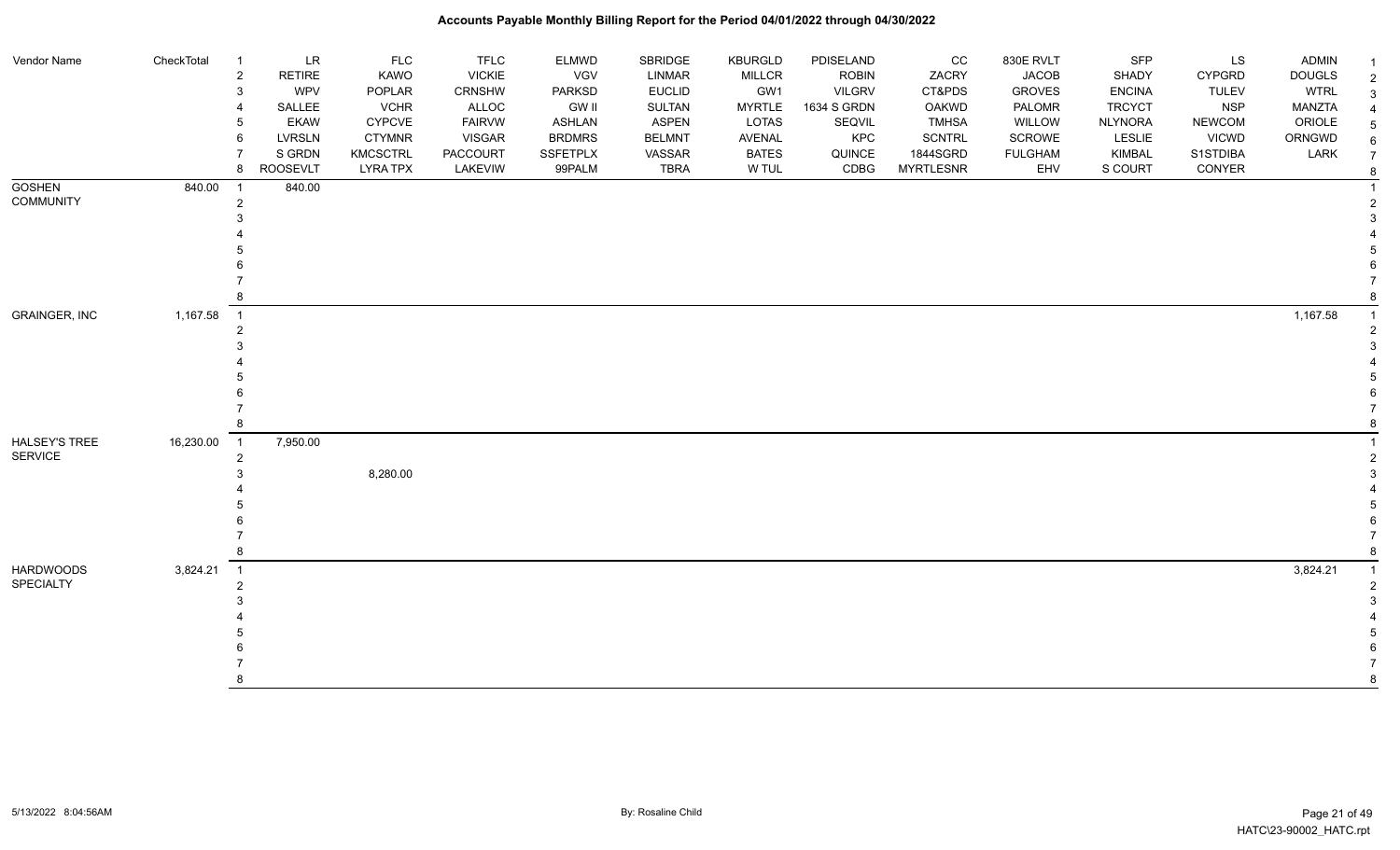| Vendor Name            | CheckTotal | $\overline{1}$ | LR              | FLC             | <b>TFLC</b>     | <b>ELMWD</b>    | SBRIDGE       | <b>KBURGLD</b> | PDISELAND     | cc               | 830E RVLT      | <b>SFP</b>     | LS            | <b>ADMIN</b>  |  |
|------------------------|------------|----------------|-----------------|-----------------|-----------------|-----------------|---------------|----------------|---------------|------------------|----------------|----------------|---------------|---------------|--|
|                        |            | $\overline{2}$ | <b>RETIRE</b>   | KAWO            | <b>VICKIE</b>   | VGV             | LINMAR        | <b>MILLCR</b>  | <b>ROBIN</b>  | ZACRY            | <b>JACOB</b>   | SHADY          | <b>CYPGRD</b> | <b>DOUGLS</b> |  |
|                        |            | 3              | <b>WPV</b>      | POPLAR          | <b>CRNSHW</b>   | <b>PARKSD</b>   | <b>EUCLID</b> | GW1            | <b>VILGRV</b> | CT&PDS           | <b>GROVES</b>  | <b>ENCINA</b>  | <b>TULEV</b>  | <b>WTRL</b>   |  |
|                        |            | 4              | SALLEE          | <b>VCHR</b>     | ALLOC           | GW II           | <b>SULTAN</b> | <b>MYRTLE</b>  | 1634 S GRDN   | <b>OAKWD</b>     | PALOMR         | <b>TRCYCT</b>  | <b>NSP</b>    | <b>MANZTA</b> |  |
|                        |            | 5              | <b>EKAW</b>     | <b>CYPCVE</b>   | <b>FAIRVW</b>   | <b>ASHLAN</b>   | <b>ASPEN</b>  | LOTAS          | SEQVIL        | <b>TMHSA</b>     | WILLOW         | <b>NLYNORA</b> | <b>NEWCOM</b> | ORIOLE        |  |
|                        |            | 6              | <b>LVRSLN</b>   | <b>CTYMNR</b>   | <b>VISGAR</b>   | <b>BRDMRS</b>   | <b>BELMNT</b> | AVENAL         | KPC           | <b>SCNTRL</b>    | SCROWE         | LESLIE         | <b>VICWD</b>  | ORNGWD        |  |
|                        |            |                | S GRDN          | <b>KMCSCTRL</b> | <b>PACCOURT</b> | <b>SSFETPLX</b> | VASSAR        | <b>BATES</b>   | QUINCE        | 1844SGRD         | <b>FULGHAM</b> | <b>KIMBAL</b>  | S1STDIBA      | LARK          |  |
|                        |            | 8              | <b>ROOSEVLT</b> | <b>LYRA TPX</b> | LAKEVIW         | 99PALM          | <b>TBRA</b>   | W TUL          | CDBG          | <b>MYRTLESNR</b> | EHV            | S COURT        | CONYER        |               |  |
| HAYES GARAGE           | 2,805.00   | $\overline{1}$ | 1,335.00        |                 |                 |                 |               |                |               |                  |                |                |               |               |  |
| <b>DOOR</b>            |            | $\overline{c}$ |                 |                 |                 |                 |               | 175.00         |               |                  |                |                |               |               |  |
|                        |            | 3              |                 |                 |                 |                 |               |                |               |                  |                |                |               |               |  |
|                        |            |                |                 |                 |                 |                 |               |                |               |                  |                |                |               |               |  |
|                        |            |                |                 |                 | 1,295.00        |                 |               |                |               |                  |                |                |               |               |  |
|                        |            |                |                 |                 |                 |                 |               |                |               |                  |                |                |               |               |  |
|                        |            |                |                 |                 |                 |                 |               |                |               |                  |                |                |               |               |  |
|                        |            | 8              |                 |                 |                 |                 |               |                |               |                  |                |                |               |               |  |
| HCI SYSTEMS, INC       | 2,505.00   | $\overline{1}$ |                 |                 |                 |                 |               |                |               |                  |                |                |               |               |  |
|                        |            | $\overline{2}$ |                 |                 |                 |                 |               |                |               |                  |                |                |               |               |  |
|                        |            |                |                 |                 |                 |                 |               |                |               |                  |                |                |               |               |  |
|                        |            |                |                 |                 |                 |                 |               |                |               |                  |                |                |               |               |  |
|                        |            |                |                 |                 |                 |                 |               |                |               |                  |                |                | 1,900.00      |               |  |
|                        |            |                |                 |                 |                 |                 | 605.00        |                |               |                  |                |                |               |               |  |
|                        |            |                |                 |                 |                 |                 |               |                |               |                  |                |                |               |               |  |
|                        |            | 8              |                 |                 |                 |                 |               |                |               |                  |                |                |               |               |  |
| HIRE UP STAFFING       | 46,418.86  | $\overline{1}$ | 11,054.13       |                 | 1,852.27        |                 |               |                |               |                  |                |                |               | 4,059.72      |  |
| <b>SERVICES</b>        |            | $\overline{2}$ |                 |                 |                 |                 | 1,279.42      | 1,176.00       |               |                  |                |                |               |               |  |
|                        |            | 3              |                 | 4,430.66        |                 | 103.42          | 1,147.63      |                | 1,764.00      |                  |                |                | 741.40        |               |  |
|                        |            |                |                 | 4,839.32        |                 |                 | 51.69         | 1,176.00       |               | 283.53           | 1,176.00       |                | 44.16         |               |  |
|                        |            |                |                 | 650.80          |                 | 195.29          | 1,529.16      | 130.17         | 705.60        | 911.32           |                |                | 1,176.00      |               |  |
|                        |            |                |                 |                 |                 | 1,176.00        | 1,176.00      |                |               |                  |                |                |               |               |  |
|                        |            |                |                 |                 | 2,022.72        |                 |               |                |               |                  |                | 1,176.00       |               |               |  |
|                        |            | 8              |                 | 65.10           |                 | 325.35          |               |                |               |                  |                |                |               |               |  |
| HOME DEPOT             | 17,758.35  | $\overline{1}$ | 12,155.50       | 921.05          | 112.79          |                 |               |                |               | 180.82           |                | 627.11         |               | 453.86        |  |
| <b>CREDIT SERVICES</b> |            | $\overline{2}$ |                 |                 |                 | 46.43           |               | 79.11          |               |                  | 317.38         |                |               |               |  |
|                        |            | 3              | 36.38           |                 |                 | 622.98          |               |                | 187.80        |                  |                |                |               |               |  |
|                        |            |                |                 | 57.43           |                 |                 |               | 226.96         |               |                  | 86.55          |                |               |               |  |
|                        |            |                | 33.59           | 340.32          |                 | 40.29           |               |                | 87.07         |                  |                | 118.25         | 13.13         |               |  |
|                        |            |                |                 |                 |                 | 41.04           |               |                |               |                  |                |                |               | 841.63        |  |
|                        |            |                |                 |                 |                 |                 |               |                |               | 130.88           |                |                |               |               |  |
|                        |            | 8              |                 |                 |                 |                 |               |                |               |                  |                |                |               |               |  |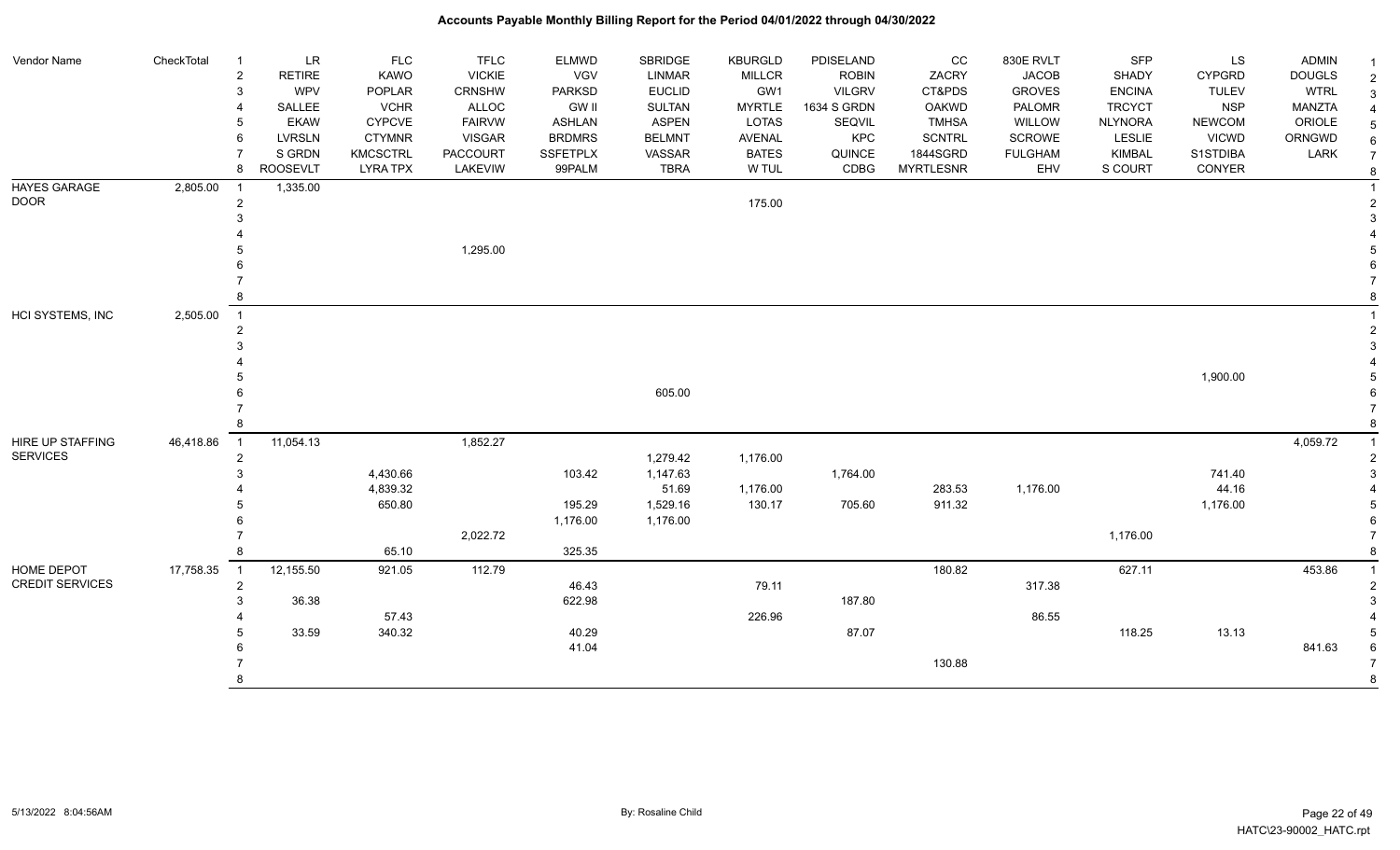| Vendor Name      | CheckTotal | $\overline{1}$ | <b>LR</b>       | <b>FLC</b>      | <b>TFLC</b>   | <b>ELMWD</b>    | SBRIDGE       | <b>KBURGLD</b> | PDISELAND     | CC               | 830E RVLT      | <b>SFP</b>     | LS            | ADMIN         |                |
|------------------|------------|----------------|-----------------|-----------------|---------------|-----------------|---------------|----------------|---------------|------------------|----------------|----------------|---------------|---------------|----------------|
|                  |            | $\overline{2}$ | RETIRE          | KAWO            | <b>VICKIE</b> | VGV             | <b>LINMAR</b> | MILLCR         | <b>ROBIN</b>  | ZACRY            | <b>JACOB</b>   | SHADY          | <b>CYPGRD</b> | <b>DOUGLS</b> | $\overline{2}$ |
|                  |            | 3              | WPV             | POPLAR          | CRNSHW        | <b>PARKSD</b>   | <b>EUCLID</b> | GW1            | <b>VILGRV</b> | CT&PDS           | <b>GROVES</b>  | <b>ENCINA</b>  | <b>TULEV</b>  | <b>WTRL</b>   | 3              |
|                  |            |                | SALLEE          | <b>VCHR</b>     | ALLOC         | <b>GW II</b>    | SULTAN        | <b>MYRTLE</b>  | 1634 S GRDN   | OAKWD            | PALOMR         | <b>TRCYCT</b>  | <b>NSP</b>    | MANZTA        |                |
|                  |            |                | <b>EKAW</b>     | <b>CYPCVE</b>   | <b>FAIRVW</b> | <b>ASHLAN</b>   | <b>ASPEN</b>  | LOTAS          | SEQVIL        | <b>TMHSA</b>     | WILLOW         | <b>NLYNORA</b> | <b>NEWCOM</b> | ORIOLE        | 5              |
|                  |            |                | <b>LVRSLN</b>   | <b>CTYMNR</b>   | <b>VISGAR</b> | <b>BRDMRS</b>   | <b>BELMNT</b> | <b>AVENAL</b>  | KPC           | <b>SCNTRL</b>    | SCROWE         | LESLIE         | <b>VICWD</b>  | ORNGWD        | 6              |
|                  |            |                | S GRDN          | <b>KMCSCTRL</b> | PACCOURT      | <b>SSFETPLX</b> | VASSAR        | <b>BATES</b>   | QUINCE        | 1844SGRD         | <b>FULGHAM</b> | <b>KIMBAL</b>  | S1STDIBA      | LARK          | $\overline{7}$ |
|                  |            | 8              | <b>ROOSEVLT</b> | <b>LYRA TPX</b> | LAKEVIW       | 99PALM          | <b>TBRA</b>   | W TUL          | CDBG          | <b>MYRTLESNR</b> | EHV            | S COURT        | CONYER        |               |                |
| HOME DEPOT       | 436.71     | $\overline{1}$ |                 |                 |               |                 |               |                |               |                  |                |                |               | 436.71        |                |
| U.S.A., INC. THE |            |                |                 |                 |               |                 |               |                |               |                  |                |                |               |               |                |
|                  |            |                |                 |                 |               |                 |               |                |               |                  |                |                |               |               |                |
|                  |            |                |                 |                 |               |                 |               |                |               |                  |                |                |               |               |                |
|                  |            |                |                 |                 |               |                 |               |                |               |                  |                |                |               |               |                |
|                  |            |                |                 |                 |               |                 |               |                |               |                  |                |                |               |               |                |
|                  |            |                |                 |                 |               |                 |               |                |               |                  |                |                |               |               |                |
|                  |            |                |                 |                 |               |                 |               |                |               |                  |                |                |               |               |                |
| HUE & CRY        | 455.00     | $\overline{1}$ |                 |                 |               |                 |               |                |               |                  |                |                |               |               |                |
| SECURITY, INC    |            | 2              |                 |                 |               |                 |               |                |               |                  |                |                |               |               |                |
|                  |            |                |                 |                 |               |                 |               |                |               |                  |                |                |               |               |                |
|                  |            |                |                 |                 |               |                 |               |                |               |                  | 455.00         |                |               |               |                |
|                  |            |                |                 |                 |               |                 |               |                |               |                  |                |                |               |               |                |
|                  |            |                |                 |                 |               |                 |               |                |               |                  |                |                |               |               |                |
|                  |            |                |                 |                 |               |                 |               |                |               |                  |                |                |               |               |                |
|                  |            |                |                 |                 |               |                 |               |                |               |                  |                |                |               |               |                |
| <b>INGRAM</b>    | 750.00     | $\overline{1}$ |                 | 750.00          |               |                 |               |                |               |                  |                |                |               |               |                |
| <b>EQUIPMENT</b> |            |                |                 |                 |               |                 |               |                |               |                  |                |                |               |               |                |
|                  |            |                |                 |                 |               |                 |               |                |               |                  |                |                |               |               |                |
|                  |            |                |                 |                 |               |                 |               |                |               |                  |                |                |               |               |                |
|                  |            |                |                 |                 |               |                 |               |                |               |                  |                |                |               |               |                |
|                  |            |                |                 |                 |               |                 |               |                |               |                  |                |                |               |               |                |
|                  |            |                |                 |                 |               |                 |               |                |               |                  |                |                |               |               |                |
|                  |            |                |                 |                 |               |                 |               |                |               |                  |                |                |               |               |                |
| JANET YOUNG DBA  | 4,658.43   | $\overline{1}$ | 2,486.82        |                 |               |                 |               |                |               |                  |                |                |               |               |                |
| AMERICAN BLIND   |            | 2              |                 |                 |               |                 |               | 303.80         |               |                  |                |                | 232.19        |               |                |
|                  |            |                |                 |                 |               |                 |               |                |               |                  |                |                | 651.00        |               |                |
|                  |            |                |                 |                 |               |                 |               | 208.83         |               |                  | 130.21         |                |               |               |                |
|                  |            |                |                 | 346.12          | 78.12         |                 |               |                |               |                  |                |                |               |               |                |
|                  |            |                |                 |                 |               |                 |               |                |               |                  |                |                |               |               |                |
|                  |            |                |                 |                 |               |                 |               |                |               |                  |                | 221.34         |               |               | -7             |
|                  |            |                |                 |                 |               |                 |               |                |               |                  |                |                |               |               | 8              |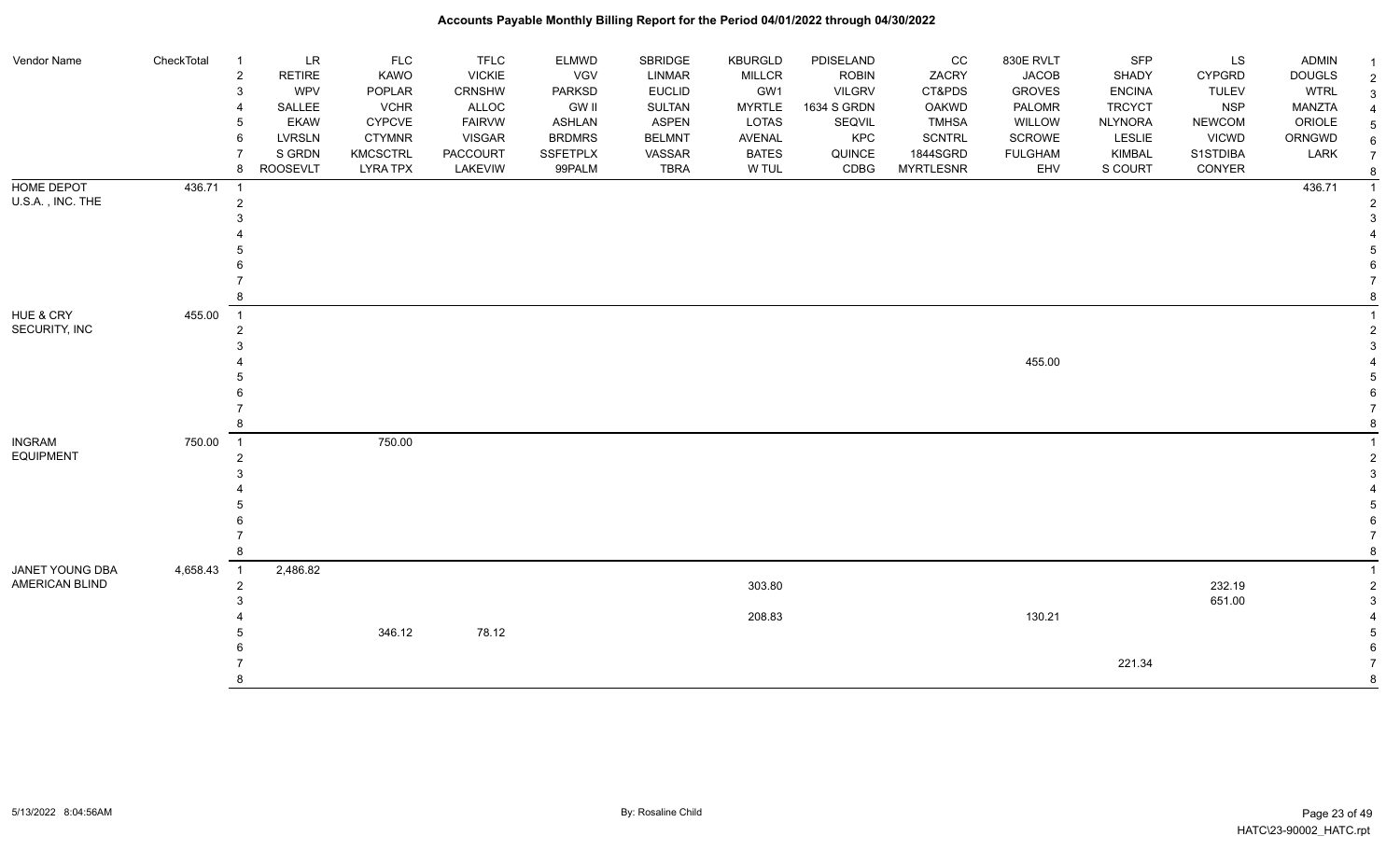| Vendor Name         | CheckTotal | $\overline{1}$ | LR              | <b>FLC</b>      | <b>TFLC</b>     | ELMWD           | SBRIDGE       | KBURGLD       | PDISELAND     | cc               | 830E RVLT      | <b>SFP</b>     | LS            | <b>ADMIN</b>  |  |
|---------------------|------------|----------------|-----------------|-----------------|-----------------|-----------------|---------------|---------------|---------------|------------------|----------------|----------------|---------------|---------------|--|
|                     |            | $\overline{c}$ | <b>RETIRE</b>   | KAWO            | <b>VICKIE</b>   | VGV             | <b>LINMAR</b> | <b>MILLCR</b> | <b>ROBIN</b>  | ZACRY            | <b>JACOB</b>   | SHADY          | <b>CYPGRD</b> | <b>DOUGLS</b> |  |
|                     |            | 3              | <b>WPV</b>      | POPLAR          | <b>CRNSHW</b>   | PARKSD          | <b>EUCLID</b> | GW1           | <b>VILGRV</b> | CT&PDS           | <b>GROVES</b>  | <b>ENCINA</b>  | <b>TULEV</b>  | <b>WTRL</b>   |  |
|                     |            | 4              | SALLEE          | <b>VCHR</b>     | ALLOC           | <b>GW II</b>    | <b>SULTAN</b> | <b>MYRTLE</b> | 1634 S GRDN   | <b>OAKWD</b>     | PALOMR         | <b>TRCYCT</b>  | <b>NSP</b>    | MANZTA        |  |
|                     |            | 5              | <b>EKAW</b>     | <b>CYPCVE</b>   | <b>FAIRVW</b>   | ASHLAN          | <b>ASPEN</b>  | LOTAS         | SEQVIL        | <b>TMHSA</b>     | WILLOW         | <b>NLYNORA</b> | <b>NEWCOM</b> | ORIOLE        |  |
|                     |            | 6              | <b>LVRSLN</b>   | <b>CTYMNR</b>   | <b>VISGAR</b>   | <b>BRDMRS</b>   | <b>BELMNT</b> | AVENAL        | KPC           | <b>SCNTRL</b>    | SCROWE         | LESLIE         | <b>VICWD</b>  | ORNGWD        |  |
|                     |            |                | S GRDN          | <b>KMCSCTRL</b> | <b>PACCOURT</b> | <b>SSFETPLX</b> | VASSAR        | <b>BATES</b>  | QUINCE        | 1844SGRD         | <b>FULGHAM</b> | <b>KIMBAL</b>  | S1STDIBA      | LARK          |  |
|                     |            | 8              | <b>ROOSEVLT</b> | <b>LYRA TPX</b> | LAKEVIW         | 99PALM          | <b>TBRA</b>   | W TUL         | CDBG          | <b>MYRTLESNR</b> | EHV            | S COURT        | CONYER        |               |  |
| JC LANSDOWNE,       | 1,150.51   | - 1            |                 |                 |                 |                 |               |               |               |                  |                |                |               | 1,150.51      |  |
| INC.                |            | $\overline{2}$ |                 |                 |                 |                 |               |               |               |                  |                |                |               |               |  |
|                     |            |                |                 |                 |                 |                 |               |               |               |                  |                |                |               |               |  |
|                     |            |                |                 |                 |                 |                 |               |               |               |                  |                |                |               |               |  |
|                     |            |                |                 |                 |                 |                 |               |               |               |                  |                |                |               |               |  |
|                     |            |                |                 |                 |                 |                 |               |               |               |                  |                |                |               |               |  |
|                     |            |                |                 |                 |                 |                 |               |               |               |                  |                |                |               |               |  |
|                     |            |                |                 |                 |                 |                 |               |               |               |                  |                |                |               |               |  |
| <b>JENSEN &amp;</b> | 605.92     | $\overline{1}$ | 562.90          | 43.02           |                 |                 |               |               |               |                  |                |                |               |               |  |
| PILEGARD            |            | $\overline{2}$ |                 |                 |                 |                 |               |               |               |                  |                |                |               |               |  |
|                     |            |                |                 |                 |                 |                 |               |               |               |                  |                |                |               |               |  |
|                     |            |                |                 |                 |                 |                 |               |               |               |                  |                |                |               |               |  |
|                     |            |                |                 |                 |                 |                 |               |               |               |                  |                |                |               |               |  |
|                     |            |                |                 |                 |                 |                 |               |               |               |                  |                |                |               |               |  |
|                     |            |                |                 |                 |                 |                 |               |               |               |                  |                |                |               |               |  |
|                     |            | 8              |                 |                 |                 |                 |               |               |               |                  |                |                |               |               |  |
| <b>JIM REESE</b>    | 3,267.85   | $\overline{1}$ | 360.00          |                 | 240.00          |                 |               |               |               |                  |                |                |               | 60.00         |  |
| CORPORATION         |            | $\overline{2}$ |                 |                 |                 |                 |               |               |               |                  |                |                |               |               |  |
|                     |            |                |                 |                 |                 |                 |               |               |               |                  |                |                | 60.00         |               |  |
|                     |            |                |                 |                 |                 |                 |               |               |               |                  |                |                |               |               |  |
|                     |            |                |                 | 180.00          |                 |                 | 1,827.85      |               |               |                  |                |                |               |               |  |
|                     |            |                |                 |                 |                 | 540.00          |               |               |               |                  |                |                |               |               |  |
|                     |            |                |                 |                 |                 |                 |               |               |               |                  |                |                |               |               |  |
|                     |            | 8              |                 |                 |                 |                 |               |               |               |                  |                |                |               |               |  |
| JMP OFFICE          | 333.37     | $\overline{1}$ | 130.35          |                 | 22.67           |                 |               |               |               |                  |                |                |               |               |  |
| <b>TECHNOLOGIES</b> |            | $\overline{2}$ |                 |                 |                 |                 |               |               |               |                  |                |                |               |               |  |
|                     |            |                |                 |                 |                 |                 |               |               |               |                  |                |                |               |               |  |
|                     |            |                |                 | 180.35          |                 |                 |               |               |               |                  |                |                |               |               |  |
|                     |            |                |                 |                 |                 |                 |               |               |               |                  |                |                |               |               |  |
|                     |            |                |                 |                 |                 |                 |               |               |               |                  |                |                |               |               |  |
|                     |            |                |                 |                 |                 |                 |               |               |               |                  |                |                |               |               |  |
|                     |            | 8              |                 |                 |                 |                 |               |               |               |                  |                |                |               |               |  |
|                     |            |                |                 |                 |                 |                 |               |               |               |                  |                |                |               |               |  |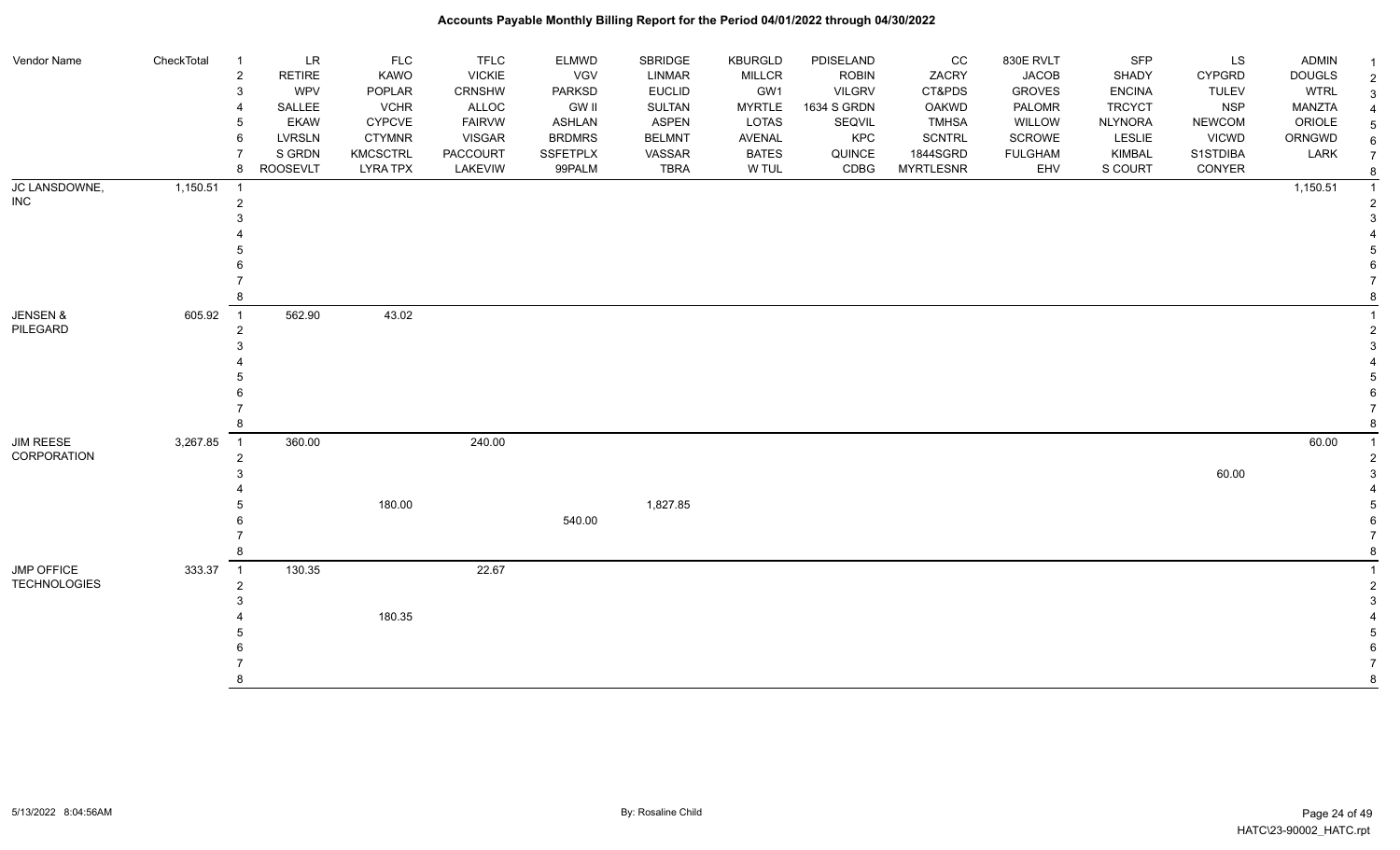| Vendor Name            | CheckTotal | <b>LR</b><br>$\overline{1}$          | <b>FLC</b>      | <b>TFLC</b>   | <b>ELMWD</b>    | SBRIDGE       | KBURGLD       | PDISELAND     | CC               | 830E RVLT      | SFP            | LS            | <b>ADMIN</b>  |   |
|------------------------|------------|--------------------------------------|-----------------|---------------|-----------------|---------------|---------------|---------------|------------------|----------------|----------------|---------------|---------------|---|
|                        |            | $\overline{c}$<br><b>RETIRE</b>      | KAWO            | <b>VICKIE</b> | VGV             | LINMAR        | <b>MILLCR</b> | <b>ROBIN</b>  | ZACRY            | <b>JACOB</b>   | SHADY          | <b>CYPGRD</b> | <b>DOUGLS</b> | 2 |
|                        |            | <b>WPV</b><br>3                      | POPLAR          | <b>CRNSHW</b> | <b>PARKSD</b>   | <b>EUCLID</b> | GW1           | <b>VILGRV</b> | CT&PDS           | <b>GROVES</b>  | <b>ENCINA</b>  | <b>TULEV</b>  | <b>WTRL</b>   |   |
|                        |            | SALLEE                               | <b>VCHR</b>     | ALLOC         | <b>GW II</b>    | <b>SULTAN</b> | <b>MYRTLE</b> | 1634 S GRDN   | OAKWD            | PALOMR         | <b>TRCYCT</b>  | <b>NSP</b>    | <b>MANZTA</b> |   |
|                        |            | <b>EKAW</b><br>5                     | <b>CYPCVE</b>   | <b>FAIRVW</b> | <b>ASHLAN</b>   | <b>ASPEN</b>  | LOTAS         | SEQVIL        | <b>TMHSA</b>     | WILLOW         | <b>NLYNORA</b> | <b>NEWCOM</b> | ORIOLE        |   |
|                        |            | <b>LVRSLN</b><br>6                   | <b>CTYMNR</b>   | <b>VISGAR</b> | <b>BRDMRS</b>   | <b>BELMNT</b> | AVENAL        | KPC           | SCNTRL           | SCROWE         | <b>LESLIE</b>  | <b>VICWD</b>  | ORNGWD        |   |
|                        |            | S GRDN<br>7                          | <b>KMCSCTRL</b> | PACCOURT      | <b>SSFETPLX</b> | VASSAR        | <b>BATES</b>  | QUINCE        | 1844SGRD         | <b>FULGHAM</b> | KIMBAL         | S1STDIBA      | LARK          |   |
|                        |            | ROOSEVLT<br>8                        | <b>LYRA TPX</b> | LAKEVIW       | 99PALM          | <b>TBRA</b>   | W TUL         | CDBG          | <b>MYRTLESNR</b> | EHV            | S COURT        | CONYER        |               |   |
| <b>JOANNE M</b>        | $51.01$ 1  |                                      |                 |               |                 |               |               |               |                  |                |                |               | 51.01         |   |
| WALTERS                |            | $\overline{2}$                       |                 |               |                 |               |               |               |                  |                |                |               |               |   |
|                        |            |                                      |                 |               |                 |               |               |               |                  |                |                |               |               |   |
|                        |            |                                      |                 |               |                 |               |               |               |                  |                |                |               |               |   |
|                        |            |                                      |                 |               |                 |               |               |               |                  |                |                |               |               |   |
|                        |            |                                      |                 |               |                 |               |               |               |                  |                |                |               |               |   |
|                        |            |                                      |                 |               |                 |               |               |               |                  |                |                |               |               |   |
|                        |            |                                      |                 |               |                 |               |               |               |                  |                |                |               |               |   |
| JOHN LOGAN             | 61.48      | $\overline{1}$                       |                 |               |                 |               |               |               |                  |                |                |               | 61.48         |   |
| <b>HESS</b>            |            |                                      |                 |               |                 |               |               |               |                  |                |                |               |               |   |
|                        |            |                                      |                 |               |                 |               |               |               |                  |                |                |               |               |   |
|                        |            |                                      |                 |               |                 |               |               |               |                  |                |                |               |               |   |
|                        |            |                                      |                 |               |                 |               |               |               |                  |                |                |               |               |   |
|                        |            |                                      |                 |               |                 |               |               |               |                  |                |                |               |               |   |
|                        |            |                                      |                 |               |                 |               |               |               |                  |                |                |               |               |   |
|                        |            |                                      |                 |               |                 |               |               |               |                  |                |                |               |               |   |
| <b>JORGENSEN &amp;</b> | 409.36     | 179.50<br>$\overline{\phantom{0}}$ 1 | 109.82          |               |                 |               |               |               |                  |                |                |               |               |   |
| <b>COMPANY INC</b>     |            | 2                                    |                 |               |                 | 31.13         |               |               |                  |                |                |               |               |   |
|                        |            |                                      |                 |               | 15.56           |               |               |               |                  |                |                |               |               |   |
|                        |            |                                      |                 |               |                 | 23.35         |               |               |                  |                |                |               |               |   |
|                        |            |                                      |                 |               |                 |               |               |               | 50.00            |                |                |               |               |   |
|                        |            |                                      |                 |               |                 |               |               |               |                  |                |                |               |               |   |
|                        |            |                                      |                 |               |                 |               |               |               |                  |                |                |               |               |   |
|                        |            |                                      |                 |               |                 |               |               |               |                  |                |                |               |               |   |
| JOSE M MENDEZ /        | 1,397.31 1 |                                      |                 |               |                 |               |               |               |                  |                |                |               | 1,397.31      |   |
| MENDEZ TIRE            |            | 2                                    |                 |               |                 |               |               |               |                  |                |                |               |               |   |
|                        |            |                                      |                 |               |                 |               |               |               |                  |                |                |               |               |   |
|                        |            |                                      |                 |               |                 |               |               |               |                  |                |                |               |               |   |
|                        |            |                                      |                 |               |                 |               |               |               |                  |                |                |               |               |   |
|                        |            |                                      |                 |               |                 |               |               |               |                  |                |                |               |               |   |
|                        |            |                                      |                 |               |                 |               |               |               |                  |                |                |               |               |   |
|                        |            |                                      |                 |               |                 |               |               |               |                  |                |                |               |               |   |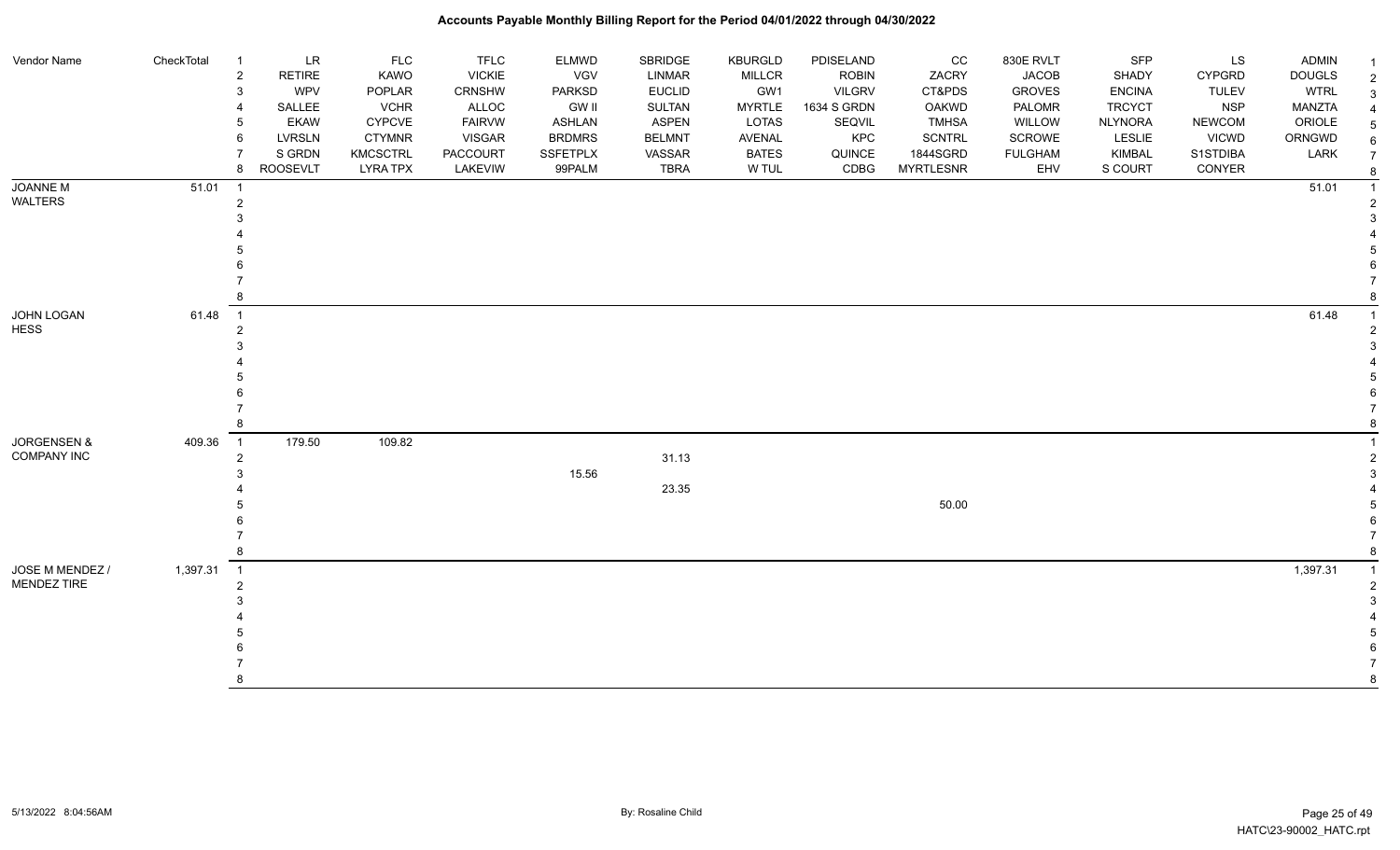| Vendor Name             | CheckTotal | $\overline{1}$                  | $\ensuremath{\mathsf{LR}}\xspace$<br><b>FLC</b> | <b>TFLC</b>     | <b>ELMWD</b>    | SBRIDGE       | <b>KBURGLD</b> | PDISELAND     | CC               | 830E RVLT      | SFP            | LS            | <b>ADMIN</b>  |                |
|-------------------------|------------|---------------------------------|-------------------------------------------------|-----------------|-----------------|---------------|----------------|---------------|------------------|----------------|----------------|---------------|---------------|----------------|
|                         |            | <b>RETIRE</b><br>$\overline{2}$ | KAWO                                            | <b>VICKIE</b>   | <b>VGV</b>      | LINMAR        | <b>MILLCR</b>  | <b>ROBIN</b>  | ZACRY            | <b>JACOB</b>   | SHADY          | <b>CYPGRD</b> | <b>DOUGLS</b> | $\overline{2}$ |
|                         |            | <b>WPV</b><br>3                 | POPLAR                                          | CRNSHW          | <b>PARKSD</b>   | <b>EUCLID</b> | GW1            | <b>VILGRV</b> | CT&PDS           | <b>GROVES</b>  | <b>ENCINA</b>  | <b>TULEV</b>  | <b>WTRL</b>   |                |
|                         |            | SALLEE                          | <b>VCHR</b>                                     | ALLOC           | <b>GW II</b>    | <b>SULTAN</b> | <b>MYRTLE</b>  | 1634 S GRDN   | <b>OAKWD</b>     | PALOMR         | <b>TRCYCT</b>  | <b>NSP</b>    | <b>MANZTA</b> |                |
|                         |            | <b>EKAW</b>                     | <b>CYPCVE</b>                                   | <b>FAIRVW</b>   | <b>ASHLAN</b>   | <b>ASPEN</b>  | <b>LOTAS</b>   | SEQVIL        | <b>TMHSA</b>     | WILLOW         | <b>NLYNORA</b> | <b>NEWCOM</b> | ORIOLE        |                |
|                         |            | LVRSLN<br>6                     | <b>CTYMNR</b>                                   | <b>VISGAR</b>   | <b>BRDMRS</b>   | <b>BELMNT</b> | AVENAL         | KPC           | <b>SCNTRL</b>    | SCROWE         | LESLIE         | <b>VICWD</b>  | ORNGWD        |                |
|                         |            | S GRDN                          | KMCSCTRL                                        | <b>PACCOURT</b> | <b>SSFETPLX</b> | VASSAR        | <b>BATES</b>   | QUINCE        | 1844SGRD         | <b>FULGHAM</b> | <b>KIMBAL</b>  | S1STDIBA      | LARK          | $\overline{7}$ |
|                         |            | <b>ROOSEVLT</b><br>8            | <b>LYRA TPX</b>                                 | LAKEVIW         | 99PALM          | <b>TBRA</b>   | W TUL          | CDBG          | <b>MYRTLESNR</b> | EHV            | S COURT        | CONYER        |               |                |
| <b>JULIA A SILICATO</b> | 57.62      |                                 |                                                 |                 |                 |               |                |               |                  |                |                |               | 57.62         |                |
|                         |            |                                 |                                                 |                 |                 |               |                |               |                  |                |                |               |               |                |
|                         |            |                                 |                                                 |                 |                 |               |                |               |                  |                |                |               |               |                |
|                         |            |                                 |                                                 |                 |                 |               |                |               |                  |                |                |               |               |                |
|                         |            |                                 |                                                 |                 |                 |               |                |               |                  |                |                |               |               |                |
|                         |            |                                 |                                                 |                 |                 |               |                |               |                  |                |                |               |               |                |
|                         |            |                                 |                                                 |                 |                 |               |                |               |                  |                |                |               |               |                |
|                         |            |                                 |                                                 |                 |                 |               |                |               |                  |                |                |               |               |                |
| KAWEAH                  | 193,450.93 | $\overline{1}$                  |                                                 |                 | 5,260.50        | 2,666.55      |                |               |                  |                |                |               |               |                |
| MANAGEMENT              |            | 2                               |                                                 | 10,824.44       |                 |               |                | 3,589.32      | 2,766.75         | 2,636.76       | 2,710.95       | 19,077.60     | 16,300.02     |                |
|                         |            |                                 |                                                 | 1,921.36        |                 |               |                |               |                  |                |                |               |               |                |
|                         |            | 2,871.65                        |                                                 |                 |                 |               |                | 2,048.24      |                  |                | 2,360.05       |               | 2,062.43      |                |
|                         |            | 2,550.54                        |                                                 |                 |                 |               |                |               |                  | 212.75         |                |               | 671.92        |                |
|                         |            | 6                               | 6,978.68                                        | 8,157.21        |                 |               |                |               |                  |                |                | 841.44        |               |                |
|                         |            | 1,293.76                        | 9,930.08                                        | 9,260.72        | 5,302.70        | 4,150.06      | 3,212.62       | 3,115.13      | 7,075.20         |                |                | 876.94        | 2,722.60      |                |
|                         |            | 10,861.98                       | 10,377.85                                       | 3,811.60        | 14,423.91       |               | 3,107.59       |               |                  |                | 4,678.67       | 2,740.36      |               |                |
| KAWEAH PUMP,            | 372.50     | $\overline{1}$                  | 372.50                                          |                 |                 |               |                |               |                  |                |                |               |               |                |
| INC                     |            |                                 |                                                 |                 |                 |               |                |               |                  |                |                |               |               |                |
|                         |            |                                 |                                                 |                 |                 |               |                |               |                  |                |                |               |               |                |
|                         |            |                                 |                                                 |                 |                 |               |                |               |                  |                |                |               |               |                |
|                         |            |                                 |                                                 |                 |                 |               |                |               |                  |                |                |               |               |                |
|                         |            |                                 |                                                 |                 |                 |               |                |               |                  |                |                |               |               |                |
|                         |            |                                 |                                                 |                 |                 |               |                |               |                  |                |                |               |               |                |
|                         |            |                                 |                                                 |                 |                 |               |                |               |                  |                |                |               |               |                |
| <b>KEY EVIDENCE</b>     | 161.30     | $\overline{1}$                  |                                                 |                 |                 |               |                |               |                  |                |                |               |               |                |
| LOCK & SAFE, INC        |            |                                 |                                                 |                 |                 |               |                |               |                  |                |                |               |               |                |
|                         |            |                                 |                                                 |                 |                 |               |                |               |                  |                |                |               |               |                |
|                         |            |                                 |                                                 |                 |                 |               |                |               |                  |                |                |               |               |                |
|                         |            |                                 |                                                 |                 |                 |               |                |               |                  |                |                |               |               |                |
|                         |            |                                 |                                                 |                 |                 |               |                |               |                  |                |                |               |               |                |
|                         |            |                                 |                                                 | 161.30          |                 |               |                |               |                  |                |                |               |               |                |
|                         |            |                                 |                                                 |                 |                 |               |                |               |                  |                |                |               |               |                |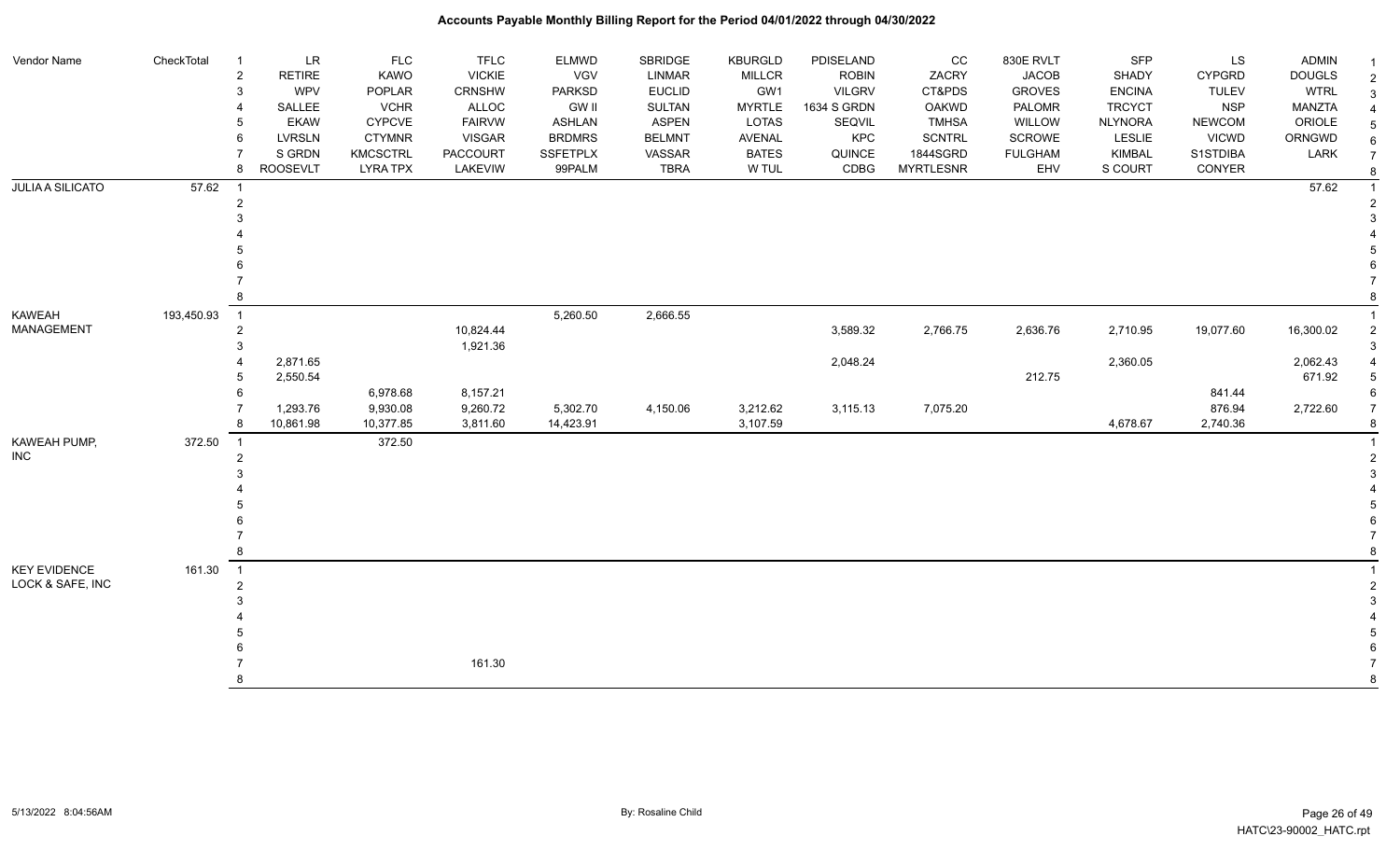| Vendor Name                     | CheckTotal | ${\sf LR}$<br>-1<br>$\overline{c}$<br><b>RETIRE</b> | FLC<br>KAWO     | <b>TFLC</b><br><b>VICKIE</b> | <b>ELMWD</b><br>VGV | SBRIDGE<br><b>LINMAR</b> | <b>KBURGLD</b><br><b>MILLCR</b> | PDISELAND<br><b>ROBIN</b> | CC<br>ZACRY      | 830E RVLT<br><b>JACOB</b> | SFP<br>SHADY   | LS<br><b>CYPGRD</b> | ADMIN<br><b>DOUGLS</b> | $\overline{2}$ |
|---------------------------------|------------|-----------------------------------------------------|-----------------|------------------------------|---------------------|--------------------------|---------------------------------|---------------------------|------------------|---------------------------|----------------|---------------------|------------------------|----------------|
|                                 |            | WPV<br>3                                            | POPLAR          | CRNSHW                       | PARKSD              | <b>EUCLID</b>            | GW1                             | <b>VILGRV</b>             | CT&PDS           | <b>GROVES</b>             | <b>ENCINA</b>  | <b>TULEV</b>        | <b>WTRL</b>            | 3              |
|                                 |            | SALLEE                                              | <b>VCHR</b>     | <b>ALLOC</b>                 | <b>GW II</b>        | <b>SULTAN</b>            | <b>MYRTLE</b>                   | 1634 S GRDN               | OAKWD            | PALOMR                    | <b>TRCYCT</b>  | <b>NSP</b>          | MANZTA                 |                |
|                                 |            | <b>EKAW</b>                                         | <b>CYPCVE</b>   | <b>FAIRVW</b>                | <b>ASHLAN</b>       | <b>ASPEN</b>             | <b>LOTAS</b>                    | SEQVIL                    | <b>TMHSA</b>     | WILLOW                    | <b>NLYNORA</b> | <b>NEWCOM</b>       | ORIOLE                 | .5             |
|                                 |            | <b>LVRSLN</b><br>6                                  | <b>CTYMNR</b>   | <b>VISGAR</b>                | <b>BRDMRS</b>       | <b>BELMNT</b>            | <b>AVENAL</b>                   | KPC                       | <b>SCNTRL</b>    | SCROWE                    | <b>LESLIE</b>  | <b>VICWD</b>        | ORNGWD                 | 6              |
|                                 |            | S GRDN                                              | <b>KMCSCTRL</b> | PACCOURT                     | <b>SSFETPLX</b>     | VASSAR                   | <b>BATES</b>                    | QUINCE                    | 1844SGRD         | <b>FULGHAM</b>            | <b>KIMBAL</b>  | S1STDIBA            | LARK                   | $\overline{7}$ |
|                                 |            | <b>ROOSEVLT</b><br>8                                | <b>LYRA TPX</b> | LAKEVIW                      | 99PALM              | <b>TBRA</b>              | W TUL                           | CDBG                      | <b>MYRTLESNR</b> | EHV                       | S COURT        | CONYER              |                        |                |
| KIMBALL MIDWEST                 | 304.13     |                                                     |                 |                              |                     |                          |                                 |                           |                  |                           |                |                     | 304.13                 |                |
| <b>INC</b>                      |            | $\overline{2}$                                      |                 |                              |                     |                          |                                 |                           |                  |                           |                |                     |                        |                |
|                                 |            |                                                     |                 |                              |                     |                          |                                 |                           |                  |                           |                |                     |                        |                |
|                                 |            |                                                     |                 |                              |                     |                          |                                 |                           |                  |                           |                |                     |                        |                |
|                                 |            |                                                     |                 |                              |                     |                          |                                 |                           |                  |                           |                |                     |                        |                |
|                                 |            |                                                     |                 |                              |                     |                          |                                 |                           |                  |                           |                |                     |                        |                |
|                                 |            |                                                     |                 |                              |                     |                          |                                 |                           |                  |                           |                |                     |                        |                |
|                                 |            |                                                     |                 |                              |                     |                          |                                 |                           |                  |                           |                |                     |                        |                |
| LANDSCAPE<br><b>DEVELOPMENT</b> | 16,630.75  | 5,818.75<br>$\overline{1}$<br>2                     |                 | 805.00                       |                     |                          |                                 |                           | 375.00           |                           |                |                     | 290.00                 |                |
|                                 |            | 1,545.00<br>3                                       |                 |                              | 700.00              |                          |                                 |                           |                  |                           |                | 1,430.00            |                        |                |
|                                 |            |                                                     |                 |                              |                     |                          |                                 |                           | 503.00           |                           |                |                     |                        |                |
|                                 |            |                                                     | 1,439.00        |                              |                     | 1,250.00                 |                                 |                           |                  |                           |                |                     |                        |                |
|                                 |            |                                                     |                 |                              | 1,442.00            |                          |                                 |                           |                  |                           |                |                     |                        |                |
|                                 |            |                                                     |                 |                              | 230.00              |                          |                                 |                           |                  |                           |                |                     |                        |                |
|                                 |            |                                                     |                 |                              | 803.00              |                          |                                 |                           |                  |                           |                |                     |                        |                |
| LAWRENCE                        | 142.83     | $\overline{1}$                                      | 142.83          |                              |                     |                          |                                 |                           |                  |                           |                |                     |                        |                |
| TRACTOR CO., INC                |            | $\overline{2}$                                      |                 |                              |                     |                          |                                 |                           |                  |                           |                |                     |                        |                |
|                                 |            |                                                     |                 |                              |                     |                          |                                 |                           |                  |                           |                |                     |                        |                |
|                                 |            |                                                     |                 |                              |                     |                          |                                 |                           |                  |                           |                |                     |                        |                |
|                                 |            |                                                     |                 |                              |                     |                          |                                 |                           |                  |                           |                |                     |                        |                |
|                                 |            |                                                     |                 |                              |                     |                          |                                 |                           |                  |                           |                |                     |                        |                |
|                                 |            |                                                     |                 |                              |                     |                          |                                 |                           |                  |                           |                |                     |                        |                |
|                                 |            |                                                     |                 |                              |                     |                          |                                 |                           |                  |                           |                |                     |                        |                |
| LEROY BARKLEY/                  | 165.00     | 165.00<br>$\overline{1}$                            |                 |                              |                     |                          |                                 |                           |                  |                           |                |                     |                        |                |
| <b>LEROY BARKLEY</b>            |            | 2                                                   |                 |                              |                     |                          |                                 |                           |                  |                           |                |                     |                        |                |
|                                 |            |                                                     |                 |                              |                     |                          |                                 |                           |                  |                           |                |                     |                        |                |
|                                 |            |                                                     |                 |                              |                     |                          |                                 |                           |                  |                           |                |                     |                        |                |
|                                 |            |                                                     |                 |                              |                     |                          |                                 |                           |                  |                           |                |                     |                        |                |
|                                 |            |                                                     |                 |                              |                     |                          |                                 |                           |                  |                           |                |                     |                        |                |
|                                 |            |                                                     |                 |                              |                     |                          |                                 |                           |                  |                           |                |                     |                        |                |
|                                 |            | 8                                                   |                 |                              |                     |                          |                                 |                           |                  |                           |                |                     |                        | 8              |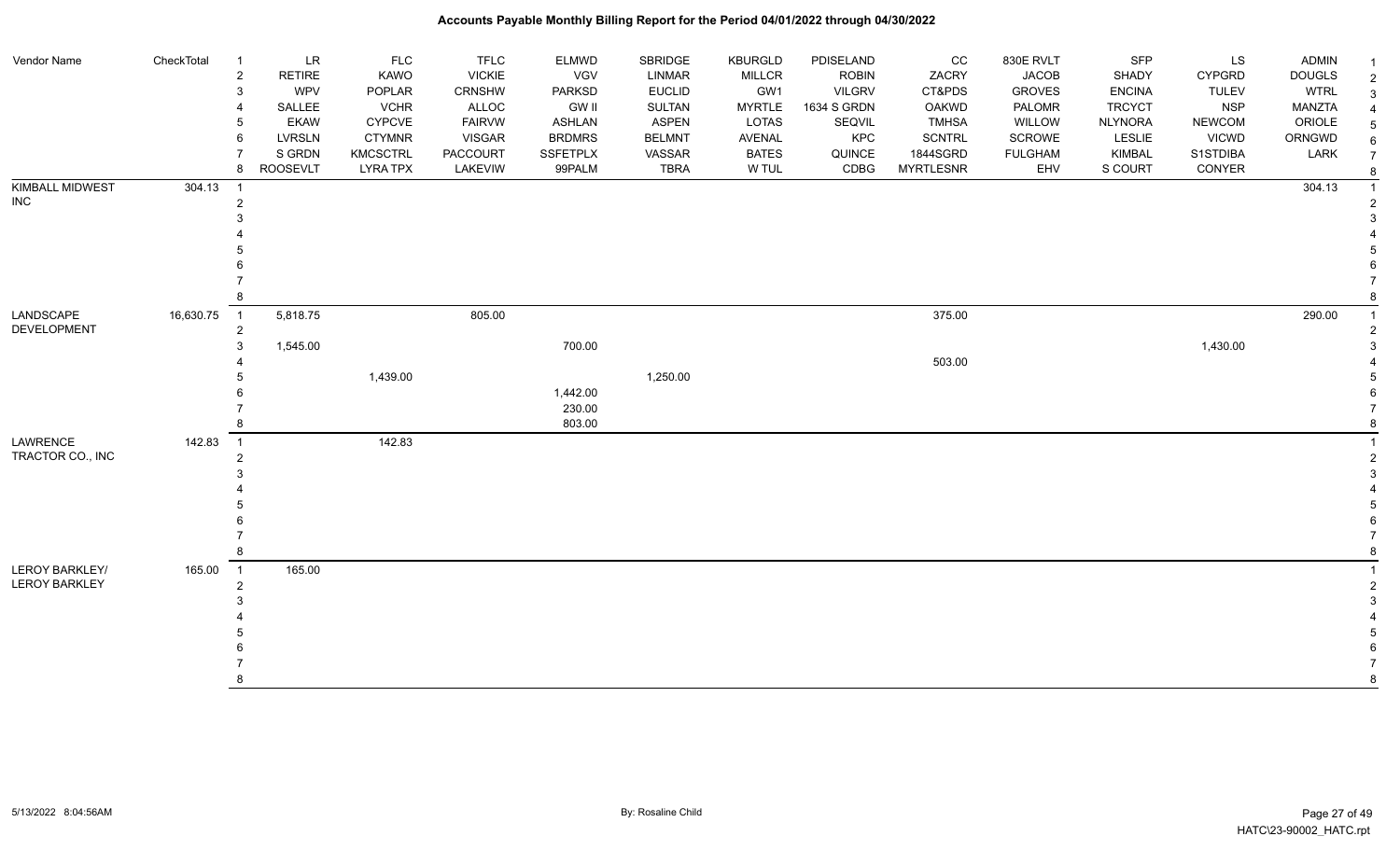| 3<br><b>VCHR</b><br>ALLOC<br><b>GW II</b><br><b>MYRTLE</b><br>1634 S GRDN<br><b>PALOMR</b><br><b>TRCYCT</b><br><b>NSP</b><br>MANZTA<br>SALLEE<br>SULTAN<br>OAKWD<br><b>ASPEN</b><br><b>NLYNORA</b><br>ORIOLE<br><b>EKAW</b><br>CYPCVE<br><b>FAIRVW</b><br>ASHLAN<br>LOTAS<br>SEQVIL<br><b>TMHSA</b><br>WILLOW<br><b>NEWCOM</b><br>5<br><b>LVRSLN</b><br><b>BRDMRS</b><br>KPC<br><b>SCNTRL</b><br>SCROWE<br>LESLIE<br><b>VICWD</b><br>ORNGWD<br><b>CTYMNR</b><br><b>VISGAR</b><br><b>BELMNT</b><br>AVENAL<br>6<br>6<br>S GRDN<br><b>KMCSCTRL</b><br><b>PACCOURT</b><br><b>SSFETPLX</b><br><b>BATES</b><br>QUINCE<br>1844SGRD<br><b>FULGHAM</b><br><b>KIMBAL</b><br>S1STDIBA<br>LARK<br>VASSAR<br>$\overline{7}$<br><b>ROOSEVLT</b><br><b>TBRA</b><br>CDBG<br><b>MYRTLESNR</b><br><b>LYRA TPX</b><br>LAKEVIW<br>99PALM<br>W TUL<br>EHV<br>S COURT<br>CONYER<br>8<br>-8<br><b>LINCOLN</b><br>3,711.48<br>3,711.48<br>$\overline{1}$<br>$\overline{1}$<br>NATIONAL LIFE<br>$\overline{2}$<br>187.80<br>LINDER<br>187.80<br>$\overline{1}$<br>$\overline{2}$<br>1,590.00<br>1,590.00<br>$\overline{1}$<br>$\overline{2}$<br>11,363.59<br>3,534.72<br>2,625.66<br>6.45<br>1,002.03<br>105.08<br>1,411.58<br>$\overline{1}$<br>1,431.82<br>$\overline{2}$<br>26.73<br>89.61<br>636.21<br>308.49<br>185.21 | Vendor Name         | CheckTotal | -1<br>$\overline{c}$ | LR<br><b>RETIRE</b> | <b>FLC</b><br>KAWO | <b>TFLC</b><br><b>VICKIE</b> | <b>ELMWD</b><br>VGV | SBRIDGE<br><b>LINMAR</b> | <b>KBURGLD</b><br><b>MILLCR</b> | PDISELAND<br><b>ROBIN</b> | cc<br>ZACRY | 830E RVLT<br><b>JACOB</b> | <b>SFP</b><br>SHADY | LS<br>CYPGRD | <b>ADMIN</b><br><b>DOUGLS</b> | $\overline{2}$ |
|----------------------------------------------------------------------------------------------------------------------------------------------------------------------------------------------------------------------------------------------------------------------------------------------------------------------------------------------------------------------------------------------------------------------------------------------------------------------------------------------------------------------------------------------------------------------------------------------------------------------------------------------------------------------------------------------------------------------------------------------------------------------------------------------------------------------------------------------------------------------------------------------------------------------------------------------------------------------------------------------------------------------------------------------------------------------------------------------------------------------------------------------------------------------------------------------------------------------------------------------------------------------------------------------------|---------------------|------------|----------------------|---------------------|--------------------|------------------------------|---------------------|--------------------------|---------------------------------|---------------------------|-------------|---------------------------|---------------------|--------------|-------------------------------|----------------|
|                                                                                                                                                                                                                                                                                                                                                                                                                                                                                                                                                                                                                                                                                                                                                                                                                                                                                                                                                                                                                                                                                                                                                                                                                                                                                                    |                     |            | 3                    | <b>WPV</b>          | POPLAR             | CRNSHW                       | <b>PARKSD</b>       | <b>EUCLID</b>            | GW1                             | <b>VILGRV</b>             | CT&PDS      | <b>GROVES</b>             | <b>ENCINA</b>       | <b>TULEV</b> | <b>WTRL</b>                   |                |
|                                                                                                                                                                                                                                                                                                                                                                                                                                                                                                                                                                                                                                                                                                                                                                                                                                                                                                                                                                                                                                                                                                                                                                                                                                                                                                    |                     |            |                      |                     |                    |                              |                     |                          |                                 |                           |             |                           |                     |              |                               |                |
|                                                                                                                                                                                                                                                                                                                                                                                                                                                                                                                                                                                                                                                                                                                                                                                                                                                                                                                                                                                                                                                                                                                                                                                                                                                                                                    |                     |            |                      |                     |                    |                              |                     |                          |                                 |                           |             |                           |                     |              |                               |                |
|                                                                                                                                                                                                                                                                                                                                                                                                                                                                                                                                                                                                                                                                                                                                                                                                                                                                                                                                                                                                                                                                                                                                                                                                                                                                                                    |                     |            |                      |                     |                    |                              |                     |                          |                                 |                           |             |                           |                     |              |                               |                |
|                                                                                                                                                                                                                                                                                                                                                                                                                                                                                                                                                                                                                                                                                                                                                                                                                                                                                                                                                                                                                                                                                                                                                                                                                                                                                                    |                     |            |                      |                     |                    |                              |                     |                          |                                 |                           |             |                           |                     |              |                               |                |
|                                                                                                                                                                                                                                                                                                                                                                                                                                                                                                                                                                                                                                                                                                                                                                                                                                                                                                                                                                                                                                                                                                                                                                                                                                                                                                    |                     |            |                      |                     |                    |                              |                     |                          |                                 |                           |             |                           |                     |              |                               |                |
|                                                                                                                                                                                                                                                                                                                                                                                                                                                                                                                                                                                                                                                                                                                                                                                                                                                                                                                                                                                                                                                                                                                                                                                                                                                                                                    |                     |            |                      |                     |                    |                              |                     |                          |                                 |                           |             |                           |                     |              |                               |                |
|                                                                                                                                                                                                                                                                                                                                                                                                                                                                                                                                                                                                                                                                                                                                                                                                                                                                                                                                                                                                                                                                                                                                                                                                                                                                                                    |                     |            |                      |                     |                    |                              |                     |                          |                                 |                           |             |                           |                     |              |                               |                |
|                                                                                                                                                                                                                                                                                                                                                                                                                                                                                                                                                                                                                                                                                                                                                                                                                                                                                                                                                                                                                                                                                                                                                                                                                                                                                                    |                     |            |                      |                     |                    |                              |                     |                          |                                 |                           |             |                           |                     |              |                               |                |
|                                                                                                                                                                                                                                                                                                                                                                                                                                                                                                                                                                                                                                                                                                                                                                                                                                                                                                                                                                                                                                                                                                                                                                                                                                                                                                    |                     |            |                      |                     |                    |                              |                     |                          |                                 |                           |             |                           |                     |              |                               |                |
|                                                                                                                                                                                                                                                                                                                                                                                                                                                                                                                                                                                                                                                                                                                                                                                                                                                                                                                                                                                                                                                                                                                                                                                                                                                                                                    |                     |            |                      |                     |                    |                              |                     |                          |                                 |                           |             |                           |                     |              |                               |                |
|                                                                                                                                                                                                                                                                                                                                                                                                                                                                                                                                                                                                                                                                                                                                                                                                                                                                                                                                                                                                                                                                                                                                                                                                                                                                                                    |                     |            |                      |                     |                    |                              |                     |                          |                                 |                           |             |                           |                     |              |                               |                |
|                                                                                                                                                                                                                                                                                                                                                                                                                                                                                                                                                                                                                                                                                                                                                                                                                                                                                                                                                                                                                                                                                                                                                                                                                                                                                                    |                     |            |                      |                     |                    |                              |                     |                          |                                 |                           |             |                           |                     |              |                               |                |
|                                                                                                                                                                                                                                                                                                                                                                                                                                                                                                                                                                                                                                                                                                                                                                                                                                                                                                                                                                                                                                                                                                                                                                                                                                                                                                    |                     |            |                      |                     |                    |                              |                     |                          |                                 |                           |             |                           |                     |              |                               |                |
|                                                                                                                                                                                                                                                                                                                                                                                                                                                                                                                                                                                                                                                                                                                                                                                                                                                                                                                                                                                                                                                                                                                                                                                                                                                                                                    | <b>EQUIPMENT CO</b> |            |                      |                     |                    |                              |                     |                          |                                 |                           |             |                           |                     |              |                               |                |
|                                                                                                                                                                                                                                                                                                                                                                                                                                                                                                                                                                                                                                                                                                                                                                                                                                                                                                                                                                                                                                                                                                                                                                                                                                                                                                    |                     |            |                      |                     |                    |                              |                     |                          |                                 |                           |             |                           |                     |              |                               |                |
|                                                                                                                                                                                                                                                                                                                                                                                                                                                                                                                                                                                                                                                                                                                                                                                                                                                                                                                                                                                                                                                                                                                                                                                                                                                                                                    |                     |            |                      |                     |                    |                              |                     |                          |                                 |                           |             |                           |                     |              |                               |                |
|                                                                                                                                                                                                                                                                                                                                                                                                                                                                                                                                                                                                                                                                                                                                                                                                                                                                                                                                                                                                                                                                                                                                                                                                                                                                                                    |                     |            |                      |                     |                    |                              |                     |                          |                                 |                           |             |                           |                     |              |                               |                |
|                                                                                                                                                                                                                                                                                                                                                                                                                                                                                                                                                                                                                                                                                                                                                                                                                                                                                                                                                                                                                                                                                                                                                                                                                                                                                                    |                     |            |                      |                     |                    |                              |                     |                          |                                 |                           |             |                           |                     |              |                               |                |
|                                                                                                                                                                                                                                                                                                                                                                                                                                                                                                                                                                                                                                                                                                                                                                                                                                                                                                                                                                                                                                                                                                                                                                                                                                                                                                    |                     |            |                      |                     |                    |                              |                     |                          |                                 |                           |             |                           |                     |              |                               |                |
|                                                                                                                                                                                                                                                                                                                                                                                                                                                                                                                                                                                                                                                                                                                                                                                                                                                                                                                                                                                                                                                                                                                                                                                                                                                                                                    |                     |            |                      |                     |                    |                              |                     |                          |                                 |                           |             |                           |                     |              |                               |                |
|                                                                                                                                                                                                                                                                                                                                                                                                                                                                                                                                                                                                                                                                                                                                                                                                                                                                                                                                                                                                                                                                                                                                                                                                                                                                                                    | <b>LONDON</b>       |            |                      |                     |                    |                              |                     |                          |                                 |                           |             |                           |                     |              |                               |                |
|                                                                                                                                                                                                                                                                                                                                                                                                                                                                                                                                                                                                                                                                                                                                                                                                                                                                                                                                                                                                                                                                                                                                                                                                                                                                                                    | <b>COMMUNITY</b>    |            |                      |                     |                    |                              |                     |                          |                                 |                           |             |                           |                     |              |                               |                |
|                                                                                                                                                                                                                                                                                                                                                                                                                                                                                                                                                                                                                                                                                                                                                                                                                                                                                                                                                                                                                                                                                                                                                                                                                                                                                                    |                     |            |                      |                     |                    |                              |                     |                          |                                 |                           |             |                           |                     |              |                               |                |
|                                                                                                                                                                                                                                                                                                                                                                                                                                                                                                                                                                                                                                                                                                                                                                                                                                                                                                                                                                                                                                                                                                                                                                                                                                                                                                    |                     |            |                      |                     |                    |                              |                     |                          |                                 |                           |             |                           |                     |              |                               |                |
|                                                                                                                                                                                                                                                                                                                                                                                                                                                                                                                                                                                                                                                                                                                                                                                                                                                                                                                                                                                                                                                                                                                                                                                                                                                                                                    |                     |            |                      |                     |                    |                              |                     |                          |                                 |                           |             |                           |                     |              |                               |                |
|                                                                                                                                                                                                                                                                                                                                                                                                                                                                                                                                                                                                                                                                                                                                                                                                                                                                                                                                                                                                                                                                                                                                                                                                                                                                                                    |                     |            |                      |                     |                    |                              |                     |                          |                                 |                           |             |                           |                     |              |                               |                |
|                                                                                                                                                                                                                                                                                                                                                                                                                                                                                                                                                                                                                                                                                                                                                                                                                                                                                                                                                                                                                                                                                                                                                                                                                                                                                                    |                     |            |                      |                     |                    |                              |                     |                          |                                 |                           |             |                           |                     |              |                               |                |
|                                                                                                                                                                                                                                                                                                                                                                                                                                                                                                                                                                                                                                                                                                                                                                                                                                                                                                                                                                                                                                                                                                                                                                                                                                                                                                    |                     |            |                      |                     |                    |                              |                     |                          |                                 |                           |             |                           |                     |              |                               |                |
|                                                                                                                                                                                                                                                                                                                                                                                                                                                                                                                                                                                                                                                                                                                                                                                                                                                                                                                                                                                                                                                                                                                                                                                                                                                                                                    | LOWES               |            |                      |                     |                    |                              |                     |                          |                                 |                           |             |                           |                     |              |                               |                |
|                                                                                                                                                                                                                                                                                                                                                                                                                                                                                                                                                                                                                                                                                                                                                                                                                                                                                                                                                                                                                                                                                                                                                                                                                                                                                                    |                     |            |                      |                     |                    |                              |                     |                          |                                 |                           |             |                           |                     |              |                               |                |
|                                                                                                                                                                                                                                                                                                                                                                                                                                                                                                                                                                                                                                                                                                                                                                                                                                                                                                                                                                                                                                                                                                                                                                                                                                                                                                    |                     |            |                      |                     |                    |                              |                     |                          |                                 |                           |             |                           |                     |              |                               |                |
|                                                                                                                                                                                                                                                                                                                                                                                                                                                                                                                                                                                                                                                                                                                                                                                                                                                                                                                                                                                                                                                                                                                                                                                                                                                                                                    |                     |            |                      |                     |                    |                              |                     |                          |                                 |                           |             |                           |                     |              |                               |                |
|                                                                                                                                                                                                                                                                                                                                                                                                                                                                                                                                                                                                                                                                                                                                                                                                                                                                                                                                                                                                                                                                                                                                                                                                                                                                                                    |                     |            |                      |                     |                    |                              |                     |                          |                                 |                           |             |                           |                     |              |                               |                |
|                                                                                                                                                                                                                                                                                                                                                                                                                                                                                                                                                                                                                                                                                                                                                                                                                                                                                                                                                                                                                                                                                                                                                                                                                                                                                                    |                     |            |                      |                     |                    |                              |                     |                          |                                 |                           |             |                           |                     |              |                               |                |
|                                                                                                                                                                                                                                                                                                                                                                                                                                                                                                                                                                                                                                                                                                                                                                                                                                                                                                                                                                                                                                                                                                                                                                                                                                                                                                    |                     |            |                      |                     |                    |                              |                     |                          |                                 |                           |             |                           |                     |              |                               | $\mathsf{R}$   |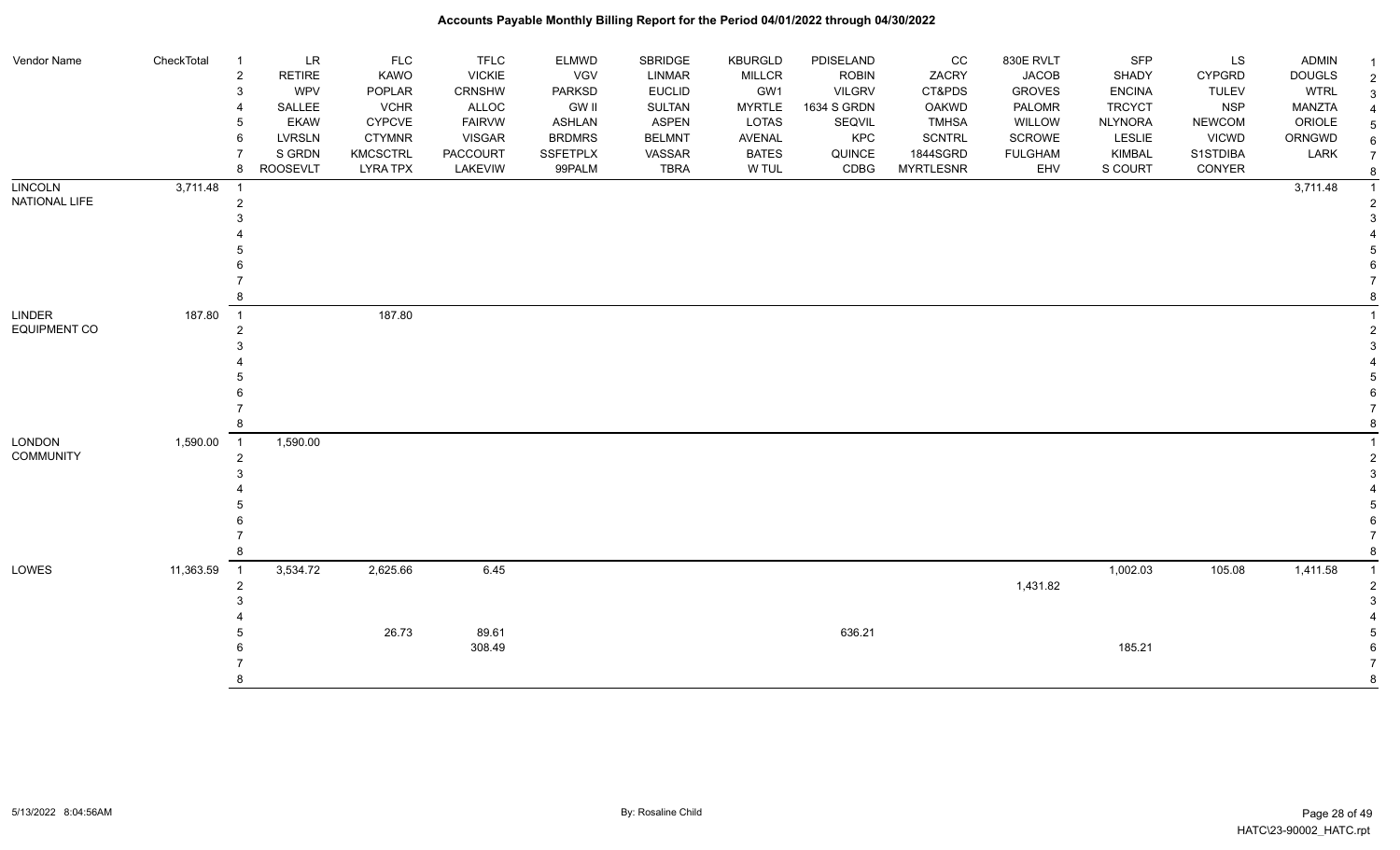| Vendor Name          | CheckTotal | LR<br>$\overline{1}$            | <b>FLC</b>      | <b>TFLC</b>     | ELMWD         | SBRIDGE       | KBURGLD       | PDISELAND     | CC               | 830E RVLT      | SFP           | LS            | ADMIN         |                |
|----------------------|------------|---------------------------------|-----------------|-----------------|---------------|---------------|---------------|---------------|------------------|----------------|---------------|---------------|---------------|----------------|
|                      |            | <b>RETIRE</b><br>$\overline{c}$ | KAWO            | <b>VICKIE</b>   | <b>VGV</b>    | <b>LINMAR</b> | <b>MILLCR</b> | <b>ROBIN</b>  | ZACRY            | <b>JACOB</b>   | SHADY         | <b>CYPGRD</b> | <b>DOUGLS</b> | $\overline{2}$ |
|                      |            | 3<br><b>WPV</b>                 | POPLAR          | CRNSHW          | <b>PARKSD</b> | <b>EUCLID</b> | GW1           | <b>VILGRV</b> | CT&PDS           | <b>GROVES</b>  | <b>ENCINA</b> | <b>TULEV</b>  | <b>WTRL</b>   | 3              |
|                      |            | SALLEE                          | <b>VCHR</b>     | ALLOC           | <b>GW II</b>  | SULTAN        | <b>MYRTLE</b> | 1634 S GRDN   | <b>OAKWD</b>     | PALOMR         | <b>TRCYCT</b> | <b>NSP</b>    | <b>MANZTA</b> |                |
|                      |            | <b>EKAW</b>                     | CYPCVE          | <b>FAIRVW</b>   | <b>ASHLAN</b> | <b>ASPEN</b>  | LOTAS         | SEQVIL        | <b>TMHSA</b>     | WILLOW         | NLYNORA       | <b>NEWCOM</b> | ORIOLE        | 5              |
|                      |            | <b>LVRSLN</b><br>6              | <b>CTYMNR</b>   | <b>VISGAR</b>   | <b>BRDMRS</b> | <b>BELMNT</b> | AVENAL        | KPC           | <b>SCNTRL</b>    | SCROWE         | LESLIE        | <b>VICWD</b>  | ORNGWD        | 6              |
|                      |            | S GRDN                          | KMCSCTRL        | <b>PACCOURT</b> | SSFETPLX      | VASSAR        | <b>BATES</b>  | QUINCE        | 1844SGRD         | <b>FULGHAM</b> | KIMBAL        | S1STDIBA      | LARK          | $\overline{7}$ |
|                      |            | <b>ROOSEVLT</b><br>8            | <b>LYRA TPX</b> | LAKEVIW         | 99PALM        | <b>TBRA</b>   | W TUL         | CDBG          | <b>MYRTLESNR</b> | EHV            | S COURT       | CONYER        |               | -8             |
| MARIO PEREZ DBA      | 3,350.00   | $\overline{1}$                  |                 |                 |               |               |               |               |                  |                |               |               |               |                |
| <b>MARIOS</b>        |            | $\overline{2}$                  |                 |                 |               | 2,270.00      |               |               |                  |                |               |               |               |                |
|                      |            |                                 |                 |                 |               |               |               |               |                  |                |               |               |               |                |
|                      |            |                                 |                 |                 |               |               |               |               |                  |                |               |               |               |                |
|                      |            |                                 |                 |                 | 245.00        |               | 245.00        |               | 590.00           |                |               |               |               |                |
|                      |            |                                 |                 |                 |               |               |               |               |                  |                |               |               |               |                |
|                      |            |                                 |                 |                 |               |               |               |               |                  |                |               |               |               |                |
|                      |            |                                 |                 |                 |               |               |               |               |                  |                |               |               |               |                |
| <b>MARK HUERTAZ</b>  | 350.00     | 325.15<br>$\overline{1}$        | 24.85           |                 |               |               |               |               |                  |                |               |               |               |                |
| <b>DBA MARKS</b>     |            | $\overline{2}$                  |                 |                 |               |               |               |               |                  |                |               |               |               |                |
|                      |            |                                 |                 |                 |               |               |               |               |                  |                |               |               |               |                |
|                      |            |                                 |                 |                 |               |               |               |               |                  |                |               |               |               |                |
|                      |            |                                 |                 |                 |               |               |               |               |                  |                |               |               |               |                |
|                      |            |                                 |                 |                 |               |               |               |               |                  |                |               |               |               |                |
|                      |            |                                 |                 |                 |               |               |               |               |                  |                |               |               |               |                |
|                      |            |                                 |                 |                 |               |               |               |               |                  |                |               |               |               |                |
| <b>MATSON ALARM,</b> | 155.00     | $\overline{1}$                  |                 |                 |               |               |               |               |                  |                |               |               |               |                |
| <b>INC</b>           |            | $\overline{2}$                  |                 |                 |               |               | 39.50         |               |                  |                |               |               |               |                |
|                      |            |                                 | 39.50           |                 |               |               |               |               |                  |                |               |               |               |                |
|                      |            |                                 |                 |                 |               |               |               |               |                  |                |               |               |               |                |
|                      |            |                                 |                 |                 |               |               |               |               |                  |                |               | 36.50         |               |                |
|                      |            |                                 |                 |                 |               |               |               |               |                  |                |               |               |               |                |
|                      |            |                                 |                 |                 |               |               |               |               |                  |                | 39.50         |               |               |                |
|                      |            |                                 |                 |                 |               |               |               |               |                  |                |               |               |               |                |
| <b>MC MURRAY</b>     | 1,102.36   | $\overline{1}$                  |                 |                 |               |               |               |               |                  |                |               |               | 1,102.36      |                |
| CHARLES INC          |            | 2                               |                 |                 |               |               |               |               |                  |                |               |               |               |                |
|                      |            |                                 |                 |                 |               |               |               |               |                  |                |               |               |               |                |
|                      |            |                                 |                 |                 |               |               |               |               |                  |                |               |               |               |                |
|                      |            |                                 |                 |                 |               |               |               |               |                  |                |               |               |               |                |
|                      |            |                                 |                 |                 |               |               |               |               |                  |                |               |               |               |                |
|                      |            |                                 |                 |                 |               |               |               |               |                  |                |               |               |               |                |
|                      |            |                                 |                 |                 |               |               |               |               |                  |                |               |               |               | 8              |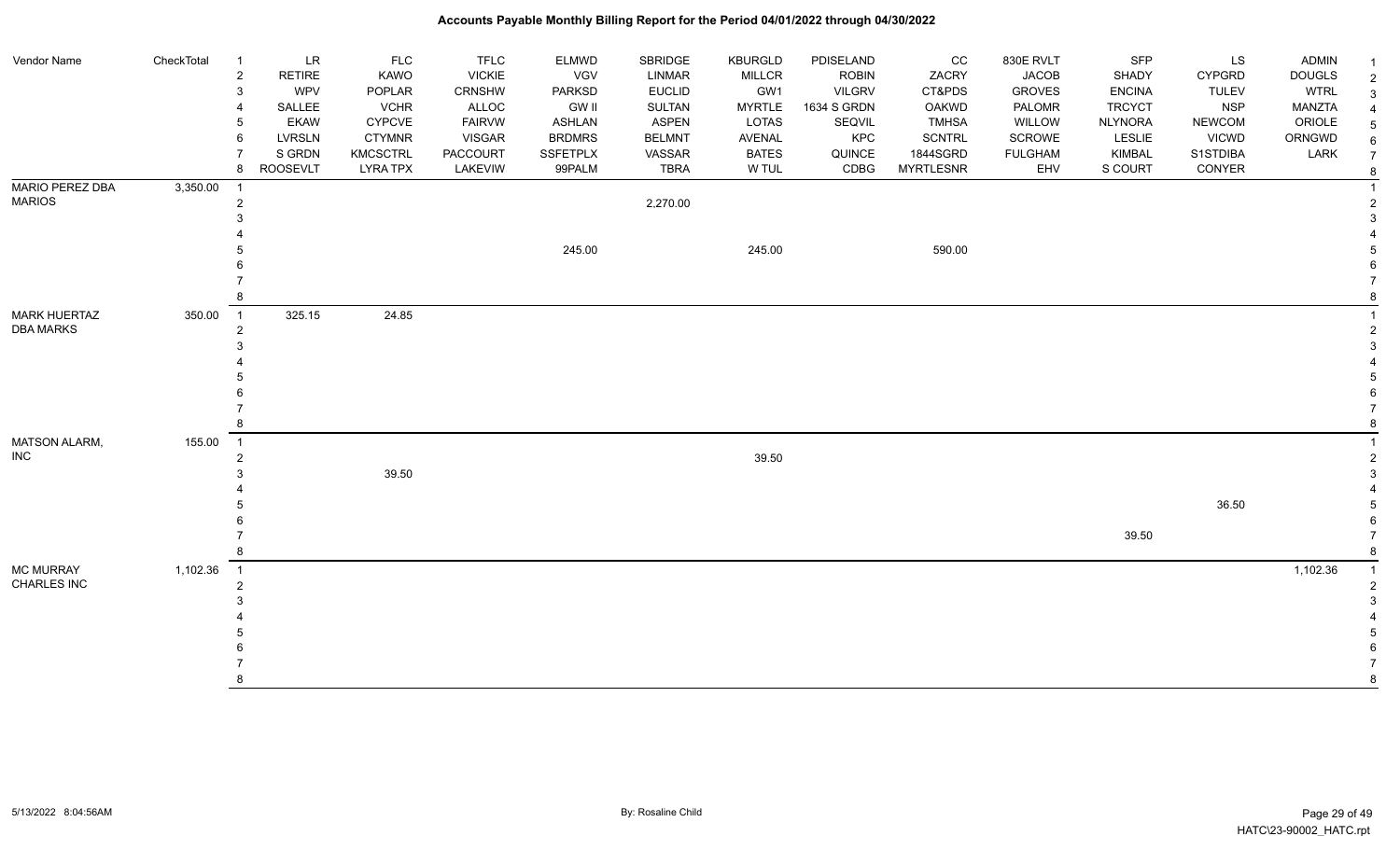| Vendor Name           | CheckTotal | $\overline{1}$             | <b>LR</b>       | <b>FLC</b>      | <b>TFLC</b>     | <b>ELMWD</b>    | SBRIDGE       | KBURGLD       | PDISELAND     | cc               | 830E RVLT      | <b>SFP</b>     | LS            | <b>ADMIN</b>  |  |
|-----------------------|------------|----------------------------|-----------------|-----------------|-----------------|-----------------|---------------|---------------|---------------|------------------|----------------|----------------|---------------|---------------|--|
|                       |            | $\sqrt{2}$                 | <b>RETIRE</b>   | KAWO            | <b>VICKIE</b>   | VGV             | LINMAR        | <b>MILLCR</b> | <b>ROBIN</b>  | ZACRY            | <b>JACOB</b>   | SHADY          | <b>CYPGRD</b> | <b>DOUGLS</b> |  |
|                       |            | 3                          | <b>WPV</b>      | POPLAR          | <b>CRNSHW</b>   | PARKSD          | <b>EUCLID</b> | GW1           | <b>VILGRV</b> | CT&PDS           | <b>GROVES</b>  | <b>ENCINA</b>  | <b>TULEV</b>  | <b>WTRL</b>   |  |
|                       |            | $\overline{4}$             | SALLEE          | <b>VCHR</b>     | ALLOC           | <b>GW II</b>    | SULTAN        | <b>MYRTLE</b> | 1634 S GRDN   | <b>OAKWD</b>     | PALOMR         | <b>TRCYCT</b>  | <b>NSP</b>    | MANZTA        |  |
|                       |            | 5                          | <b>EKAW</b>     | <b>CYPCVE</b>   | <b>FAIRVW</b>   | <b>ASHLAN</b>   | <b>ASPEN</b>  | LOTAS         | SEQVIL        | <b>TMHSA</b>     | WILLOW         | <b>NLYNORA</b> | <b>NEWCOM</b> | ORIOLE        |  |
|                       |            | 6                          | <b>LVRSLN</b>   | <b>CTYMNR</b>   | <b>VISGAR</b>   | <b>BRDMRS</b>   | <b>BELMNT</b> | AVENAL        | KPC           | <b>SCNTRL</b>    | SCROWE         | LESLIE         | <b>VICWD</b>  | ORNGWD        |  |
|                       |            | 7                          | S GRDN          | <b>KMCSCTRL</b> | <b>PACCOURT</b> | <b>SSFETPLX</b> | VASSAR        | <b>BATES</b>  | QUINCE        | 1844SGRD         | <b>FULGHAM</b> | <b>KIMBAL</b>  | S1STDIBA      | LARK          |  |
|                       |            | 8                          | <b>ROOSEVLT</b> | <b>LYRA TPX</b> | LAKEVIW         | 99PALM          | <b>TBRA</b>   | W TUL         | CDBG          | <b>MYRTLESNR</b> | EHV            | S COURT        | CONYER        |               |  |
| MCCORMICK,            | 9,222.00   | -1                         | 2,147.64        | 2,088.66        | 31.77           |                 |               |               |               |                  |                |                | 664.50        |               |  |
| KABOT & LEW           |            | $\overline{2}$             |                 |                 |                 |                 | 981.50        |               |               |                  |                |                |               |               |  |
|                       |            | 3                          |                 | 1,122.00        |                 |                 |               |               |               |                  |                |                |               |               |  |
|                       |            |                            |                 | 1,779.93        |                 |                 |               | 180.50        |               |                  |                |                |               |               |  |
|                       |            |                            |                 |                 |                 |                 |               |               |               |                  |                |                |               |               |  |
|                       |            |                            |                 |                 |                 | 45.00           |               |               |               |                  |                |                |               |               |  |
|                       |            |                            |                 |                 | 180.50          |                 |               |               |               |                  |                |                |               |               |  |
|                       |            | 8                          |                 |                 |                 |                 |               |               |               |                  |                |                |               |               |  |
| <b>MECHANICS BANK</b> | 7,584.82   | $\overline{1}$             |                 |                 |                 |                 |               |               |               |                  |                |                |               |               |  |
|                       |            | $\overline{2}$             |                 |                 |                 |                 |               |               |               |                  |                |                |               |               |  |
|                       |            | 3                          |                 |                 |                 |                 |               |               |               |                  |                |                |               |               |  |
|                       |            |                            |                 |                 |                 |                 |               |               |               |                  |                |                |               |               |  |
|                       |            |                            |                 |                 |                 |                 | 7,584.82      |               |               |                  |                |                |               |               |  |
|                       |            |                            |                 |                 |                 |                 |               |               |               |                  |                |                |               |               |  |
|                       |            |                            |                 |                 |                 |                 |               |               |               |                  |                |                |               |               |  |
|                       |            | 8                          |                 |                 |                 |                 |               |               |               |                  |                |                |               |               |  |
| <b>MEDICAL EYE</b>    | 2,206.56   | $\overline{1}$             |                 |                 |                 |                 |               |               |               |                  |                |                |               | 2,206.56      |  |
| <b>SERVICES</b>       |            | $\overline{2}$             |                 |                 |                 |                 |               |               |               |                  |                |                |               |               |  |
|                       |            | 3                          |                 |                 |                 |                 |               |               |               |                  |                |                |               |               |  |
|                       |            |                            |                 |                 |                 |                 |               |               |               |                  |                |                |               |               |  |
|                       |            |                            |                 |                 |                 |                 |               |               |               |                  |                |                |               |               |  |
|                       |            |                            |                 |                 |                 |                 |               |               |               |                  |                |                |               |               |  |
|                       |            |                            |                 |                 |                 |                 |               |               |               |                  |                |                |               |               |  |
|                       |            | 8                          |                 |                 |                 |                 |               |               |               |                  |                |                |               |               |  |
| METZNER INC dba       | 440.00     | $\overline{\phantom{0}}$ 1 |                 |                 |                 |                 |               |               |               |                  |                |                |               |               |  |
| JACK & JEFF           |            | $\overline{2}$             |                 |                 |                 |                 |               |               |               |                  |                |                |               |               |  |
|                       |            | 3                          |                 |                 |                 |                 |               |               |               |                  |                |                |               |               |  |
|                       |            |                            |                 |                 |                 |                 |               |               |               |                  |                |                |               |               |  |
|                       |            |                            |                 |                 |                 |                 |               |               |               |                  |                |                |               |               |  |
|                       |            |                            |                 |                 |                 |                 |               |               |               |                  |                |                |               |               |  |
|                       |            |                            |                 |                 |                 |                 |               |               |               |                  |                |                |               |               |  |
|                       |            | 8                          |                 |                 |                 | 440.00          |               |               |               |                  |                |                |               |               |  |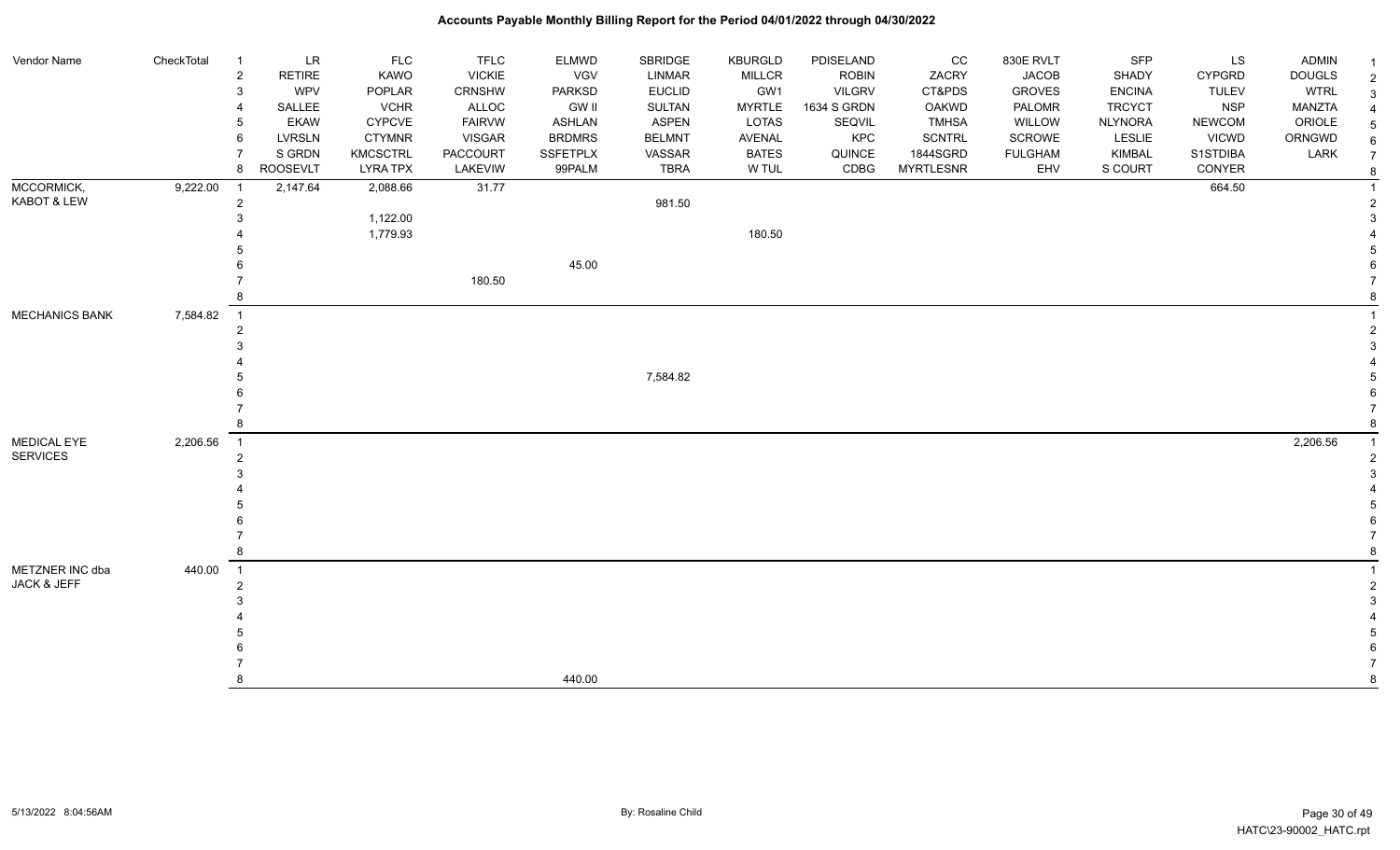| Vendor Name               | CheckTotal | $\overline{1}$ | <b>LR</b>                 | <b>FLC</b>                         | <b>TFLC</b>         | ELMWD              | SBRIDGE               | <b>KBURGLD</b>        | PDISELAND      | cc                           | 830E RVLT             | <b>SFP</b>               | LS                 | ADMIN         | -1               |
|---------------------------|------------|----------------|---------------------------|------------------------------------|---------------------|--------------------|-----------------------|-----------------------|----------------|------------------------------|-----------------------|--------------------------|--------------------|---------------|------------------|
|                           |            | $\sqrt{2}$     | <b>RETIRE</b>             | KAWO                               | <b>VICKIE</b>       | VGV                | <b>LINMAR</b>         | <b>MILLCR</b>         | <b>ROBIN</b>   | ZACRY                        | <b>JACOB</b>          | <b>SHADY</b>             | <b>CYPGRD</b>      | <b>DOUGLS</b> | $\overline{2}$   |
|                           |            | 3              | WPV                       | POPLAR                             | CRNSHW              | <b>PARKSD</b>      | <b>EUCLID</b>         | GW1                   | <b>VILGRV</b>  | CT&PDS                       | <b>GROVES</b>         | <b>ENCINA</b>            | <b>TULEV</b>       | <b>WTRL</b>   | $\mathbf{3}$     |
|                           |            |                | SALLEE                    | <b>VCHR</b>                        | ALLOC               | <b>GW II</b>       | <b>SULTAN</b>         | <b>MYRTLE</b>         | 1634 S GRDN    | <b>OAKWD</b>                 | PALOMR                | <b>TRCYCT</b>            | <b>NSP</b>         | <b>MANZTA</b> | 4                |
|                           |            | 5              | <b>EKAW</b>               | <b>CYPCVE</b>                      | <b>FAIRVW</b>       | ASHLAN             | <b>ASPEN</b>          | <b>LOTAS</b>          | SEQVIL         | <b>TMHSA</b>                 | WILLOW                | <b>NLYNORA</b>           | <b>NEWCOM</b>      | ORIOLE        | $\sqrt{5}$       |
|                           |            |                | LVRSLN                    | <b>CTYMNR</b>                      | <b>VISGAR</b>       | <b>BRDMRS</b>      | <b>BELMNT</b>         | AVENAL                | KPC            | <b>SCNTRL</b>                | SCROWE                | LESLIE                   | <b>VICWD</b>       | ORNGWD        | $\,6$            |
|                           |            | 8              | S GRDN<br><b>ROOSEVLT</b> | <b>KMCSCTRL</b><br><b>LYRA TPX</b> | PACCOURT<br>LAKEVIW | SSFETPLX<br>99PALM | VASSAR<br><b>TBRA</b> | <b>BATES</b><br>W TUL | QUINCE<br>CDBG | 1844SGRD<br><b>MYRTLESNR</b> | <b>FULGHAM</b><br>EHV | <b>KIMBAL</b><br>S COURT | S1STDIBA<br>CONYER | LARK          | $\overline{7}$   |
| <b>MID VALLEY</b>         | 12,112.79  | $\overline{1}$ | 1,873.53                  | 9,310.28                           |                     |                    |                       |                       |                |                              |                       |                          |                    |               | 8                |
| <b>DISPOSAL</b>           |            | $\overline{2}$ |                           |                                    |                     |                    |                       |                       |                |                              |                       |                          |                    |               | $\boldsymbol{2}$ |
|                           |            |                |                           |                                    |                     |                    |                       |                       | 426.27         |                              |                       |                          |                    |               | 3                |
|                           |            |                |                           |                                    |                     |                    |                       |                       |                |                              | 502.71                |                          |                    |               |                  |
|                           |            |                |                           |                                    |                     |                    |                       |                       |                |                              |                       |                          |                    |               | 5                |
|                           |            |                |                           |                                    |                     |                    |                       |                       |                |                              |                       |                          |                    |               | 6                |
|                           |            |                |                           |                                    |                     |                    |                       |                       |                |                              |                       |                          |                    |               | $\overline{7}$   |
|                           |            |                |                           |                                    |                     |                    |                       |                       |                |                              |                       |                          |                    |               | 8                |
| <b>MORRIS LEVIN &amp;</b> | 70.64      | $\overline{1}$ | 32.99                     |                                    |                     |                    |                       |                       |                |                              |                       |                          |                    |               |                  |
| SON INC                   |            | $\overline{2}$ |                           |                                    |                     |                    |                       |                       |                |                              |                       |                          |                    |               | $\overline{2}$   |
|                           |            |                |                           |                                    |                     |                    |                       |                       |                |                              |                       |                          |                    |               | 3                |
|                           |            |                |                           |                                    |                     |                    |                       |                       |                |                              |                       |                          | 37.65              |               |                  |
|                           |            |                |                           |                                    |                     |                    |                       |                       |                |                              |                       |                          |                    |               | 5                |
|                           |            |                |                           |                                    |                     |                    |                       |                       |                |                              |                       |                          |                    |               | 6                |
|                           |            |                |                           |                                    |                     |                    |                       |                       |                |                              |                       |                          |                    |               | $\overline{7}$   |
|                           |            |                |                           |                                    |                     |                    |                       |                       |                |                              |                       |                          |                    |               | 8                |
| <b>OACYS</b>              | 349.65     | $\overline{1}$ |                           |                                    |                     |                    |                       |                       |                |                              |                       | 99.90                    |                    |               |                  |
| <b>TECHNOLOGY</b>         |            | $\overline{2}$ |                           |                                    |                     |                    |                       |                       |                |                              |                       |                          |                    |               | $\boldsymbol{2}$ |
|                           |            |                |                           | 49.95                              |                     |                    |                       |                       | 49.95          |                              |                       |                          |                    |               | 3                |
|                           |            |                |                           |                                    |                     |                    |                       |                       |                |                              | 49.95                 |                          |                    |               |                  |
|                           |            |                |                           |                                    |                     |                    | 99.90                 |                       |                |                              |                       |                          |                    |               | 5<br>6           |
|                           |            |                |                           |                                    |                     |                    |                       |                       |                |                              |                       |                          |                    |               | $\overline{7}$   |
|                           |            |                |                           |                                    |                     |                    |                       |                       |                |                              |                       |                          |                    |               | 8                |
| OFFICE DEPOT              | 12,417.11  | $\overline{1}$ | 3,900.56                  | 902.26                             | 137.96              |                    |                       |                       |                |                              |                       | 484.13                   | 299.50             | 2,759.63      | $\overline{1}$   |
|                           |            | $\overline{2}$ |                           |                                    |                     |                    |                       |                       |                |                              |                       |                          |                    |               | $\boldsymbol{2}$ |
|                           |            |                |                           | 230.60                             |                     | 25.74              | 51.58                 |                       |                |                              |                       |                          |                    |               | 3                |
|                           |            |                |                           | 3,072.16                           |                     |                    |                       |                       |                |                              |                       |                          |                    |               |                  |
|                           |            |                |                           |                                    |                     | 46.00              |                       | 50.72                 | 87.60          |                              |                       |                          | 368.67             |               | 5                |
|                           |            |                |                           |                                    |                     |                    |                       |                       |                |                              |                       |                          |                    |               | 6                |
|                           |            |                |                           |                                    |                     |                    |                       |                       |                |                              |                       |                          |                    |               | $\overline{7}$   |
|                           |            |                |                           |                                    |                     |                    |                       |                       |                |                              |                       |                          |                    |               | 8                |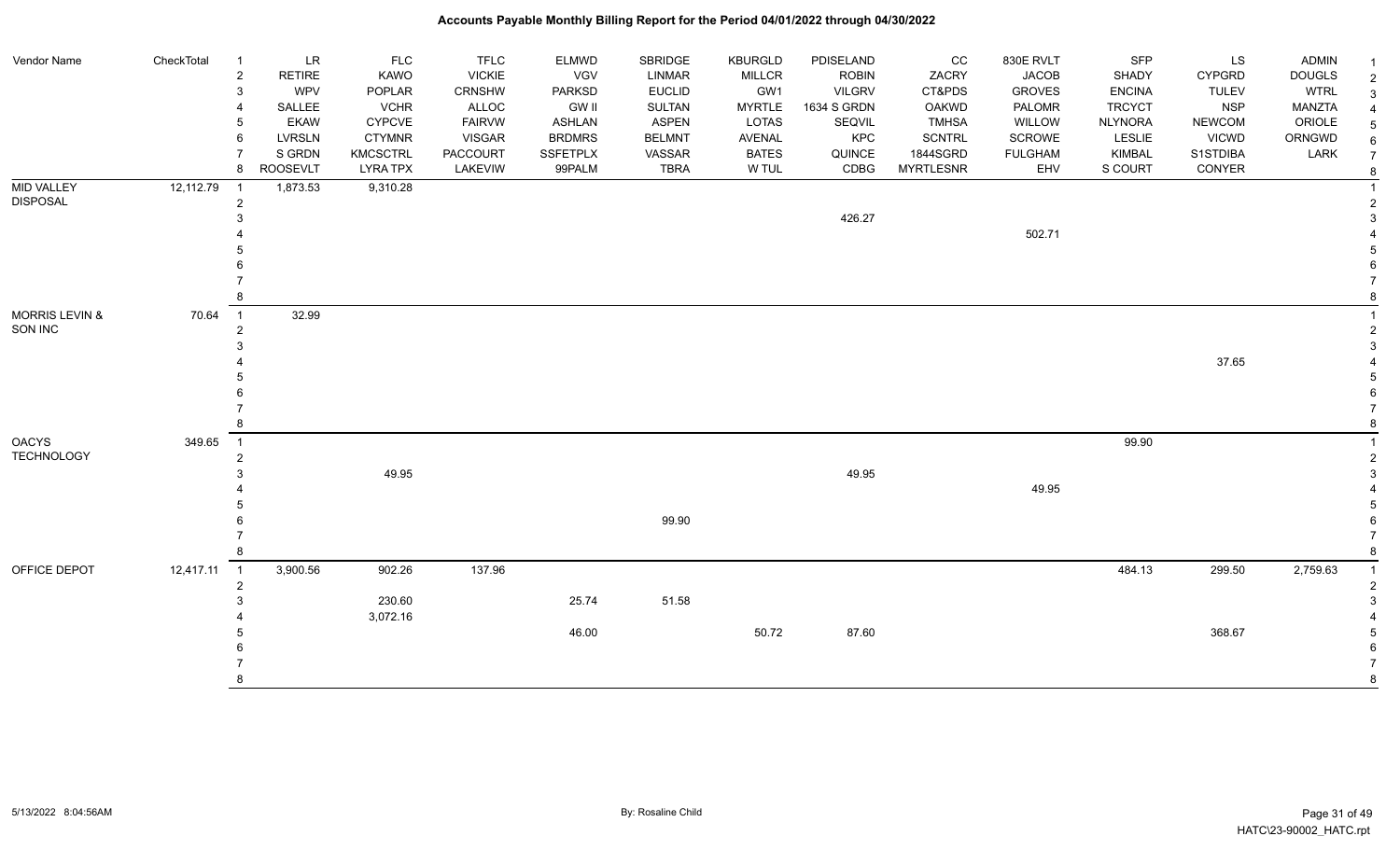| Vendor Name     | CheckTotal | $\overline{1}$ | LR              | <b>FLC</b>      | <b>TFLC</b>     | ELMWD           | <b>SBRIDGE</b> | KBURGLD       | PDISELAND     | CC               | 830E RVLT      | <b>SFP</b>     | <b>LS</b>     | <b>ADMIN</b>  | $\overline{1}$ |
|-----------------|------------|----------------|-----------------|-----------------|-----------------|-----------------|----------------|---------------|---------------|------------------|----------------|----------------|---------------|---------------|----------------|
|                 |            | $\sqrt{2}$     | <b>RETIRE</b>   | KAWO            | <b>VICKIE</b>   | VGV             | <b>LINMAR</b>  | <b>MILLCR</b> | <b>ROBIN</b>  | ZACRY            | <b>JACOB</b>   | SHADY          | <b>CYPGRD</b> | <b>DOUGLS</b> | $\overline{2}$ |
|                 |            | 3              | <b>WPV</b>      | POPLAR          | CRNSHW          | <b>PARKSD</b>   | <b>EUCLID</b>  | GW1           | <b>VILGRV</b> | CT&PDS           | <b>GROVES</b>  | <b>ENCINA</b>  | <b>TULEV</b>  | <b>WTRL</b>   |                |
|                 |            |                | SALLEE          | <b>VCHR</b>     | ALLOC           | <b>GW II</b>    | SULTAN         | <b>MYRTLE</b> | 1634 S GRDN   | <b>OAKWD</b>     | PALOMR         | <b>TRCYCT</b>  | <b>NSP</b>    | MANZTA        |                |
|                 |            |                | <b>EKAW</b>     | <b>CYPCVE</b>   | <b>FAIRVW</b>   | <b>ASHLAN</b>   | <b>ASPEN</b>   | <b>LOTAS</b>  | SEQVIL        | <b>TMHSA</b>     | WILLOW         | <b>NLYNORA</b> | <b>NEWCOM</b> | ORIOLE        |                |
|                 |            | 6              | <b>LVRSLN</b>   | <b>CTYMNR</b>   | <b>VISGAR</b>   | <b>BRDMRS</b>   | <b>BELMNT</b>  | <b>AVENAL</b> | KPC           | <b>SCNTRL</b>    | SCROWE         | LESLIE         | <b>VICWD</b>  | ORNGWD        |                |
|                 |            |                | S GRDN          | <b>KMCSCTRL</b> | <b>PACCOURT</b> | <b>SSFETPLX</b> | VASSAR         | <b>BATES</b>  | QUINCE        | 1844SGRD         | <b>FULGHAM</b> | <b>KIMBAL</b>  | S1STDIBA      | LARK          |                |
|                 |            | 8              | <b>ROOSEVLT</b> | <b>LYRA TPX</b> | LAKEVIW         | 99PALM          | <b>TBRA</b>    | W TUL         | CDBG          | <b>MYRTLESNR</b> | EHV            | S COURT        | CONYER        |               |                |
| OFFICE PRIDE    | 2,210.64   | $\overline{1}$ | 846.83          | 94.51           | 9.45            |                 |                |               |               |                  |                | 170.49         | 105.48        | 3.29          |                |
|                 |            | $\overline{2}$ |                 |                 |                 |                 |                |               |               |                  |                |                |               |               |                |
|                 |            |                |                 | 81.22           |                 |                 |                |               |               |                  |                |                |               |               |                |
|                 |            |                |                 | 704.61          |                 |                 |                |               |               |                  |                |                |               |               |                |
|                 |            |                |                 |                 |                 | 16.21           |                | 17.85         | 30.86         |                  |                |                | 129.84        |               |                |
|                 |            |                |                 |                 |                 |                 |                |               |               |                  |                |                |               |               |                |
|                 |            |                |                 |                 |                 |                 |                |               |               |                  |                |                |               |               |                |
|                 |            |                |                 |                 |                 |                 |                |               |               |                  |                |                |               |               |                |
| PACIFIC GAS &   | 725.17     | $\overline{1}$ | 165.09          |                 |                 |                 |                |               |               |                  |                |                |               |               |                |
| <b>ELECTRIC</b> |            | $\overline{2}$ |                 |                 |                 |                 | 341.23         |               |               |                  |                |                |               |               |                |
|                 |            |                |                 |                 |                 |                 | 218.85         |               |               |                  |                |                |               |               |                |
|                 |            |                |                 |                 |                 |                 |                |               |               |                  |                |                |               |               |                |
|                 |            |                |                 |                 |                 |                 |                |               |               |                  |                |                |               |               |                |
|                 |            |                |                 |                 |                 |                 |                |               |               |                  |                |                |               |               |                |
|                 |            |                |                 |                 |                 |                 |                |               |               |                  |                |                |               |               |                |
|                 |            | 8              |                 |                 |                 |                 |                |               |               |                  |                |                |               |               |                |
| <b>PACIFIC</b>  | 803.56     | $\overline{1}$ |                 |                 |                 |                 |                |               |               |                  |                |                |               | 803.56        |                |
| SUPPLY-VISALIA  |            | $\overline{2}$ |                 |                 |                 |                 |                |               |               |                  |                |                |               |               |                |
|                 |            |                |                 |                 |                 |                 |                |               |               |                  |                |                |               |               |                |
|                 |            |                |                 |                 |                 |                 |                |               |               |                  |                |                |               |               |                |
|                 |            |                |                 |                 |                 |                 |                |               |               |                  |                |                |               |               |                |
|                 |            |                |                 |                 |                 |                 |                |               |               |                  |                |                |               |               |                |
|                 |            |                |                 |                 |                 |                 |                |               |               |                  |                |                |               |               |                |
|                 |            | 8              |                 |                 |                 |                 |                |               |               |                  |                |                |               |               |                |
| PACIFIC WESTERN | 10,843.85  | $\overline{1}$ |                 |                 |                 |                 |                |               |               |                  |                |                |               |               |                |
| <b>BANK</b>     |            | $\overline{2}$ |                 |                 |                 |                 |                |               |               |                  |                |                |               |               |                |
|                 |            |                |                 |                 |                 |                 |                |               |               |                  |                |                |               |               |                |
|                 |            |                |                 |                 |                 |                 |                |               |               |                  |                |                |               |               |                |
|                 |            |                |                 |                 |                 |                 |                |               |               |                  |                |                |               |               |                |
|                 |            |                |                 |                 |                 | 10,843.85       |                |               |               |                  |                |                |               |               |                |
|                 |            |                |                 |                 |                 |                 |                |               |               |                  |                |                |               |               |                |
|                 |            | я              |                 |                 |                 |                 |                |               |               |                  |                |                |               |               |                |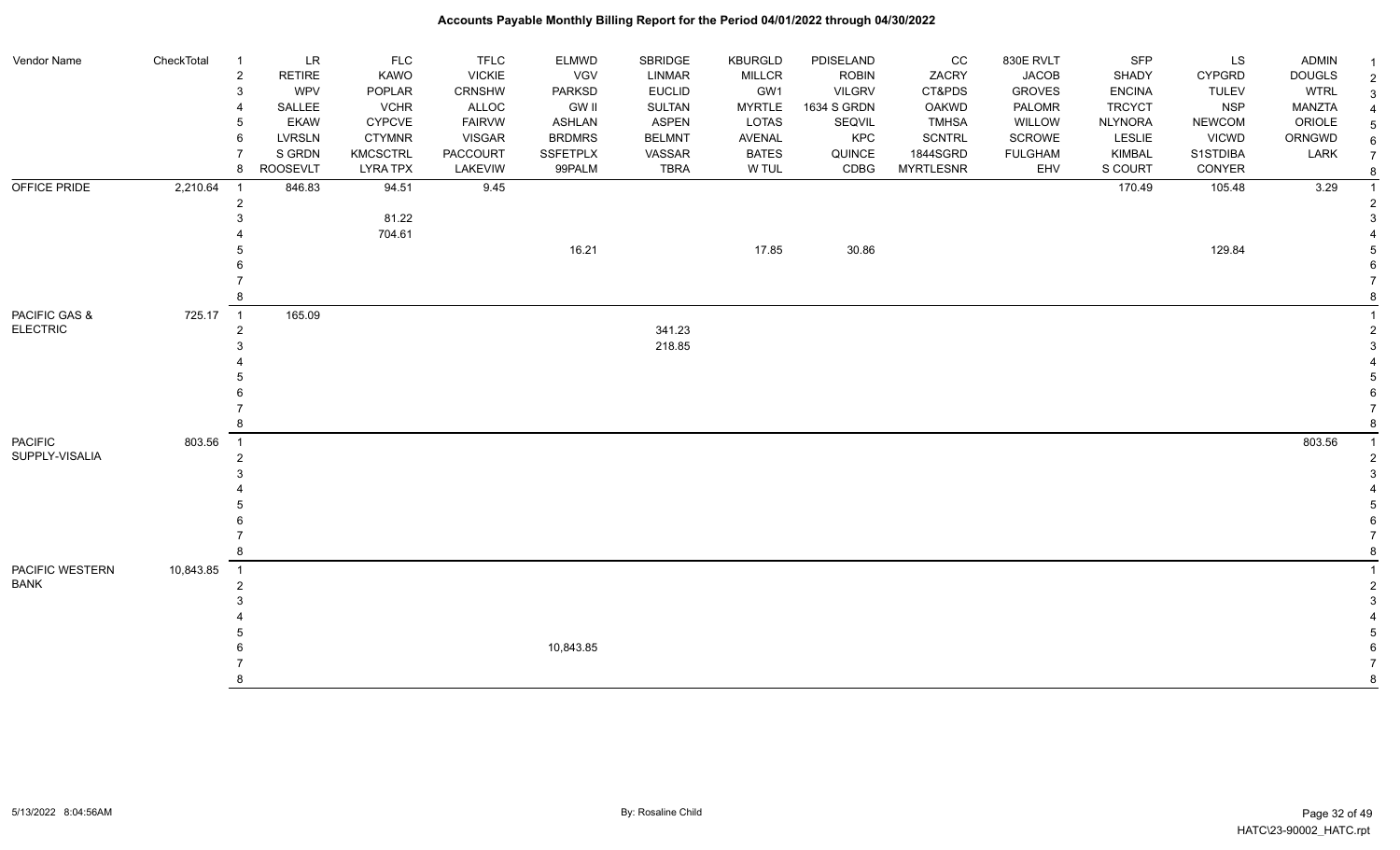| Vendor Name         | CheckTotal | $\overline{1}$ | <b>LR</b>       | <b>FLC</b>      | <b>TFLC</b>   | <b>ELMWD</b>    | SBRIDGE       | <b>KBURGLD</b> | PDISELAND     | CC               | 830E RVLT      | SFP            | LS            | <b>ADMIN</b>  | $\overline{1}$          |
|---------------------|------------|----------------|-----------------|-----------------|---------------|-----------------|---------------|----------------|---------------|------------------|----------------|----------------|---------------|---------------|-------------------------|
|                     |            | $\sqrt{2}$     | <b>RETIRE</b>   | <b>KAWO</b>     | <b>VICKIE</b> | <b>VGV</b>      | LINMAR        | <b>MILLCR</b>  | <b>ROBIN</b>  | ZACRY            | <b>JACOB</b>   | <b>SHADY</b>   | <b>CYPGRD</b> | <b>DOUGLS</b> | $\sqrt{2}$              |
|                     |            | 3              | WPV             | POPLAR          | CRNSHW        | <b>PARKSD</b>   | <b>EUCLID</b> | GW1            | <b>VILGRV</b> | CT&PDS           | <b>GROVES</b>  | <b>ENCINA</b>  | <b>TULEV</b>  | <b>WTRL</b>   | $\mathbf{3}$            |
|                     |            | 4              | SALLEE          | <b>VCHR</b>     | <b>ALLOC</b>  | <b>GW II</b>    | <b>SULTAN</b> | <b>MYRTLE</b>  | 1634 S GRDN   | <b>OAKWD</b>     | PALOMR         | <b>TRCYCT</b>  | NSP           | <b>MANZTA</b> | $\overline{4}$          |
|                     |            | 5              | <b>EKAW</b>     | <b>CYPCVE</b>   | <b>FAIRVW</b> | <b>ASHLAN</b>   | <b>ASPEN</b>  | <b>LOTAS</b>   | SEQVIL        | <b>TMHSA</b>     | WILLOW         | <b>NLYNORA</b> | <b>NEWCOM</b> | ORIOLE        | 5                       |
|                     |            | 6              | LVRSLN          | <b>CTYMNR</b>   | <b>VISGAR</b> | <b>BRDMRS</b>   | <b>BELMNT</b> | AVENAL         | KPC           | <b>SCNTRL</b>    | <b>SCROWE</b>  | <b>LESLIE</b>  | <b>VICWD</b>  | ORNGWD        | $\,6\,$                 |
|                     |            |                | S GRDN          | <b>KMCSCTRL</b> | PACCOURT      | <b>SSFETPLX</b> | VASSAR        | <b>BATES</b>   | QUINCE        | 1844SGRD         | <b>FULGHAM</b> | KIMBAL         | S1STDIBA      | LARK          | $\overline{7}$          |
|                     |            | 8              | <b>ROOSEVLT</b> | <b>LYRA TPX</b> | LAKEVIW       | 99PALM          | <b>TBRA</b>   | W TUL          | CDBG          | <b>MYRTLESNR</b> | EHV            | S COURT        | CONYER        |               | 8                       |
| PACWEST DIRECT      | 392.88     | -1             | 131.57          | 39.28           | 3.93          |                 |               |                |               |                  |                |                |               |               | $\overline{\mathbf{1}}$ |
|                     |            | $\overline{2}$ |                 |                 |               |                 |               |                |               |                  |                |                |               |               | $\overline{2}$          |
|                     |            |                |                 |                 |               |                 |               |                |               |                  |                |                |               |               | 3                       |
|                     |            |                |                 | 218.10          |               |                 |               |                |               |                  |                |                |               |               |                         |
|                     |            |                |                 |                 |               |                 |               |                |               |                  |                |                |               |               | 5                       |
|                     |            |                |                 |                 |               |                 |               |                |               |                  |                |                |               |               | 6                       |
|                     |            |                |                 |                 |               |                 |               |                |               |                  |                |                |               |               |                         |
|                     |            | 8              |                 |                 |               |                 |               |                |               |                  |                |                |               |               | 8                       |
| <b>PALM</b>         | 320.00     | $\overline{1}$ |                 |                 |               |                 |               |                |               |                  |                |                |               | 320.00        | $\mathbf{1}$            |
| OCCUPATIONAL        |            | $\overline{2}$ |                 |                 |               |                 |               |                |               |                  |                |                |               |               | $\overline{2}$          |
|                     |            |                |                 |                 |               |                 |               |                |               |                  |                |                |               |               | 3                       |
|                     |            |                |                 |                 |               |                 |               |                |               |                  |                |                |               |               |                         |
|                     |            |                |                 |                 |               |                 |               |                |               |                  |                |                |               |               | 5                       |
|                     |            |                |                 |                 |               |                 |               |                |               |                  |                |                |               |               | 6                       |
|                     |            |                |                 |                 |               |                 |               |                |               |                  |                |                |               |               | $\overline{7}$          |
|                     |            | 8              |                 |                 |               |                 |               |                |               |                  |                |                |               |               | 8                       |
| PARKER & PARKER     | 1,005.05   | $\overline{1}$ |                 |                 | 855.05        |                 |               |                |               |                  |                |                |               |               | $\overline{1}$          |
| <b>PLUMBING</b>     |            | 2              |                 |                 |               |                 |               |                |               |                  |                |                |               |               | $\sqrt{2}$              |
|                     |            |                |                 |                 |               |                 |               |                |               |                  |                |                |               |               | 3                       |
|                     |            |                |                 |                 |               |                 |               |                |               | 150.00           |                |                |               |               |                         |
|                     |            |                |                 |                 |               |                 |               |                |               |                  |                |                |               |               | 5                       |
|                     |            |                |                 |                 |               |                 |               |                |               |                  |                |                |               |               | 6                       |
|                     |            |                |                 |                 |               |                 |               |                |               |                  |                |                |               |               |                         |
|                     |            | 8              |                 |                 |               |                 |               |                |               |                  |                |                |               |               | 8                       |
| PAULINE F.          | 165.00     | $\overline{1}$ | 55.33           | 16.51           | 1.65          |                 |               |                |               |                  |                |                |               |               | $\overline{\mathbf{1}}$ |
| <b>RICHMOND DBA</b> |            | $\overline{2}$ |                 |                 |               |                 |               |                |               |                  |                |                |               |               | $\overline{2}$          |
|                     |            |                |                 |                 |               |                 |               |                |               |                  |                |                |               |               | 3                       |
|                     |            |                |                 | 91.51           |               |                 |               |                |               |                  |                |                |               |               |                         |
|                     |            |                |                 |                 |               |                 |               |                |               |                  |                |                |               |               | 5                       |
|                     |            |                |                 |                 |               |                 |               |                |               |                  |                |                |               |               | 6                       |
|                     |            |                |                 |                 |               |                 |               |                |               |                  |                |                |               |               | $\overline{7}$          |
|                     |            | 8              |                 |                 |               |                 |               |                |               |                  |                |                |               |               | 8                       |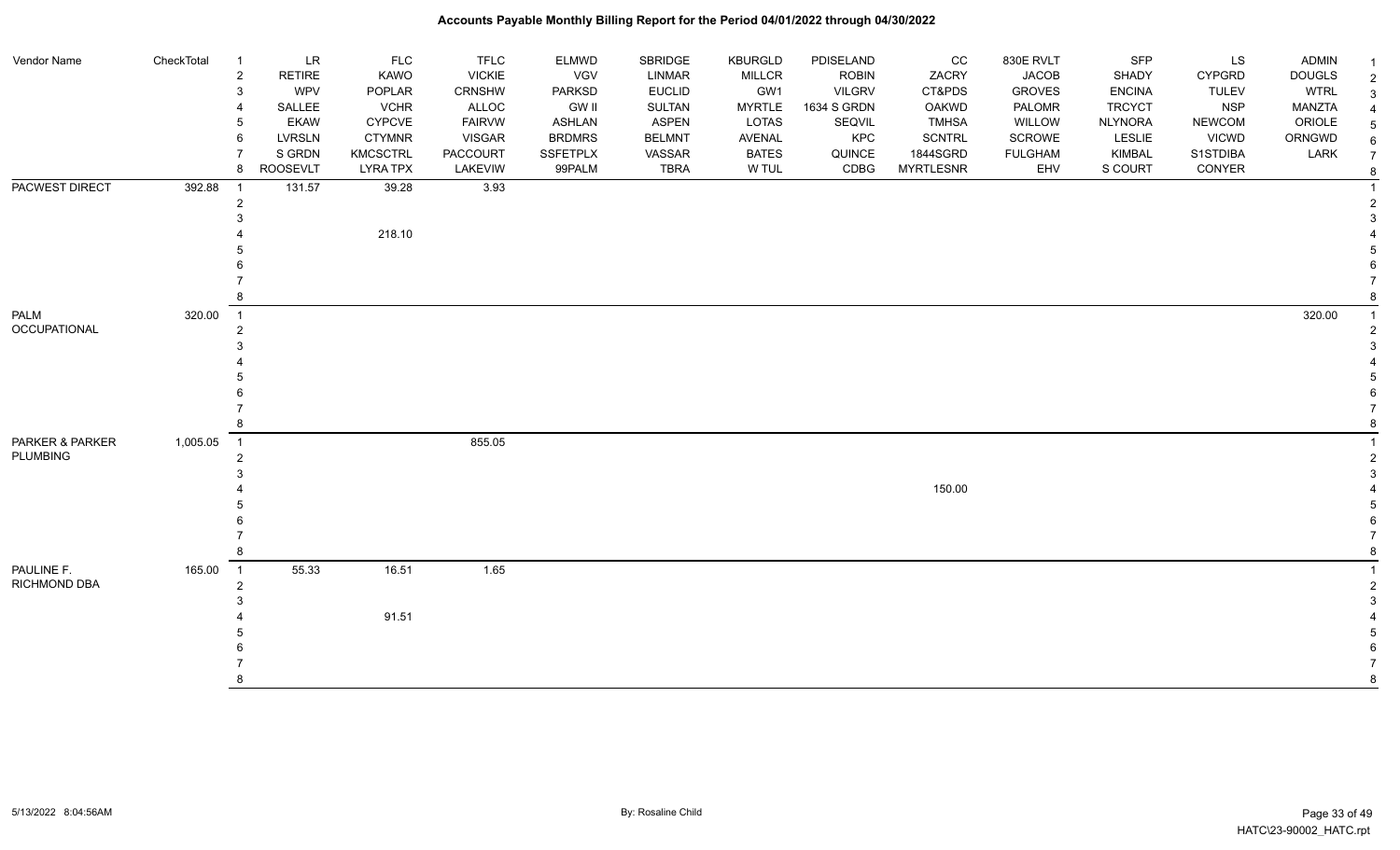| Vendor Name            | CheckTotal | $\overline{1}$          | <b>LR</b>     | <b>FLC</b>      | <b>TFLC</b>     | <b>ELMWD</b>    | SBRIDGE       | KBURGLD       | PDISELAND     | cc               | 830E RVLT      | <b>SFP</b>     | LS            | <b>ADMIN</b>  |  |
|------------------------|------------|-------------------------|---------------|-----------------|-----------------|-----------------|---------------|---------------|---------------|------------------|----------------|----------------|---------------|---------------|--|
|                        |            | $\overline{\mathbf{c}}$ | RETIRE        | KAWO            | <b>VICKIE</b>   | VGV             | LINMAR        | <b>MILLCR</b> | <b>ROBIN</b>  | ZACRY            | <b>JACOB</b>   | SHADY          | <b>CYPGRD</b> | <b>DOUGLS</b> |  |
|                        |            | 3                       | <b>WPV</b>    | POPLAR          | CRNSHW          | PARKSD          | <b>EUCLID</b> | GW1           | <b>VILGRV</b> | CT&PDS           | <b>GROVES</b>  | <b>ENCINA</b>  | <b>TULEV</b>  | <b>WTRL</b>   |  |
|                        |            |                         | SALLEE        | <b>VCHR</b>     | ALLOC           | <b>GW II</b>    | <b>SULTAN</b> | <b>MYRTLE</b> | 1634 S GRDN   | OAKWD            | PALOMR         | <b>TRCYCT</b>  | <b>NSP</b>    | MANZTA        |  |
|                        |            |                         | <b>EKAW</b>   | <b>CYPCVE</b>   | <b>FAIRVW</b>   | <b>ASHLAN</b>   | <b>ASPEN</b>  | LOTAS         | SEQVIL        | <b>TMHSA</b>     | WILLOW         | <b>NLYNORA</b> | <b>NEWCOM</b> | ORIOLE        |  |
|                        |            | 6                       | <b>LVRSLN</b> | <b>CTYMNR</b>   | <b>VISGAR</b>   | <b>BRDMRS</b>   | <b>BELMNT</b> | AVENAL        | KPC           | <b>SCNTRL</b>    | SCROWE         | LESLIE         | <b>VICWD</b>  | ORNGWD        |  |
|                        |            |                         | S GRDN        | <b>KMCSCTRL</b> | <b>PACCOURT</b> | <b>SSFETPLX</b> | VASSAR        | <b>BATES</b>  | QUINCE        | 1844SGRD         | <b>FULGHAM</b> | <b>KIMBAL</b>  | S1STDIBA      | LARK          |  |
|                        |            | 8                       | ROOSEVLT      | <b>LYRA TPX</b> | LAKEVIW         | 99PALM          | TBRA          | W TUL         | CDBG          | <b>MYRTLESNR</b> | EHV            | S COURT        | CONYER        |               |  |
| PDQ SUPPLY INC         | 1,923.39   | -1                      |               |                 |                 |                 |               |               |               |                  |                |                |               | 1,923.39      |  |
|                        |            | $\overline{2}$          |               |                 |                 |                 |               |               |               |                  |                |                |               |               |  |
|                        |            |                         |               |                 |                 |                 |               |               |               |                  |                |                |               |               |  |
|                        |            |                         |               |                 |                 |                 |               |               |               |                  |                |                |               |               |  |
|                        |            |                         |               |                 |                 |                 |               |               |               |                  |                |                |               |               |  |
|                        |            |                         |               |                 |                 |                 |               |               |               |                  |                |                |               |               |  |
|                        |            |                         |               |                 |                 |                 |               |               |               |                  |                |                |               |               |  |
|                        |            |                         |               |                 |                 |                 |               |               |               |                  |                |                |               |               |  |
| PENA'S DISPOSAL,       | 4,057.17   | $\overline{1}$          | 2,708.67      |                 |                 |                 |               |               |               |                  |                |                |               |               |  |
| <b>INC</b>             |            | $\overline{2}$          |               |                 |                 |                 |               |               |               |                  |                |                |               |               |  |
|                        |            |                         |               |                 |                 | 0.58            | 164.87        |               |               |                  |                |                |               |               |  |
|                        |            |                         |               | 33.21           |                 |                 | 1,149.84      |               |               |                  |                |                |               |               |  |
|                        |            |                         |               |                 |                 |                 |               |               |               |                  |                |                |               |               |  |
|                        |            |                         |               |                 |                 |                 |               |               |               |                  |                |                |               |               |  |
|                        |            |                         |               |                 |                 |                 |               |               |               |                  |                |                |               |               |  |
|                        |            |                         |               |                 |                 |                 |               |               |               |                  |                |                |               |               |  |
| PERFECT CARE           | 3,455.00   | $\overline{1}$          |               |                 |                 |                 |               |               |               |                  |                |                |               |               |  |
| <b>LANDSCAPE MAINT</b> |            | 2                       |               |                 |                 |                 |               |               |               |                  |                |                |               |               |  |
|                        |            |                         |               |                 |                 |                 |               |               |               |                  |                |                |               |               |  |
|                        |            |                         |               |                 |                 |                 |               |               |               |                  |                |                |               | 885.00        |  |
|                        |            |                         |               |                 |                 |                 |               |               | 970.00        |                  |                | 487.50         |               |               |  |
|                        |            |                         |               |                 |                 |                 |               |               |               |                  |                |                |               |               |  |
|                        |            |                         |               |                 |                 |                 |               |               |               |                  |                |                |               |               |  |
|                        |            | 8                       |               | 1,112.50        |                 |                 |               |               |               |                  |                |                |               |               |  |
| PERSONNEL              | 11,447.65  | $\overline{1}$          |               | 11,447.65       |                 |                 |               |               |               |                  |                |                |               |               |  |
| SOLUTIONS              |            | $\overline{2}$          |               |                 |                 |                 |               |               |               |                  |                |                |               |               |  |
|                        |            |                         |               |                 |                 |                 |               |               |               |                  |                |                |               |               |  |
|                        |            |                         |               |                 |                 |                 |               |               |               |                  |                |                |               |               |  |
|                        |            |                         |               |                 |                 |                 |               |               |               |                  |                |                |               |               |  |
|                        |            |                         |               |                 |                 |                 |               |               |               |                  |                |                |               |               |  |
|                        |            |                         |               |                 |                 |                 |               |               |               |                  |                |                |               |               |  |
|                        |            |                         |               |                 |                 |                 |               |               |               |                  |                |                |               |               |  |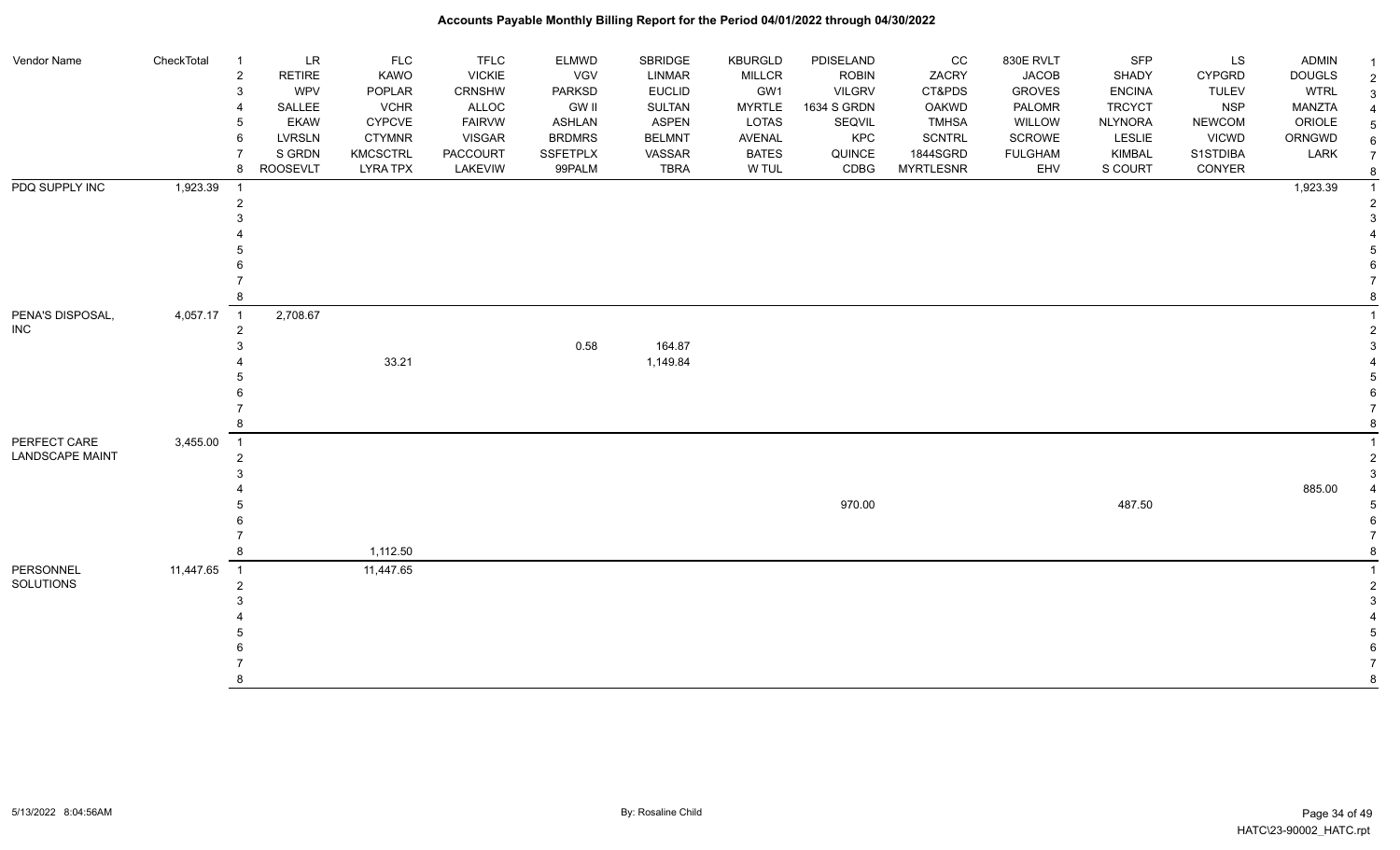| Vendor Name      | CheckTotal | $\overline{1}$ | LR            | <b>FLC</b>      | <b>TFLC</b>     | <b>ELMWD</b>    | SBRIDGE       | <b>KBURGLD</b> | PDISELAND     | CC               | 830E RVLT      | SFP            | LS            | <b>ADMIN</b>  |               |
|------------------|------------|----------------|---------------|-----------------|-----------------|-----------------|---------------|----------------|---------------|------------------|----------------|----------------|---------------|---------------|---------------|
|                  |            | $\sqrt{2}$     | <b>RETIRE</b> | <b>KAWO</b>     | <b>VICKIE</b>   | VGV             | LINMAR        | <b>MILLCR</b>  | <b>ROBIN</b>  | ZACRY            | <b>JACOB</b>   | SHADY          | <b>CYPGRD</b> | <b>DOUGLS</b> |               |
|                  |            | 3              | WPV           | POPLAR          | <b>CRNSHW</b>   | <b>PARKSD</b>   | <b>EUCLID</b> | GW1            | <b>VILGRV</b> | CT&PDS           | <b>GROVES</b>  | <b>ENCINA</b>  | <b>TULEV</b>  | <b>WTRL</b>   | $\mathcal{S}$ |
|                  |            |                | SALLEE        | <b>VCHR</b>     | ALLOC           | <b>GW II</b>    | SULTAN        | <b>MYRTLE</b>  | 1634 S GRDN   | OAKWD            | PALOMR         | <b>TRCYCT</b>  | <b>NSP</b>    | <b>MANZTA</b> |               |
|                  |            | 5              | <b>EKAW</b>   | <b>CYPCVE</b>   | <b>FAIRVW</b>   | ASHLAN          | ASPEN         | LOTAS          | SEQVIL        | <b>TMHSA</b>     | WILLOW         | <b>NLYNORA</b> | <b>NEWCOM</b> | ORIOLE        |               |
|                  |            | 6              | <b>LVRSLN</b> | <b>CTYMNR</b>   | <b>VISGAR</b>   | <b>BRDMRS</b>   | <b>BELMNT</b> | AVENAL         | KPC           | <b>SCNTRL</b>    | <b>SCROWE</b>  | LESLIE         | <b>VICWD</b>  | ORNGWD        |               |
|                  |            |                | S GRDN        | <b>KMCSCTRL</b> | <b>PACCOURT</b> | <b>SSFETPLX</b> | VASSAR        | <b>BATES</b>   | QUINCE        | 1844SGRD         | <b>FULGHAM</b> | <b>KIMBAL</b>  | S1STDIBA      | LARK          |               |
|                  |            | 8              | ROOSEVLT      | <b>LYRA TPX</b> | LAKEVIW         | 99PALM          | <b>TBRA</b>   | W TUL          | CDBG          | <b>MYRTLESNR</b> | EHV            | S COURT        | CONYER        |               |               |
| PETTY CASH - O.  | 87.48      | $\overline{1}$ | 37.40         |                 |                 |                 |               |                |               |                  |                |                |               |               |               |
| VALDEZ           |            | $\overline{2}$ |               |                 |                 |                 | 9.74          |                |               |                  |                |                |               |               |               |
|                  |            |                |               |                 |                 | 0.67            | 1.36          |                |               |                  |                |                |               |               |               |
|                  |            |                |               | 38.31           |                 |                 |               |                |               |                  |                |                |               |               |               |
|                  |            |                |               |                 |                 |                 |               |                |               |                  |                |                |               |               |               |
|                  |            |                |               |                 |                 |                 |               |                |               |                  |                |                |               |               |               |
|                  |            |                |               |                 |                 |                 |               |                |               |                  |                |                |               |               |               |
|                  |            |                |               |                 |                 |                 |               |                |               |                  |                |                |               |               |               |
| PETTY CASH - R   | 140.41     | $\overline{1}$ | 5.37          |                 |                 |                 |               |                |               |                  |                | 57.01          | 3.14          | 0.10          |               |
| <b>HARO</b>      |            | 2              |               |                 |                 |                 |               |                |               |                  |                |                |               |               |               |
|                  |            |                |               | 14.40           |                 |                 |               |                |               |                  |                |                |               |               |               |
|                  |            |                |               | 5.37            |                 |                 |               |                |               |                  |                |                |               |               |               |
|                  |            |                |               |                 |                 | 0.48            |               | 0.53           | 50.14         |                  |                |                | 3.87          |               |               |
|                  |            |                |               |                 |                 |                 |               |                |               |                  |                |                |               |               |               |
|                  |            |                |               |                 |                 |                 |               |                |               |                  |                |                |               |               |               |
|                  |            | 8              |               |                 |                 |                 |               |                |               |                  |                |                |               |               |               |
| POPLAR           | 3,042.00   | $\overline{1}$ |               |                 |                 |                 |               |                |               |                  |                |                |               |               |               |
| <b>COMMUNITY</b> |            | $\overline{2}$ |               |                 |                 |                 |               |                |               |                  |                |                |               |               |               |
|                  |            |                |               | 3,042.00        |                 |                 |               |                |               |                  |                |                |               |               |               |
|                  |            |                |               |                 |                 |                 |               |                |               |                  |                |                |               |               |               |
|                  |            |                |               |                 |                 |                 |               |                |               |                  |                |                |               |               |               |
|                  |            |                |               |                 |                 |                 |               |                |               |                  |                |                |               |               |               |
|                  |            |                |               |                 |                 |                 |               |                |               |                  |                |                |               |               |               |
|                  |            | 8              |               |                 |                 |                 |               |                |               |                  |                |                |               |               |               |
| PORTERVILLE      | 711.17 1   |                |               |                 |                 |                 |               |                |               |                  |                |                | 711.17        |               |               |
| DOOR & TRIM      |            | $\overline{2}$ |               |                 |                 |                 |               |                |               |                  |                |                |               |               |               |
|                  |            |                |               |                 |                 |                 |               |                |               |                  |                |                |               |               |               |
|                  |            |                |               |                 |                 |                 |               |                |               |                  |                |                |               |               |               |
|                  |            |                |               |                 |                 |                 |               |                |               |                  |                |                |               |               |               |
|                  |            |                |               |                 |                 |                 |               |                |               |                  |                |                |               |               |               |
|                  |            |                |               |                 |                 |                 |               |                |               |                  |                |                |               |               |               |
|                  |            | 8              |               |                 |                 |                 |               |                |               |                  |                |                |               |               |               |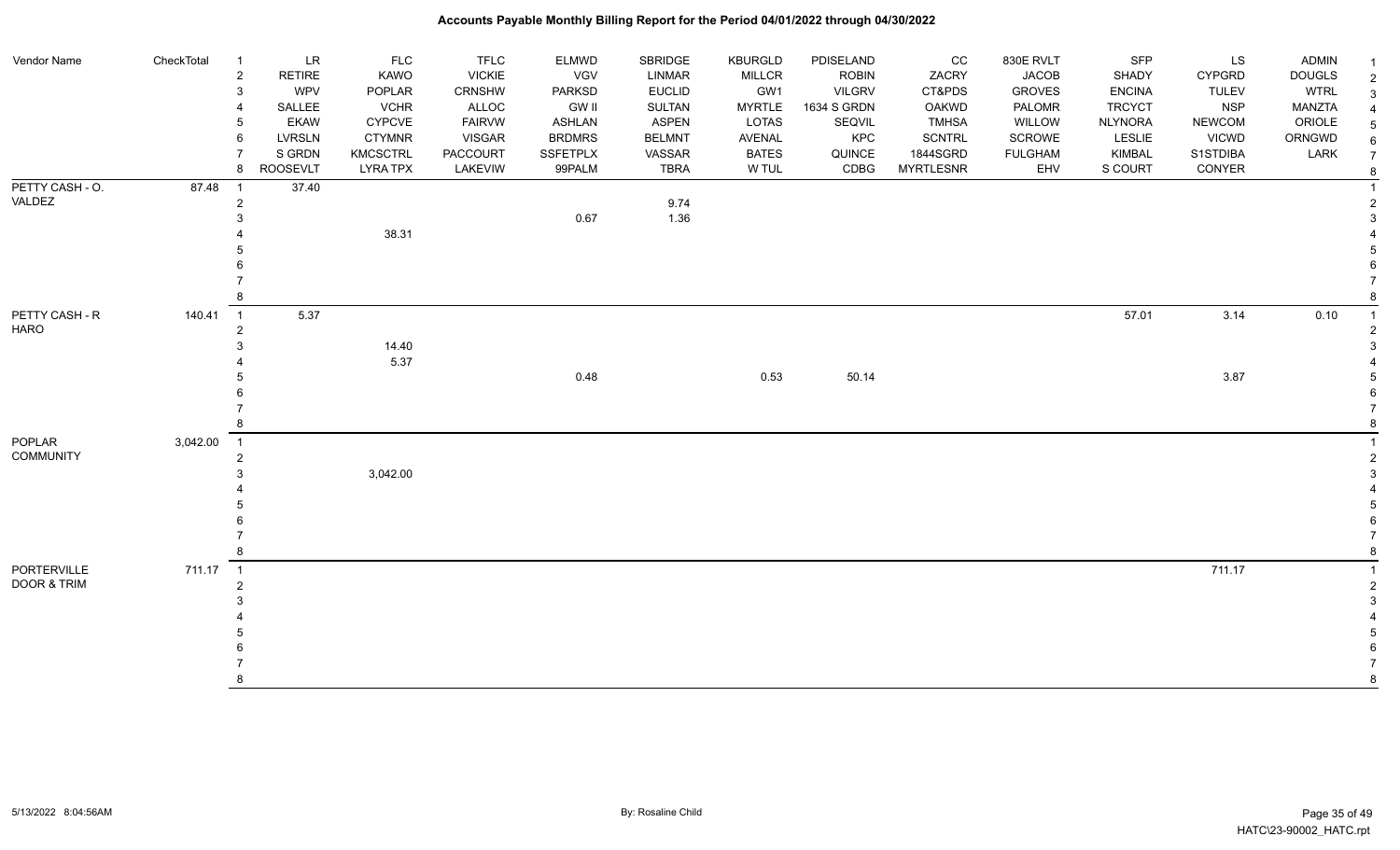| Vendor Name                  | CheckTotal | $\overline{1}$      | LR                   | <b>FLC</b>            | <b>TFLC</b>                    | <b>ELMWD</b>                | SBRIDGE                 | <b>KBURGLD</b>       | PDISELAND                     | CC               | 830E RVLT                     | SFP                           | LS                            | <b>ADMIN</b>                 | $\overline{1}$           |
|------------------------------|------------|---------------------|----------------------|-----------------------|--------------------------------|-----------------------------|-------------------------|----------------------|-------------------------------|------------------|-------------------------------|-------------------------------|-------------------------------|------------------------------|--------------------------|
|                              |            | $\overline{c}$<br>3 | <b>RETIRE</b><br>WPV | <b>KAWO</b><br>POPLAR | <b>VICKIE</b><br><b>CRNSHW</b> | <b>VGV</b><br><b>PARKSD</b> | LINMAR<br><b>EUCLID</b> | <b>MILLCR</b><br>GW1 | <b>ROBIN</b><br><b>VILGRV</b> | ZACRY<br>CT&PDS  | <b>JACOB</b><br><b>GROVES</b> | <b>SHADY</b><br><b>ENCINA</b> | <b>CYPGRD</b><br><b>TULEV</b> | <b>DOUGLS</b><br><b>WTRL</b> | $\overline{2}$           |
|                              |            |                     | SALLEE               | <b>VCHR</b>           | ALLOC                          | <b>GW II</b>                | <b>SULTAN</b>           | <b>MYRTLE</b>        | 1634 S GRDN                   | <b>OAKWD</b>     | PALOMR                        | <b>TRCYCT</b>                 | <b>NSP</b>                    | MANZTA                       | $\mathbf{3}$             |
|                              |            | 5                   | <b>EKAW</b>          | CYPCVE                | <b>FAIRVW</b>                  | <b>ASHLAN</b>               | <b>ASPEN</b>            | LOTAS                | SEQVIL                        | <b>TMHSA</b>     | WILLOW                        | <b>NLYNORA</b>                | <b>NEWCOM</b>                 | ORIOLE                       | 4                        |
|                              |            | 6                   | LVRSLN               | <b>CTYMNR</b>         | <b>VISGAR</b>                  | <b>BRDMRS</b>               | <b>BELMNT</b>           | <b>AVENAL</b>        | KPC                           | <b>SCNTRL</b>    | SCROWE                        | <b>LESLIE</b>                 | <b>VICWD</b>                  | ORNGWD                       | $\sqrt{5}$               |
|                              |            |                     | S GRDN               | <b>KMCSCTRL</b>       | <b>PACCOURT</b>                | <b>SSFETPLX</b>             | VASSAR                  | <b>BATES</b>         | QUINCE                        | 1844SGRD         | <b>FULGHAM</b>                | <b>KIMBAL</b>                 | S1STDIBA                      | LARK                         | $\,6\,$                  |
|                              |            | 8                   | <b>ROOSEVLT</b>      | <b>LYRA TPX</b>       | LAKEVIW                        | 99PALM                      | <b>TBRA</b>             | W TUL                | CDBG                          | <b>MYRTLESNR</b> | EHV                           | S COURT                       | CONYER                        |                              | $\overline{7}$<br>$\bf8$ |
| PROVOST &                    | 1,724.20   | -1                  |                      | 1,724.20              |                                |                             |                         |                      |                               |                  |                               |                               |                               |                              | $\mathbf{1}$             |
| PRITCHARD                    |            | $\overline{2}$      |                      |                       |                                |                             |                         |                      |                               |                  |                               |                               |                               |                              | $\overline{c}$           |
|                              |            |                     |                      |                       |                                |                             |                         |                      |                               |                  |                               |                               |                               |                              | 3                        |
|                              |            |                     |                      |                       |                                |                             |                         |                      |                               |                  |                               |                               |                               |                              |                          |
|                              |            |                     |                      |                       |                                |                             |                         |                      |                               |                  |                               |                               |                               |                              | 5                        |
|                              |            |                     |                      |                       |                                |                             |                         |                      |                               |                  |                               |                               |                               |                              | 6                        |
|                              |            |                     |                      |                       |                                |                             |                         |                      |                               |                  |                               |                               |                               |                              |                          |
|                              |            |                     |                      |                       |                                |                             |                         |                      |                               |                  |                               |                               |                               |                              | 8                        |
| PRUDENTIAL                   | 42,684.22  | $\overline{1}$      |                      |                       |                                |                             |                         |                      |                               |                  |                               | 27,229.93                     | 15,454.29                     |                              | $\mathbf{1}$             |
| <b>HUNTOON PAIGE</b>         |            | $\overline{2}$      |                      |                       |                                |                             |                         |                      |                               |                  |                               |                               |                               |                              | $\overline{2}$           |
|                              |            |                     |                      |                       |                                |                             |                         |                      |                               |                  |                               |                               |                               |                              | 3                        |
|                              |            |                     |                      |                       |                                |                             |                         |                      |                               |                  |                               |                               |                               |                              |                          |
|                              |            |                     |                      |                       |                                |                             |                         |                      |                               |                  |                               |                               |                               |                              | 5                        |
|                              |            |                     |                      |                       |                                |                             |                         |                      |                               |                  |                               |                               |                               |                              | 6                        |
|                              |            |                     |                      |                       |                                |                             |                         |                      |                               |                  |                               |                               |                               |                              |                          |
|                              |            | 8                   |                      |                       |                                |                             |                         |                      |                               |                  |                               |                               |                               |                              | 8                        |
| <b>QLT CONSUMER</b>          | 21.82      | $\overline{1}$      |                      |                       |                                |                             |                         |                      |                               |                  |                               | 21.82                         |                               |                              |                          |
| <b>LEASE CONSUMER</b>        |            | $\overline{2}$      |                      |                       |                                |                             |                         |                      |                               |                  |                               |                               |                               |                              | $\overline{2}$           |
|                              |            |                     |                      |                       |                                |                             |                         |                      |                               |                  |                               |                               |                               |                              | 3                        |
|                              |            |                     |                      |                       |                                |                             |                         |                      |                               |                  |                               |                               |                               |                              |                          |
|                              |            |                     |                      |                       |                                |                             |                         |                      |                               |                  |                               |                               |                               |                              | 5                        |
|                              |            |                     |                      |                       |                                |                             |                         |                      |                               |                  |                               |                               |                               |                              | 6                        |
|                              |            |                     |                      |                       |                                |                             |                         |                      |                               |                  |                               |                               |                               |                              | $\overline{7}$           |
|                              |            |                     |                      |                       |                                |                             |                         |                      |                               |                  |                               |                               |                               |                              | 8                        |
| QUADIENT<br>FINANCE USA, INC | 5,633.49   | $\overline{1}$      | 2,039.88             | 303.58                | 110.27                         |                             |                         |                      |                               |                  |                               |                               |                               |                              | $\mathbf{1}$             |
|                              |            | $\overline{2}$      |                      |                       |                                |                             |                         |                      |                               |                  |                               |                               |                               |                              | $\overline{2}$           |
|                              |            |                     |                      |                       |                                | 4.04                        | 8.08                    |                      |                               |                  |                               |                               |                               |                              | 3                        |
|                              |            |                     |                      | 3,167.64              |                                |                             |                         |                      |                               |                  |                               |                               |                               |                              |                          |
|                              |            |                     |                      |                       |                                |                             |                         |                      |                               |                  |                               |                               |                               |                              | 5                        |
|                              |            |                     |                      |                       |                                |                             |                         |                      |                               |                  |                               |                               |                               |                              | 6                        |
|                              |            |                     |                      |                       |                                |                             |                         |                      |                               |                  |                               |                               |                               |                              | 8                        |
|                              |            |                     |                      |                       |                                |                             |                         |                      |                               |                  |                               |                               |                               |                              |                          |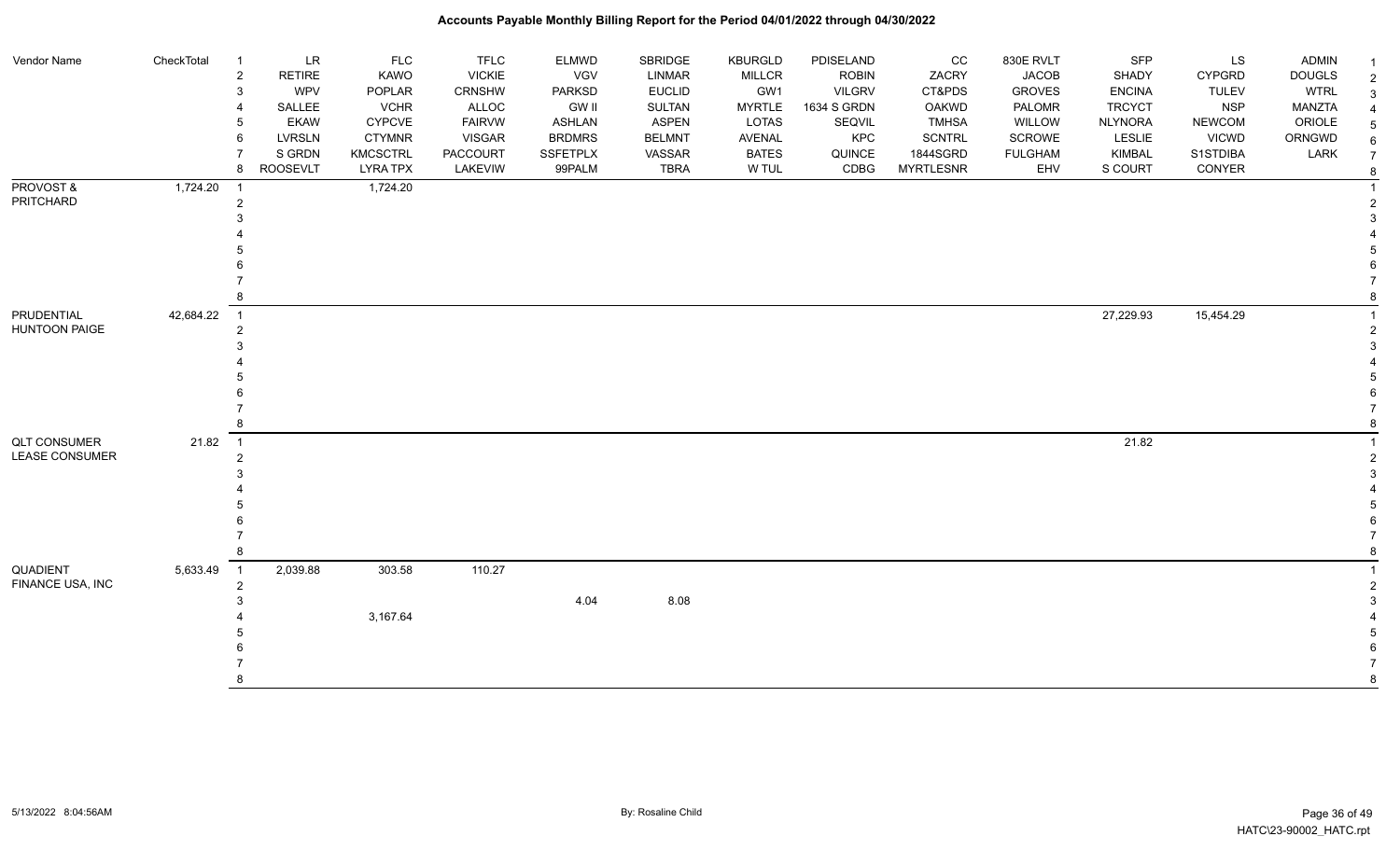| Vendor Name                 | CheckTotal | $\overline{1}$                | $\ensuremath{\mathsf{LR}}\xspace$ | <b>FLC</b>      | <b>TFLC</b>   | <b>ELMWD</b>    | SBRIDGE       | KBURGLD       | PDISELAND     | cc               | 830E RVLT      | SFP            | LS            | ADMIN         | $\overline{1}$ |
|-----------------------------|------------|-------------------------------|-----------------------------------|-----------------|---------------|-----------------|---------------|---------------|---------------|------------------|----------------|----------------|---------------|---------------|----------------|
|                             |            | $\overline{2}$                | <b>RETIRE</b>                     | <b>KAWO</b>     | <b>VICKIE</b> | VGV             | LINMAR        | <b>MILLCR</b> | <b>ROBIN</b>  | ZACRY            | <b>JACOB</b>   | SHADY          | <b>CYPGRD</b> | <b>DOUGLS</b> | $\overline{2}$ |
|                             |            | 3                             | <b>WPV</b>                        | POPLAR          | CRNSHW        | <b>PARKSD</b>   | <b>EUCLID</b> | GW1           | <b>VILGRV</b> | CT&PDS           | <b>GROVES</b>  | <b>ENCINA</b>  | <b>TULEV</b>  | <b>WTRL</b>   | 3              |
|                             |            | 4                             | SALLEE                            | <b>VCHR</b>     | ALLOC         | <b>GW II</b>    | <b>SULTAN</b> | <b>MYRTLE</b> | 1634 S GRDN   | OAKWD            | PALOMR         | <b>TRCYCT</b>  | <b>NSP</b>    | <b>MANZTA</b> |                |
|                             |            | 5                             | <b>EKAW</b>                       | <b>CYPCVE</b>   | <b>FAIRVW</b> | <b>ASHLAN</b>   | <b>ASPEN</b>  | LOTAS         | SEQVIL        | <b>TMHSA</b>     | WILLOW         | <b>NLYNORA</b> | <b>NEWCOM</b> | ORIOLE        |                |
|                             |            | 6                             | <b>LVRSLN</b>                     | <b>CTYMNR</b>   | VISGAR        | <b>BRDMRS</b>   | <b>BELMNT</b> | AVENAL        | KPC           | <b>SCNTRL</b>    | SCROWE         | LESLIE         | <b>VICWD</b>  | ORNGWD        |                |
|                             |            | $\overline{7}$                | S GRDN                            | <b>KMCSCTRL</b> | PACCOURT      | <b>SSFETPLX</b> | VASSAR        | <b>BATES</b>  | QUINCE        | 1844SGRD         | <b>FULGHAM</b> | KIMBAL         | S1STDIBA      | LARK          |                |
|                             |            | 8                             | <b>ROOSEVLT</b>                   | <b>LYRA TPX</b> | LAKEVIW       | 99PALM          | <b>TBRA</b>   | W TUL         | CDBG          | <b>MYRTLESNR</b> | EHV            | S COURT        | CONYER        |               | 8              |
| <b>QUADIENT</b>             | 1,712.93   | - 1                           | 624.32                            | 69.26           | 24.83         |                 |               |               |               |                  |                |                |               |               |                |
| LEASING USA, INC            |            | $\overline{2}$                |                                   |                 |               |                 |               |               |               |                  |                |                |               |               |                |
|                             |            | 3                             |                                   |                 |               | 2.76            | 5.53          |               |               |                  |                |                |               |               |                |
|                             |            |                               |                                   | 986.23          |               |                 |               |               |               |                  |                |                |               |               |                |
|                             |            |                               |                                   |                 |               |                 |               |               |               |                  |                |                |               |               |                |
|                             |            |                               |                                   |                 |               |                 |               |               |               |                  |                |                |               |               |                |
| QUALITY<br><b>MACHINERY</b> |            |                               |                                   |                 |               |                 |               |               |               |                  |                |                |               |               |                |
|                             |            |                               |                                   |                 |               |                 |               |               |               |                  |                |                |               |               |                |
|                             | 602.32     | $\overline{1}$                |                                   |                 |               |                 |               |               |               |                  |                |                |               | 602.32        |                |
|                             |            | $\overline{2}$                |                                   |                 |               |                 |               |               |               |                  |                |                |               |               |                |
|                             |            | 3                             |                                   |                 |               |                 |               |               |               |                  |                |                |               |               |                |
|                             |            |                               |                                   |                 |               |                 |               |               |               |                  |                |                |               |               |                |
|                             |            |                               |                                   |                 |               |                 |               |               |               |                  |                |                |               |               |                |
|                             |            |                               |                                   |                 |               |                 |               |               |               |                  |                |                |               |               |                |
|                             |            | 8                             |                                   |                 |               |                 |               |               |               |                  |                |                |               |               |                |
| R4 CAPITAL LLC              |            |                               |                                   |                 |               |                 |               |               |               |                  |                |                |               |               |                |
|                             | 32,936.93  | $\overline{\phantom{1}}$<br>2 |                                   |                 |               |                 |               |               |               |                  |                |                |               |               |                |
|                             |            | 3                             |                                   |                 |               |                 |               |               |               |                  |                |                |               |               |                |
|                             |            |                               |                                   |                 |               |                 |               |               |               |                  |                |                |               |               |                |
|                             |            |                               |                                   |                 |               |                 |               |               | 7,964.82      |                  |                |                |               |               |                |
|                             |            |                               |                                   |                 |               |                 | 24,972.11     |               |               |                  |                |                |               |               |                |
|                             |            |                               |                                   |                 |               |                 |               |               |               |                  |                |                |               |               |                |
|                             |            | 8                             |                                   |                 |               |                 |               |               |               |                  |                |                |               |               |                |
| RANDALL LEE                 | 450.00     | $\overline{1}$                |                                   |                 |               |                 |               |               |               |                  |                |                |               |               |                |
| ROQUE DBA                   |            | $\overline{2}$                |                                   |                 |               |                 |               |               |               |                  |                |                |               |               |                |
|                             |            | 3                             |                                   |                 |               |                 | 450.00        |               |               |                  |                |                |               |               |                |
|                             |            |                               |                                   |                 |               |                 |               |               |               |                  |                |                |               |               |                |
|                             |            |                               |                                   |                 |               |                 |               |               |               |                  |                |                |               |               |                |
|                             |            |                               |                                   |                 |               |                 |               |               |               |                  |                |                |               |               |                |
|                             |            |                               |                                   |                 |               |                 |               |               |               |                  |                |                |               |               |                |
|                             |            | <b>R</b>                      |                                   |                 |               |                 |               |               |               |                  |                |                |               |               |                |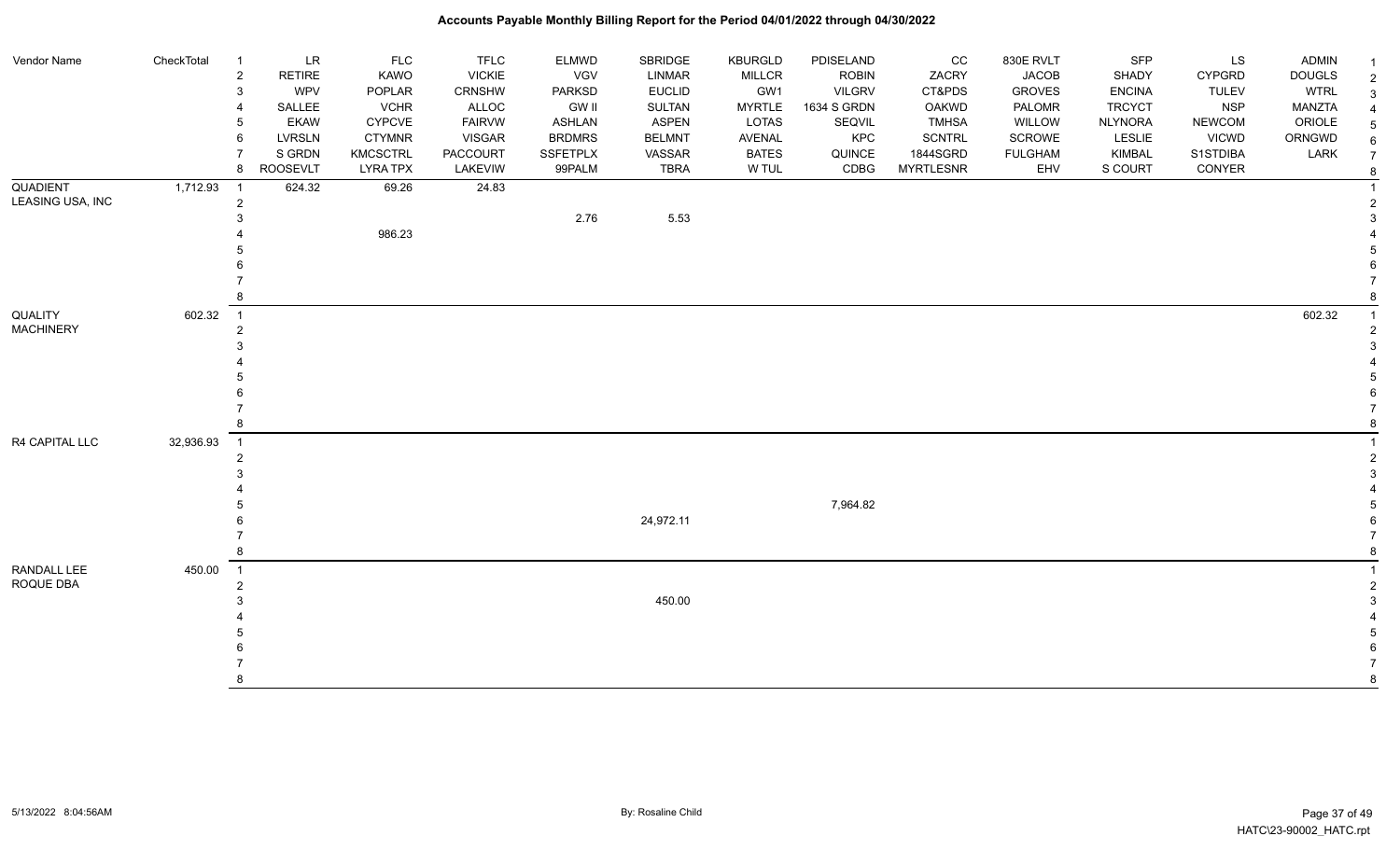| Vendor Name                  | CheckTotal | $\overline{1}$           | LR              | <b>FLC</b>      | <b>TFLC</b>   | <b>ELMWD</b>    | SBRIDGE       | <b>KBURGLD</b> | PDISELAND     | CC               | 830E RVLT      | SFP            | LS            | <b>ADMIN</b>  |                 |
|------------------------------|------------|--------------------------|-----------------|-----------------|---------------|-----------------|---------------|----------------|---------------|------------------|----------------|----------------|---------------|---------------|-----------------|
|                              |            | $\overline{c}$           | <b>RETIRE</b>   | KAWO            | <b>VICKIE</b> | VGV             | <b>LINMAR</b> | <b>MILLCR</b>  | <b>ROBIN</b>  | ZACRY            | <b>JACOB</b>   | SHADY          | <b>CYPGRD</b> | <b>DOUGLS</b> | $\overline{c}$  |
|                              |            | 3                        | <b>WPV</b>      | POPLAR          | CRNSHW        | <b>PARKSD</b>   | <b>EUCLID</b> | GW1            | <b>VILGRV</b> | CT&PDS           | <b>GROVES</b>  | <b>ENCINA</b>  | <b>TULEV</b>  | <b>WTRL</b>   | $\mathbf{3}$    |
|                              |            |                          | SALLEE          | <b>VCHR</b>     | ALLOC         | <b>GW II</b>    | <b>SULTAN</b> | <b>MYRTLE</b>  | 1634 S GRDN   | OAKWD            | PALOMR         | <b>TRCYCT</b>  | <b>NSP</b>    | <b>MANZTA</b> | $\overline{4}$  |
|                              |            | 5                        | <b>EKAW</b>     | <b>CYPCVE</b>   | <b>FAIRVW</b> | <b>ASHLAN</b>   | <b>ASPEN</b>  | <b>LOTAS</b>   | SEQVIL        | <b>TMHSA</b>     | WILLOW         | <b>NLYNORA</b> | <b>NEWCOM</b> | ORIOLE        | $5\phantom{.0}$ |
|                              |            | 6                        | <b>LVRSLN</b>   | <b>CTYMNR</b>   | <b>VISGAR</b> | <b>BRDMRS</b>   | <b>BELMNT</b> | <b>AVENAL</b>  | KPC           | <b>SCNTRL</b>    | SCROWE         | LESLIE         | <b>VICWD</b>  | ORNGWD        | $\,6\,$         |
|                              |            |                          | S GRDN          | <b>KMCSCTRL</b> | PACCOURT      | <b>SSFETPLX</b> | VASSAR        | <b>BATES</b>   | QUINCE        | 1844SGRD         | <b>FULGHAM</b> | <b>KIMBAL</b>  | S1STDIBA      | LARK          | $\overline{7}$  |
|                              |            | 8                        | <b>ROOSEVLT</b> | <b>LYRA TPX</b> | LAKEVIW       | 99PALM          | <b>TBRA</b>   | W TUL          | CDBG          | <b>MYRTLESNR</b> | EHV            | S COURT        | CONYER        |               | 8               |
| RAUL V ACEVEDO               | 626.65     |                          |                 |                 |               |                 |               |                |               |                  |                | 190.00         |               |               |                 |
| DBA ACE HEATING              |            | $\overline{2}$           |                 |                 |               |                 |               |                |               |                  |                |                |               |               | 2               |
|                              |            |                          |                 |                 |               |                 | 100.00        |                |               |                  |                |                |               |               | 3               |
|                              |            |                          |                 |                 |               |                 |               |                |               |                  |                |                |               |               |                 |
|                              |            |                          |                 |                 |               |                 |               |                |               |                  |                |                | 336.65        |               | 5               |
|                              |            |                          |                 |                 |               |                 |               |                |               |                  |                |                |               |               | 6               |
|                              |            |                          |                 |                 |               |                 |               |                |               |                  |                |                |               |               |                 |
|                              |            |                          |                 |                 |               |                 |               |                |               |                  |                |                |               |               | 8               |
| REDI-ROOTER<br>PLUMBING, INC | 15,410.76  | $\overline{1}$           | 6,677.59        |                 |               |                 |               |                |               | 5,250.22         |                |                |               | 105.00        |                 |
|                              |            | $\overline{2}$           |                 |                 |               |                 |               | 435.00         |               |                  |                |                |               |               | 2               |
|                              |            |                          |                 |                 |               |                 |               |                |               |                  |                |                | 105.00        |               | 3               |
|                              |            |                          |                 |                 |               |                 | 315.00        |                |               | 381.27           |                |                |               |               |                 |
|                              |            |                          |                 |                 |               |                 | 1,741.68      |                |               |                  |                |                |               |               | 5               |
|                              |            |                          |                 |                 |               |                 |               |                |               |                  |                |                |               |               |                 |
|                              |            |                          |                 |                 | 100.00        |                 |               |                |               |                  |                | 195.00         |               |               |                 |
|                              |            |                          |                 |                 |               | 105.00          |               |                |               |                  |                |                |               |               | 8               |
| <b>SAN GABRIEL</b>           | 255.44     | $\overline{1}$           |                 |                 |               |                 |               |                |               |                  |                |                |               | 255.44        | $\overline{1}$  |
| <b>TEMPORARY</b>             |            | $\overline{2}$           |                 |                 |               |                 |               |                |               |                  |                |                |               |               | 2               |
|                              |            |                          |                 |                 |               |                 |               |                |               |                  |                |                |               |               | 3               |
|                              |            |                          |                 |                 |               |                 |               |                |               |                  |                |                |               |               |                 |
|                              |            |                          |                 |                 |               |                 |               |                |               |                  |                |                |               |               | 5               |
|                              |            |                          |                 |                 |               |                 |               |                |               |                  |                |                |               |               |                 |
|                              |            |                          |                 |                 |               |                 |               |                |               |                  |                |                |               |               |                 |
|                              |            | 8                        |                 |                 |               |                 |               |                |               |                  |                |                |               |               | 8               |
| SAN JOAQUIN                  | 42.00      | $\overline{\phantom{a}}$ | 14.07           | 4.21            | 0.42          |                 |               |                |               |                  |                |                |               |               |                 |
| VALLEY UNIFIED               |            | $\overline{2}$           |                 |                 |               |                 |               |                |               |                  |                |                |               |               | $\overline{2}$  |
|                              |            |                          |                 |                 |               |                 |               |                |               |                  |                |                |               |               | 3               |
|                              |            |                          |                 | 23.30           |               |                 |               |                |               |                  |                |                |               |               |                 |
|                              |            |                          |                 |                 |               |                 |               |                |               |                  |                |                |               |               | 5               |
|                              |            |                          |                 |                 |               |                 |               |                |               |                  |                |                |               |               | 6               |
|                              |            |                          |                 |                 |               |                 |               |                |               |                  |                |                |               |               |                 |
|                              |            | 8                        |                 |                 |               |                 |               |                |               |                  |                |                |               |               | 8               |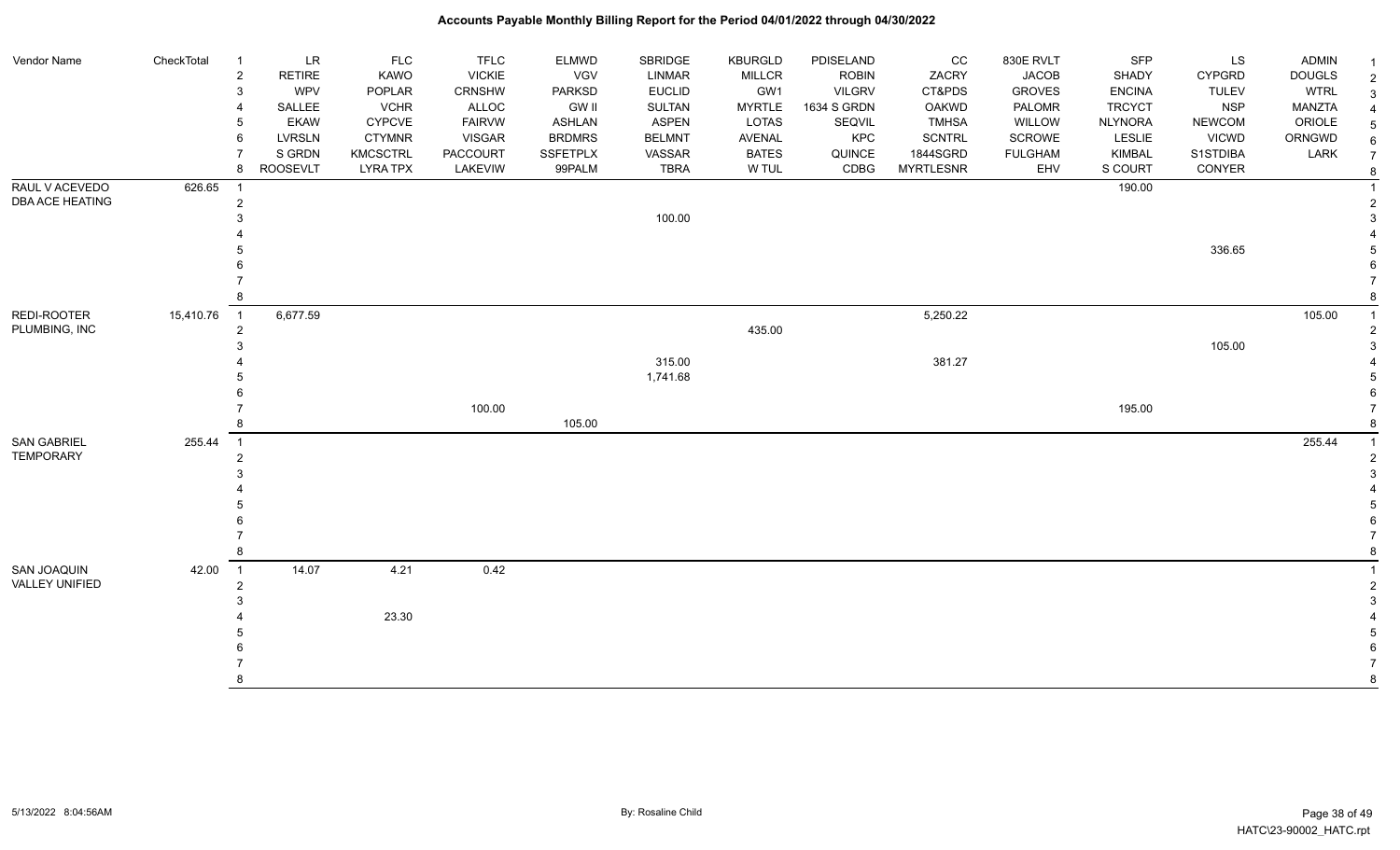| Vendor Name                | CheckTotal | LR<br>$\overline{1}$<br><b>RETIRE</b><br>$\overline{c}$<br><b>WPV</b><br>3 | <b>FLC</b><br>KAWO<br>POPLAR | <b>TFLC</b><br><b>VICKIE</b><br>CRNSHW | <b>ELMWD</b><br>VGV<br>PARKSD | SBRIDGE<br>LINMAR<br><b>EUCLID</b> | <b>KBURGLD</b><br><b>MILLCR</b><br>GW1 | PDISELAND<br><b>ROBIN</b><br><b>VILGRV</b> | cc<br>ZACRY<br>CT&PDS | 830E RVLT<br><b>JACOB</b><br><b>GROVES</b> | <b>SFP</b><br>SHADY<br><b>ENCINA</b> | LS<br><b>CYPGRD</b><br><b>TULEV</b> | <b>ADMIN</b><br><b>DOUGLS</b><br><b>WTRL</b> | $\overline{2}$ |
|----------------------------|------------|----------------------------------------------------------------------------|------------------------------|----------------------------------------|-------------------------------|------------------------------------|----------------------------------------|--------------------------------------------|-----------------------|--------------------------------------------|--------------------------------------|-------------------------------------|----------------------------------------------|----------------|
|                            |            | SALLEE                                                                     | <b>VCHR</b>                  | ALLOC                                  | <b>GW II</b>                  | SULTAN                             | <b>MYRTLE</b>                          | 1634 S GRDN                                | OAKWD                 | PALOMR                                     | <b>TRCYCT</b>                        | <b>NSP</b>                          | <b>MANZTA</b>                                |                |
|                            |            | <b>EKAW</b>                                                                | <b>CYPCVE</b>                | <b>FAIRVW</b>                          | <b>ASHLAN</b>                 | <b>ASPEN</b>                       | <b>LOTAS</b>                           | SEQVIL                                     | <b>TMHSA</b>          | WILLOW                                     | <b>NLYNORA</b>                       | <b>NEWCOM</b>                       | ORIOLE                                       |                |
|                            |            | <b>LVRSLN</b><br>6                                                         | <b>CTYMNR</b>                | <b>VISGAR</b>                          | <b>BRDMRS</b>                 | <b>BELMNT</b>                      | AVENAL                                 | KPC                                        | <b>SCNTRL</b>         | SCROWE                                     | <b>LESLIE</b>                        | <b>VICWD</b>                        | ORNGWD                                       | 6              |
|                            |            | S GRDN                                                                     | <b>KMCSCTRL</b>              | <b>PACCOURT</b>                        | SSFETPLX                      | VASSAR                             | <b>BATES</b>                           | QUINCE                                     | 1844SGRD              | <b>FULGHAM</b>                             | KIMBAL                               | S1STDIBA                            | LARK                                         | $\overline{7}$ |
|                            |            | <b>ROOSEVLT</b><br>8                                                       | <b>LYRA TPX</b>              | LAKEVIW                                | 99PALM                        | <b>TBRA</b>                        | W TUL                                  | CDBG                                       | <b>MYRTLESNR</b>      | EHV                                        | S COURT                              | CONYER                              |                                              |                |
| <b>SCELZI</b>              | 1,290.30   | $\overline{1}$                                                             |                              |                                        |                               |                                    |                                        |                                            |                       |                                            |                                      |                                     | 1,290.30                                     |                |
| ENTERPRISES,               |            | $\overline{2}$                                                             |                              |                                        |                               |                                    |                                        |                                            |                       |                                            |                                      |                                     |                                              |                |
|                            |            |                                                                            |                              |                                        |                               |                                    |                                        |                                            |                       |                                            |                                      |                                     |                                              |                |
|                            |            |                                                                            |                              |                                        |                               |                                    |                                        |                                            |                       |                                            |                                      |                                     |                                              |                |
|                            |            |                                                                            |                              |                                        |                               |                                    |                                        |                                            |                       |                                            |                                      |                                     |                                              |                |
|                            |            |                                                                            |                              |                                        |                               |                                    |                                        |                                            |                       |                                            |                                      |                                     |                                              |                |
|                            |            |                                                                            |                              |                                        |                               |                                    |                                        |                                            |                       |                                            |                                      |                                     |                                              |                |
|                            |            |                                                                            |                              |                                        |                               |                                    |                                        |                                            |                       |                                            |                                      |                                     |                                              |                |
| SERVICE<br><b>PARTNERS</b> | 1,720.27   | $\overline{1}$                                                             |                              |                                        |                               |                                    |                                        |                                            |                       |                                            |                                      |                                     | 1,720.27                                     |                |
|                            |            | 2                                                                          |                              |                                        |                               |                                    |                                        |                                            |                       |                                            |                                      |                                     |                                              |                |
|                            |            |                                                                            |                              |                                        |                               |                                    |                                        |                                            |                       |                                            |                                      |                                     |                                              |                |
|                            |            |                                                                            |                              |                                        |                               |                                    |                                        |                                            |                       |                                            |                                      |                                     |                                              |                |
|                            |            |                                                                            |                              |                                        |                               |                                    |                                        |                                            |                       |                                            |                                      |                                     |                                              |                |
|                            |            |                                                                            |                              |                                        |                               |                                    |                                        |                                            |                       |                                            |                                      |                                     |                                              |                |
|                            |            |                                                                            |                              |                                        |                               |                                    |                                        |                                            |                       |                                            |                                      |                                     |                                              |                |
| <b>SHARON J</b>            | 60.36      | $\overline{1}$                                                             |                              |                                        |                               |                                    |                                        |                                            |                       |                                            |                                      |                                     | 60.36                                        |                |
| <b>ETHRIDGE</b>            |            | 2                                                                          |                              |                                        |                               |                                    |                                        |                                            |                       |                                            |                                      |                                     |                                              |                |
|                            |            |                                                                            |                              |                                        |                               |                                    |                                        |                                            |                       |                                            |                                      |                                     |                                              |                |
|                            |            |                                                                            |                              |                                        |                               |                                    |                                        |                                            |                       |                                            |                                      |                                     |                                              |                |
|                            |            |                                                                            |                              |                                        |                               |                                    |                                        |                                            |                       |                                            |                                      |                                     |                                              |                |
|                            |            |                                                                            |                              |                                        |                               |                                    |                                        |                                            |                       |                                            |                                      |                                     |                                              |                |
|                            |            |                                                                            |                              |                                        |                               |                                    |                                        |                                            |                       |                                            |                                      |                                     |                                              |                |
|                            |            |                                                                            |                              |                                        |                               |                                    |                                        |                                            |                       |                                            |                                      |                                     |                                              |                |
| SIDNEY C                   | 7,021.63   | $\overline{1}$<br>524.94                                                   |                              |                                        |                               |                                    |                                        |                                            |                       |                                            |                                      |                                     |                                              |                |
| WHEELER DBA                |            | $\overline{2}$                                                             |                              |                                        |                               |                                    |                                        |                                            |                       |                                            |                                      |                                     |                                              |                |
|                            |            |                                                                            | 1,065.21                     |                                        |                               |                                    |                                        |                                            |                       |                                            |                                      |                                     |                                              |                |
|                            |            |                                                                            |                              |                                        |                               |                                    |                                        |                                            |                       |                                            |                                      |                                     |                                              |                |
|                            |            |                                                                            |                              |                                        |                               |                                    | 1,310.00                               | 4,121.48                                   |                       |                                            |                                      |                                     |                                              |                |
|                            |            |                                                                            |                              |                                        |                               |                                    |                                        |                                            |                       |                                            |                                      |                                     |                                              |                |
|                            |            |                                                                            |                              |                                        |                               |                                    |                                        |                                            |                       |                                            |                                      |                                     |                                              |                |
|                            |            |                                                                            |                              |                                        |                               |                                    |                                        |                                            |                       |                                            |                                      |                                     |                                              |                |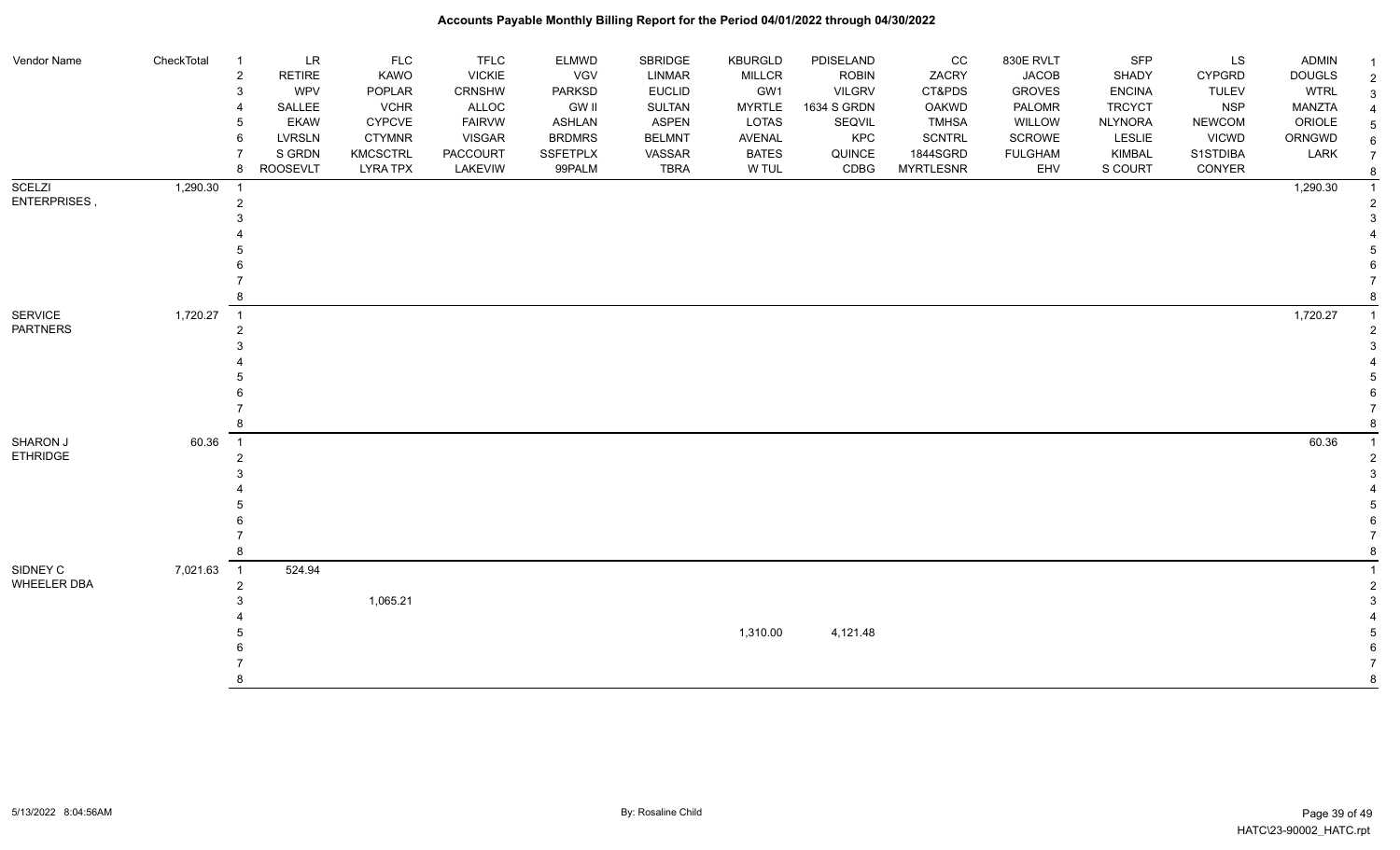| Vendor Name            | CheckTotal | $\ensuremath{\mathsf{LR}}\xspace$ | <b>FLC</b>      | <b>TFLC</b>   | <b>ELMWD</b>    | SBRIDGE       | <b>KBURGLD</b> | PDISELAND     | CC               | 830E RVLT      | <b>SFP</b>     | LS            | ADMIN         |                |
|------------------------|------------|-----------------------------------|-----------------|---------------|-----------------|---------------|----------------|---------------|------------------|----------------|----------------|---------------|---------------|----------------|
|                        |            | RETIRE<br>$\overline{2}$          | KAWO            | <b>VICKIE</b> | <b>VGV</b>      | <b>LINMAR</b> | MILLCR         | <b>ROBIN</b>  | ZACRY            | <b>JACOB</b>   | <b>SHADY</b>   | CYPGRD        | <b>DOUGLS</b> | $\overline{2}$ |
|                        |            | WPV<br>3                          | POPLAR          | CRNSHW        | <b>PARKSD</b>   | <b>EUCLID</b> | GW1            | <b>VILGRV</b> | CT&PDS           | <b>GROVES</b>  | <b>ENCINA</b>  | <b>TULEV</b>  | <b>WTRL</b>   | 3              |
|                        |            | SALLEE                            | <b>VCHR</b>     | <b>ALLOC</b>  | <b>GW II</b>    | <b>SULTAN</b> | <b>MYRTLE</b>  | 1634 S GRDN   | <b>OAKWD</b>     | PALOMR         | <b>TRCYCT</b>  | <b>NSP</b>    | MANZTA        |                |
|                        |            | EKAW                              | <b>CYPCVE</b>   | <b>FAIRVW</b> | <b>ASHLAN</b>   | <b>ASPEN</b>  | LOTAS          | SEQVIL        | <b>TMHSA</b>     | WILLOW         | <b>NLYNORA</b> | <b>NEWCOM</b> | ORIOLE        |                |
|                        |            | LVRSLN                            | <b>CTYMNR</b>   | <b>VISGAR</b> | <b>BRDMRS</b>   | <b>BELMNT</b> | <b>AVENAL</b>  | KPC           | <b>SCNTRL</b>    | SCROWE         | <b>LESLIE</b>  | <b>VICWD</b>  | ORNGWD        |                |
|                        |            | S GRDN                            | <b>KMCSCTRL</b> | PACCOURT      | <b>SSFETPLX</b> | VASSAR        | <b>BATES</b>   | QUINCE        | 1844SGRD         | <b>FULGHAM</b> | <b>KIMBAL</b>  | S1STDIBA      | LARK          |                |
|                        |            | <b>ROOSEVLT</b><br>8              | <b>LYRA TPX</b> | LAKEVIW       | 99PALM          | <b>TBRA</b>   | W TUL          | CDBG          | <b>MYRTLESNR</b> | EHV            | S COURT        | CONYER        |               |                |
| <b>SIGN TIME</b>       | 146.48     |                                   |                 |               |                 |               |                |               |                  |                |                |               | 146.48        |                |
|                        |            |                                   |                 |               |                 |               |                |               |                  |                |                |               |               |                |
|                        |            |                                   |                 |               |                 |               |                |               |                  |                |                |               |               |                |
|                        |            |                                   |                 |               |                 |               |                |               |                  |                |                |               |               |                |
|                        |            |                                   |                 |               |                 |               |                |               |                  |                |                |               |               |                |
|                        |            |                                   |                 |               |                 |               |                |               |                  |                |                |               |               |                |
|                        |            |                                   |                 |               |                 |               |                |               |                  |                |                |               |               |                |
|                        |            |                                   |                 |               |                 |               |                |               |                  |                |                |               |               |                |
| SLAKEY BROS INC        | 5,074.92   | $\overline{1}$                    |                 |               |                 |               |                |               |                  |                |                |               | 5,074.92      |                |
|                        |            |                                   |                 |               |                 |               |                |               |                  |                |                |               |               |                |
|                        |            |                                   |                 |               |                 |               |                |               |                  |                |                |               |               |                |
|                        |            |                                   |                 |               |                 |               |                |               |                  |                |                |               |               |                |
|                        |            |                                   |                 |               |                 |               |                |               |                  |                |                |               |               |                |
|                        |            |                                   |                 |               |                 |               |                |               |                  |                |                |               |               |                |
|                        |            |                                   |                 |               |                 |               |                |               |                  |                |                |               |               |                |
|                        |            |                                   |                 |               |                 |               |                |               |                  |                |                |               |               |                |
| SOUTHERN<br>CALIFORNIA | 41,569.53  | 7,447.24<br>$\overline{1}$        | 6,472.18        | 400.64        |                 |               |                |               | 350.68           |                | 15,879.37      | 320.48        |               |                |
|                        |            | $\overline{2}$                    |                 |               | 266.17          |               | 767.20         |               |                  |                |                |               |               |                |
|                        |            |                                   | 434.92          |               | 319.45          |               |                | 69.10         | 225.26           |                | 62.69          | 16.76         |               |                |
|                        |            |                                   | 2,191.03        |               |                 |               | 205.32         |               |                  | 11.57          | 31.21          |               |               |                |
|                        |            | 175.52                            | 364.33          |               |                 | 842.67        |                | 195.80        | 95.04            |                |                | 952.97        |               |                |
|                        |            |                                   |                 |               | 591.26          | 117.54        |                |               |                  | 60.05          |                |               |               |                |
|                        |            |                                   |                 | 264.91        | 120.13          |               |                |               | 5.22             |                | 909.91         |               |               |                |
|                        |            |                                   |                 |               | 1,402.91        |               |                |               |                  |                |                |               |               |                |
| SOUTHERN               | 6,438.56   | 1,352.19<br>$\overline{1}$        | 613.20          | 154.88        |                 |               |                |               | 83.19            |                | 1,607.74       | 53.11         |               |                |
| <b>CALIFORNIA GAS</b>  |            | $\overline{2}$                    |                 |               | 25.69           | 71.10         | 94.58          |               |                  |                |                |               |               | 2              |
|                        |            | 51.02                             | 45.65           |               | 75.20           | 159.07        |                | 68.22         | 15.70            |                |                | 212.25        |               | 3              |
|                        |            |                                   | 366.96          |               |                 |               | 38.01          |               | 29.44            | 80.55          |                |               |               |                |
|                        |            | 8.96                              | 65.00           |               | 38.96           | 33.76         | 128.49         | 80.48         | 19.81            |                | 14.40          | 16.25         |               | 5              |
|                        |            |                                   |                 |               | 87.69           | 91.69         |                |               |                  | 24.45          |                |               |               |                |
|                        |            |                                   | 20.27           | 110.53        |                 |               |                |               |                  |                | 191.35         |               |               |                |
|                        |            |                                   |                 |               | 308.72          |               |                |               |                  |                |                |               |               | 8              |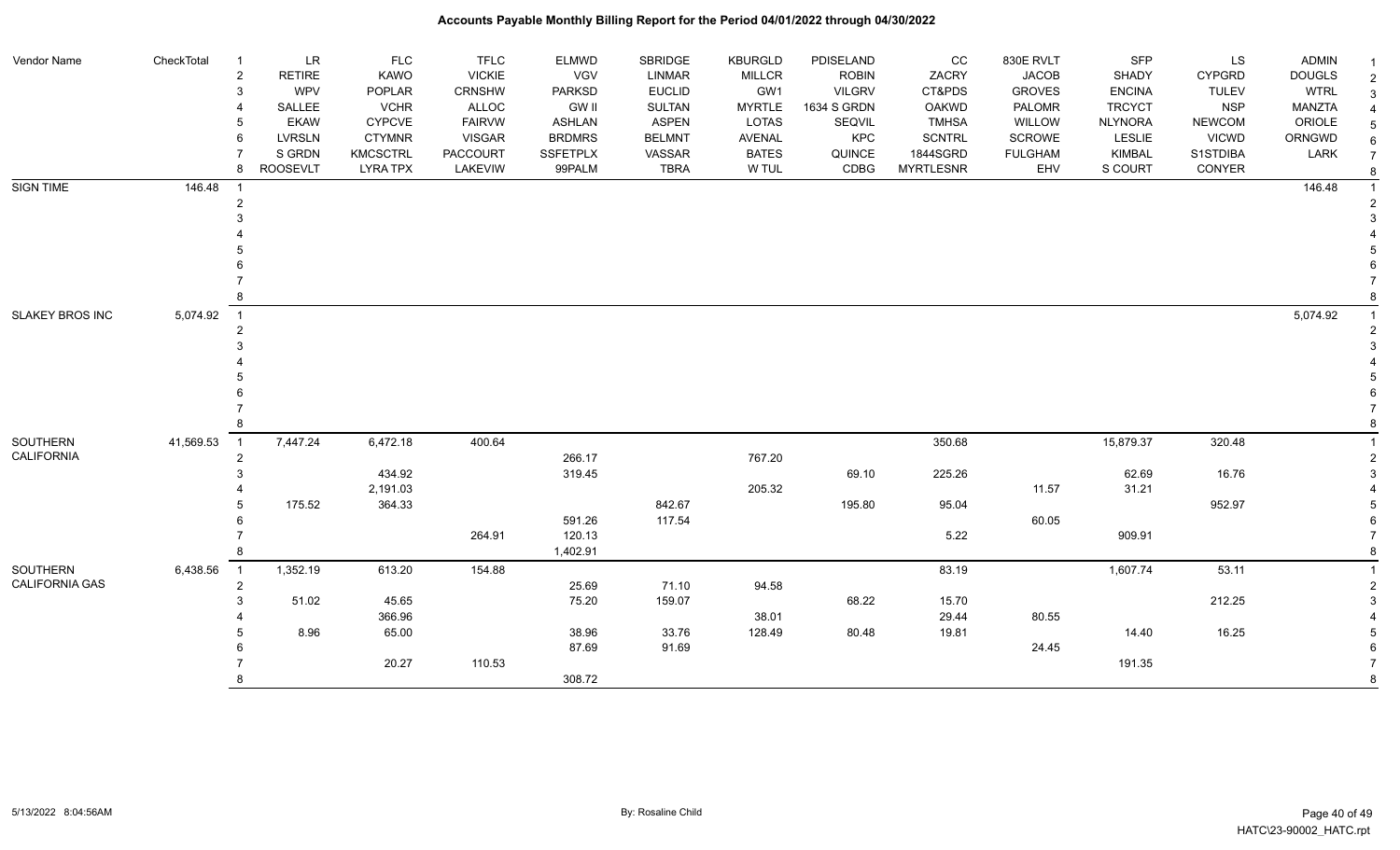| Vendor Name      | CheckTotal | $\overline{\mathbf{1}}$  | <b>LR</b>     | <b>FLC</b>      | <b>TFLC</b>     | <b>ELMWD</b>    | SBRIDGE       | <b>KBURGLD</b> | PDISELAND     | CC               | 830E RVLT      | SFP            | LS            | ADMIN         |
|------------------|------------|--------------------------|---------------|-----------------|-----------------|-----------------|---------------|----------------|---------------|------------------|----------------|----------------|---------------|---------------|
|                  |            | $\overline{2}$           | <b>RETIRE</b> | <b>KAWO</b>     | <b>VICKIE</b>   | VGV             | <b>LINMAR</b> | <b>MILLCR</b>  | <b>ROBIN</b>  | ZACRY            | <b>JACOB</b>   | <b>SHADY</b>   | <b>CYPGRD</b> | <b>DOUGLS</b> |
|                  |            | 3                        | <b>WPV</b>    | POPLAR          | <b>CRNSHW</b>   | <b>PARKSD</b>   | <b>EUCLID</b> | GW1            | <b>VILGRV</b> | CT&PDS           | <b>GROVES</b>  | <b>ENCINA</b>  | <b>TULEV</b>  | <b>WTRL</b>   |
|                  |            | 4                        | SALLEE        | <b>VCHR</b>     | ALLOC           | <b>GW II</b>    | <b>SULTAN</b> | <b>MYRTLE</b>  | 1634 S GRDN   | <b>OAKWD</b>     | <b>PALOMR</b>  | <b>TRCYCT</b>  | <b>NSP</b>    | MANZTA        |
|                  |            | 5                        | <b>EKAW</b>   | <b>CYPCVE</b>   | <b>FAIRVW</b>   | <b>ASHLAN</b>   | <b>ASPEN</b>  | <b>LOTAS</b>   | SEQVIL        | <b>TMHSA</b>     | WILLOW         | <b>NLYNORA</b> | <b>NEWCOM</b> | ORIOLE        |
|                  |            | 6                        | <b>LVRSLN</b> | <b>CTYMNR</b>   | <b>VISGAR</b>   | <b>BRDMRS</b>   | <b>BELMNT</b> | AVENAL         | KPC           | <b>SCNTRL</b>    | SCROWE         | LESLIE         | <b>VICWD</b>  | ORNGWD        |
|                  |            |                          | S GRDN        | <b>KMCSCTRL</b> | <b>PACCOURT</b> | <b>SSFETPLX</b> | VASSAR        | <b>BATES</b>   | QUINCE        | 1844SGRD         | <b>FULGHAM</b> | <b>KIMBAL</b>  | S1STDIBA      | LARK          |
|                  |            | 8                        | ROOSEVLT      | <b>LYRA TPX</b> | LAKEVIW         | 99PALM          | <b>TBRA</b>   | W TUL          | CDBG          | <b>MYRTLESNR</b> | EHV            | S COURT        | CONYER        |               |
| <b>STAPLES</b>   | 1,011.32   | $\overline{\phantom{0}}$ | 133.13        |                 |                 |                 |               |                |               |                  |                | 125.95         | 77.93         | 337.31        |
| CONTRACT AND     |            | $\overline{2}$           |               |                 |                 |                 |               |                |               |                  |                |                |               |               |
|                  |            | 3                        |               | 60.00           |                 |                 |               |                |               |                  |                |                |               |               |
|                  |            |                          |               | 133.12          |                 |                 |               |                |               |                  |                |                |               |               |
|                  |            |                          |               |                 |                 | 11.97           |               | 13.18          | 22.80         |                  |                |                | 95.93         |               |
|                  |            |                          |               |                 |                 |                 |               |                |               |                  |                |                |               |               |
|                  |            |                          |               |                 |                 |                 |               |                |               |                  |                |                |               |               |
|                  |            | 8                        |               |                 |                 |                 |               |                |               |                  |                |                |               |               |
| STATE WATER      | 250.00     | $\overline{1}$           |               | 250.00          |                 |                 |               |                |               |                  |                |                |               |               |
| <b>RESOURCES</b> |            | $\overline{2}$           |               |                 |                 |                 |               |                |               |                  |                |                |               |               |
|                  |            | 3                        |               |                 |                 |                 |               |                |               |                  |                |                |               |               |
|                  |            |                          |               |                 |                 |                 |               |                |               |                  |                |                |               |               |
|                  |            |                          |               |                 |                 |                 |               |                |               |                  |                |                |               |               |
|                  |            |                          |               |                 |                 |                 |               |                |               |                  |                |                |               |               |
|                  |            |                          |               |                 |                 |                 |               |                |               |                  |                |                |               |               |
|                  |            | 8                        |               |                 |                 |                 |               |                |               |                  |                |                |               |               |
| STEAM CLEANERS,  | 89.12      | $\overline{1}$           |               |                 |                 |                 |               |                |               |                  |                |                |               | 89.12         |
| <b>INC</b>       |            | $\overline{2}$           |               |                 |                 |                 |               |                |               |                  |                |                |               |               |
|                  |            |                          |               |                 |                 |                 |               |                |               |                  |                |                |               |               |
|                  |            |                          |               |                 |                 |                 |               |                |               |                  |                |                |               |               |
|                  |            |                          |               |                 |                 |                 |               |                |               |                  |                |                |               |               |
|                  |            |                          |               |                 |                 |                 |               |                |               |                  |                |                |               |               |
|                  |            |                          |               |                 |                 |                 |               |                |               |                  |                |                |               |               |
|                  |            | 8                        |               |                 |                 |                 |               |                |               |                  |                |                |               |               |
|                  |            | $\overline{1}$           |               |                 |                 |                 |               |                |               |                  |                |                |               |               |
| STOP ALARM, INC  | 114.00     |                          | 22.43         |                 |                 |                 |               |                |               |                  |                | 21.23          | 13.13         | 0.41          |
|                  |            | $\overline{2}$           |               |                 |                 |                 |               |                |               |                  |                |                |               |               |
|                  |            | 3                        |               | 10.11           |                 |                 |               |                |               |                  |                |                |               |               |
|                  |            |                          |               | 22.44           |                 |                 |               |                |               |                  |                |                |               |               |
|                  |            |                          |               |                 |                 | 2.02            |               | 2.22           | 3.84          |                  |                |                | 16.17         |               |
|                  |            |                          |               |                 |                 |                 |               |                |               |                  |                |                |               |               |
|                  |            |                          |               |                 |                 |                 |               |                |               |                  |                |                |               |               |
|                  |            | 8                        |               |                 |                 |                 |               |                |               |                  |                |                |               |               |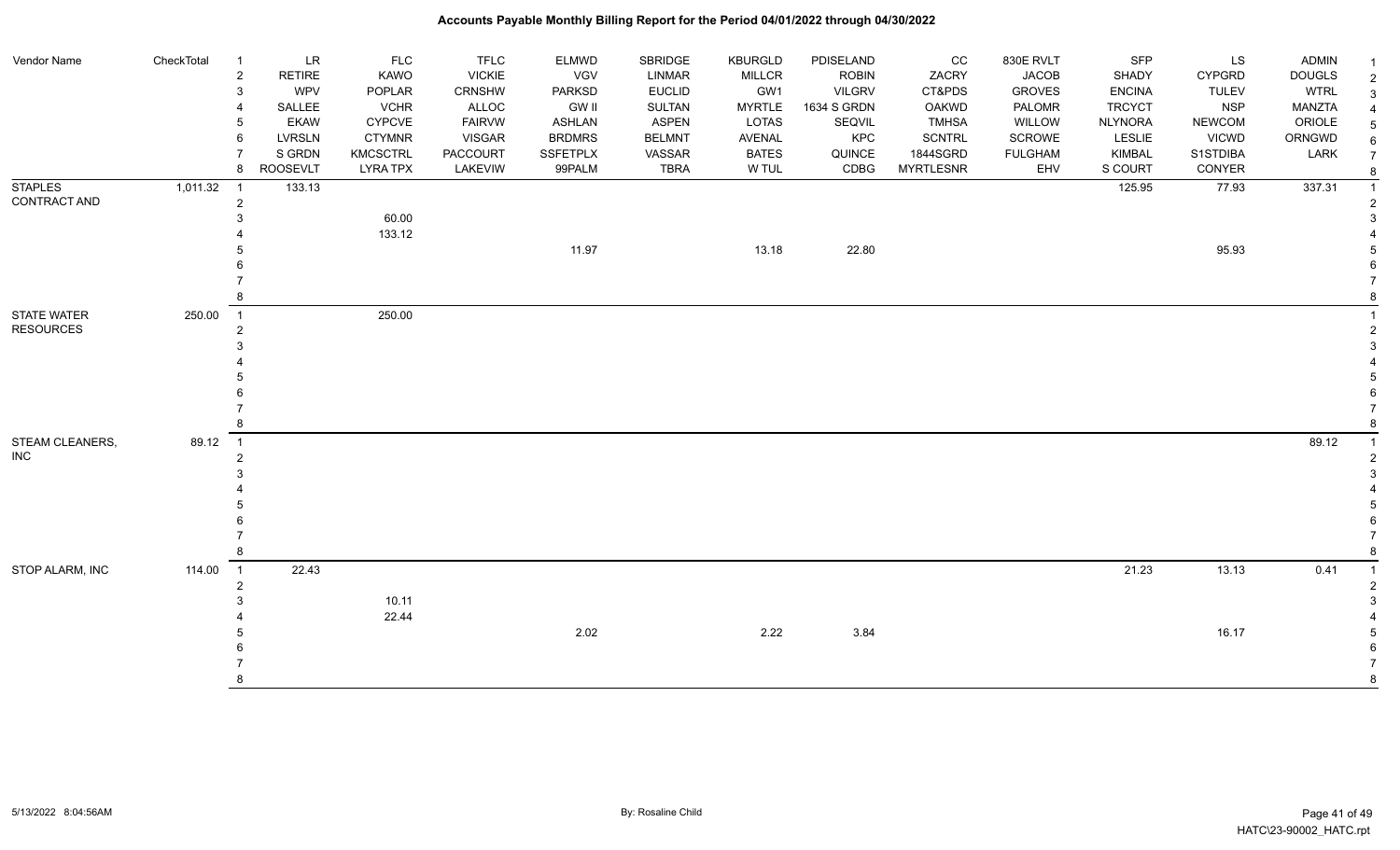#### Vendor Name CheckTotal 1 LR FLC FLC ELMWD SBRIDGE KBURGLD PDISELAND CC 830E RVLT SFP LS ADMIN <sub>1</sub> 2 RETIRE KAWO VICKIE VGV LINMAR MILLCR ROBIN ZACRY JACOB SHADY CYPGRD DOUGLS 2 3 WPV POPLAR CRNSHW PARKSD EUCLID GW1 VILGRV CT&PDS GROVES ENCINA TULEV WTRL 3 4 SALLEE VCHR ALLOC GW II SULTAN MYRTLE 1634 S GRDN OAKWD PALOMR TRCYCT NSP MANZTA 4 5 EKAW CYPCVE FAIRVW ASHLAN ASPEN LOTAS SEQVIL TMHSA WILLOW NLYNORA NEWCOM ORIOLE 5 6 LVRSLN CTYMNR VISGAR BRDMRS BELMNT AVENAL KPC SCNTRL SCROWE LESLIE VICWD ORNGWD  $_{6}$ 7 SIGRDN KMCSCTRL PACCOURT SSFETPLX VASSAR BATES QUINCE 1844SGRD FULGHAM KIMBAL S1STDIBA LARK 7 8 ROOSEVLT LYRA TPX LAKEVIW 99PALM TBRA W TUL CDBG MYRTLESNR EHV S COURT CONYER <sub>8</sub> **SULTANA** COMMUNITY 3,090.29 1 1 2 2  $3<sup>3</sup>$  4 3,090.29 4 5 5  $6$  7 7 8 8 TEKTEGRITY INC 229.00 1 1 2 2  $3<sup>3</sup>$  4 229.00 4 5 5  $6$  7 7 8 8 TERRA BELLA IRRIGATION 289.47 1 289.47 1 2 2  $3<sup>3</sup>$  4 4 5 5  $6$  7 7 8 8 THE CARPET SHOPPE 20,132.00 1 13,416.00 1 2 729.00 2  $3 \hspace{5cm} 2.579.00$  3 4 3,408.00 4 5 5  $6$  7 7 8 8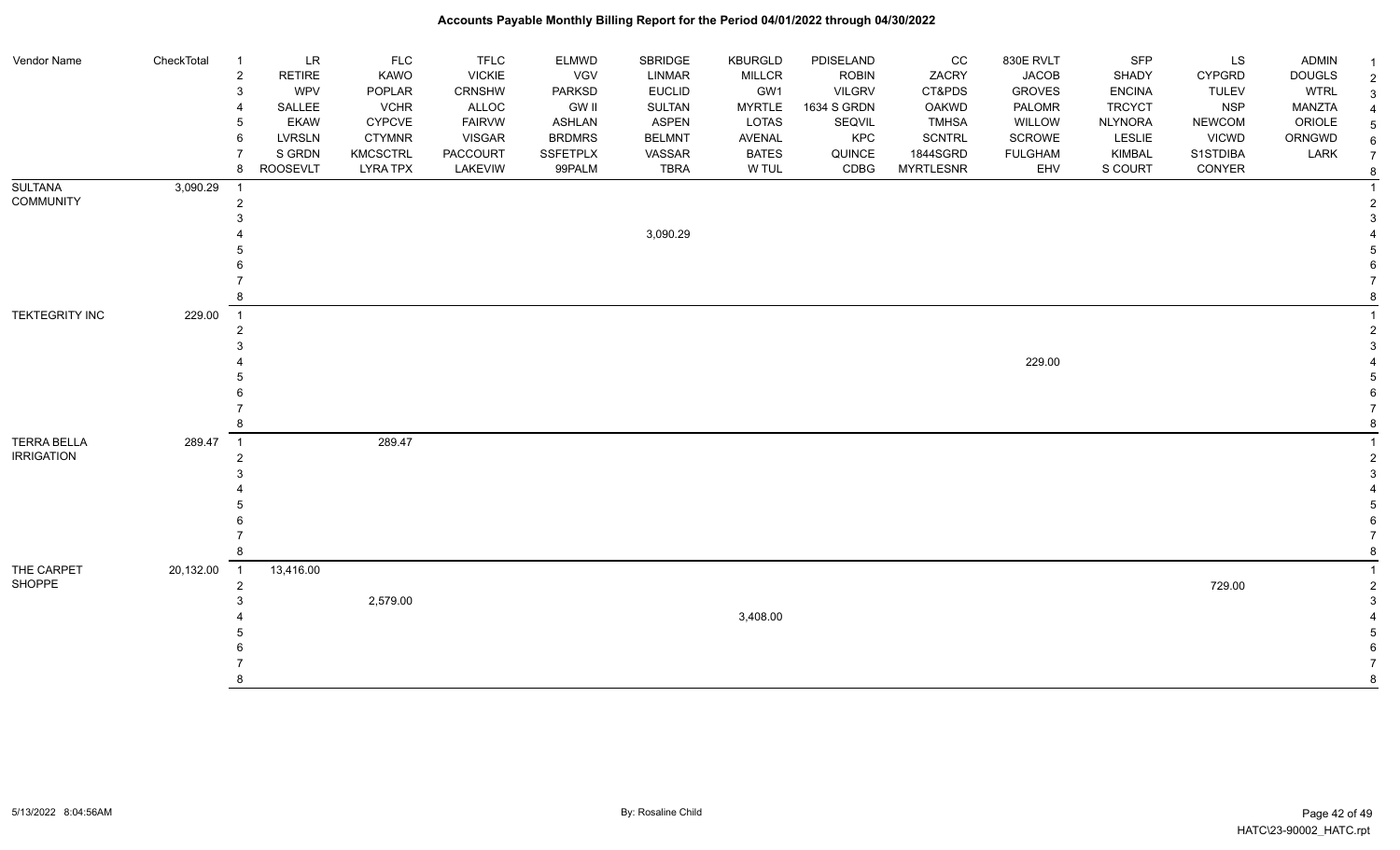| Vendor Name     | CheckTotal | $\overline{1}$             | <b>LR</b>       | <b>FLC</b>      | <b>TFLC</b>     | <b>ELMWD</b>    | SBRIDGE       | <b>KBURGLD</b> | PDISELAND     | cc               | 830E RVLT      | <b>SFP</b>     | LS            | <b>ADMIN</b>  | -1             |
|-----------------|------------|----------------------------|-----------------|-----------------|-----------------|-----------------|---------------|----------------|---------------|------------------|----------------|----------------|---------------|---------------|----------------|
|                 |            | $\overline{c}$             | <b>RETIRE</b>   | KAWO            | <b>VICKIE</b>   | VGV             | LINMAR        | <b>MILLCR</b>  | <b>ROBIN</b>  | ZACRY            | <b>JACOB</b>   | SHADY          | CYPGRD        | <b>DOUGLS</b> | $\overline{2}$ |
|                 |            | 3                          | <b>WPV</b>      | POPLAR          | <b>CRNSHW</b>   | <b>PARKSD</b>   | <b>EUCLID</b> | GW1            | <b>VILGRV</b> | CT&PDS           | <b>GROVES</b>  | <b>ENCINA</b>  | <b>TULEV</b>  | <b>WTRL</b>   | $\mathbf{3}$   |
|                 |            |                            | SALLEE          | <b>VCHR</b>     | ALLOC           | <b>GW II</b>    | SULTAN        | <b>MYRTLE</b>  | 1634 S GRDN   | <b>OAKWD</b>     | <b>PALOMR</b>  | <b>TRCYCT</b>  | <b>NSP</b>    | <b>MANZTA</b> | $\overline{4}$ |
|                 |            | 5                          | <b>EKAW</b>     | <b>CYPCVE</b>   | <b>FAIRVW</b>   | <b>ASHLAN</b>   | <b>ASPEN</b>  | LOTAS          | SEQVIL        | <b>TMHSA</b>     | WILLOW         | <b>NLYNORA</b> | <b>NEWCOM</b> | ORIOLE        | 5              |
|                 |            | 6                          | <b>LVRSLN</b>   | <b>CTYMNR</b>   | <b>VISGAR</b>   | <b>BRDMRS</b>   | <b>BELMNT</b> | AVENAL         | KPC           | <b>SCNTRL</b>    | <b>SCROWE</b>  | <b>LESLIE</b>  | <b>VICWD</b>  | ORNGWD        | 6              |
|                 |            |                            | S GRDN          | <b>KMCSCTRL</b> | <b>PACCOURT</b> | <b>SSFETPLX</b> | VASSAR        | <b>BATES</b>   | QUINCE        | 1844SGRD         | <b>FULGHAM</b> | <b>KIMBAL</b>  | S1STDIBA      | LARK          | $\overline{7}$ |
|                 |            | 8                          | <b>ROOSEVLT</b> | <b>LYRA TPX</b> | LAKEVIW         | 99PALM          | <b>TBRA</b>   | W TUL          | CDBG          | <b>MYRTLESNR</b> | EHV            | S COURT        | CONYER        |               | 8              |
| THE GLASS SHOP  | 3,038.10   | $\overline{1}$             | 1,824.74        | 238.98          |                 |                 |               |                |               |                  |                |                |               |               |                |
| $\sf INC$       |            | $\overline{2}$             |                 |                 |                 |                 |               |                |               |                  | 107.89         |                |               |               | -2             |
|                 |            |                            |                 |                 |                 |                 |               |                |               |                  |                |                |               |               | 3              |
|                 |            |                            |                 |                 |                 |                 |               | 507.90         |               |                  |                |                |               |               |                |
|                 |            |                            |                 |                 |                 |                 |               |                |               |                  |                |                |               |               |                |
|                 |            |                            |                 |                 |                 |                 |               |                |               |                  |                |                |               |               |                |
|                 |            |                            |                 |                 | 358.59          |                 |               |                |               |                  |                |                |               |               |                |
|                 |            |                            |                 |                 |                 |                 |               |                |               |                  |                |                |               |               |                |
| THE HOME DEPOT  | 39,966.76  | $\overline{1}$             | 651.01          | 1,466.72        |                 |                 |               |                |               |                  |                | 537.56         | 2,013.13      | 32,613.29     | $\overline{1}$ |
| <b>SUPPLY</b>   |            | $\overline{2}$             |                 |                 |                 |                 | 174.03        |                |               |                  |                |                |               |               | $\mathcal{P}$  |
|                 |            |                            |                 | 35.66           |                 |                 | 1,330.99      |                |               |                  |                |                |               |               |                |
|                 |            |                            |                 |                 |                 |                 |               |                |               |                  |                |                |               |               |                |
|                 |            |                            |                 |                 |                 |                 |               | 1,083.26       | 25.47         |                  |                |                | 35.64         |               |                |
|                 |            |                            |                 |                 |                 |                 |               |                |               |                  |                |                |               |               |                |
|                 |            |                            |                 |                 |                 |                 |               |                |               |                  |                |                |               |               |                |
|                 |            | 8                          |                 |                 |                 |                 |               |                |               |                  |                |                |               |               | -8             |
| <b>THE</b>      | 5,367.44   | $\overline{\phantom{0}}$ 1 | 1,047.86        |                 |                 |                 |               |                |               |                  |                |                |               | 4,048.22      |                |
| SHERWIN-WILLIAM |            | $\overline{2}$             |                 |                 |                 |                 |               |                |               |                  |                |                |               |               |                |
|                 |            |                            | 209.97          |                 |                 |                 |               |                |               |                  |                |                |               |               | 3              |
|                 |            |                            |                 |                 |                 |                 |               |                |               |                  |                |                |               |               |                |
|                 |            |                            |                 |                 |                 |                 |               |                |               |                  |                |                |               |               |                |
|                 |            |                            |                 |                 |                 |                 |               |                |               |                  |                | 61.39          |               |               |                |
|                 |            |                            |                 |                 |                 |                 |               |                |               |                  |                |                |               |               |                |
|                 |            |                            |                 |                 |                 |                 |               |                |               |                  |                |                |               |               | -8             |
| TOMAS J         | 72.40      | $\overline{1}$             |                 |                 |                 |                 |               |                |               |                  |                |                |               | 72.40         | $\overline{1}$ |
| VELASQUEZ       |            | $\overline{2}$             |                 |                 |                 |                 |               |                |               |                  |                |                |               |               | $\overline{2}$ |
|                 |            |                            |                 |                 |                 |                 |               |                |               |                  |                |                |               |               |                |
|                 |            |                            |                 |                 |                 |                 |               |                |               |                  |                |                |               |               |                |
|                 |            |                            |                 |                 |                 |                 |               |                |               |                  |                |                |               |               |                |
|                 |            |                            |                 |                 |                 |                 |               |                |               |                  |                |                |               |               |                |
|                 |            |                            |                 |                 |                 |                 |               |                |               |                  |                |                |               |               |                |
|                 |            |                            |                 |                 |                 |                 |               |                |               |                  |                |                |               |               | 8              |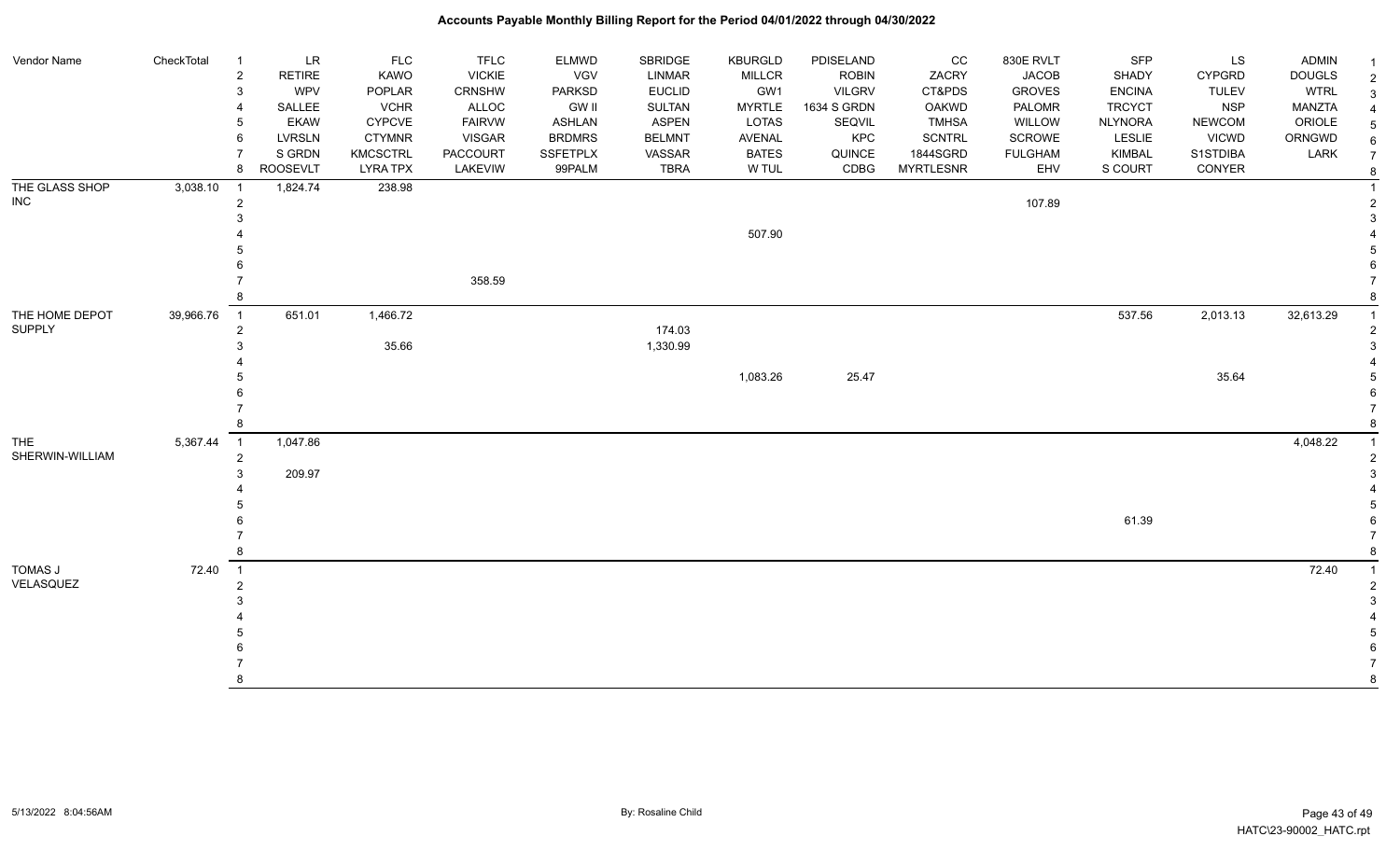| Vendor Name                          | CheckTotal | -1                  | LR              | <b>FLC</b>      | <b>TFLC</b>     | <b>ELMWD</b>    | SBRIDGE       | <b>KBURGLD</b> | PDISELAND     | cc               | 830E RVLT      | <b>SFP</b>     | LS            | <b>ADMIN</b>  |                |
|--------------------------------------|------------|---------------------|-----------------|-----------------|-----------------|-----------------|---------------|----------------|---------------|------------------|----------------|----------------|---------------|---------------|----------------|
|                                      |            | $\overline{c}$      | RETIRE          | KAWO            | <b>VICKIE</b>   | <b>VGV</b>      | LINMAR        | <b>MILLCR</b>  | <b>ROBIN</b>  | ZACRY            | <b>JACOB</b>   | SHADY          | <b>CYPGRD</b> | <b>DOUGLS</b> | $\overline{2}$ |
|                                      |            | 3                   | <b>WPV</b>      | POPLAR          | CRNSHW          | <b>PARKSD</b>   | <b>EUCLID</b> | GW1            | <b>VILGRV</b> | CT&PDS           | <b>GROVES</b>  | <b>ENCINA</b>  | <b>TULEV</b>  | <b>WTRL</b>   | $\mathbf{3}$   |
|                                      |            |                     | SALLEE          | <b>VCHR</b>     | ALLOC           | <b>GW II</b>    | <b>SULTAN</b> | <b>MYRTLE</b>  | 1634 S GRDN   | <b>OAKWD</b>     | PALOMR         | <b>TRCYCT</b>  | <b>NSP</b>    | MANZTA        |                |
|                                      |            | 5                   | <b>EKAW</b>     | CYPCVE          | <b>FAIRVW</b>   | <b>ASHLAN</b>   | <b>ASPEN</b>  | <b>LOTAS</b>   | SEQVIL        | <b>TMHSA</b>     | WILLOW         | <b>NLYNORA</b> | <b>NEWCOM</b> | ORIOLE        | 5              |
|                                      |            | 6                   | LVRSLN          | <b>CTYMNR</b>   | <b>VISGAR</b>   | <b>BRDMRS</b>   | <b>BELMNT</b> | <b>AVENAL</b>  | KPC           | <b>SCNTRL</b>    | SCROWE         | LESLIE         | VICWD         | ORNGWD        | 6              |
|                                      |            |                     | S GRDN          | <b>KMCSCTRL</b> | <b>PACCOURT</b> | <b>SSFETPLX</b> | VASSAR        | <b>BATES</b>   | QUINCE        | 1844SGRD         | <b>FULGHAM</b> | <b>KIMBAL</b>  | S1STDIBA      | LARK          | $\overline{7}$ |
|                                      |            | 8                   | <b>ROOSEVLT</b> | <b>LYRA TPX</b> | LAKEVIW         | 99PALM          | <b>TBRA</b>   | W TUL          | CDBG          | <b>MYRTLESNR</b> | EHV            | S COURT        | CONYER        |               | 8              |
| <b>TRANS UNION</b><br>CORPORATION    | 775.14     | - 1                 | 574.39          | 33.10           | 0.15            |                 |               |                |               |                  |                | 6.41           | 56.81         |               |                |
|                                      |            | $\overline{2}$      |                 |                 |                 |                 |               |                |               |                  |                |                |               |               | 2              |
|                                      |            |                     |                 | 8.35            |                 |                 |               |                |               | 6.41             |                |                |               |               |                |
|                                      |            |                     |                 | 12.82           |                 |                 |               |                | 19.01         |                  |                |                | 32.05         |               |                |
|                                      |            |                     |                 |                 |                 |                 |               |                |               |                  |                |                |               |               |                |
|                                      |            |                     |                 |                 |                 |                 |               |                |               |                  |                |                |               |               |                |
|                                      |            |                     |                 | 25.64           |                 |                 |               |                |               |                  |                |                |               |               |                |
| <b>TRAVER SEWER</b>                  | 365.00     | $\overline{1}$      | 365.00          |                 |                 |                 |               |                |               |                  |                |                |               |               |                |
|                                      |            | $\overline{2}$      |                 |                 |                 |                 |               |                |               |                  |                |                |               |               |                |
|                                      |            |                     |                 |                 |                 |                 |               |                |               |                  |                |                |               |               |                |
|                                      |            |                     |                 |                 |                 |                 |               |                |               |                  |                |                |               |               |                |
|                                      |            |                     |                 |                 |                 |                 |               |                |               |                  |                |                |               |               |                |
|                                      |            |                     |                 |                 |                 |                 |               |                |               |                  |                |                |               |               |                |
|                                      |            | 8                   |                 |                 |                 |                 |               |                |               |                  |                |                |               |               | 8              |
|                                      |            |                     |                 |                 |                 |                 |               |                |               |                  |                |                |               |               |                |
| <b>TROPICAL LAWN</b><br>SERVICE, INC | 465.00     | $\overline{1}$<br>2 |                 |                 |                 |                 |               |                |               |                  |                |                |               |               | 2              |
|                                      |            |                     |                 |                 |                 |                 |               |                |               |                  |                |                |               |               |                |
|                                      |            |                     |                 |                 |                 |                 |               |                |               |                  | 465.00         |                |               |               |                |
|                                      |            |                     |                 |                 |                 |                 |               |                |               |                  |                |                |               |               |                |
|                                      |            |                     |                 |                 |                 |                 |               |                |               |                  |                |                |               |               |                |
|                                      |            |                     |                 |                 |                 |                 |               |                |               |                  |                |                |               |               | $\overline{7}$ |
|                                      |            | 8                   |                 |                 |                 |                 |               |                |               |                  |                |                |               |               | -8             |
| <b>TUCOEMAS</b>                      | 6,707.44   | $\overline{1}$      |                 |                 |                 |                 |               |                |               |                  |                |                |               | 6,707.44      | $\overline{1}$ |
| FEDERAL CREDIT                       |            | $\overline{2}$      |                 |                 |                 |                 |               |                |               |                  |                |                |               |               | $\overline{2}$ |
|                                      |            |                     |                 |                 |                 |                 |               |                |               |                  |                |                |               |               |                |
|                                      |            |                     |                 |                 |                 |                 |               |                |               |                  |                |                |               |               |                |
|                                      |            |                     |                 |                 |                 |                 |               |                |               |                  |                |                |               |               |                |
|                                      |            |                     |                 |                 |                 |                 |               |                |               |                  |                |                |               |               |                |
|                                      |            |                     |                 |                 |                 |                 |               |                |               |                  |                |                |               |               |                |
|                                      |            |                     |                 |                 |                 |                 |               |                |               |                  |                |                |               |               | $\mathsf{R}$   |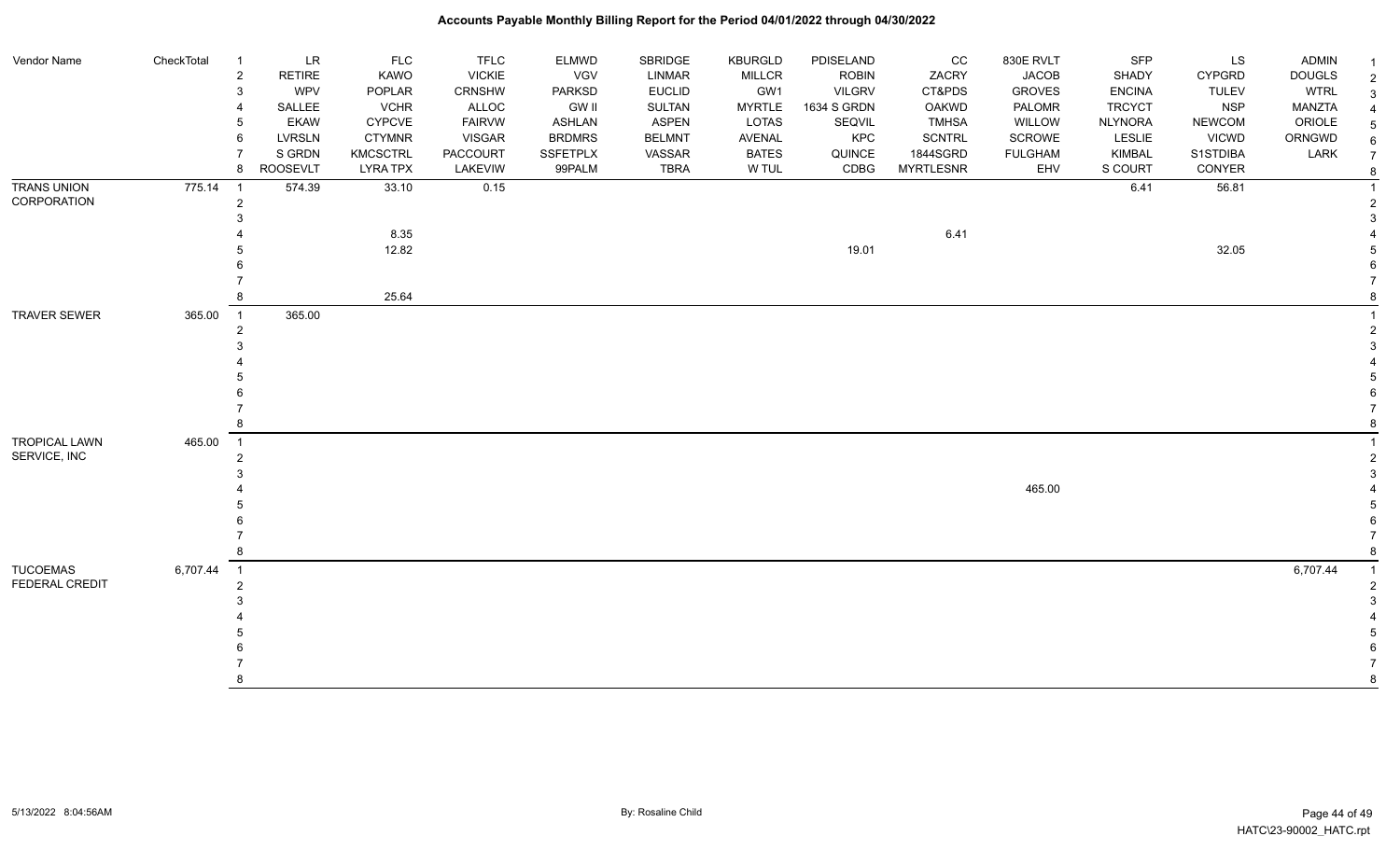| Vendor Name                         | CheckTotal | $\overline{1}$             | LR              | <b>FLC</b>      | <b>TFLC</b>     | <b>ELMWD</b>    | SBRIDGE       | <b>KBURGLD</b> | PDISELAND     | CC               | 830E RVLT      | SFP            | LS            | <b>ADMIN</b>  |                |
|-------------------------------------|------------|----------------------------|-----------------|-----------------|-----------------|-----------------|---------------|----------------|---------------|------------------|----------------|----------------|---------------|---------------|----------------|
|                                     |            | $\overline{2}$             | <b>RETIRE</b>   | KAWO            | <b>VICKIE</b>   | VGV             | LINMAR        | <b>MILLCR</b>  | <b>ROBIN</b>  | ZACRY            | <b>JACOB</b>   | SHADY          | <b>CYPGRD</b> | <b>DOUGLS</b> | $\overline{2}$ |
|                                     |            | 3                          | <b>WPV</b>      | POPLAR          | <b>CRNSHW</b>   | <b>PARKSD</b>   | <b>EUCLID</b> | GW1            | <b>VILGRV</b> | CT&PDS           | <b>GROVES</b>  | <b>ENCINA</b>  | <b>TULEV</b>  | <b>WTRL</b>   | 3              |
|                                     |            | 4                          | SALLEE          | <b>VCHR</b>     | ALLOC           | <b>GW II</b>    | SULTAN        | <b>MYRTLE</b>  | 1634 S GRDN   | OAKWD            | PALOMR         | <b>TRCYCT</b>  | <b>NSP</b>    | MANZTA        |                |
|                                     |            | 5                          | <b>EKAW</b>     | <b>CYPCVE</b>   | <b>FAIRVW</b>   | <b>ASHLAN</b>   | <b>ASPEN</b>  | <b>LOTAS</b>   | SEQVIL        | <b>TMHSA</b>     | WILLOW         | <b>NLYNORA</b> | NEWCOM        | ORIOLE        |                |
|                                     |            | 6                          | <b>LVRSLN</b>   | <b>CTYMNR</b>   | <b>VISGAR</b>   | <b>BRDMRS</b>   | <b>BELMNT</b> | <b>AVENAL</b>  | KPC           | <b>SCNTRL</b>    | SCROWE         | LESLIE         | <b>VICWD</b>  | ORNGWD        |                |
|                                     |            | $\overline{7}$             | S GRDN          | <b>KMCSCTRL</b> | <b>PACCOURT</b> | <b>SSFETPLX</b> | VASSAR        | <b>BATES</b>   | QUINCE        | 1844SGRD         | <b>FULGHAM</b> | <b>KIMBAL</b>  | S1STDIBA      | LARK          |                |
|                                     |            | 8                          | <b>ROOSEVLT</b> | <b>LYRA TPX</b> | LAKEVIW         | 99PALM          | <b>TBRA</b>   | W TUL          | CDBG          | <b>MYRTLESNR</b> | EHV            | S COURT        | CONYER        |               | 8              |
| TULARE COUNTY                       | 485.00     | $\overline{1}$             |                 |                 |                 |                 |               |                |               |                  |                |                |               |               |                |
| ENVIRONMENTAL                       |            | $\overline{2}$             |                 |                 |                 |                 |               |                |               |                  |                |                |               |               |                |
|                                     |            | 3                          |                 |                 |                 |                 |               |                |               |                  |                |                |               |               |                |
|                                     |            |                            |                 |                 |                 |                 |               |                |               |                  |                |                |               |               |                |
|                                     |            |                            |                 |                 |                 |                 |               |                |               |                  |                |                | 485.00        |               |                |
|                                     |            |                            |                 |                 |                 |                 |               |                |               |                  |                |                |               |               |                |
|                                     |            |                            |                 |                 |                 |                 |               |                |               |                  |                |                |               |               |                |
|                                     |            | 8                          |                 |                 |                 |                 |               |                |               |                  |                |                |               |               |                |
| <b>TULARE COUNTY</b><br>SOLID WASTE | 286.40     | $\overline{1}$             | 191.52          | 4.36            | 2.67            |                 |               |                |               |                  |                |                |               |               |                |
|                                     |            | $\overline{2}$             |                 |                 |                 |                 |               |                |               |                  |                |                |               |               |                |
|                                     |            | 3                          |                 |                 |                 | 0.60            | 11.20         |                |               |                  |                |                |               |               |                |
|                                     |            |                            |                 | 76.05           |                 |                 |               |                |               |                  |                |                |               |               |                |
|                                     |            |                            |                 |                 |                 |                 |               |                |               |                  |                |                |               |               |                |
|                                     |            |                            |                 |                 |                 |                 |               |                |               |                  |                |                |               |               |                |
|                                     |            |                            |                 |                 |                 |                 |               |                |               |                  |                |                |               |               |                |
|                                     |            | 8                          |                 |                 |                 |                 |               |                |               |                  |                |                |               |               |                |
| TULARE GLASS                        | 2,682.93   | $\overline{\phantom{0}}$ 1 | 1,841.55        |                 | 44.38           |                 |               |                |               |                  |                |                |               |               |                |
| COMPANY, INC                        |            | $\overline{2}$             |                 |                 |                 |                 |               |                |               |                  |                |                |               |               |                |
|                                     |            | 3                          |                 |                 |                 |                 |               |                |               |                  |                |                | 415.05        |               |                |
|                                     |            |                            |                 |                 |                 |                 |               |                |               | 44.38            |                |                |               |               |                |
|                                     |            |                            |                 |                 |                 |                 | 61.27         |                |               |                  |                | 276.30         |               |               |                |
|                                     |            |                            |                 |                 |                 |                 |               |                |               |                  |                |                |               |               |                |
|                                     |            |                            |                 |                 |                 |                 |               |                |               |                  |                |                |               |               |                |
|                                     |            | 8                          |                 |                 |                 |                 |               |                |               |                  |                |                |               |               |                |
| <b>VALLEY</b>                       | 949.88     | $\overline{\phantom{0}}$ 1 | 949.88          |                 |                 |                 |               |                |               |                  |                |                |               |               |                |
| <b>ELECTRICAL</b>                   |            | $\overline{2}$             |                 |                 |                 |                 |               |                |               |                  |                |                |               |               |                |
|                                     |            |                            |                 |                 |                 |                 |               |                |               |                  |                |                |               |               |                |
|                                     |            |                            |                 |                 |                 |                 |               |                |               |                  |                |                |               |               |                |
|                                     |            |                            |                 |                 |                 |                 |               |                |               |                  |                |                |               |               |                |
|                                     |            |                            |                 |                 |                 |                 |               |                |               |                  |                |                |               |               |                |
|                                     |            |                            |                 |                 |                 |                 |               |                |               |                  |                |                |               |               |                |
|                                     |            | 8                          |                 |                 |                 |                 |               |                |               |                  |                |                |               |               |                |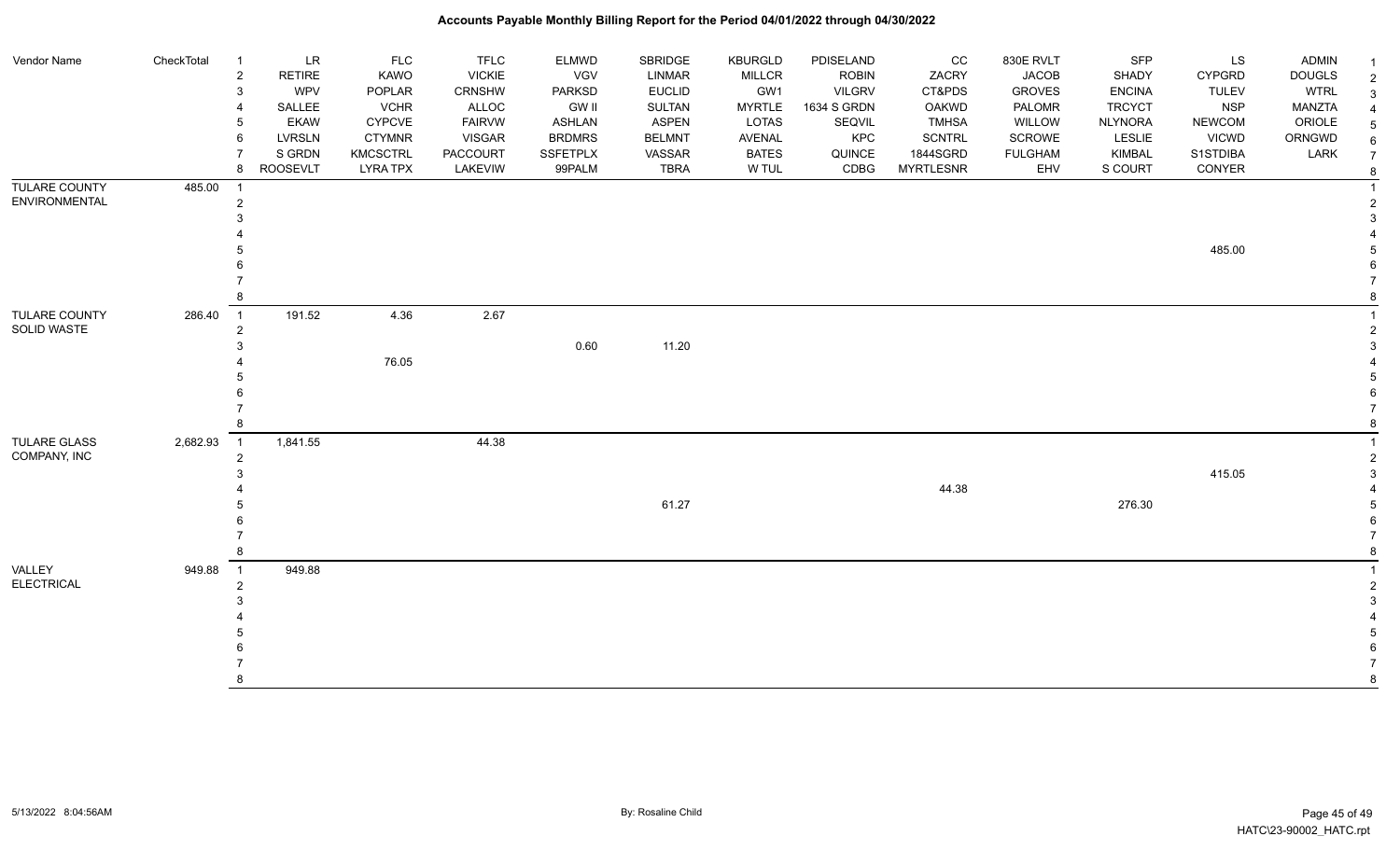| Vendor Name           | CheckTotal | $\overline{1}$                   | LR              | FLC             | <b>TFLC</b>   | <b>ELMWD</b>    | SBRIDGE       | <b>KBURGLD</b> | PDISELAND     | $_{\rm CC}$      | 830E RVLT      | SFP            | LS            | <b>ADMIN</b>  |                                  |
|-----------------------|------------|----------------------------------|-----------------|-----------------|---------------|-----------------|---------------|----------------|---------------|------------------|----------------|----------------|---------------|---------------|----------------------------------|
|                       |            | $\sqrt{2}$                       | RETIRE          | KAWO            | <b>VICKIE</b> | <b>VGV</b>      | LINMAR        | MILLCR         | <b>ROBIN</b>  | ZACRY            | <b>JACOB</b>   | SHADY          | <b>CYPGRD</b> | <b>DOUGLS</b> | $\overline{1}$<br>$\overline{2}$ |
|                       |            | 3                                | <b>WPV</b>      | POPLAR          | CRNSHW        | <b>PARKSD</b>   | <b>EUCLID</b> | GW1            | <b>VILGRV</b> | CT&PDS           | <b>GROVES</b>  | <b>ENCINA</b>  | <b>TULEV</b>  | <b>WTRL</b>   | 3                                |
|                       |            | $\overline{4}$                   | SALLEE          | <b>VCHR</b>     | ALLOC         | <b>GW II</b>    | SULTAN        | <b>MYRTLE</b>  | 1634 S GRDN   | OAKWD            | PALOMR         | <b>TRCYCT</b>  | <b>NSP</b>    | <b>MANZTA</b> | $\overline{4}$                   |
|                       |            | 5                                | <b>EKAW</b>     | <b>CYPCVE</b>   | <b>FAIRVW</b> | <b>ASHLAN</b>   | <b>ASPEN</b>  | LOTAS          | SEQVIL        | <b>TMHSA</b>     | WILLOW         | <b>NLYNORA</b> | <b>NEWCOM</b> | ORIOLE        | 5                                |
|                       |            | 6                                | <b>LVRSLN</b>   | <b>CTYMNR</b>   | <b>VISGAR</b> | <b>BRDMRS</b>   | <b>BELMNT</b> | AVENAL         | KPC           | <b>SCNTRL</b>    | SCROWE         | LESLIE         | <b>VICWD</b>  | ORNGWD        | 6                                |
|                       |            |                                  | S GRDN          | <b>KMCSCTRL</b> | PACCOURT      | <b>SSFETPLX</b> | VASSAR        | <b>BATES</b>   | QUINCE        | 1844SGRD         | <b>FULGHAM</b> | <b>KIMBAL</b>  | S1STDIBA      | LARK          | $\overline{7}$                   |
|                       |            | 8                                | <b>ROOSEVLT</b> | <b>LYRA TPX</b> | LAKEVIW       | 99PALM          | <b>TBRA</b>   | W TUL          | CDBG          | <b>MYRTLESNR</b> | EHV            | S COURT        | CONYER        |               | $\bf 8$                          |
| <b>VALLEY EXPETEC</b> | 248.00     | $\overline{1}$                   | 83.08           | 24.80           | 2.48          |                 |               |                |               |                  |                |                |               |               | $\overline{1}$                   |
|                       |            | $\overline{2}$                   |                 |                 |               |                 |               |                |               |                  |                |                |               |               | $\overline{2}$                   |
|                       |            |                                  |                 |                 |               |                 |               |                |               |                  |                |                |               |               | 3                                |
|                       |            |                                  |                 | 137.64          |               |                 |               |                |               |                  |                |                |               |               |                                  |
|                       |            |                                  |                 |                 |               |                 |               |                |               |                  |                |                |               |               |                                  |
|                       |            |                                  |                 |                 |               |                 |               |                |               |                  |                |                |               |               |                                  |
|                       |            |                                  |                 |                 |               |                 |               |                |               |                  |                |                |               |               |                                  |
|                       |            | 8                                |                 |                 |               |                 |               |                |               |                  |                |                |               |               |                                  |
| Vicki Needham         | 95.00      | $\overline{1}$<br>$\overline{2}$ |                 |                 |               |                 | 95.00         |                |               |                  |                |                |               |               | $\overline{2}$                   |
|                       |            |                                  |                 |                 |               |                 |               |                |               |                  |                |                |               |               | 3                                |
|                       |            |                                  |                 |                 |               |                 |               |                |               |                  |                |                |               |               |                                  |
|                       |            |                                  |                 |                 |               |                 |               |                |               |                  |                |                |               |               |                                  |
|                       |            |                                  |                 |                 |               |                 |               |                |               |                  |                |                |               |               |                                  |
|                       |            |                                  |                 |                 |               |                 |               |                |               |                  |                |                |               |               | $\overline{7}$                   |
|                       |            |                                  |                 |                 |               |                 |               |                |               |                  |                |                |               |               | 8                                |
| VISALIA AUTO          | 7,221.09   | $\overline{1}$                   | 2,816.23        |                 |               |                 |               |                |               |                  |                | 1,444.22       | 1,083.16      |               | $\overline{1}$                   |
| <b>BODY INC</b>       |            | $\overline{2}$                   |                 |                 |               |                 |               |                |               |                  |                |                |               |               | $\overline{2}$                   |
|                       |            |                                  |                 | 144.42          |               |                 |               |                |               |                  |                |                |               |               | 3                                |
|                       |            |                                  |                 | 1,083.17        |               |                 |               |                |               |                  |                |                |               |               |                                  |
|                       |            |                                  |                 |                 |               | 72.21           |               | 72.21          | 144.42        |                  |                |                | 361.05        |               |                                  |
|                       |            |                                  |                 |                 |               |                 |               |                |               |                  |                |                |               |               |                                  |
|                       |            |                                  |                 |                 |               |                 |               |                |               |                  |                |                |               |               |                                  |
|                       |            |                                  |                 |                 |               |                 |               |                |               |                  |                |                |               |               |                                  |
| VISALIA LUMBER        | 1,453.74   | $\overline{1}$                   | 392.68          | 786.88          |               |                 |               |                |               |                  |                |                |               | 274.18        |                                  |
| COMPANY, INC          |            | $\overline{2}$                   |                 |                 |               |                 |               |                |               |                  |                |                |               |               |                                  |
|                       |            |                                  |                 |                 |               |                 |               |                |               |                  |                |                |               |               |                                  |
|                       |            |                                  |                 |                 |               |                 |               |                |               |                  |                |                |               |               |                                  |
|                       |            |                                  |                 |                 |               |                 |               |                |               |                  |                |                |               |               |                                  |
|                       |            |                                  |                 |                 |               |                 |               |                |               |                  |                |                |               |               |                                  |
|                       |            |                                  |                 |                 |               |                 |               |                |               |                  |                |                |               |               | 8                                |
|                       |            |                                  |                 |                 |               |                 |               |                |               |                  |                |                |               |               |                                  |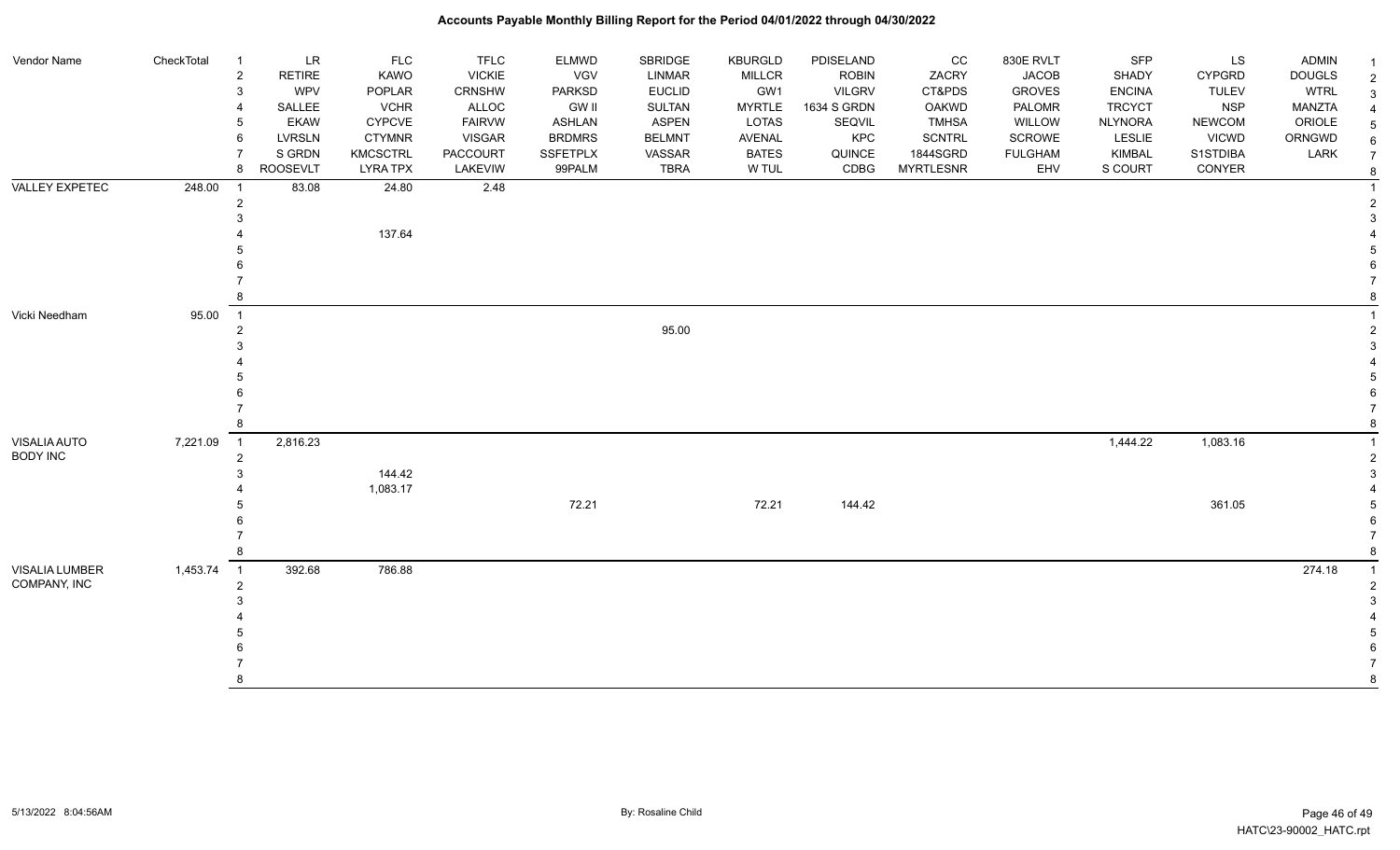| Vendor Name          | CheckTotal | LR<br>- 1                       | <b>FLC</b>      | <b>TFLC</b>     | ELMWD         | SBRIDGE       | <b>KBURGLD</b> | PDISELAND     | CC               | 830E RVLT      | <b>SFP</b>     | LS            | ADMIN         |                |
|----------------------|------------|---------------------------------|-----------------|-----------------|---------------|---------------|----------------|---------------|------------------|----------------|----------------|---------------|---------------|----------------|
|                      |            | <b>RETIRE</b><br>$\overline{c}$ | KAWO            | <b>VICKIE</b>   | VGV           | <b>LINMAR</b> | <b>MILLCR</b>  | <b>ROBIN</b>  | ZACRY            | <b>JACOB</b>   | SHADY          | <b>CYPGRD</b> | <b>DOUGLS</b> | 2              |
|                      |            | WPV<br>3                        | POPLAR          | <b>CRNSHW</b>   | PARKSD        | <b>EUCLID</b> | GW1            | <b>VILGRV</b> | CT&PDS           | <b>GROVES</b>  | <b>ENCINA</b>  | <b>TULEV</b>  | <b>WTRL</b>   |                |
|                      |            | SALLEE                          | <b>VCHR</b>     | ALLOC           | <b>GW II</b>  | <b>SULTAN</b> | <b>MYRTLE</b>  | 1634 S GRDN   | OAKWD            | PALOMR         | <b>TRCYCT</b>  | <b>NSP</b>    | <b>MANZTA</b> |                |
|                      |            | <b>EKAW</b><br>5                | CYPCVE          | <b>FAIRVW</b>   | ASHLAN        | <b>ASPEN</b>  | <b>LOTAS</b>   | SEQVIL        | <b>TMHSA</b>     | WILLOW         | <b>NLYNORA</b> | NEWCOM        | ORIOLE        |                |
|                      |            | <b>LVRSLN</b><br>6              | <b>CTYMNR</b>   | <b>VISGAR</b>   | <b>BRDMRS</b> | <b>BELMNT</b> | AVENAL         | KPC           | SCNTRL           | SCROWE         | <b>LESLIE</b>  | <b>VICWD</b>  | ORNGWD        |                |
|                      |            | S GRDN                          | <b>KMCSCTRL</b> | <b>PACCOURT</b> | SSFETPLX      | VASSAR        | <b>BATES</b>   | QUINCE        | 1844SGRD         | <b>FULGHAM</b> | KIMBAL         | S1STDIBA      | LARK          | $\overline{7}$ |
|                      |            | <b>ROOSEVLT</b><br>8            | <b>LYRA TPX</b> | LAKEVIW         | 99PALM        | <b>TBRA</b>   | W TUL          | CDBG          | <b>MYRTLESNR</b> | EHV            | S COURT        | CONYER        |               |                |
| VISALIA PIPE &       | 309.93     | $\overline{1}$                  |                 |                 |               |               |                |               |                  |                |                |               |               |                |
| <b>SUPPLY</b>        |            | $\overline{2}$                  |                 |                 |               |               |                |               |                  |                |                |               |               |                |
|                      |            |                                 |                 |                 |               |               |                |               |                  |                |                |               |               |                |
|                      |            |                                 |                 |                 |               |               | 309.93         |               |                  |                |                |               |               |                |
|                      |            |                                 |                 |                 |               |               |                |               |                  |                |                |               |               |                |
|                      |            |                                 |                 |                 |               |               |                |               |                  |                |                |               |               |                |
|                      |            |                                 |                 |                 |               |               |                |               |                  |                |                |               |               |                |
|                      |            |                                 |                 |                 |               |               |                |               |                  |                |                |               |               |                |
| VISALIA              | 98.00      | $\overline{1}$                  |                 |                 |               |               |                |               |                  |                |                |               | 98.00         |                |
| TIMES-DELTA          |            | $\overline{2}$                  |                 |                 |               |               |                |               |                  |                |                |               |               |                |
|                      |            |                                 |                 |                 |               |               |                |               |                  |                |                |               |               |                |
|                      |            |                                 |                 |                 |               |               |                |               |                  |                |                |               |               |                |
|                      |            |                                 |                 |                 |               |               |                |               |                  |                |                |               |               |                |
|                      |            |                                 |                 |                 |               |               |                |               |                  |                |                |               |               |                |
|                      |            |                                 |                 |                 |               |               |                |               |                  |                |                |               |               |                |
|                      |            |                                 |                 |                 |               |               |                |               |                  |                |                |               |               |                |
| <b>WAGEWORKS INC</b> | 1,256.77   | $\overline{1}$                  |                 |                 |               |               |                |               |                  |                |                |               | 1,256.77      |                |
|                      |            | 2                               |                 |                 |               |               |                |               |                  |                |                |               |               |                |
|                      |            |                                 |                 |                 |               |               |                |               |                  |                |                |               |               |                |
|                      |            |                                 |                 |                 |               |               |                |               |                  |                |                |               |               |                |
|                      |            |                                 |                 |                 |               |               |                |               |                  |                |                |               |               |                |
|                      |            |                                 |                 |                 |               |               |                |               |                  |                |                |               |               |                |
|                      |            |                                 |                 |                 |               |               |                |               |                  |                |                |               |               |                |
|                      |            |                                 |                 |                 |               |               |                |               |                  |                |                |               |               |                |
| WASTE                | 12,242.01  | $\overline{\phantom{0}}$ 1      | 9,020.97        |                 |               |               |                |               |                  |                |                |               |               |                |
| MANAGEMENT USA       |            | $\overline{2}$                  |                 |                 |               |               |                |               |                  |                |                |               |               |                |
|                      |            |                                 | 2,608.33        |                 |               |               |                |               |                  |                |                |               |               |                |
|                      |            |                                 |                 |                 |               |               |                |               |                  |                |                |               |               |                |
|                      |            |                                 |                 |                 |               |               |                |               |                  |                |                |               |               |                |
|                      |            |                                 |                 |                 |               |               |                |               |                  |                |                |               |               |                |
|                      |            |                                 |                 |                 |               |               |                |               |                  |                |                |               |               |                |
|                      |            | 8                               |                 |                 | 612.71        |               |                |               |                  |                |                |               |               |                |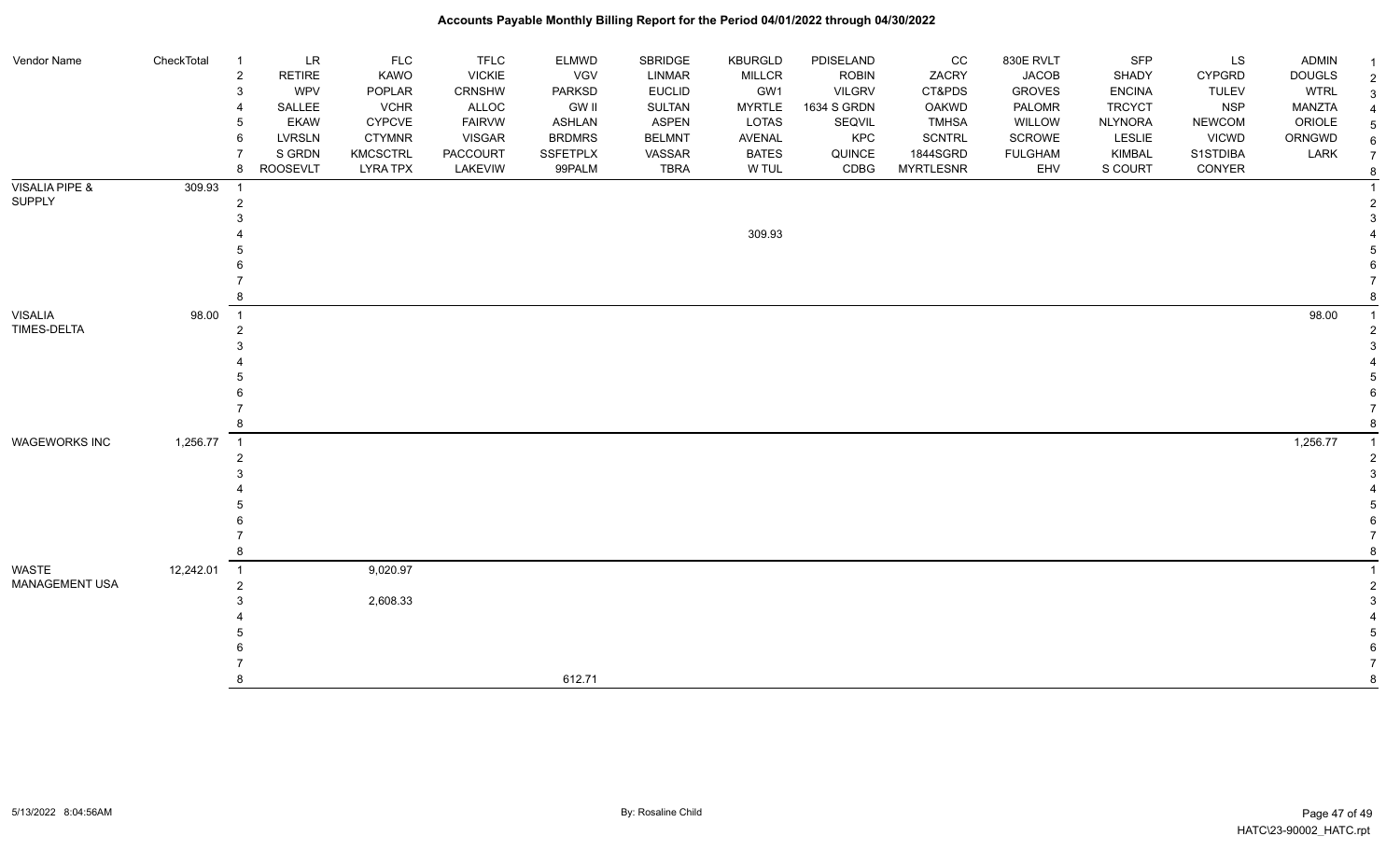| Vendor Name           | CheckTotal | $\overline{1}$ | <b>LR</b>       | <b>FLC</b>      | <b>TFLC</b>   | <b>ELMWD</b>    | <b>SBRIDGE</b> | <b>KBURGLD</b> | PDISELAND     | CC               | 830E RVLT      | <b>SFP</b>     | LS            | <b>ADMIN</b>  |                |
|-----------------------|------------|----------------|-----------------|-----------------|---------------|-----------------|----------------|----------------|---------------|------------------|----------------|----------------|---------------|---------------|----------------|
|                       |            | $\overline{c}$ | <b>RETIRE</b>   | KAWO            | <b>VICKIE</b> | VGV             | LINMAR         | <b>MILLCR</b>  | <b>ROBIN</b>  | ZACRY            | <b>JACOB</b>   | SHADY          | <b>CYPGRD</b> | <b>DOUGLS</b> | $\overline{2}$ |
|                       |            | 3              | <b>WPV</b>      | POPLAR          | CRNSHW        | <b>PARKSD</b>   | <b>EUCLID</b>  | GW1            | <b>VILGRV</b> | CT&PDS           | <b>GROVES</b>  | <b>ENCINA</b>  | <b>TULEV</b>  | <b>WTRL</b>   | 3              |
|                       |            | $\overline{4}$ | SALLEE          | <b>VCHR</b>     | ALLOC         | <b>GW II</b>    | SULTAN         | <b>MYRTLE</b>  | 1634 S GRDN   | OAKWD            | PALOMR         | <b>TRCYCT</b>  | <b>NSP</b>    | MANZTA        |                |
|                       |            | 5              | <b>EKAW</b>     | <b>CYPCVE</b>   | <b>FAIRVW</b> | ASHLAN          | <b>ASPEN</b>   | <b>LOTAS</b>   | SEQVIL        | <b>TMHSA</b>     | WILLOW         | <b>NLYNORA</b> | <b>NEWCOM</b> | ORIOLE        |                |
|                       |            | 6              | <b>LVRSLN</b>   | <b>CTYMNR</b>   | <b>VISGAR</b> | <b>BRDMRS</b>   | <b>BELMNT</b>  | <b>AVENAL</b>  | KPC           | <b>SCNTRL</b>    | <b>SCROWE</b>  | <b>LESLIE</b>  | <b>VICWD</b>  | ORNGWD        |                |
|                       |            | $\overline{7}$ | S GRDN          | <b>KMCSCTRL</b> | PACCOURT      | <b>SSFETPLX</b> | VASSAR         | <b>BATES</b>   | QUINCE        | 1844SGRD         | <b>FULGHAM</b> | <b>KIMBAL</b>  | S1STDIBA      | LARK          |                |
|                       |            | 8              | <b>ROOSEVLT</b> | <b>LYRA TPX</b> | LAKEVIW       | 99PALM          | <b>TBRA</b>    | W TUL          | CDBG          | <b>MYRTLESNR</b> | EHV            | S COURT        | CONYER        |               | 8              |
| <b>WATER SYSTEM</b>   | 650.00     | $\overline{1}$ |                 | 500.00          |               |                 |                |                |               |                  |                |                |               |               |                |
| SOLUTIONS LLC         |            | $\overline{2}$ |                 |                 |               |                 |                |                |               |                  |                |                |               |               |                |
|                       |            | 3              |                 |                 |               |                 |                |                |               |                  |                |                |               |               |                |
|                       |            |                |                 |                 |               |                 |                |                |               |                  |                |                |               |               |                |
|                       |            |                |                 |                 |               |                 |                |                |               |                  |                |                |               |               |                |
|                       |            |                |                 |                 |               |                 |                |                |               |                  |                |                |               |               |                |
|                       |            |                |                 |                 |               |                 |                |                |               |                  |                |                |               |               |                |
|                       |            |                |                 |                 |               | 150.00          |                |                |               |                  |                |                |               |               |                |
| <b>WEISENBERGERS</b>  | 117.96     | $\overline{1}$ | 117.96          |                 |               |                 |                |                |               |                  |                |                |               |               |                |
|                       |            | $\overline{2}$ |                 |                 |               |                 |                |                |               |                  |                |                |               |               |                |
|                       |            |                |                 |                 |               |                 |                |                |               |                  |                |                |               |               |                |
|                       |            |                |                 |                 |               |                 |                |                |               |                  |                |                |               |               |                |
|                       |            |                |                 |                 |               |                 |                |                |               |                  |                |                |               |               |                |
|                       |            |                |                 |                 |               |                 |                |                |               |                  |                |                |               |               |                |
|                       |            |                |                 |                 |               |                 |                |                |               |                  |                |                |               |               |                |
|                       |            | 8              |                 |                 |               |                 |                |                |               |                  |                |                |               |               |                |
| WEST HILLS OIL,       | 12,569.42  | $\overline{1}$ | 3,767.78        | 1,399.09        | 253.25        |                 |                |                |               | 99.69            |                | 472.38         | 231.21        | 2,259.03      |                |
| INC                   |            | $\overline{2}$ |                 |                 |               | 195.65          | 149.35         | 112.20         | 51.67         |                  | 9.94           |                |               |               |                |
|                       |            | 3              | 83.82           | 94.76           |               | 42.43           | 141.72         |                | 10.55         | 97.15            |                | 11.97          | 20.92         |               |                |
|                       |            |                |                 | 69.50           | 342.15        |                 | 245.02         | 154.55         |               | 21.17            | 130.63         | 10.96          | 22.95         |               |                |
|                       |            |                | 40.03           | 24.89           | 50.92         | 16.30           | 19.02          | 22.66          | 52.37         | 71.82            | 51.31          | 18.04          | 122.06        |               |                |
|                       |            |                |                 |                 |               | 501.54          | 47.98          |                |               |                  |                |                |               |               |                |
|                       |            |                | 28.87           |                 | 80.63         | 43.61           |                |                | 26.31         | 35.85            |                | 132.60         | 8.49          |               |                |
|                       |            |                |                 | 4.51            |               | 668.12          |                |                |               |                  |                |                |               |               |                |
| <b>XTREME ROOFING</b> | 80,190.00  | $\overline{1}$ | 80,190.00       |                 |               |                 |                |                |               |                  |                |                |               |               |                |
| <b>CONTRACTORS</b>    |            | $\overline{2}$ |                 |                 |               |                 |                |                |               |                  |                |                |               |               |                |
|                       |            |                |                 |                 |               |                 |                |                |               |                  |                |                |               |               |                |
|                       |            |                |                 |                 |               |                 |                |                |               |                  |                |                |               |               |                |
|                       |            |                |                 |                 |               |                 |                |                |               |                  |                |                |               |               |                |
|                       |            |                |                 |                 |               |                 |                |                |               |                  |                |                |               |               |                |
|                       |            |                |                 |                 |               |                 |                |                |               |                  |                |                |               |               |                |
|                       |            |                |                 |                 |               |                 |                |                |               |                  |                |                |               |               |                |